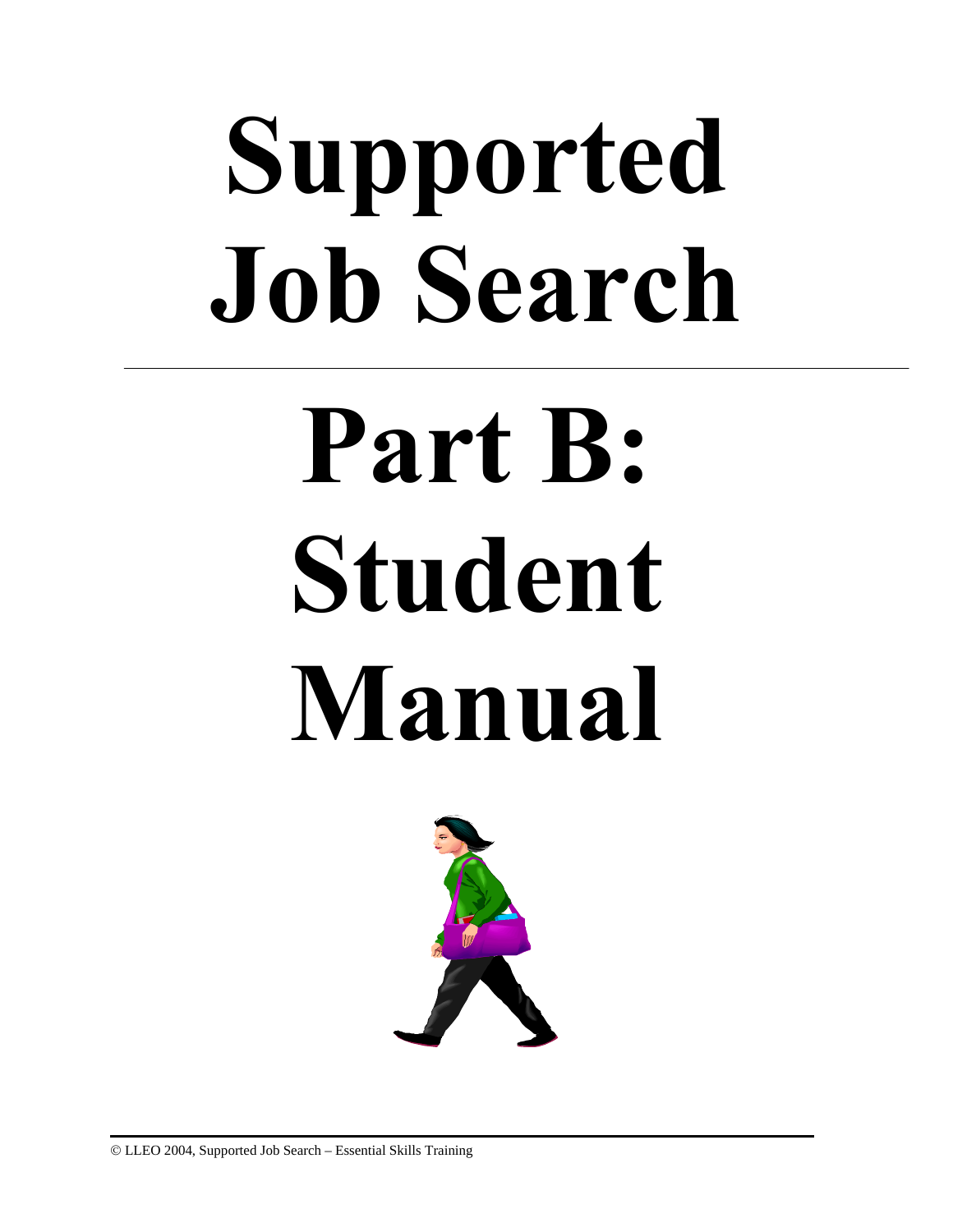

#### Supported Job Search Essential

Supported Job Search is a 6-9 week program of approximately 30 minutes per day, designed to prepare students for employment success.

#### **Topics covered include:**

- 1. [Self-assessment,](#page-2-0) [Goal Setting](#page-10-0) & [Work Preferences](#page-13-0)
- 2[. Resumes,](#page-16-0) [References](#page-18-0) & [Cover Letters](#page-22-0)
- 3[. Application Forms](#page-25-0) & [Benefit Statements](#page-40-0)
- 4. Portfolios & [Organization](#page-42-0)
- 5. [Personal Appearance](#page-43-0)
- 6[. The Job Bank,](#page-45-0) [Advertised Positions](#page-48-0) & [Networking](#page-50-0)
- 7. [Employment Agencies](#page-52-0)
- 8. [Hidden Job Market](#page-62-0)
- 9. [Contacting Employers](#page-63-0)
- 10. [Interviews](#page-85-0) & [Job Offers](#page-98-0)
- 11. [Troubleshooting](#page-101-0)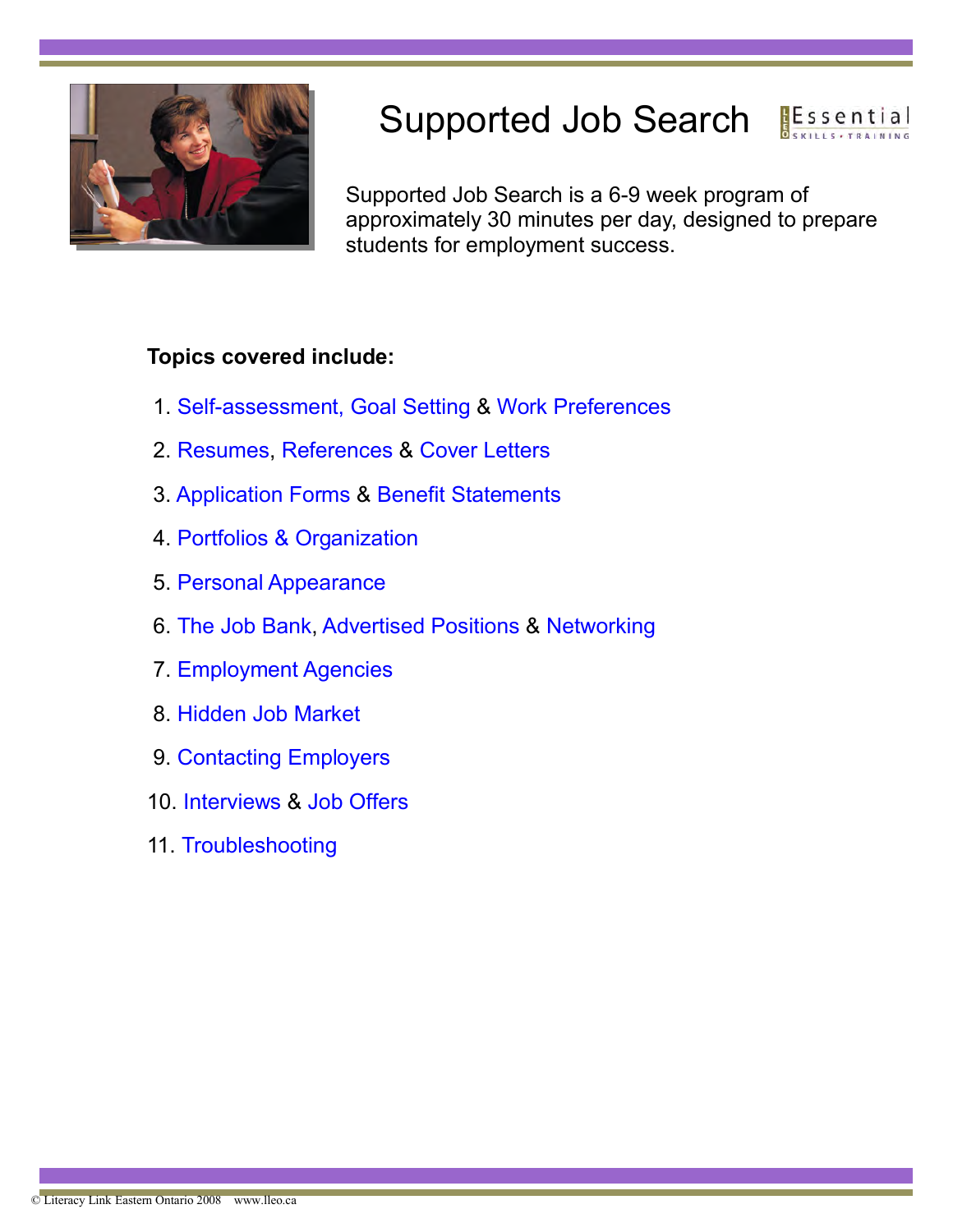## <span id="page-2-0"></span>**Why should I try the Supported Job Search?**

Looking for work is a challenge. There are many ups and downs. You have probably felt upset at times. Everyone does. People often feel that they have tried it all before, that there is nothing new to learn. Part of that feeling is true. There isn't a lot of new advice about looking for work. The old ways of looking for work are tried and true. They work most of the time. If they don't work, the key is to find a way to add to your skills and experiences. That way you have something new to offer. You have just done that by improving your education. Congratulations for having the courage to try something different and the ability to complete the task.

 You are now in a stronger position to look for work. Don't be concerned about how hard it was in the past. You are not the same person as you were before. Give the **new you** a chance. In order to find a job, you must give it your all. Actually, give it more than your all. Get some help. Job searching should not be done alone. Get the eyes and ears of everyone you know working for you.

This Supported Job Search is made to give you the help you need. This program will guide you through the complete job search process. That's what makes this approach different. You will not just be learning about how to find a job. You will actually be searching for a job as you learn. You also get the bonus of your own job search coach.

The great thing about this program is that you don't get a certificate when it's done – the hope is that you will get a job. At the very least you will have improved your job search skills. People who have a job search plan and stick to it have a much higher success rate than those who rely on luck. As they say in football, "you make your own luck." In other words, good things happen to people who put in the extra effort.

If you decide to take this program, you will…

- improve your speaking and writing skills
- raise your self-confidence

and

• greatly increase your chances of finding the right job.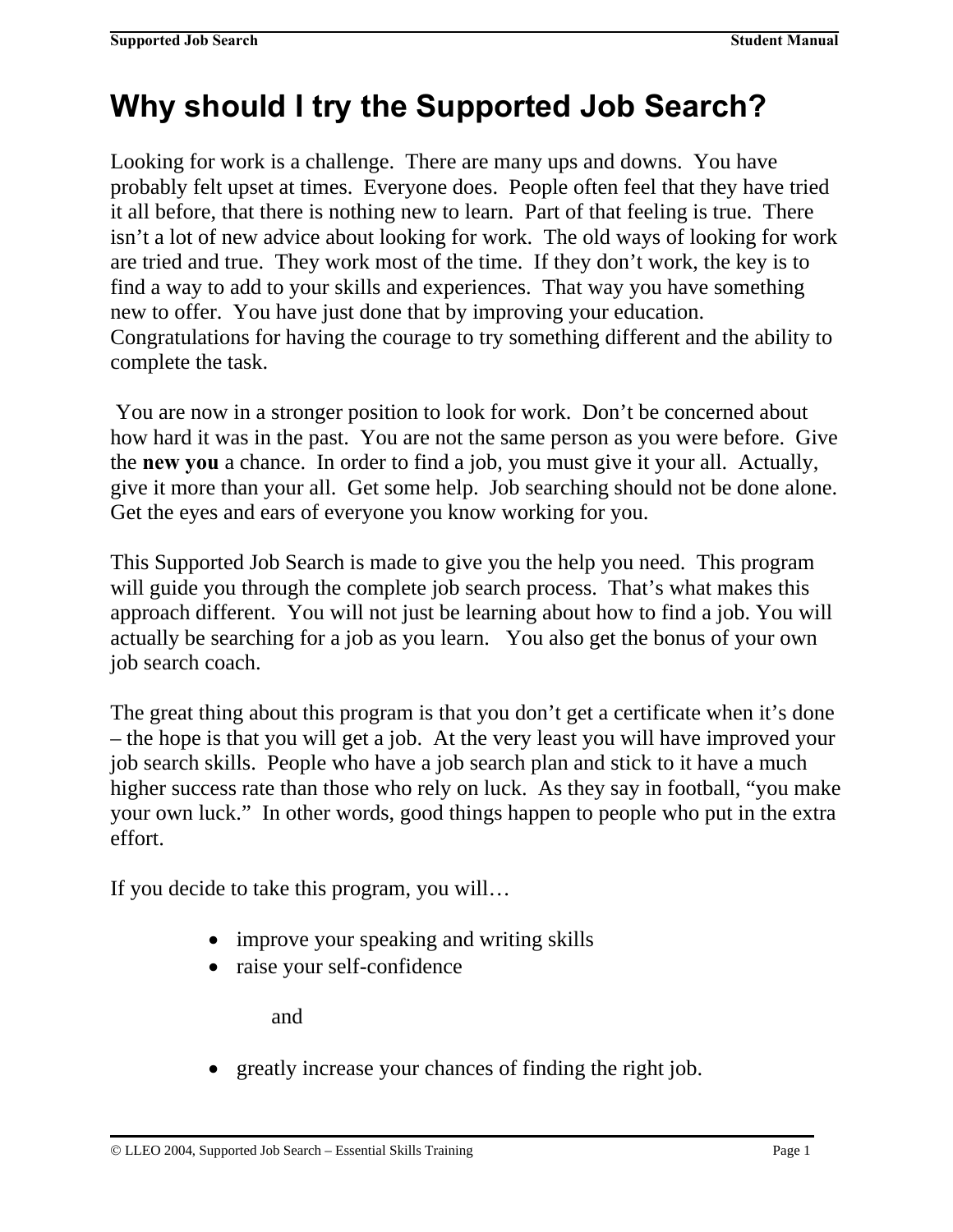## **How does a Supported Job Search work?**

The program guides you through the entire job search process. You will work with your coach to:

- define your goal
- perfect your resume, cover letter, benefits statement, etc.
- find job leads
- apply for jobs
- prepare for interviews
- discuss job offers

You will start with the easier job search tasks and, as your skills and confidence grow, work your way up towards the more difficult tasks.

Each topic has learning activities that you will work on with your coach until you are confident enough to do it on your own. Each activity is split into four steps.

- 1. Background information and preparation
- 2. Completing the task before the deadline
- 3. Feedback comments from coach
- 4. Repeating the task (if necessary) before the deadline

For example, if you are planning to telephone an employment agency to see if they have any jobs, the steps would work like this:

- 1. Plan your conversation and write a script.
- 2. Agree to a deadline with your coach and call the agency.
- 3. Tell your coach how the telephone call went and discuss ways of improving your skills the next time.
- 4. Agree to a deadline with your coach and call another agency.

By following these steps you will always be improving your skills. You will become an **effective** job searcher with a higher chance of success.

None of the activities are created just to help you learn. **You will learn as you apply for real jobs.** You have recently completed a valuable training program.

You are ready to look for work!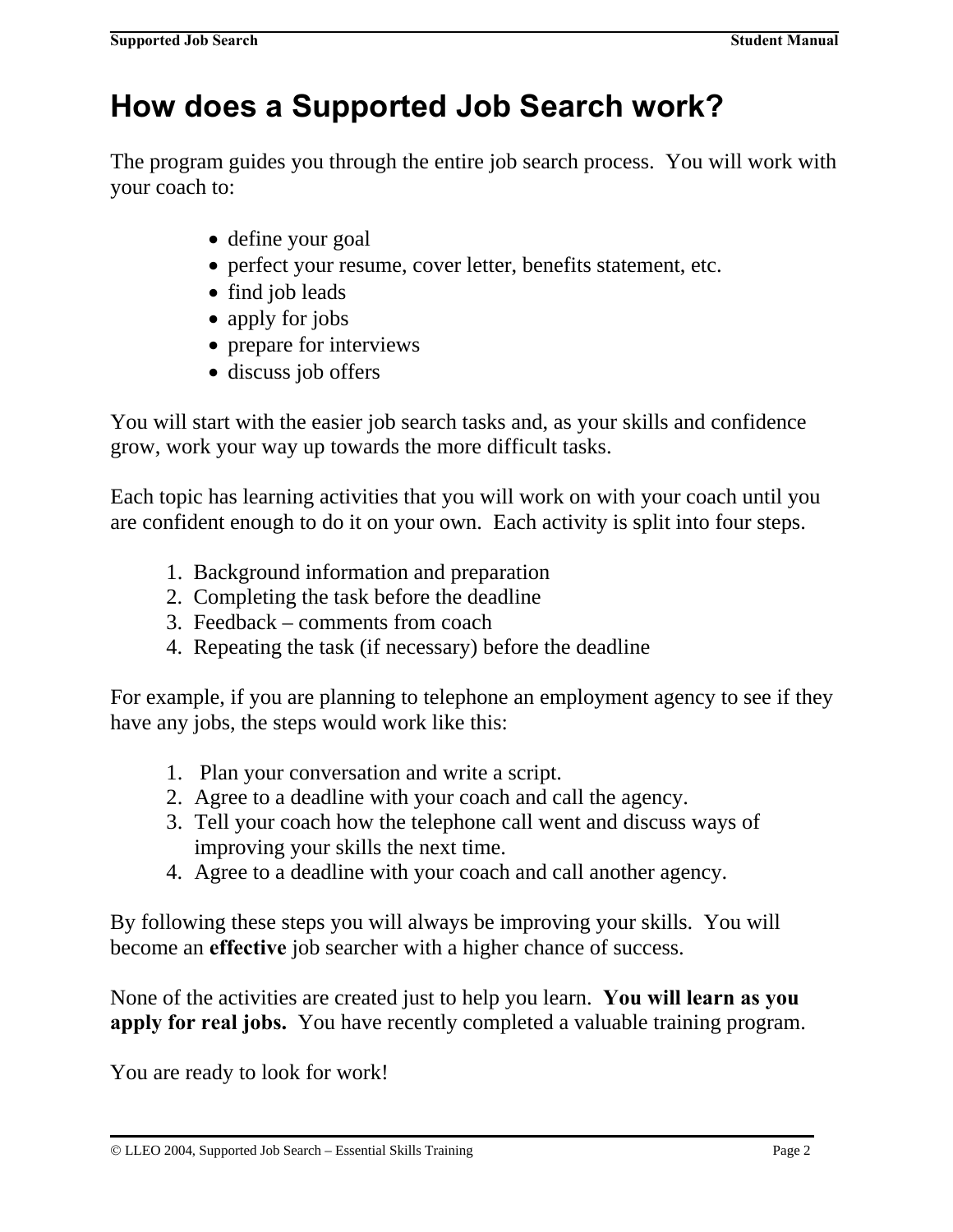# **Who is it for?**

The supported job search is not for everyone. It is designed for people who have finished their academic program at a learning centre, and…

- have a realistic job goal
- are job search ready
- are prepared to help create their own job search documents
- are personally motivated
- have a positive attitude and can accept feedback
- can be assertive when contacting employers
- are willing to work with other agencies to fulfill the requirements of the Supported Job Search
- have the literacy and basic skills necessary to be an effective job searcher

# **How long does it take?**

On average, the Supported Job Search will last  $6 - 9$  weeks.

Two weekly meetings with the coach are required. Meetings will last about 30 minutes.

| $1st$ meeting: | planning job search tasks                   |
|----------------|---------------------------------------------|
| $2nd$ meeting: | reviewing tasks and discussing improvements |

## **Important Note**

No one can promise you that you will find a job before the program ends. The goal of the program is to provide you with the skills to independently look for work.

If you are not ready to work independently when the program is complete, your coach will help you make connections with other people who can assist you.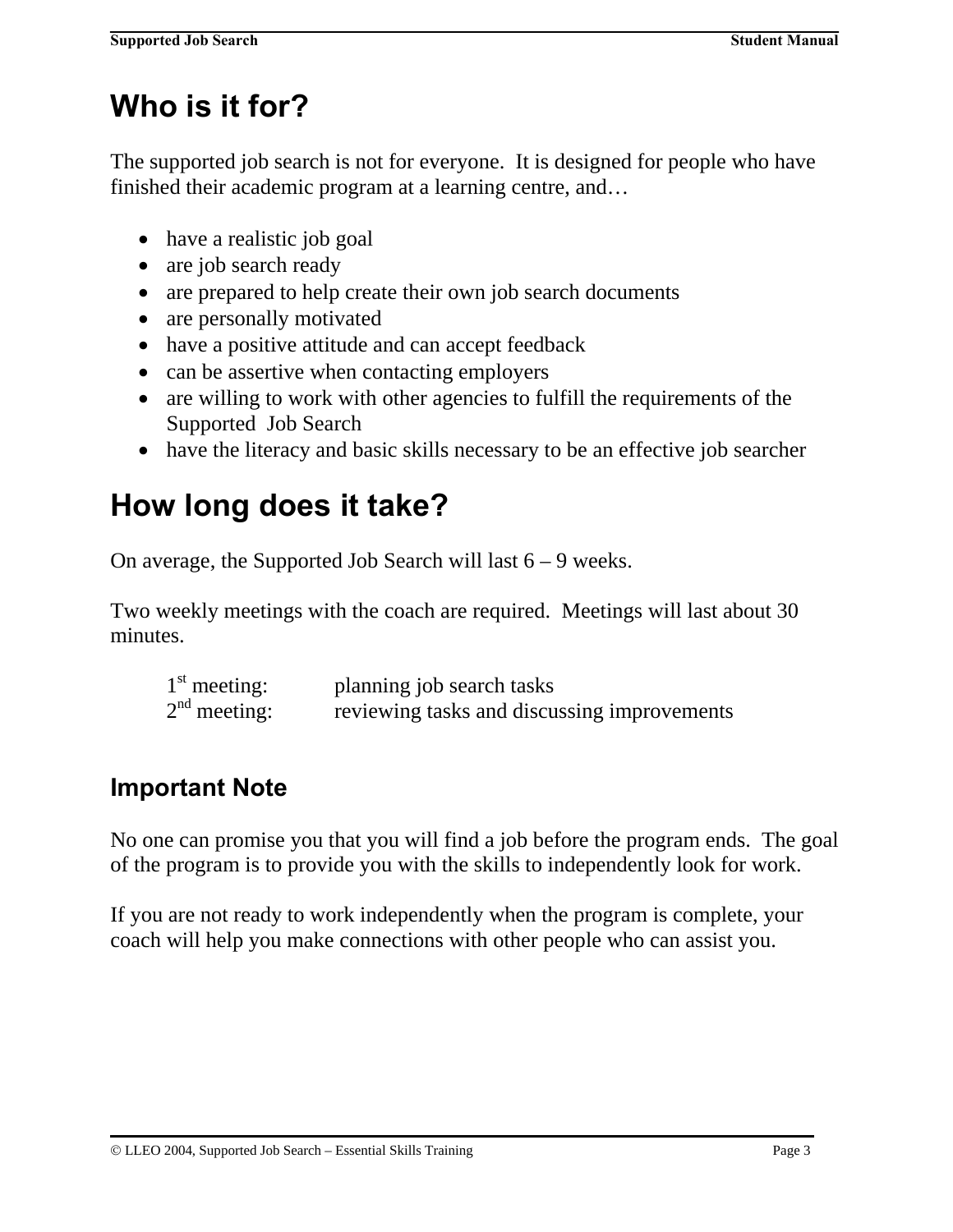# **The Coach's Role**

You will work through the entire process with a coach, who will be your personal job search coach. The coach will help you with all of the tasks in this manual. He or she will also assist you with the use of computers, faxes, email, and the Internet. You will have all the benefits of modern technology while in the program.

Your coach will help you do everything necessary to effectively apply for jobs. He or she will also help you solve problems, meet deadlines, stay motivated, and finetune your job search.

Your coach is there to guide and support you through the job search process. He or she will help you with all of your tasks, but your coach will not actually do the tasks for you. For example, your coach will help you edit your cover letter, but you will be expected to write it and type it.

# **Job Searcher's Role**

As a general rule, the coach will do 10% of the work and the **job searchers will complete the other 90%.** 

In order for the program to work, job searchers will need to:

- attend regular meetings
- work closely with their coach
- complete all tasks
- meet all deadlines
- constantly improve their skills

The Supported Job Search is a complete program. No part of it can be removed. All of the tasks are there for a reason – to help you find a job.

The coach has to put aside valuable time to help job searchers. It is only fair to ask the searchers to make a commitment in return. The following page is a learning contract. Please read it closely. If you decide to join the program, you will be asked to sign the contract.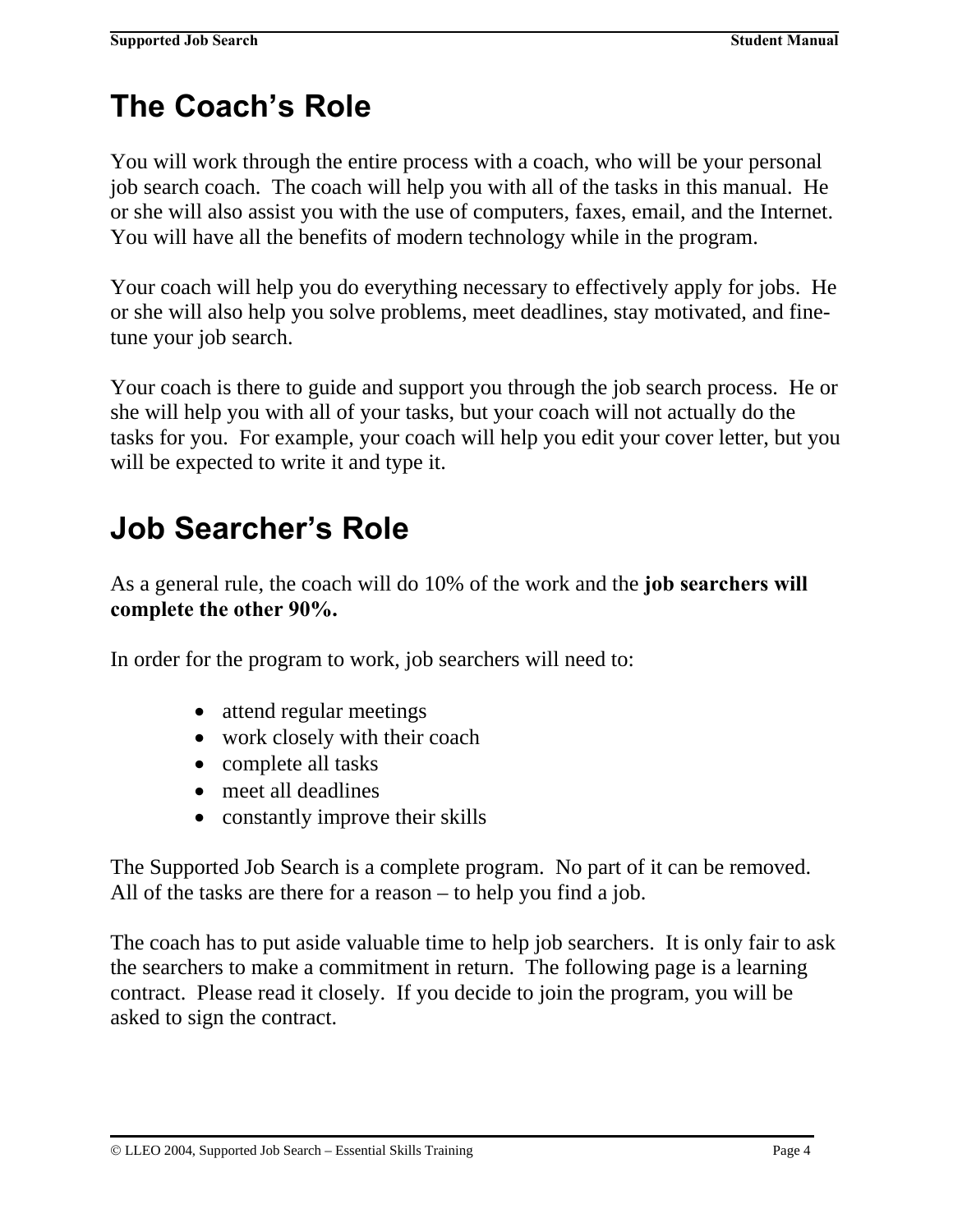# **Supported Job Search Contract**

## **Student Responsibilities**

- To have a clear and realistic job goal
- To attend all appointments
- To work with outside agencies
- To make job search documents
- To work with a coach to improve communication skills
- To complete the assigned job search tasks, such as building a network
- To evaluate and improve on all assigned tasks
- To find leads and contact employers
- To participate in role-playing, videotaping
- To apply for jobs
- To analyze and fine-tune the process
- To keep the job search coach up to date on all activities
- To openly discuss problems

## **Contract**

I, \_\_\_\_\_\_\_\_\_\_\_\_\_\_\_\_\_\_\_\_\_\_\_\_\_\_\_, would like to sign up for the Supported Job Search. I agree to attend all appointments with my coach and complete all tasks within given deadlines.

Meetings will be held at these times: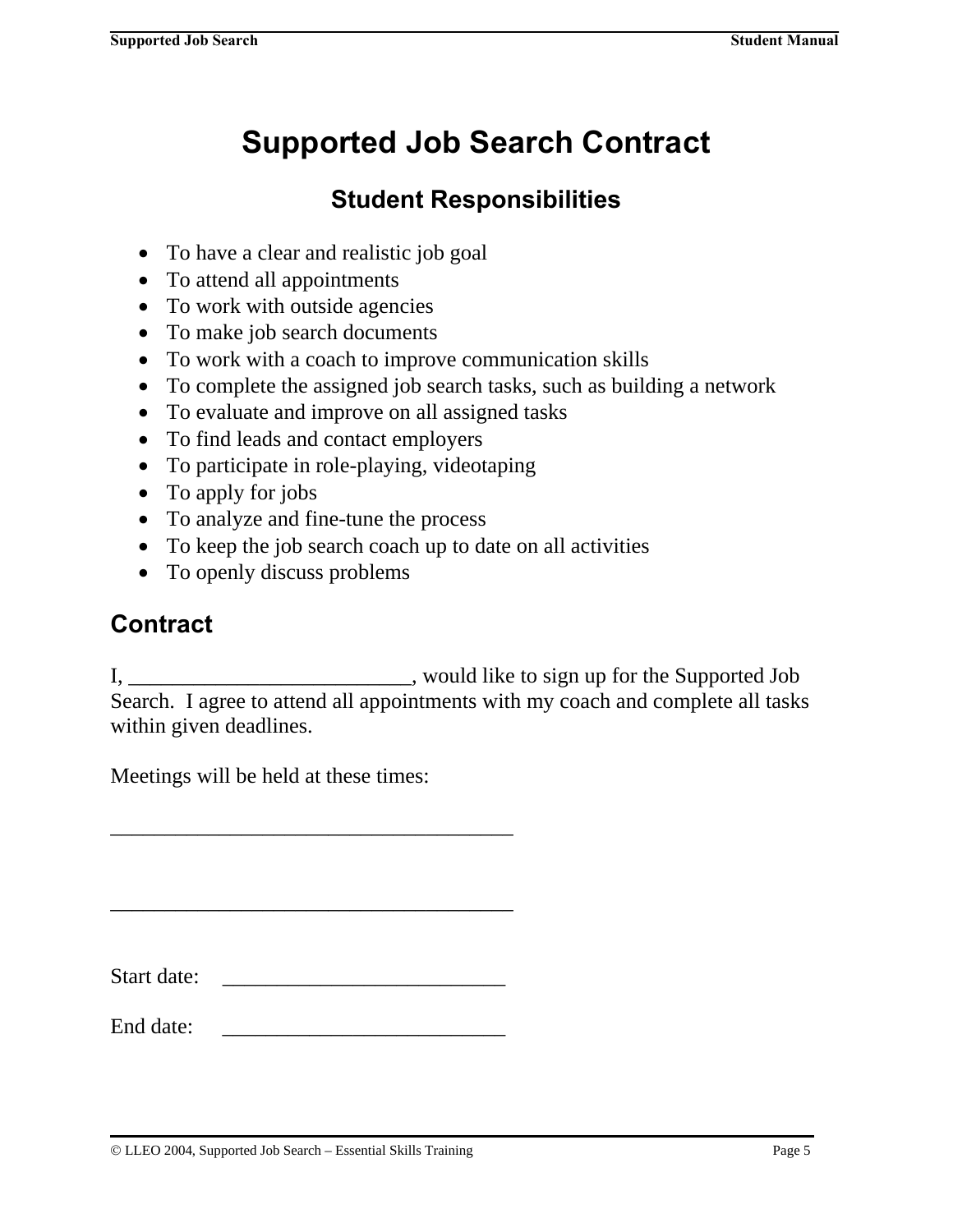# **Welcome Aboard**

Congratulations for deciding to join the Supported Job Search. You have just taken an important step towards finding the job that is right for you.

By now, you should have **completed an assessment** with your coach. This will be used to determine your overall plan.

You should also have signed a **learning contract** with your coach that outlines your responsibilities, meeting times, and when the program ends.

**If these matters have not been taken care of, talk to your coach about completing them before you go any further in this manual.** 

# **Working With Your Coach**

Make sure you attend all your appointments with your coach. You should aim for two meetings a week. One is for planning, and the other is for reviewing and improving your efforts. Ask your coach if it is all right for you to contact him or her in-between appointments if you have to meet a job application deadline.

Be completely open with your coach about the areas of job searching you find difficult, or even downright scary. Most tasks in life are easier when done with other people.

**It is important that you contact your coach before making any contact with an employer or employment agency.** This is the most vital time for you to work together. There is no point in contacting people until you are completely prepared to do so.

## **A Note About Tasks**

The tasks in this manual are actual job search activities. You are not meant to do the tasks on your own. Please discuss all tasks with your coach before and after completing them. **Some tasks will require that you meet a negotiated deadline.**  It is important that you perfect all of the skills necessary to complete each task. These are the skills that are needed to find work. Because of this your coach will ask you to repeat the tasks until you get them right.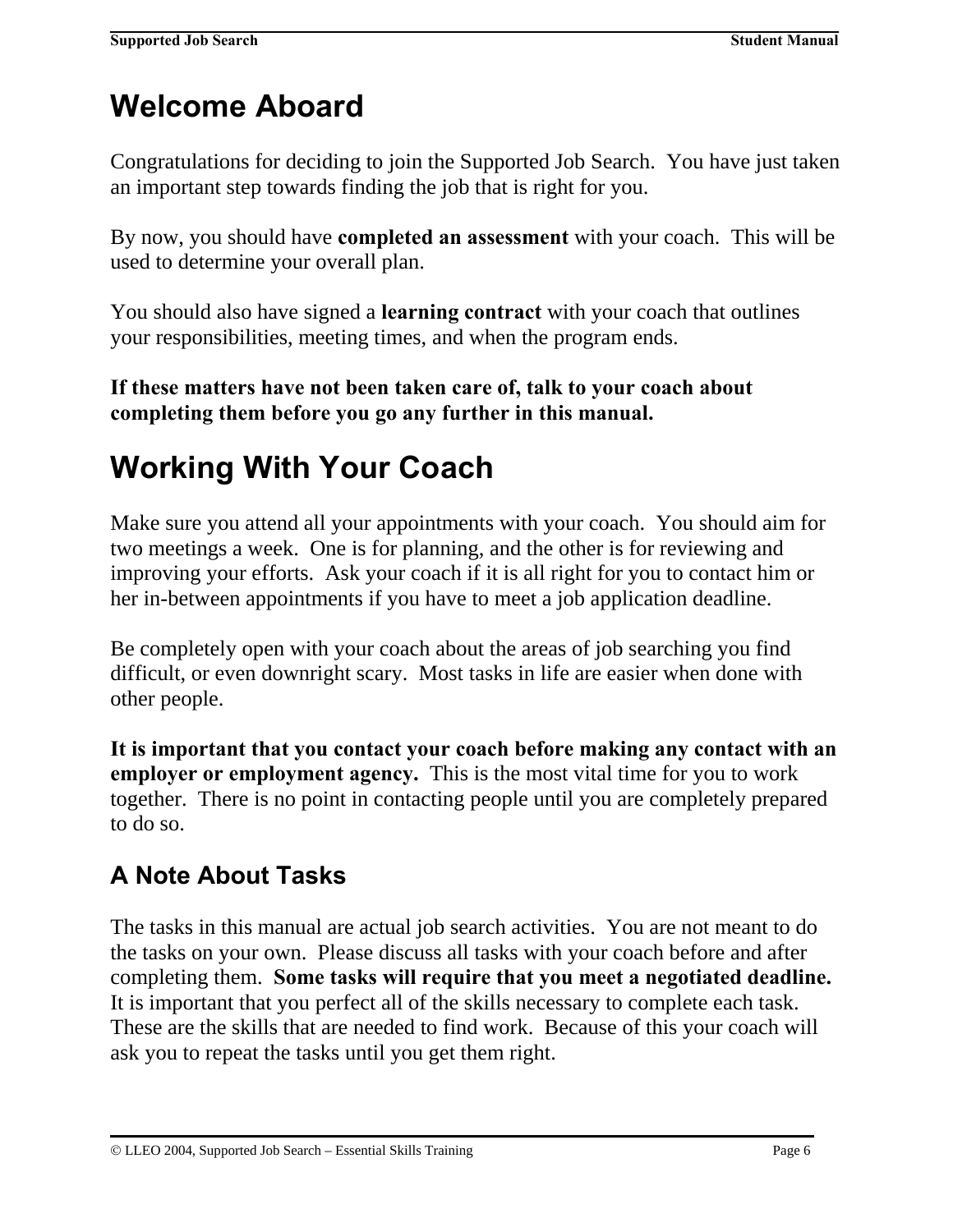# **The Master Plan**

For most people the Supported Job Search will include the following topics:

- defining your goal
- getting ready resume, cover letter, portfolio, benefits statement, etc.
- finding job leads
- applying for jobs
- preparing for interviews
- discussing job offers

Your plan depends on the assessment you completed. Ask your coach for a copy of it. It will be your road map through this program.

#### **It is very important that you stick to the schedule that you have agreed to with your coach. Do not work ahead.**

In terms of effort, a Supported Job Search requires more work than a common job search. But it is worth the effort because the program also develops your communication skills and, better yet, **it has a greater chance of success.** 

The chart shows the differences.

| <b>Common Job Search Tasks</b>                                                                                                | <b>Supported Job Search Tasks</b>                                                                       |
|-------------------------------------------------------------------------------------------------------------------------------|---------------------------------------------------------------------------------------------------------|
| Checking Job Bank                                                                                                             | Everything on the left hand side                                                                        |
| Faxing resumes                                                                                                                | And                                                                                                     |
| Applying for advertised positions<br>Applying for positions whenever you<br>hear about them<br>Responding to whatever happens | Researching employers<br>Accessing the hidden job market<br>Contacting employers<br>Setting daily goals |
|                                                                                                                               | Using modern technology                                                                                 |
|                                                                                                                               | Using all available resources                                                                           |
|                                                                                                                               | Networking<br>Making things happen                                                                      |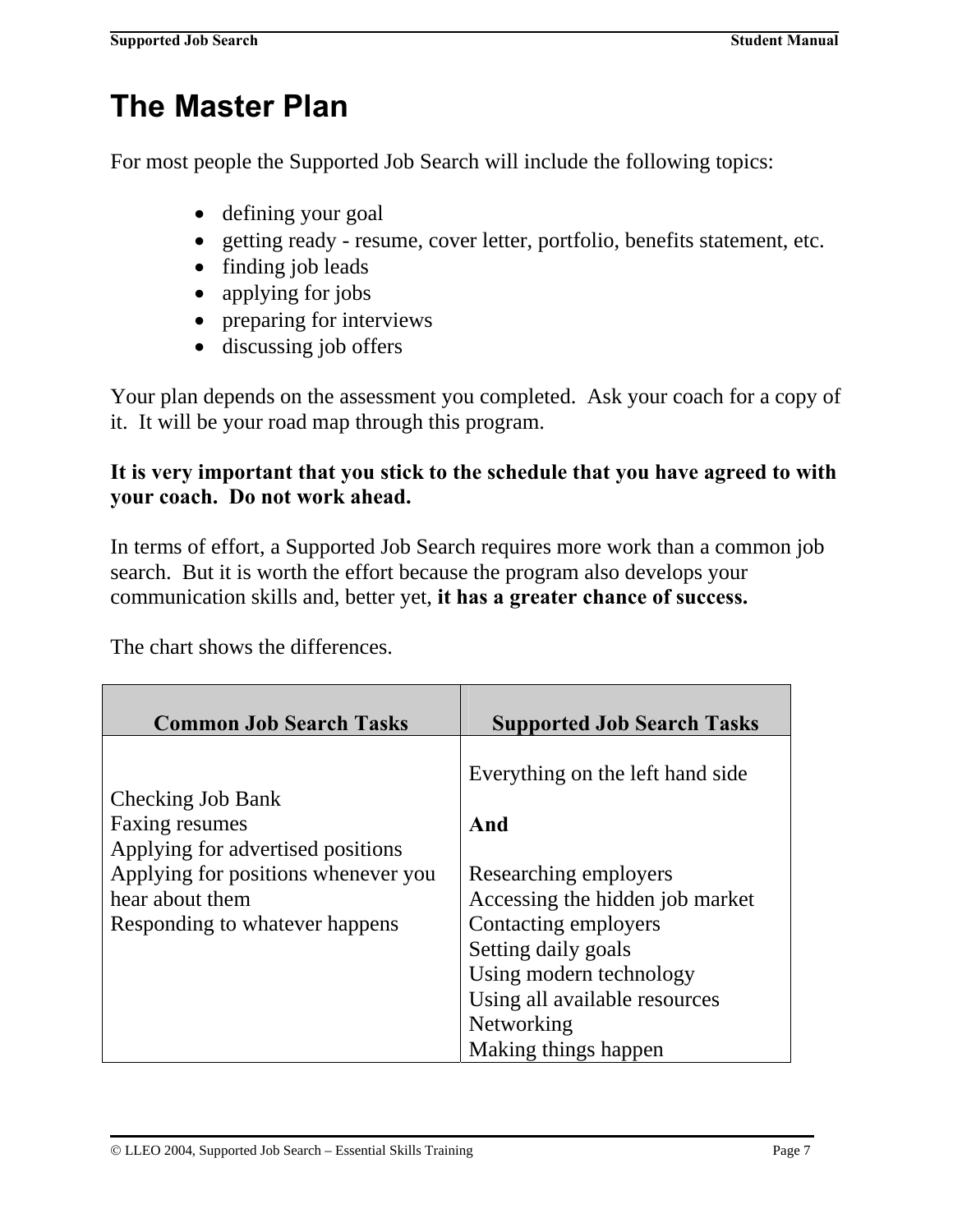Sure it's harder but, believe it or not, that is a good thing. Fewer people will take on the difficult tasks. You can separate yourself from the pack by using job search strategies that most people shy away from.

Job searching is all about getting the attention of the person who has the power to hire you. If you complete all parts of the Supported Job Search, you will be noticed. Sounds like a lot of work, doesn't it? It is, but you won't be alone. You will have the support of a job search coach.

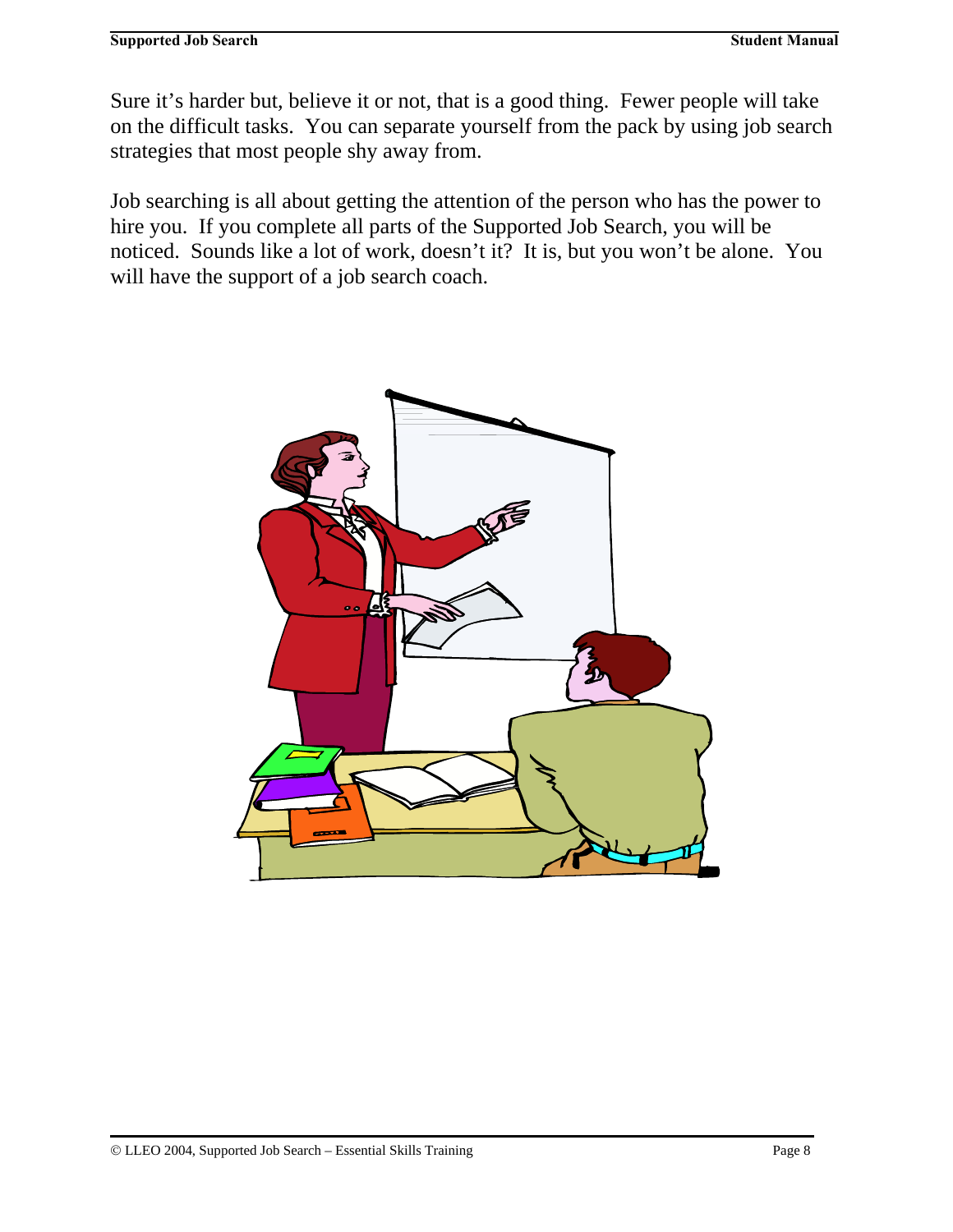# <span id="page-10-0"></span>**Goal Setting**

It all starts with a clear and realistic goal. How can you get what you want if you don't know what you want?

The Supported Job Search is based on helping you have an effective job search plan. A plan without a goal is not effective. Your efforts must be focused in order to work.

Some people apply for certain jobs to satisfy another person or agency. This is not effective either. **It also has to be your goal**. You have to be motivated in order to find a job. You will be competing against other people who are hungry for the same job. If you don't really care whether or not you get the job, you will always lose the battle against someone who does care.

You need to be very specific about your goal. The goal is the foundation of the entire job search. Without a definite and clear goal, the rest of the process will fall apart. For example, say you are looking for a job at a construction site, but your resume was made back when you were looking for a job at a restaurant. Since your resume doesn't highlight your construction skills, it will not help you to get the job you really want.

People are often too general when looking for work. They feel that leaves them available for any position. It leaves all the doors open. It sounds like a good idea, doesn't it?

Actually, it's not a good idea. You need to sell yourself. It is your job to identify your skills and to find the position that you are most suited for. You want to present yourself to the employer as a problem-solver. If you are leaving it up to the employer to decide what job you are good for, you are just adding to their headaches.

The problem isn't really fixed by saying that you want a job in a field, such as construction or retail. These fields have hundreds of different types of positions. There's a big difference between being a *cashier* and a *warehouse worker* for a big retail store.

Be specific!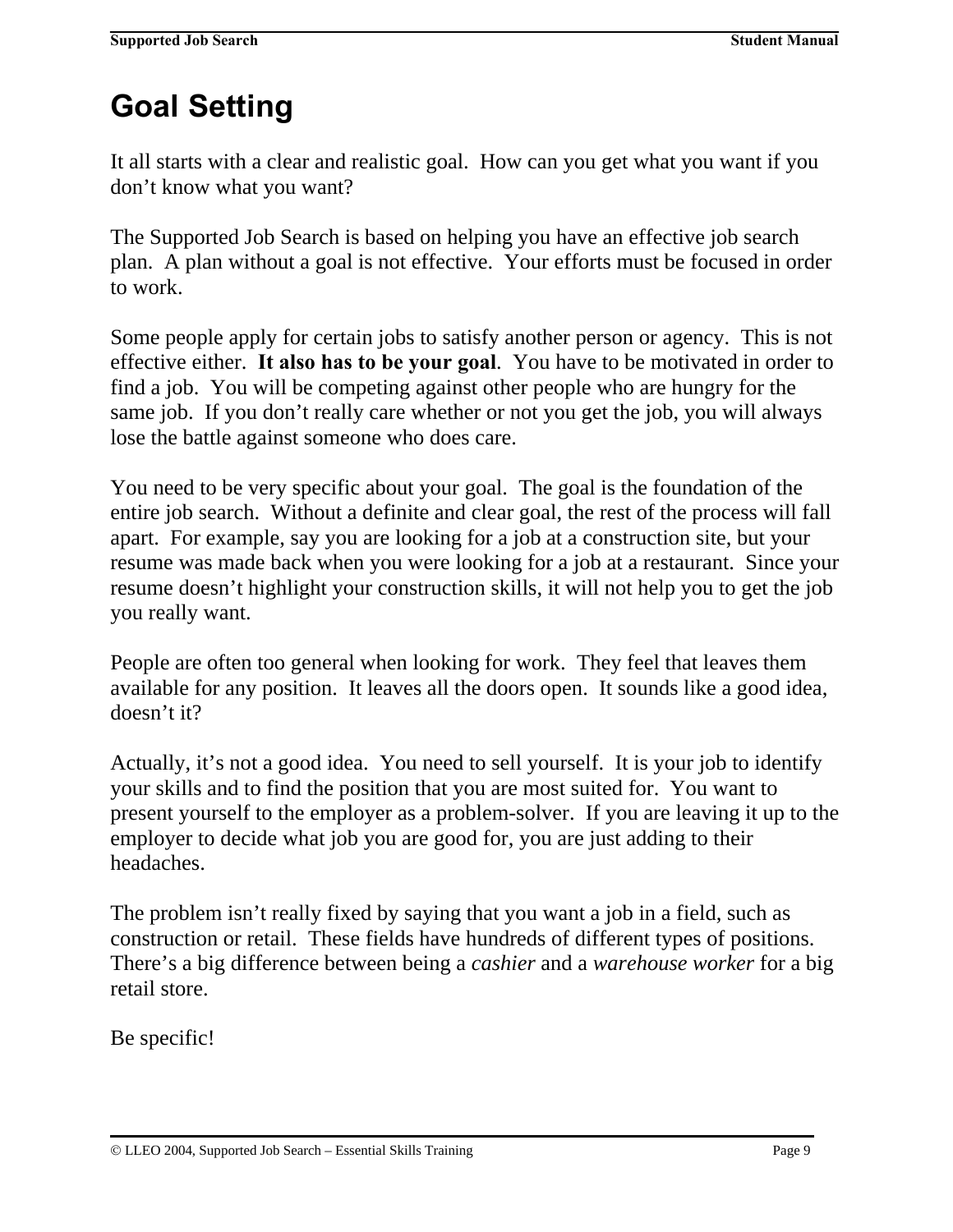# **Goal Setting**

## **Task #1**

Ask your coach to help you go to the National Occupational Classification (NOC) website. Find the positions that relate to the field that you are interested in. There is usually more of a selection than people are aware of.

Website: **http://www23.hrdc-drhc.gc.ca/2001/e/groups/index.shtml**

Use this information to be very specific about your goal. Employers do not have the time to help you figure out what kind of job you are looking for. That is your responsibility.

\_\_\_\_\_\_\_\_\_\_\_\_\_\_\_\_\_\_\_\_\_\_\_\_\_\_\_\_\_\_\_\_\_\_\_\_\_\_\_\_\_\_\_\_\_\_\_\_\_\_\_\_\_\_\_\_\_\_\_\_\_\_\_\_

\_\_\_\_\_\_\_\_\_\_\_\_\_\_\_\_\_\_\_\_\_\_\_\_\_\_\_\_\_\_\_\_\_\_\_\_\_\_\_\_\_\_\_\_\_\_\_\_\_\_\_\_\_\_\_\_\_\_\_\_\_\_\_\_

My goal is  $\Box$ 

# **Essential Skills**

It is important that you have the skills required for your job goal. The Essential Skills website run by Human Resources and Skills Development Canada will give you the information you need to know.

## **Task # 2**

Ask your coach to help you go to the Essential Skills website. Find the skills necessary for your goal.

#### **Website: www15.hrdc-drhc.gc.ca/English/general/home\_e.asp**

Print out the result and evaluate how qualified you are for the job. If you possess all of the skills, keep moving towards your goal. Memorize or make notes of the skills and be sure to discuss them when communicating with employers.

If you are missing some of the skills, find a way to fill these gaps in the near future. Talk to your coach about whether you can still look for work in your chosen field or if you need to fill the skill gaps first.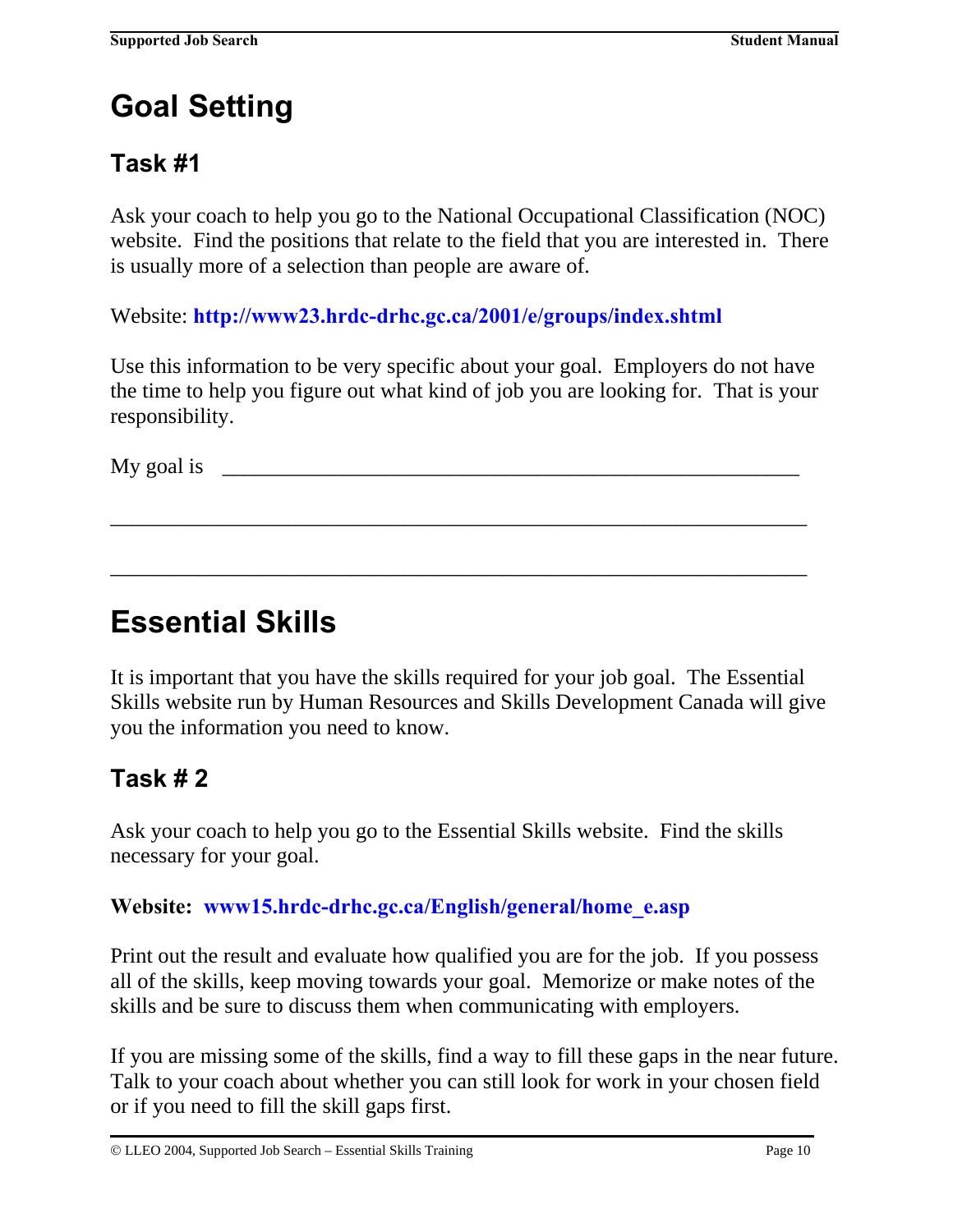If you lack several of the skills necessary to reach your job goal, you should not start your job search at this time. You still have some good options. First, now that you know what skills are required to reach your goal, you can work with your coach to make a plan to learn the skills. Second, you can go back to Task #1 and change your goal. Perhaps you can work at an entry level job in the same field. For example, someone who isn't ready to be a *carpenter's assistant* could start as a *general labourer* in construction. The experience and personal connections that he or she makes as a *general labourer* could pave the way to becoming a *carpenter's* assistant at a later date.

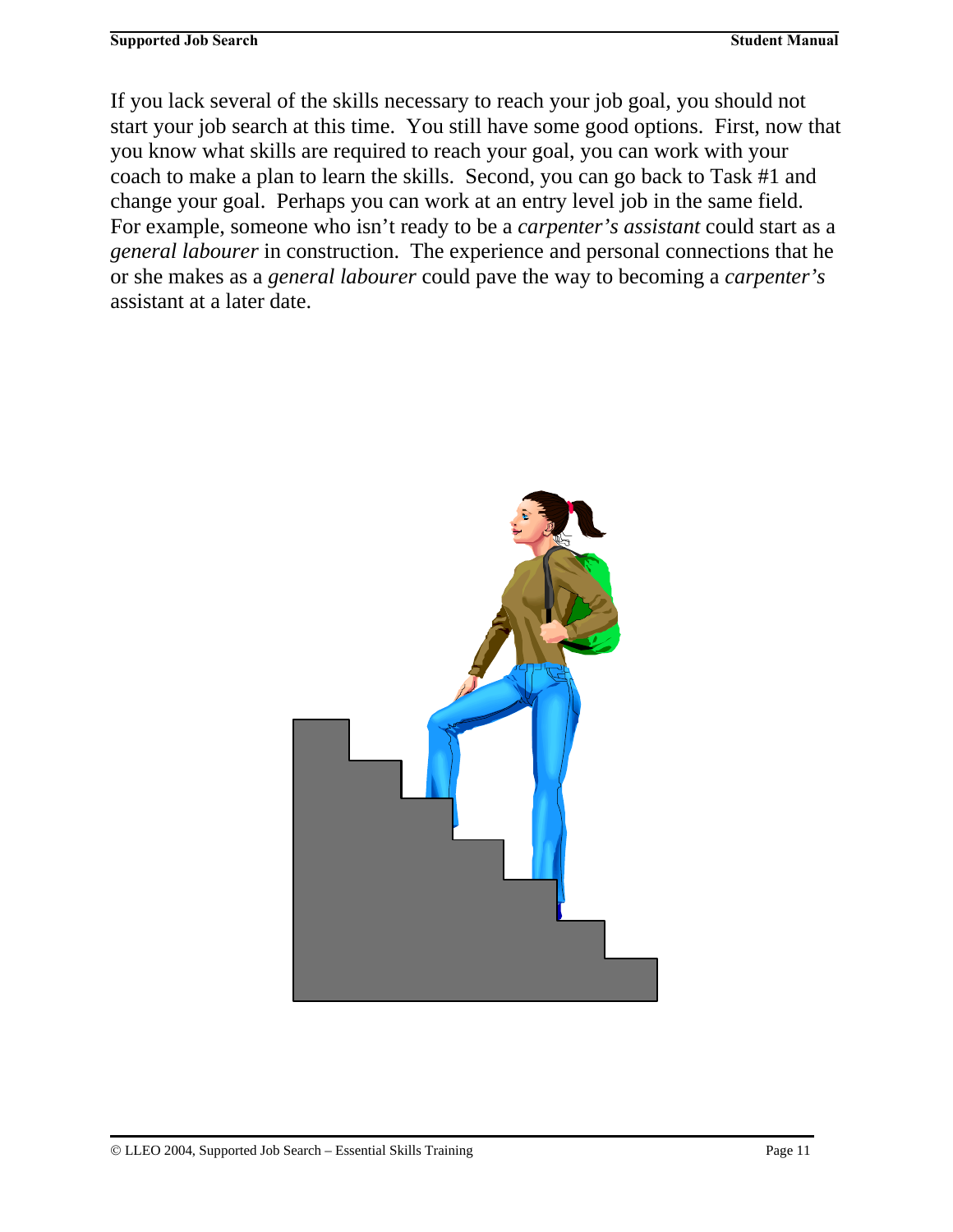# <span id="page-13-0"></span>**Work Preferences**

Picking a position, say a *cashier* or an *office clerk*, is a step in the right direction. But there is still some narrowing down to do. What hours are you prepared to work? What wage are you willing to accept? How far are you willing to travel? Are you hoping for a dental plan? Your work preferences need to be sorted out at the beginning of your job search.

You are not looking for just any job. You want the right job.

You can use your preferences to sell yourself to employers, too. For example, if you enjoy working with people, you would be sure to tell that to employers who are hiring somebody to deal with the public.

The next activity will help you know your work preferences. Use them well. They could just land you that job you have been dreaming of.

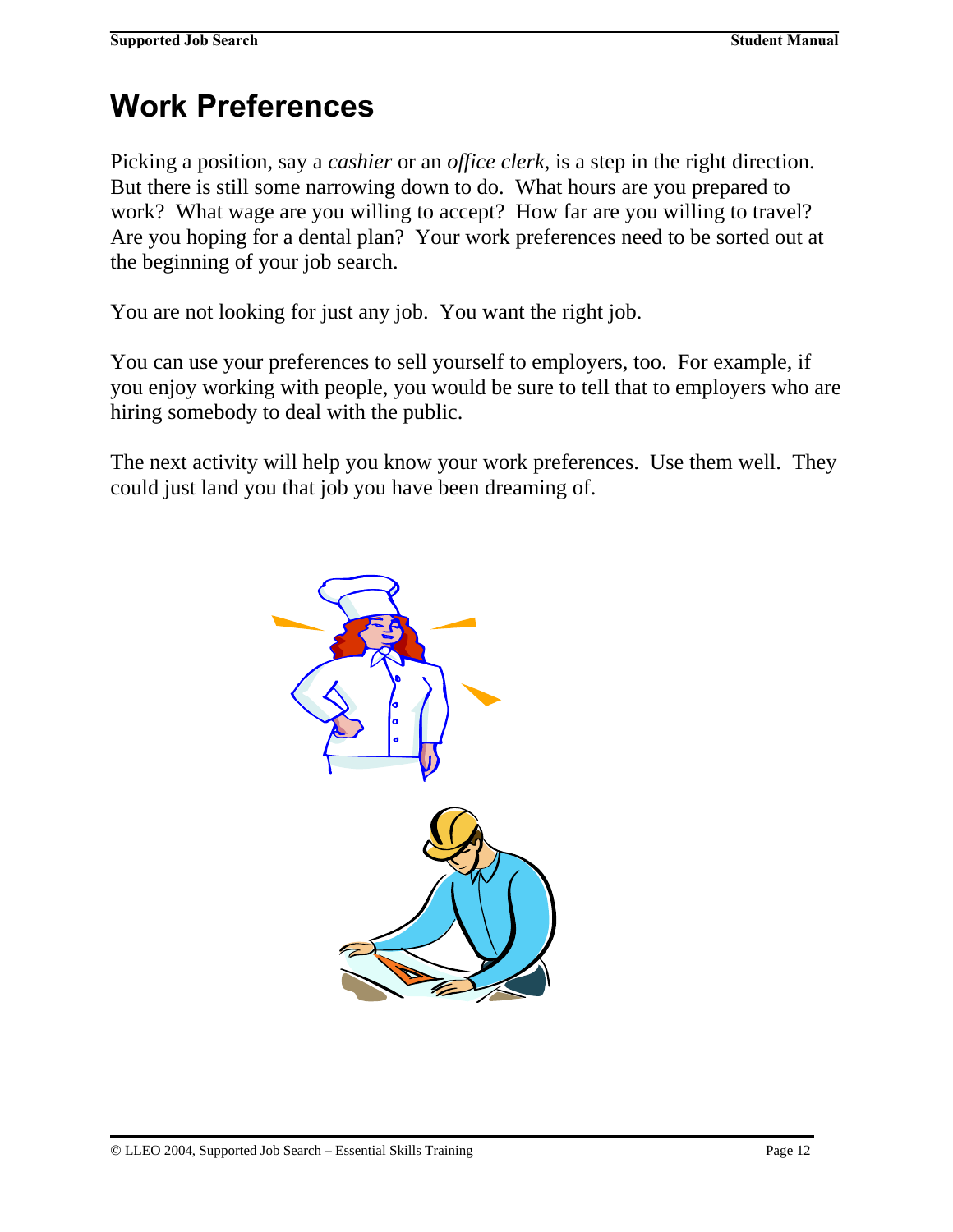## **Task #3 Check all the boxes that apply to you.**

| <b>Work Preference</b>                  | Yes | Does not<br>matter | N <sub>0</sub> |
|-----------------------------------------|-----|--------------------|----------------|
| To earn enough money to live well       |     |                    |                |
| To feel important in my job             |     |                    |                |
| To have a full-time job                 |     |                    |                |
| To be allowed to work on my own         |     |                    |                |
| To use all my skills                    |     |                    |                |
| To work with a good team                |     |                    |                |
| To have a good benefits package         |     |                    |                |
| To do something different each day      |     |                    |                |
| To use my mind                          |     |                    |                |
| To avoid physical labour                |     |                    |                |
| To have a chance at promotions / raises |     |                    |                |
| To make decisions about my job          |     |                    |                |
| To have time free for my family         |     |                    |                |
| To know what I'm expected to do         |     |                    |                |
| To avoid a job with travel              |     |                    |                |
| To have an interesting job              |     |                    |                |
| To be respected by workmates            |     |                    |                |
| To learn new skills                     |     |                    |                |
| To work near home                       |     |                    |                |
| To work indoors                         |     |                    |                |
| To have new challenges                  |     |                    |                |
| To work regular $9:00 - 5:00$ hours     |     |                    |                |
| To work with things                     |     |                    |                |
| To work with people                     |     |                    |                |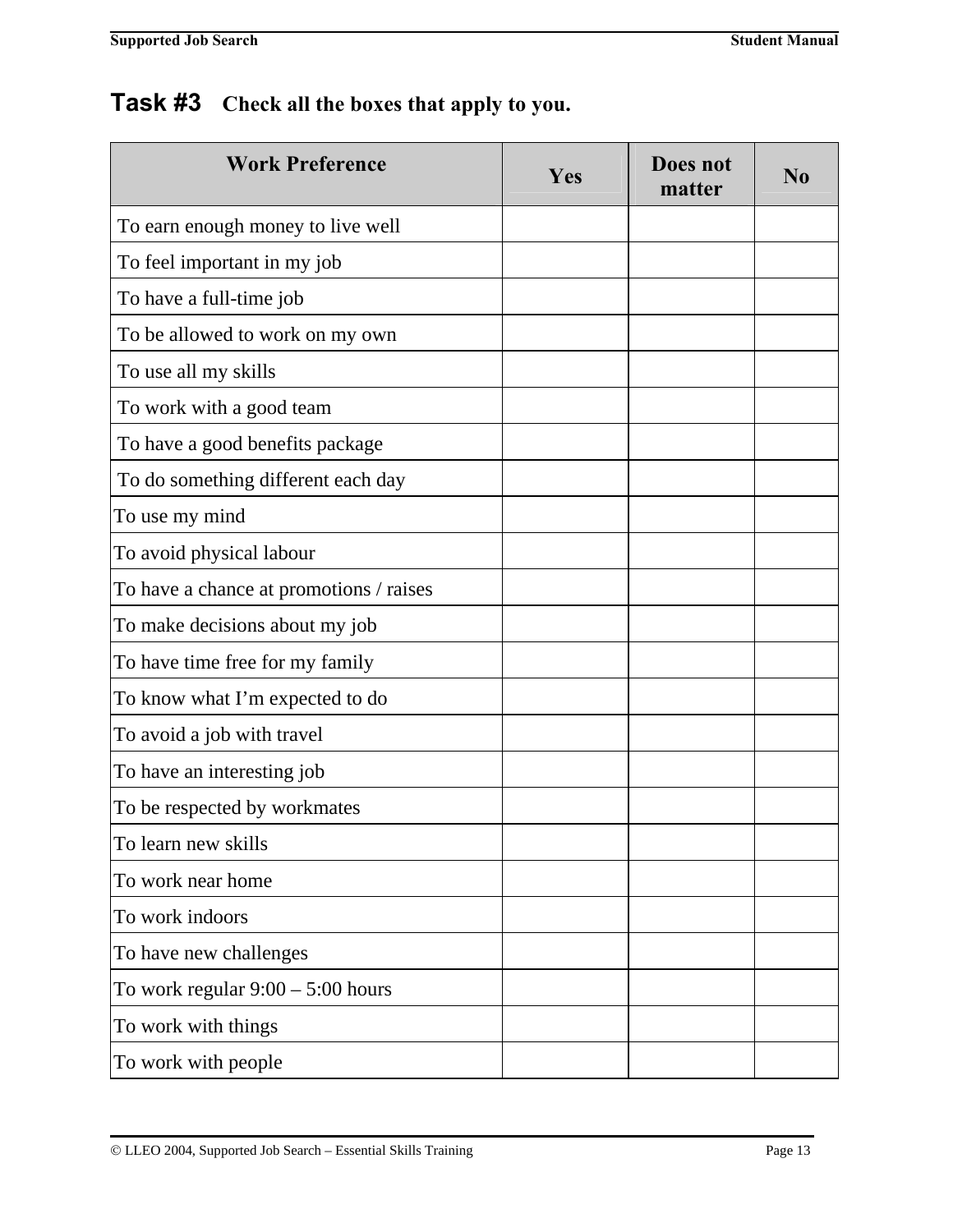Are there any other preferences that you would like to add to the list?

| 1. | <u> 2000 - 2000 - 2000 - 2000 - 2000 - 2000 - 2000 - 2000 - 2000 - 2000 - 2000 - 2000 - 2000 - 2000 - 2000 - 200</u> |  |
|----|----------------------------------------------------------------------------------------------------------------------|--|
| ◠  |                                                                                                                      |  |
| 3. |                                                                                                                      |  |

The reality is that you won't find a job that suits all of your preferences. Compromises always have to be made. Focus on what is most important to you.

## **Task #4**

Use the checklist to choose the five most important things to you.

| 4. $\overline{\phantom{a}}$ |
|-----------------------------|
| 5.                          |
|                             |

Using your goal and the priorities you listed write a paragraph that describes your perfect job. Use at least five complete sentences.

\_\_\_\_\_\_\_\_\_\_\_\_\_\_\_\_\_\_\_\_\_\_\_\_\_\_\_\_\_\_\_\_\_\_\_\_\_\_\_\_\_\_\_\_\_\_\_\_\_\_\_\_\_\_\_\_\_\_\_\_\_\_\_\_\_\_\_

\_\_\_\_\_\_\_\_\_\_\_\_\_\_\_\_\_\_\_\_\_\_\_\_\_\_\_\_\_\_\_\_\_\_\_\_\_\_\_\_\_\_\_\_\_\_\_\_\_\_\_\_\_\_\_\_\_\_\_\_\_\_\_\_\_\_\_

\_\_\_\_\_\_\_\_\_\_\_\_\_\_\_\_\_\_\_\_\_\_\_\_\_\_\_\_\_\_\_\_\_\_\_\_\_\_\_\_\_\_\_\_\_\_\_\_\_\_\_\_\_\_\_\_\_\_\_\_\_\_\_\_\_\_\_

\_\_\_\_\_\_\_\_\_\_\_\_\_\_\_\_\_\_\_\_\_\_\_\_\_\_\_\_\_\_\_\_\_\_\_\_\_\_\_\_\_\_\_\_\_\_\_\_\_\_\_\_\_\_\_\_\_\_\_\_\_\_\_\_\_\_\_

\_\_\_\_\_\_\_\_\_\_\_\_\_\_\_\_\_\_\_\_\_\_\_\_\_\_\_\_\_\_\_\_\_\_\_\_\_\_\_\_\_\_\_\_\_\_\_\_\_\_\_\_\_\_\_\_\_\_\_\_\_\_\_\_\_\_\_

\_\_\_\_\_\_\_\_\_\_\_\_\_\_\_\_\_\_\_\_\_\_\_\_\_\_\_\_\_\_\_\_\_\_\_\_\_\_\_\_\_\_\_\_\_\_\_\_\_\_\_\_\_\_\_\_\_\_\_\_\_\_\_\_\_\_\_

\_\_\_\_\_\_\_\_\_\_\_\_\_\_\_\_\_\_\_\_\_\_\_\_\_\_\_\_\_\_\_\_\_\_\_\_\_\_\_\_\_\_\_\_\_\_\_\_\_\_\_\_\_\_\_\_\_\_\_\_\_\_\_\_\_\_\_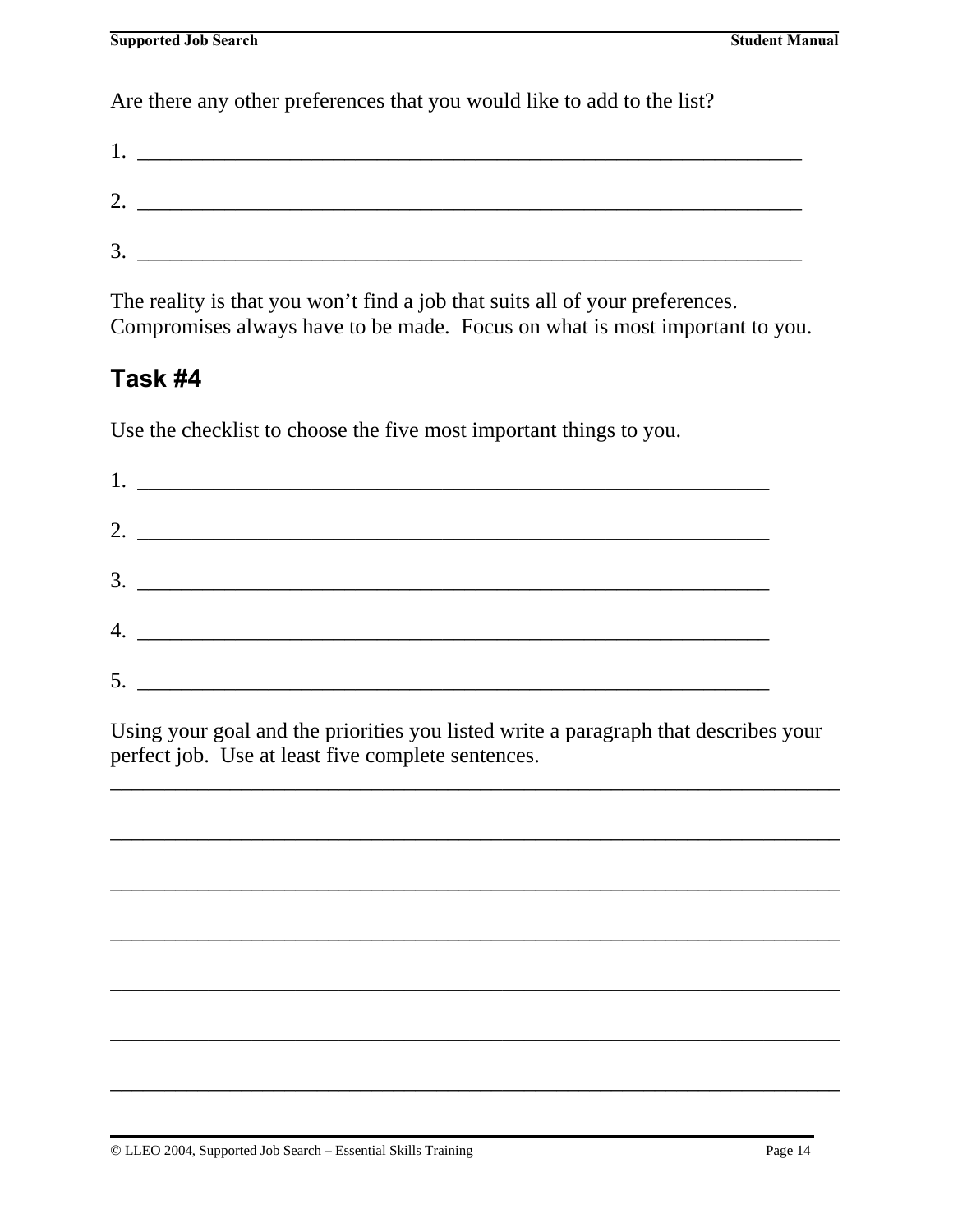# <span id="page-16-0"></span>**The Resume**

A resume is a brief written description of who you are and what you have done. It is very difficult to find a job today without a resume. In fact, some employers won't let you apply for a job if you don't have one.

Resumes take a lot of effort. It is best to prepare one before you start looking for work. That way you are ready when someone asks to see your resume.

Preparing or updating your resume now will save you time and stress later on. Often, you can leave a resume with an employer instead of filling out applications over and over again.

Resumes should contain the following information.

| • Your contact information | $\bullet$ Skills                    |
|----------------------------|-------------------------------------|
| • Education and training   | • Personal qualities                |
| • Work history             | • Interests and hobbies             |
| • Volunteer work           | • Licences, certificates and awards |
|                            |                                     |
|                            |                                     |

## **Task #5**

#### **Select tasks according to what stage you are at now.**

- 1. If you do not have a resume, ask your coach for resume-writing form. Complete the form.
- 2. If your resume is missing some of the information listed above, ask your coach for those pages from the resume-writing form. Complete the pages.
- 3. When you have a complete resume, meet with your coach to have it assessed.
- 4. Make final changes to resume.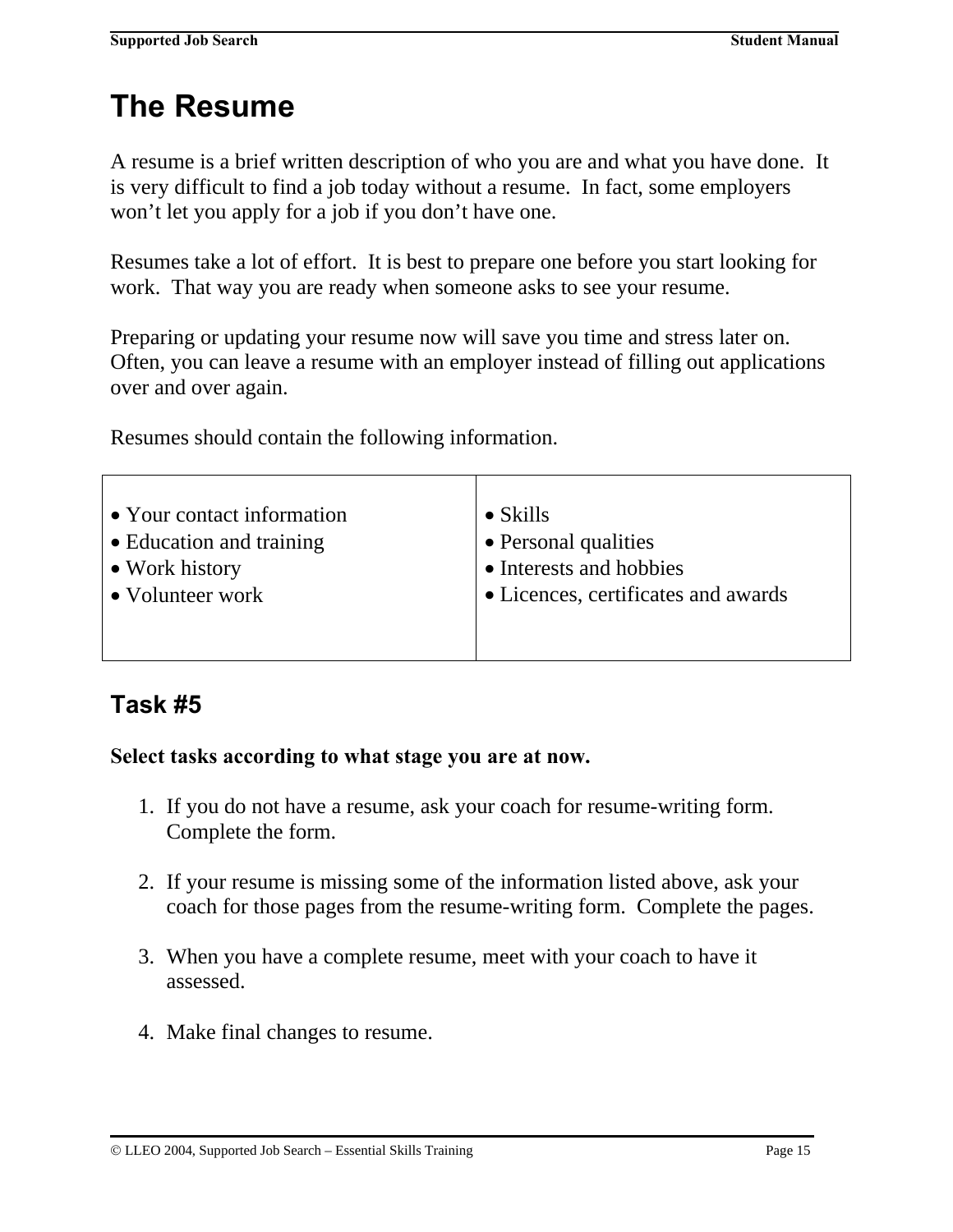# **Saving Your Resume on Disk**

Your coach needs a copy of your resume on disk. Resumes need to be changed all the time. You might earn a new certificate or have a change of address. If your coach has the resume on disk, it can be changed within minutes. If not, the entire resume has to be rewritten. Nobody has that kind of time to spare.

Also, if the resume is on disk new copies can be made at any time.

Another bonus is that resumes from a printer look better than photocopies.

### **Task #6**

Arrange to have a copy of your resume saved on a computer disk. Print it out. Safely store several copies of your resume in your portfolio.

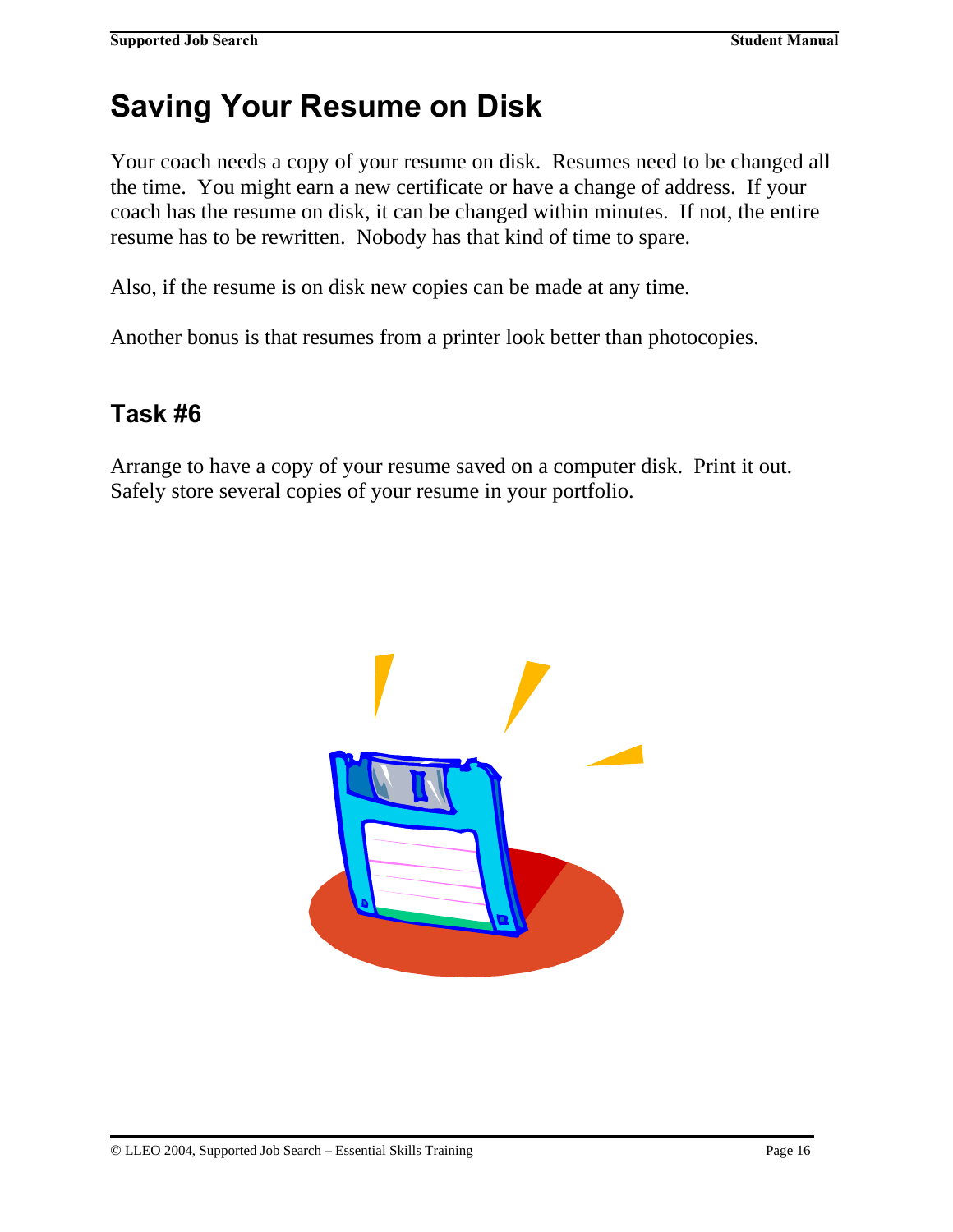# <span id="page-18-0"></span>**References**

References are people who can either put in a good word for you or back up what you say on your resume. This can be done over the telephone or through a letter of recommendation. Without references, employers have no way of telling if what you are saying is true.

You can improve your chances of being hired by picking at least three good references. You do not have to use just the people you have worked for. Here is a list of ideas:

- 
- teachers / tutors happy customers
- 
- 
- volunteer work contacts
- former employers doctors, lawyers, and politicians
	-
- supervisors / workmates bank managers, landlords
- government workers store owners / managers

## **Help Your References**

- 1. Ask if you can use them as a reference. Ask for phone number(s) where they can be contacted.
- 2. Give your references a copy of your resume and even a list of your good qualities.
- 3. Give your references a call if you know for certain that an employer is going to contact them. Tell them what the work duties are and why you are the right person for the job.
- 4. Thank your references whenever they help you out, whether or not you get the job.
- 5. Stay in touch with your references. Give them new copies of your resume whenever you change it. They are important contacts.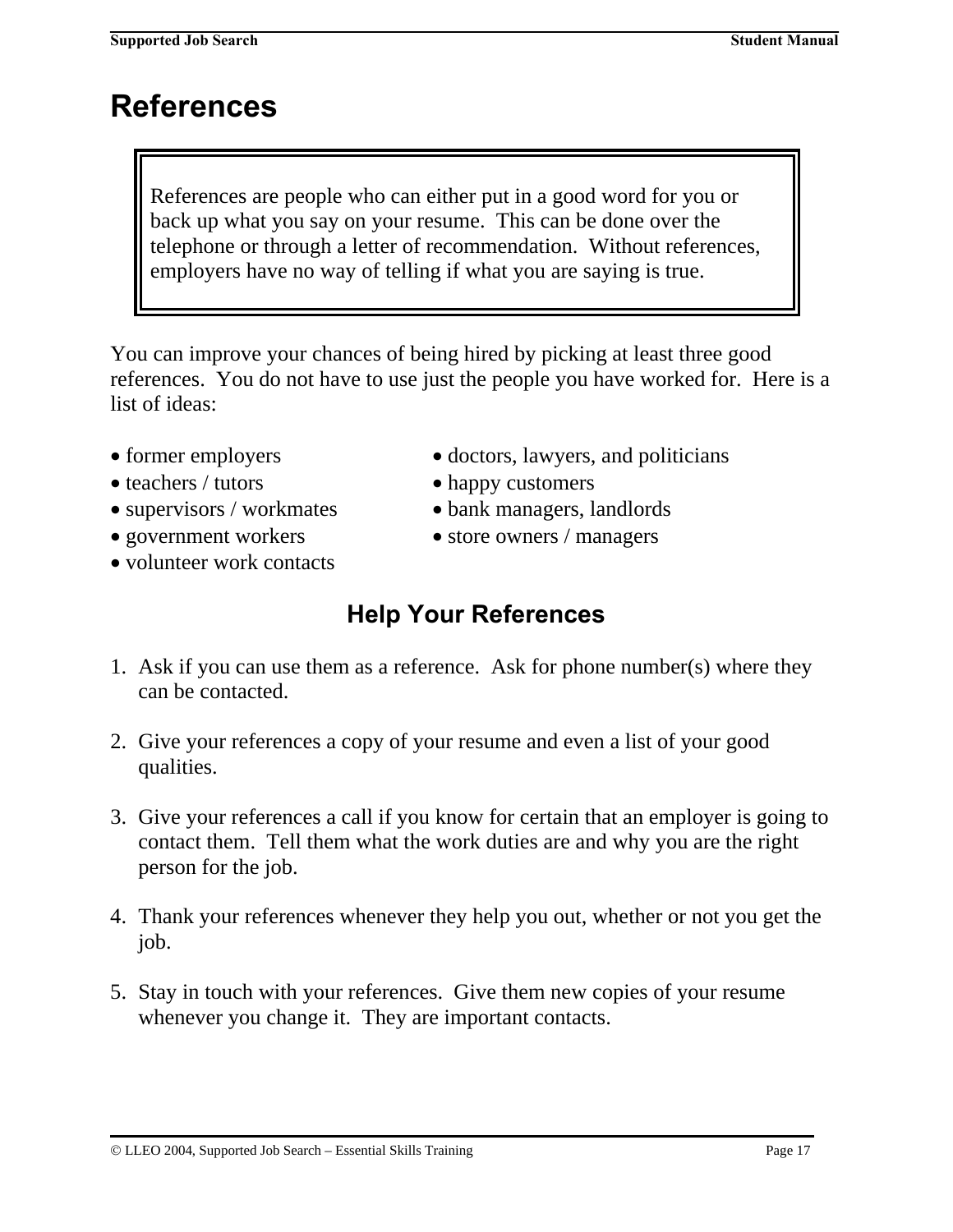## **References Sheet**

When employers ask for your references they expect accurate information on them. This includes correctly spelled names, job titles, places of work and current phone numbers. Most employers ask for references at the job interview, but some want them ahead of time. Application forms often ask for references. It is best to be prepared by always having copies of your reference sheet with you.

## **Task #7**

Call your references and update their information and send them an updated copy of your resume. This is good practice for your communications and networking skills. While you are talking, ask if they know of any jobs.

If you are uncomfortable making the call, speak to your coach about writing a script. If the first call didn't go well, talk to your coach before making the next call.

Fill in the following reference fact sheet. Like resumes, reference sheets should be typed before being given to employers.

| Name: Name and the set of the set of the set of the set of the set of the set of the set of the set of the set of the set of the set of the set of the set of the set of the set of the set of the set of the set of the set o       |  |
|--------------------------------------------------------------------------------------------------------------------------------------------------------------------------------------------------------------------------------------|--|
| Job Title:                                                                                                                                                                                                                           |  |
|                                                                                                                                                                                                                                      |  |
|                                                                                                                                                                                                                                      |  |
|                                                                                                                                                                                                                                      |  |
|                                                                                                                                                                                                                                      |  |
|                                                                                                                                                                                                                                      |  |
|                                                                                                                                                                                                                                      |  |
|                                                                                                                                                                                                                                      |  |
|                                                                                                                                                                                                                                      |  |
|                                                                                                                                                                                                                                      |  |
| Email: <u>Alexander Alexander and Alexander and Alexander and Alexander and Alexander and Alexander and Alexander and Alexander and Alexander and Alexander and Alexander and Alexander and Alexander and Alexander and Alexande</u> |  |
|                                                                                                                                                                                                                                      |  |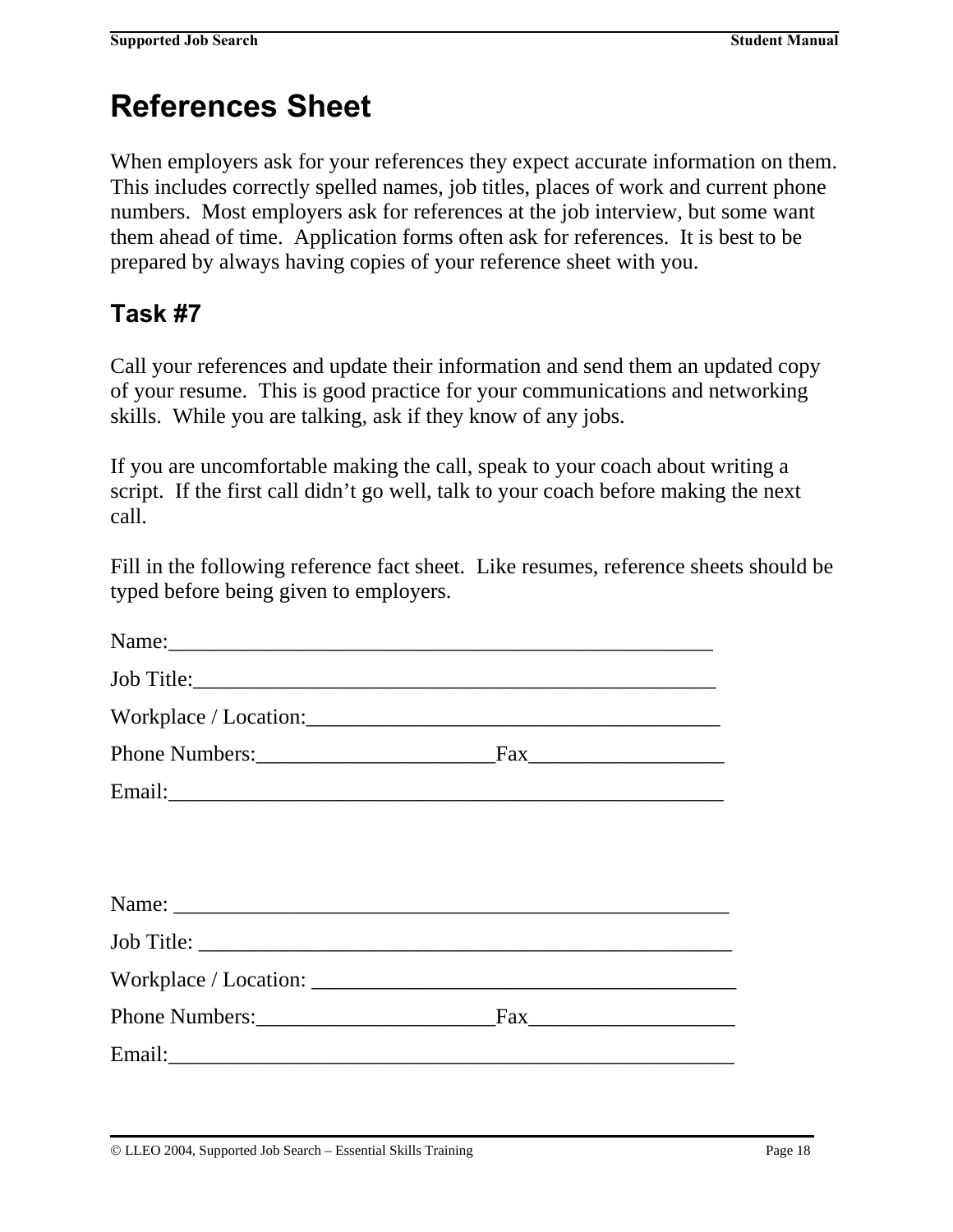## **References Sheet**

| Phone Numbers: New York 1988 |  |
|------------------------------|--|
|                              |  |

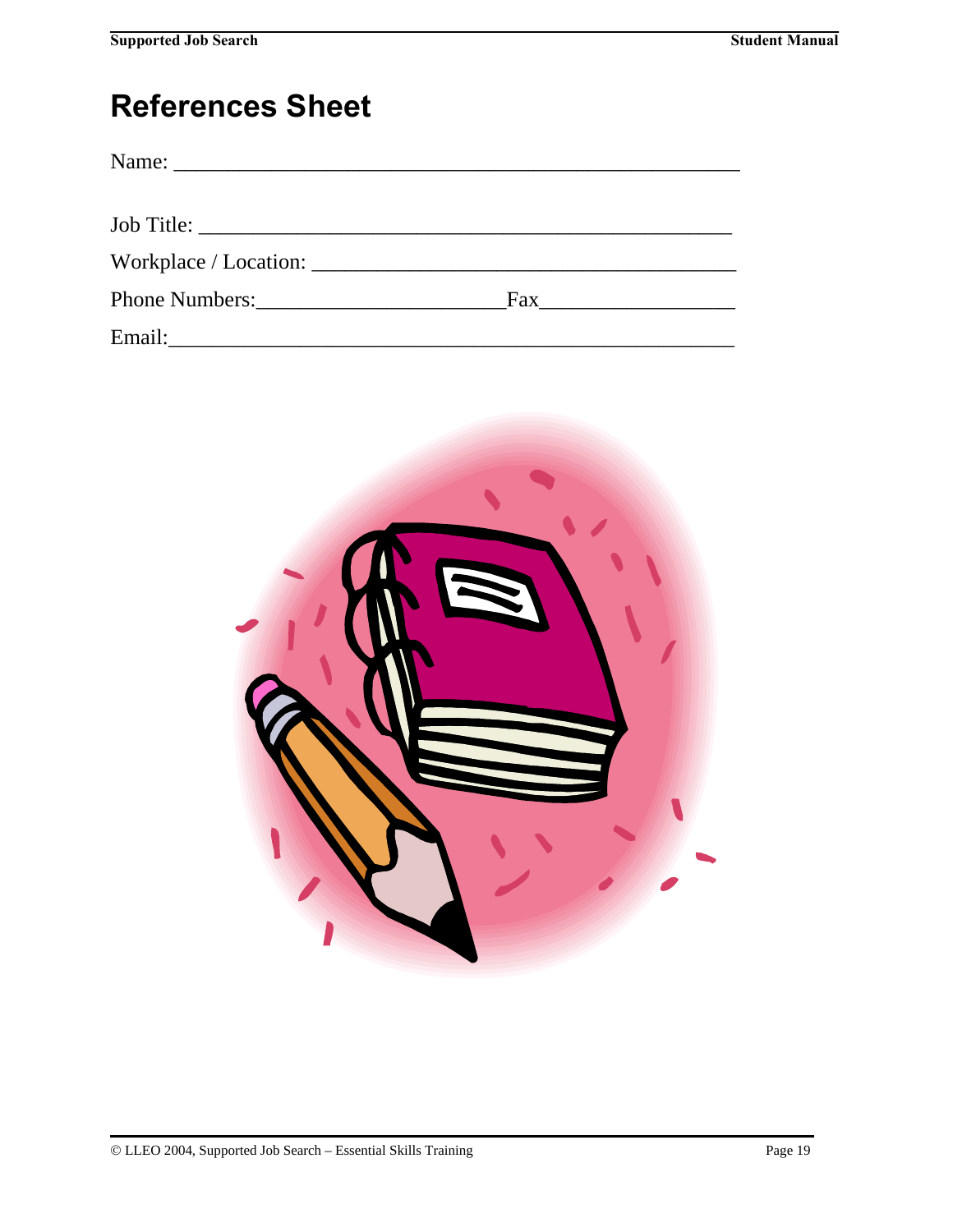# **Saving Your Reference Sheet on Disk**

The need for references could pop up at any time. An advertised position could ask you to attach references to your application. You also need to take references with you to all interviews and appointments with employment agencies.

The last thing you need is to be rushing around at the last minute calling references and typing out their information.

**Get it done now**. It will lower your stress levels and could make the difference in finding the right job.

## **Task #8**

Work with your coach to save your reference sheet on a computer disk.

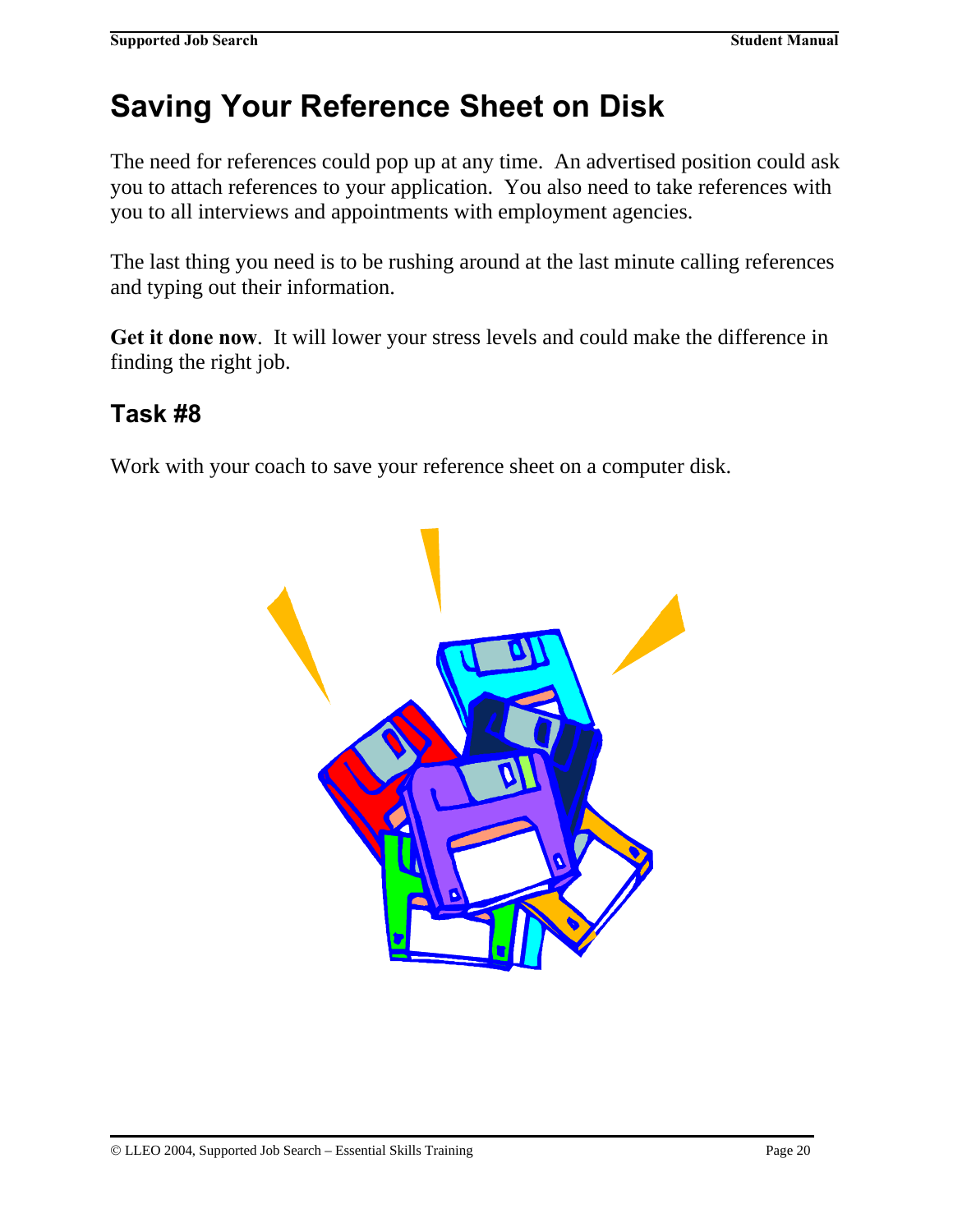# <span id="page-22-0"></span>**Writing Your Cover Letter**

## **Cover Letters**

It has been proven over and over that a cover letter greatly improves your chances of getting an interview.

Many people overlook this opportunity to increase their odds of success. Instead they submit resumes without even referring to the position. Even worse, they will fax resumes to a large organization without addressing it to the person responsible for hiring.

No wonder they aren't getting interviews. Nobody knows what job the application is for or even who should receive the resume.

## **What to Say When Writing to Employers**

When you send your resume in the mail you need to attach a cover letter.

A cover letter is a letter you write to an employer to send with your resume.

- in response to a help wanted ad OR
- to ask about openings at a company

## **Why Use a Cover Letter?**

- 1. It directs your resume to the person who has the power to hire you.
- 2. It tells the employer what job openings you are interested in.
- 3. It highlights your experiences and the employer will want to read your resume.
- 4. It tells the employer that you would like to meet with them for an interview.
- 5. It gives you a chance to make a personal connection with the employer.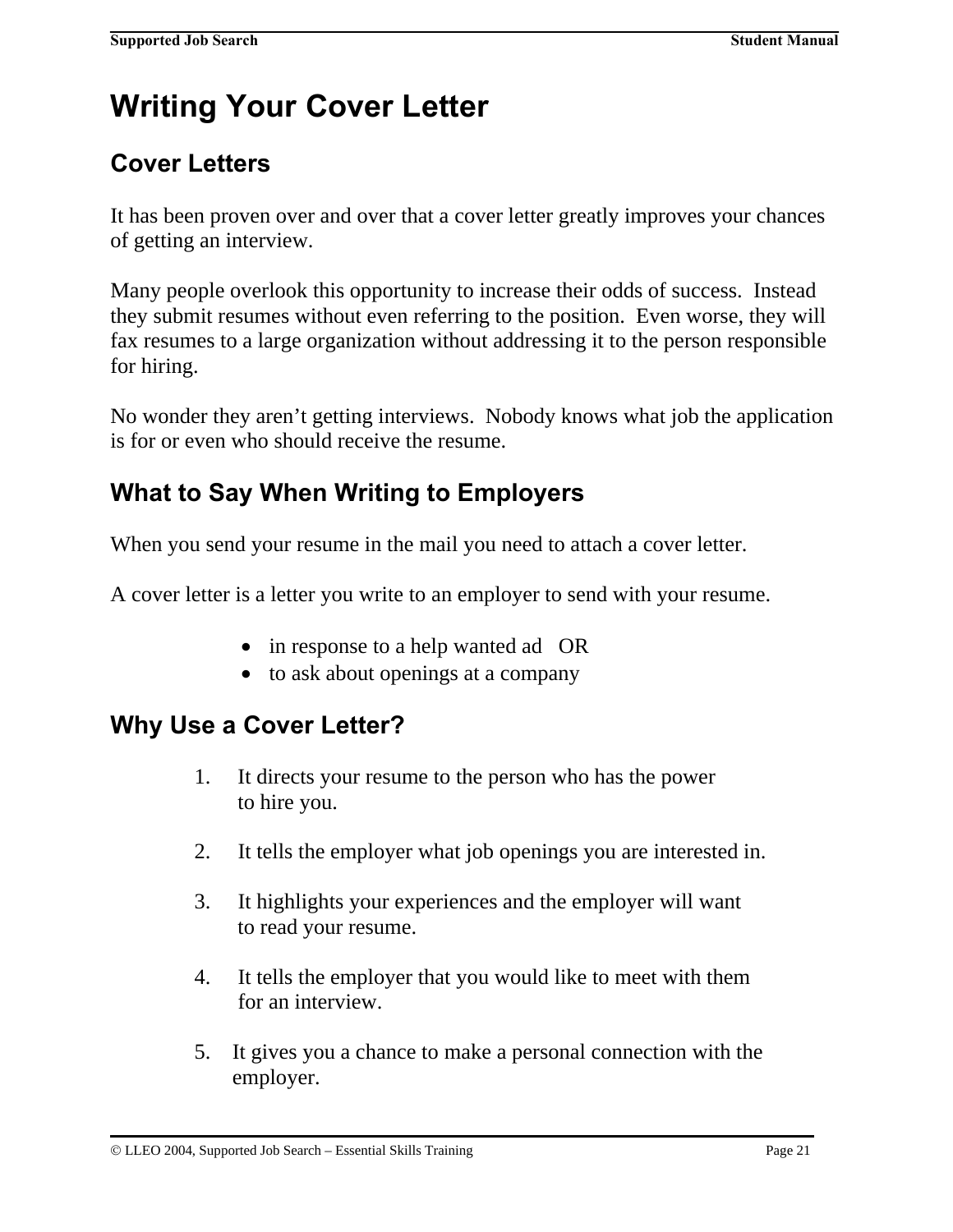## **Writing Your Cover Letter**

The following is a sample letter that would be sent for an unadvertised position. This letter includes an employer that Lisa has found in a business directory. Her letter could be used for any company that hires *tool and die workers* changing the date and the company name and address. The bolded areas are what need to be changed. As you will see later in this manual, the letter would be slightly different for an advertised job.

#### **LISA MONROE**

83 Barrie Street, Kingston, ON K7L 3LA (613) 555-1000

**August 26, 2004** 

**Rachael Wilson, Manager Kingston Tool and Die 47 Brock Street Kingston, ON K7L 3G6** 

#### **Dear Ms. Wilson:**

I am interested in obtaining a position with **Kingston Tool and Die**. Enclosed please find my resume for your review.

As my resume shows, I have two years experience in machine operation and assembling products for shipping. I am also an energetic, responsible, and hard-working individual.

I am confident that these are qualities which you expect and appreciate in your employees, and that my experience and abilities will make me a valuable addition to **Kingston Tool and Die**.

Please feel free to contact me at the telephone number listed above to schedule an interview at your convenience. I look forward to hearing from you in the near future. Thank you for your consideration of my resume.

Sincerely,

Lisa Monroe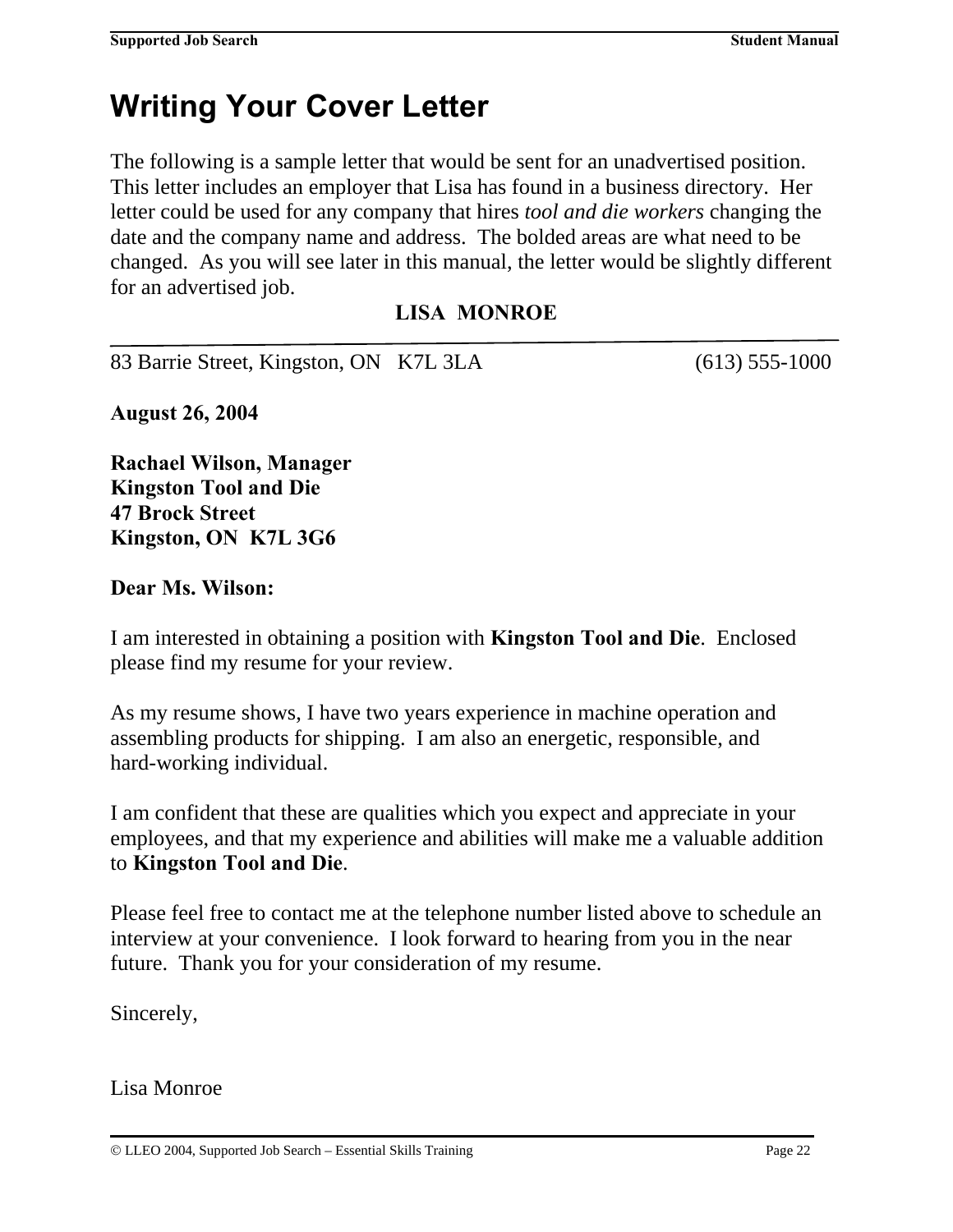# **Writing Your Cover Letter**

## **Task #9**

Write a rough draft of a general cover letter and discuss it with your coach. Make the necessary changes and type it out on a computer.

Do you have your general cover letter on computer disk? If so, have you given it to your coach?

Once the letter is saved, it can be quickly changed for any position. Getting it ready now will save you time and stress later.

In fact, preparation could make the difference between applying for that dream job and missing the deadline.

# **Saving Your Cover Letter on Disk**

## **Task #10**

Save your covering letter to disk and name it "general covering letter." Make sure your coach gets a copy.

Work with your coach to get the contact name and address for another employer. Any employer will do. This is just a practice exercise. Open your general covering letter and change it so that it looks like you are applying to the new employer.

Once you are done, click on File and then Save As. Give the file a new name. This will keep your first letter in its original form.

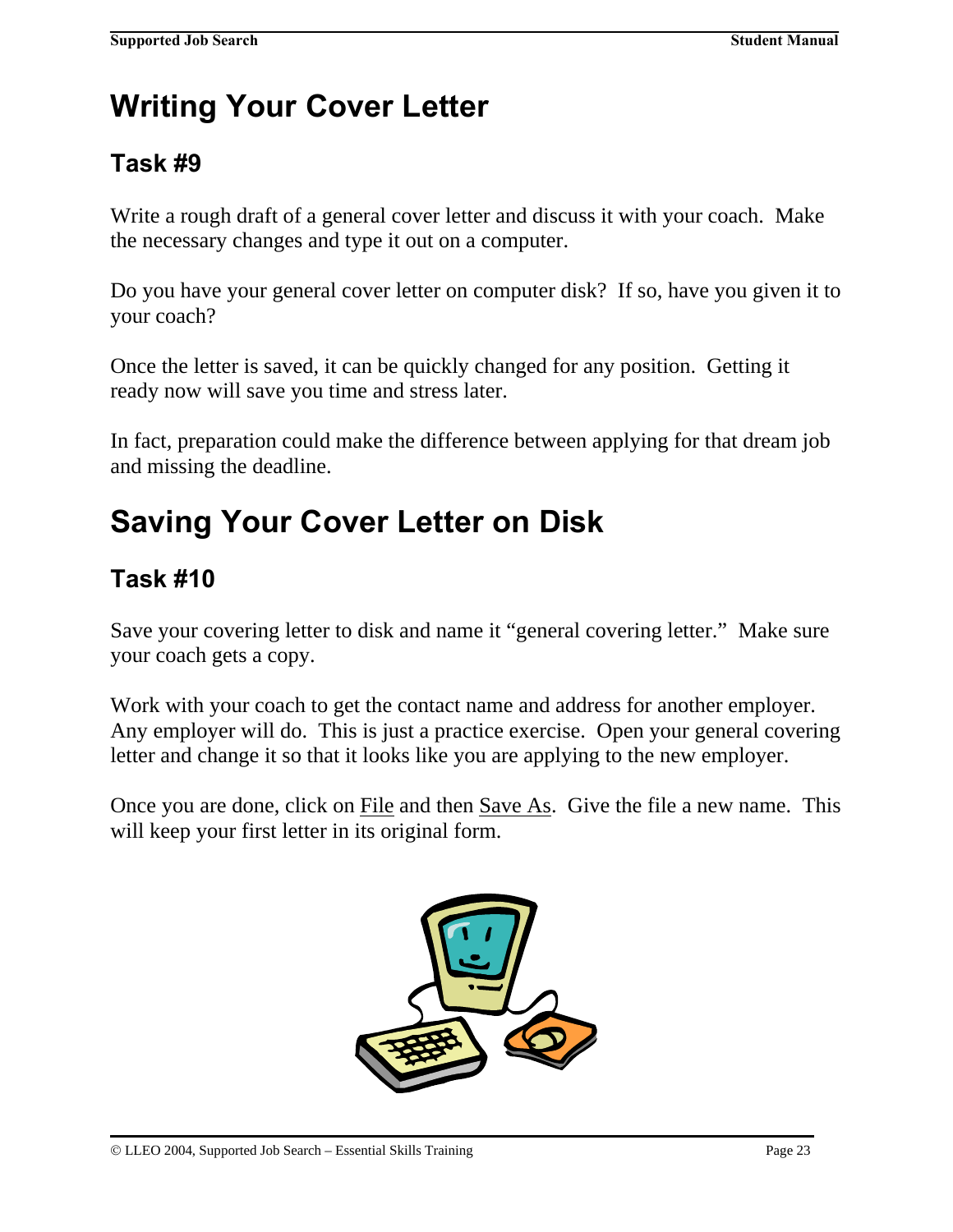<span id="page-25-0"></span>Many people are frustrated by the need to complete an application form. They feel that the employer should just look at their resume. This frustration often leads to a badly completed form.

This is a big mistake.

Employers have several good reasons for using application forms. It is in your best interest to be more careful when completing the form.

First, employers use forms so that they have the same information about all applicants. Resumes often leave out information that is important to employers.

For example, nobody says that they have a criminal record on their resume. Most application forms ask about this issue. While we are on that topic, the legally accepted question on applications is "do you have a criminal record for which you have not received a pardon?" There will more on this topic later in the manual.

Second, employers want to see what the applicant's written skills are like. They know that resumes are often written by professionals. Employers use the application to learn more about the applicant's ability to communicate.

Third, people have to sign an application form. They are testifying to the accuracy of the information. People can say anything on a resume. A signed application form has a little more legal clout to it. Sometimes employers fire people for lying on their application. They use applications to protect themselves legally.

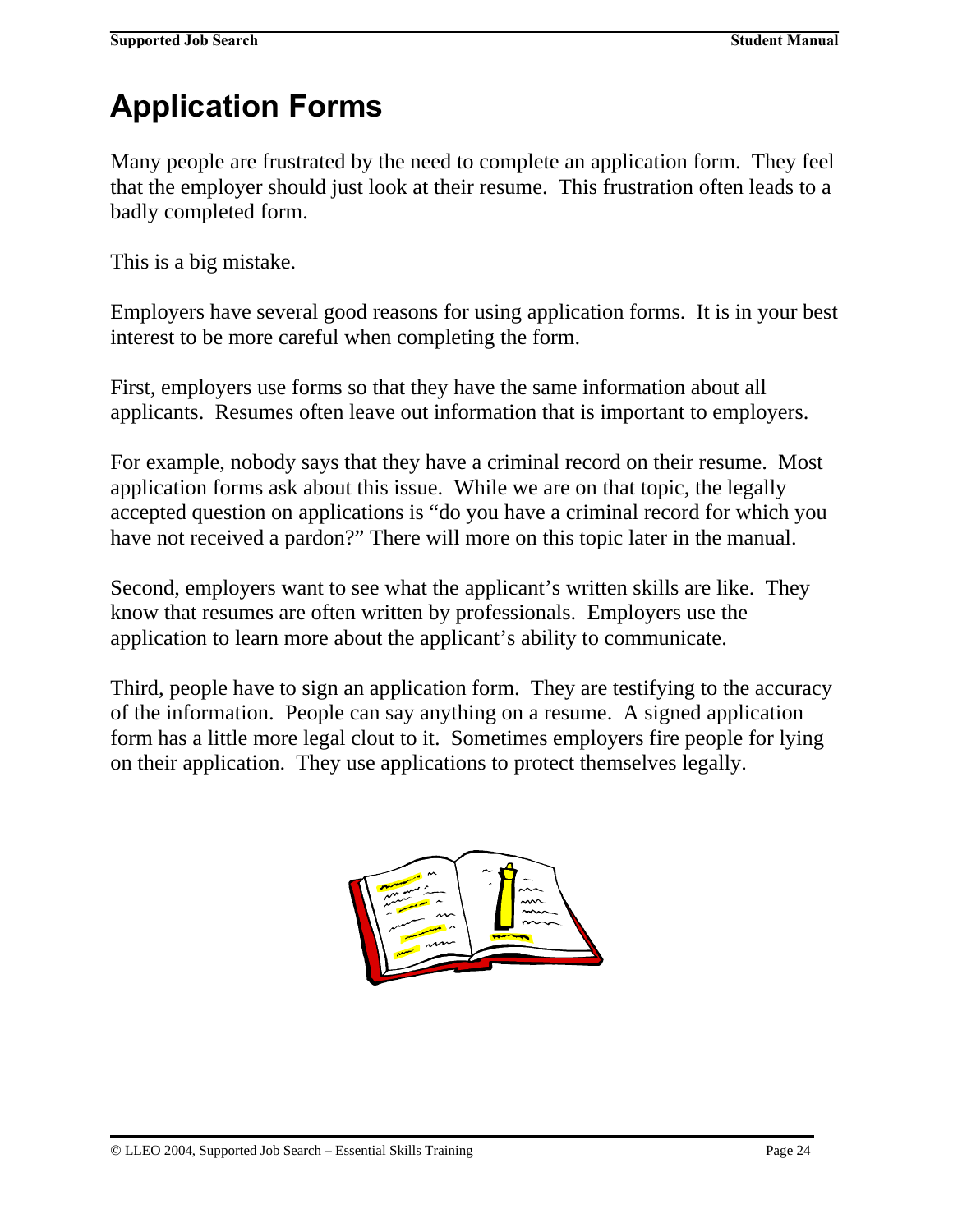After resumes, application forms are the main way to apply for work. Often, the application form is the employer's first impression of you. Every word and every little detail can make a difference in whether you will be called in for an interview.

Once again, the key to success at this stage of the job search is preparation. Planning your answers to questions on the application form could get you that job!

## **Filling out a "Winning" Application Form**

Take your practice application form, resume, reference sheet, and ID with you when you apply for work. Copy this information onto your new application forms.

Do not fill out applications in a rush. Take them home first if you need more time.

Provide a detailed description of your skills and experience.

Include all details, such as dates, addresses, and phone numbers.

Fill out every section of the form.

Read and follow the instructions at the top of the form before you start writing anything.

Make no spelling mistakes. Take the time to use your best handwriting.

Be honest. If an employer learns you lied on the application, you could be fired from your job.

## **Task #11**

**Practice your answers on the sample application form on the next few pages.**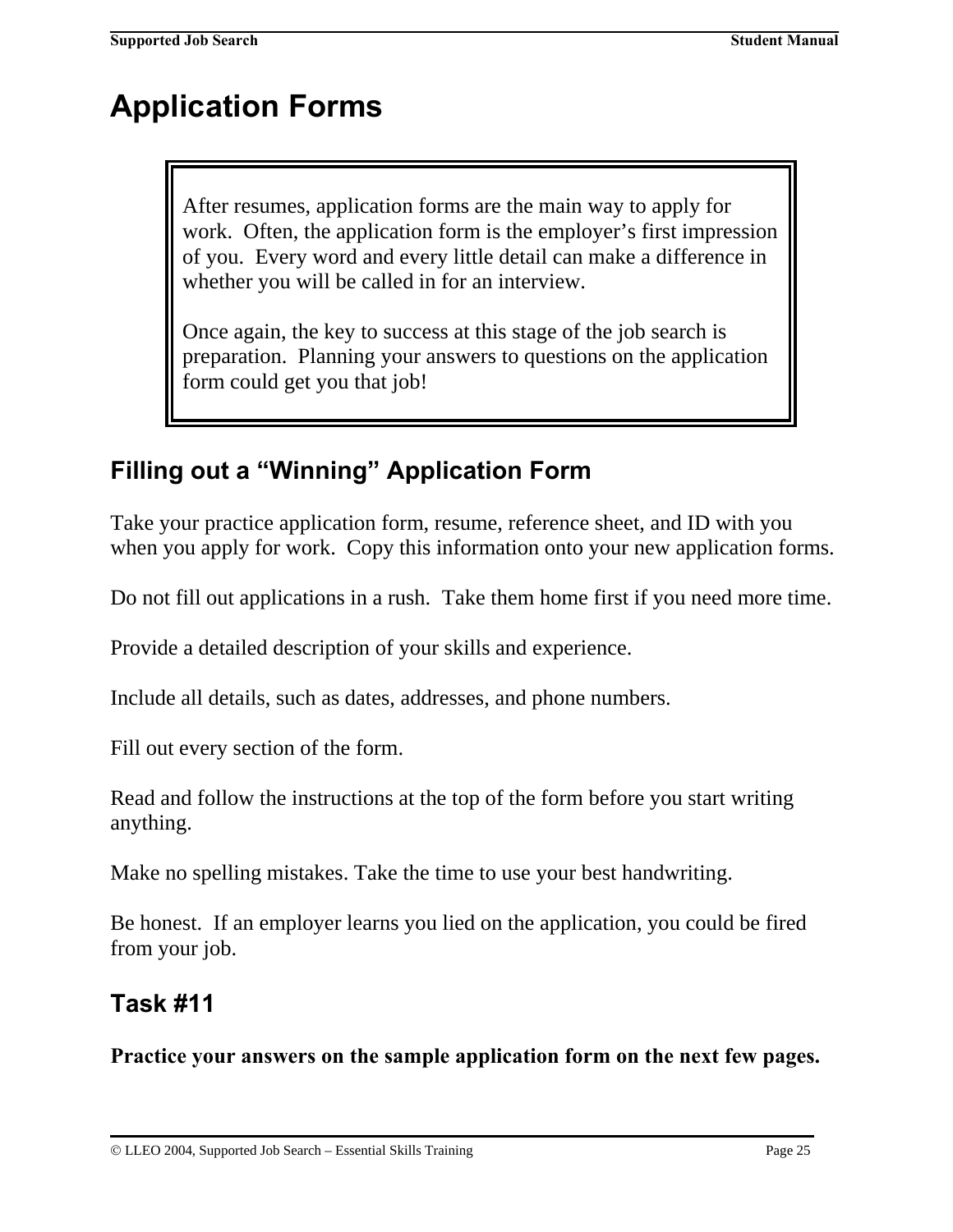Look at the first part called **personal data** or **personal information**.

#### **Complete the sample. Look at the next page for tips.**

| Position being applied for                                                                 |               |                    |                         |      | Date available to begin work |                 |               |               |  |  |  |  |  |
|--------------------------------------------------------------------------------------------|---------------|--------------------|-------------------------|------|------------------------------|-----------------|---------------|---------------|--|--|--|--|--|
|                                                                                            |               |                    |                         |      |                              |                 |               |               |  |  |  |  |  |
| <b>PERSONAL DATA</b>                                                                       |               |                    |                         |      |                              |                 |               |               |  |  |  |  |  |
| Last Name                                                                                  | Given Name(s) |                    | Social Insurance Number |      |                              |                 |               |               |  |  |  |  |  |
|                                                                                            |               |                    |                         |      |                              | L,              |               |               |  |  |  |  |  |
|                                                                                            |               |                    |                         |      |                              | Home            |               |               |  |  |  |  |  |
|                                                                                            |               |                    |                         |      |                              |                 |               | Telephone No. |  |  |  |  |  |
| Address                                                                                    | <b>Street</b> |                    |                         | Apt. |                              |                 |               |               |  |  |  |  |  |
|                                                                                            |               |                    |                         | No.  |                              |                 |               |               |  |  |  |  |  |
|                                                                                            |               |                    |                         |      |                              | <b>Business</b> |               |               |  |  |  |  |  |
|                                                                                            |               |                    |                         |      |                              |                 | Telephone No. |               |  |  |  |  |  |
|                                                                                            |               |                    | Postal                  |      |                              |                 |               |               |  |  |  |  |  |
| City                                                                                       | Province      |                    | Code                    |      |                              |                 |               |               |  |  |  |  |  |
| Are you legally eligible to work in Canada?                                                |               | Yes                |                         |      | No                           |                 |               |               |  |  |  |  |  |
|                                                                                            |               |                    |                         |      |                              |                 |               |               |  |  |  |  |  |
| Are you between 18 and 65 years of age?                                                    |               | Yes                |                         |      | No                           |                 |               |               |  |  |  |  |  |
| Are you willing to re-locate in Ontario?                                                   |               |                    |                         |      |                              |                 |               |               |  |  |  |  |  |
| Yes                                                                                        | No            | Preferred location |                         |      |                              |                 |               |               |  |  |  |  |  |
| To determine your qualification for employment, please provide below and on the reverse,   |               |                    |                         |      |                              |                 |               |               |  |  |  |  |  |
| information related to your academic and other achievements including voluntary work,      |               |                    |                         |      |                              |                 |               |               |  |  |  |  |  |
| as well as employment history. Additional information may be attached on a separate sheet. |               |                    |                         |      |                              |                 |               |               |  |  |  |  |  |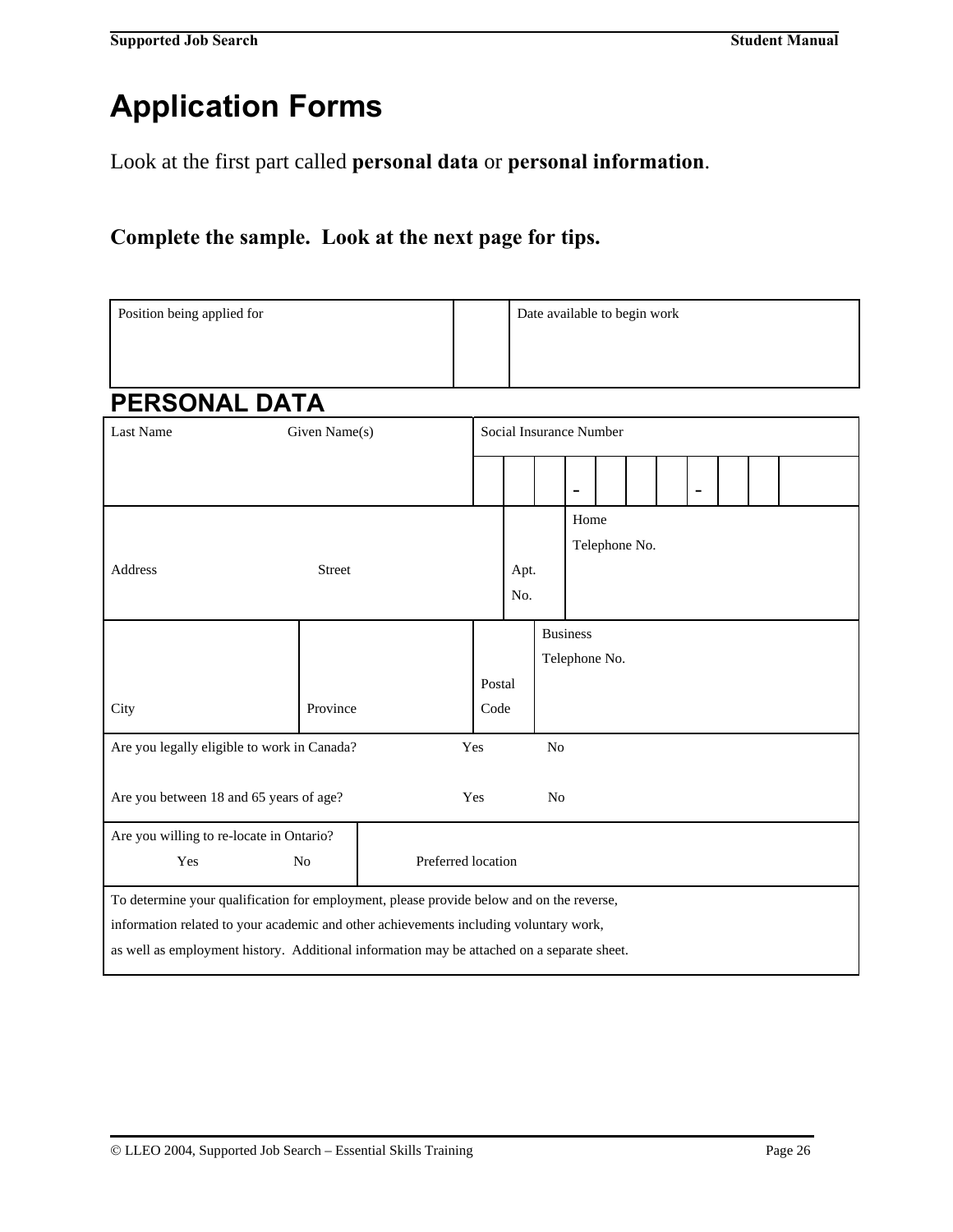## **Personal Data**

#### **Position being applied for:**

It is best if you write a position here. You can even put down more than one type of job if you like. You should avoid writing "anything."

#### **Date available:**

Write "immediately" if you are available now.

#### **Expected salary:**

Write "open" here. Wait until the job offer to talk about salary.

#### **Social Insurance Number:**

Legally, you do not have to provide this information until you are hired. But you could hurt your chances of getting the job if you do not include it on the application.

#### **Address and phone numbers:**

Include your postal and area codes. Put any reliable backup number under the business phone section.

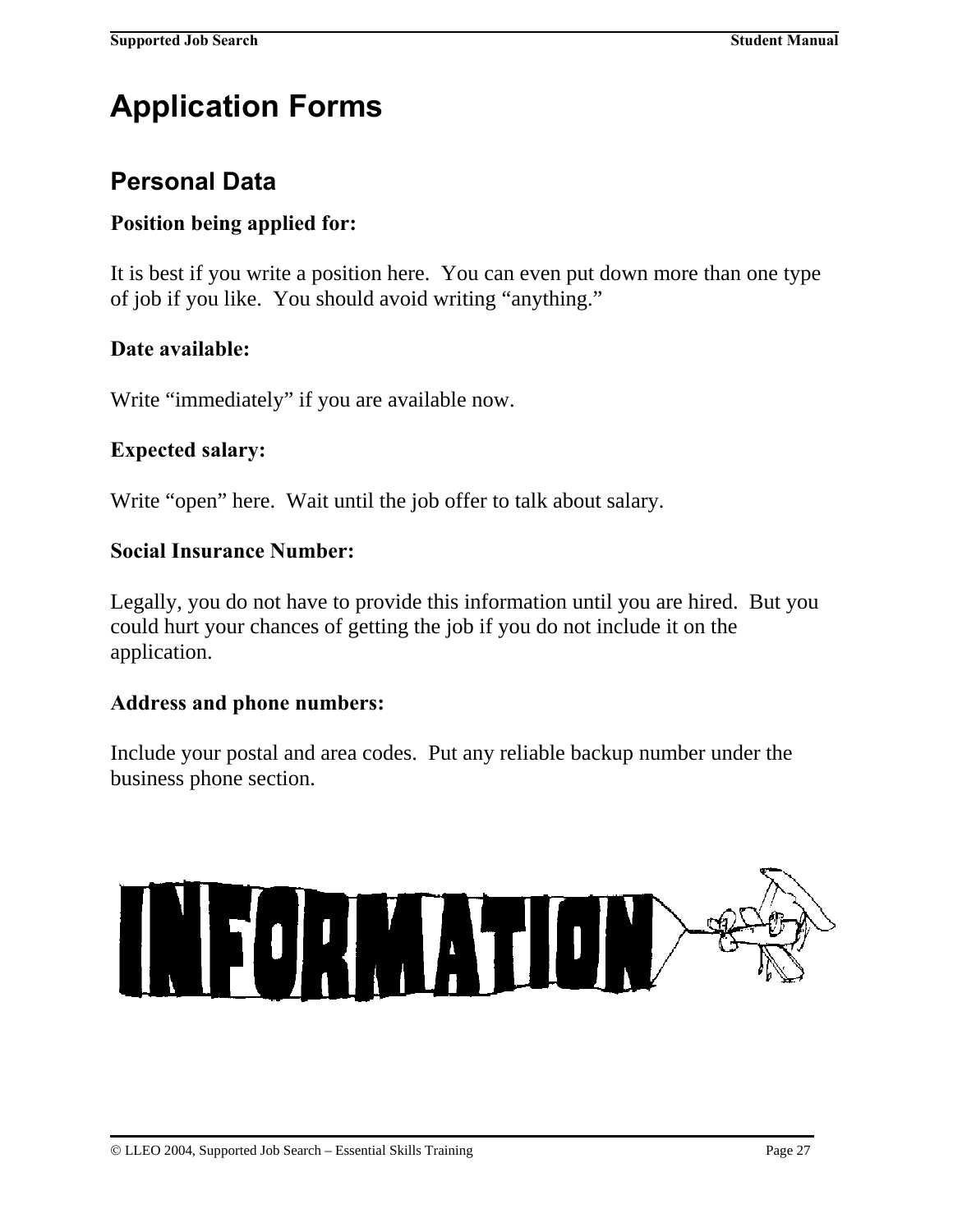Look at the next part - **Education**.

## **Complete the sample. Look at the next page for tips.**

## **EDUCATION**

| SECONDARY SCHOOL                                                                                                |                                                                                               |                | <b>BUSINESS, TRADE OR</b><br><b>TECHNICAL SCHOOL</b> |                          |    |                  |  |
|-----------------------------------------------------------------------------------------------------------------|-----------------------------------------------------------------------------------------------|----------------|------------------------------------------------------|--------------------------|----|------------------|--|
| Highest grade or<br>level completed                                                                             |                                                                                               |                | Name of course                                       |                          |    | Length of course |  |
|                                                                                                                 | Type of certificate<br>License, certificate or diploma awarded?<br>or diploma received<br>Yes |                |                                                      | N <sub>0</sub>           |    |                  |  |
| <b>COLLEGE</b>                                                                                                  | <b>COMMUNITY</b>                                                                              |                |                                                      | <b>UNIVERSITY</b>        |    |                  |  |
| Name of Program                                                                                                 | Length of<br>Program                                                                          |                | Length of course                                     | Degree<br>awarded<br>Yes | No | Pass<br>Honours  |  |
| Diploma received?                                                                                               | Yes                                                                                           | N <sub>o</sub> | Major subject                                        |                          |    |                  |  |
| Other courses, workshops, seminars                                                                              | Licenses, Certificates, Degrees                                                               |                |                                                      |                          |    |                  |  |
| Work related skills                                                                                             |                                                                                               |                |                                                      |                          |    |                  |  |
| Describe any of your work related skills, experience or training that relate to the position being applied for. |                                                                                               |                |                                                      |                          |    |                  |  |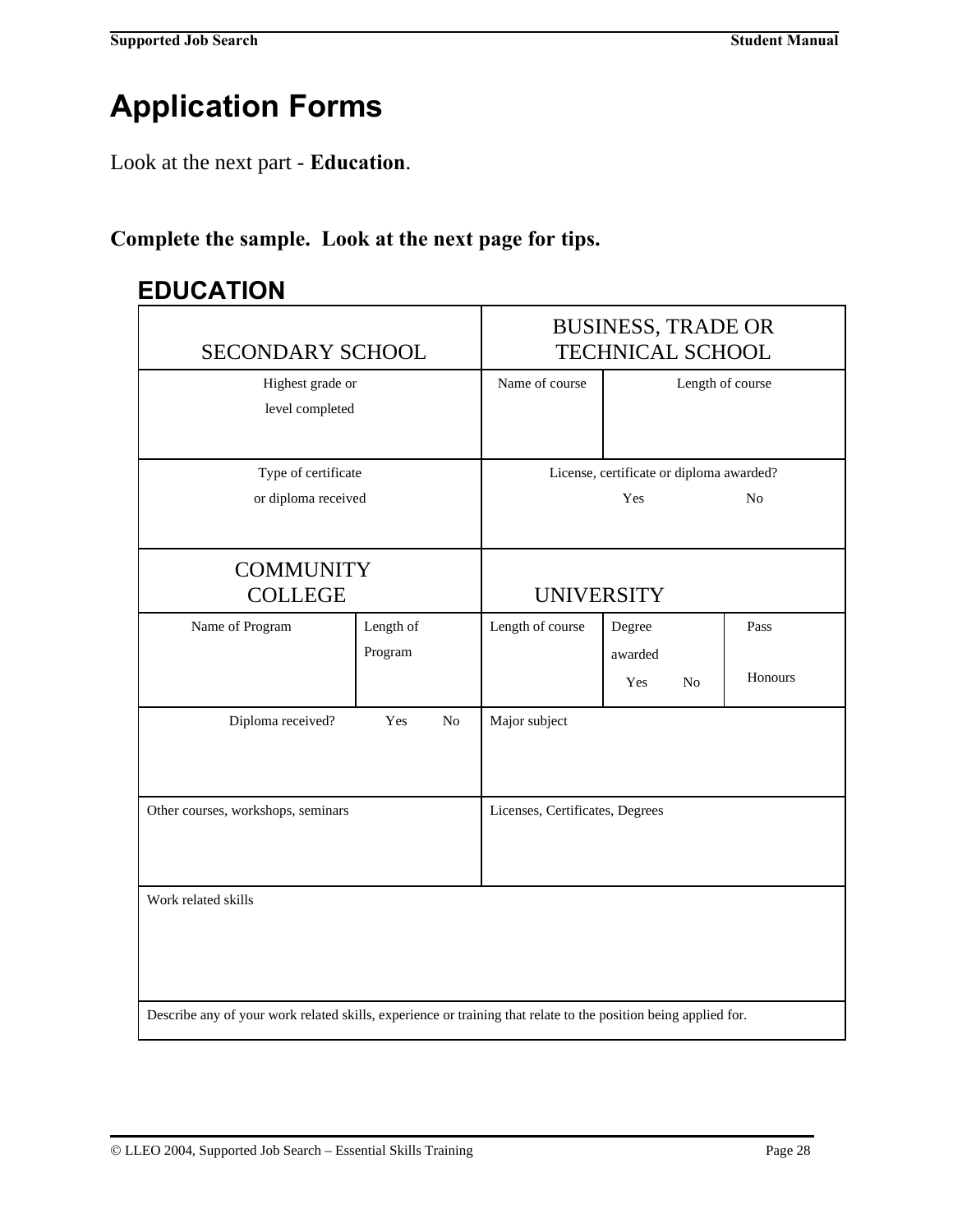## **Education**

#### **Secondary School: Highest grade or level completed:**

Mention any upgrading that you have done if you have less than Grade 12. Write "Grade 12 upgrading" if you are working on credit courses.

#### **Other courses, workshops, seminars:**

Mention any training programs you have been a part of, on and off the job.

#### **Licenses, certificates, degrees:**

All certificates are important. Mention your driver's license here.

#### **Work related skills:**

Never pass up a chance to sell your skills.

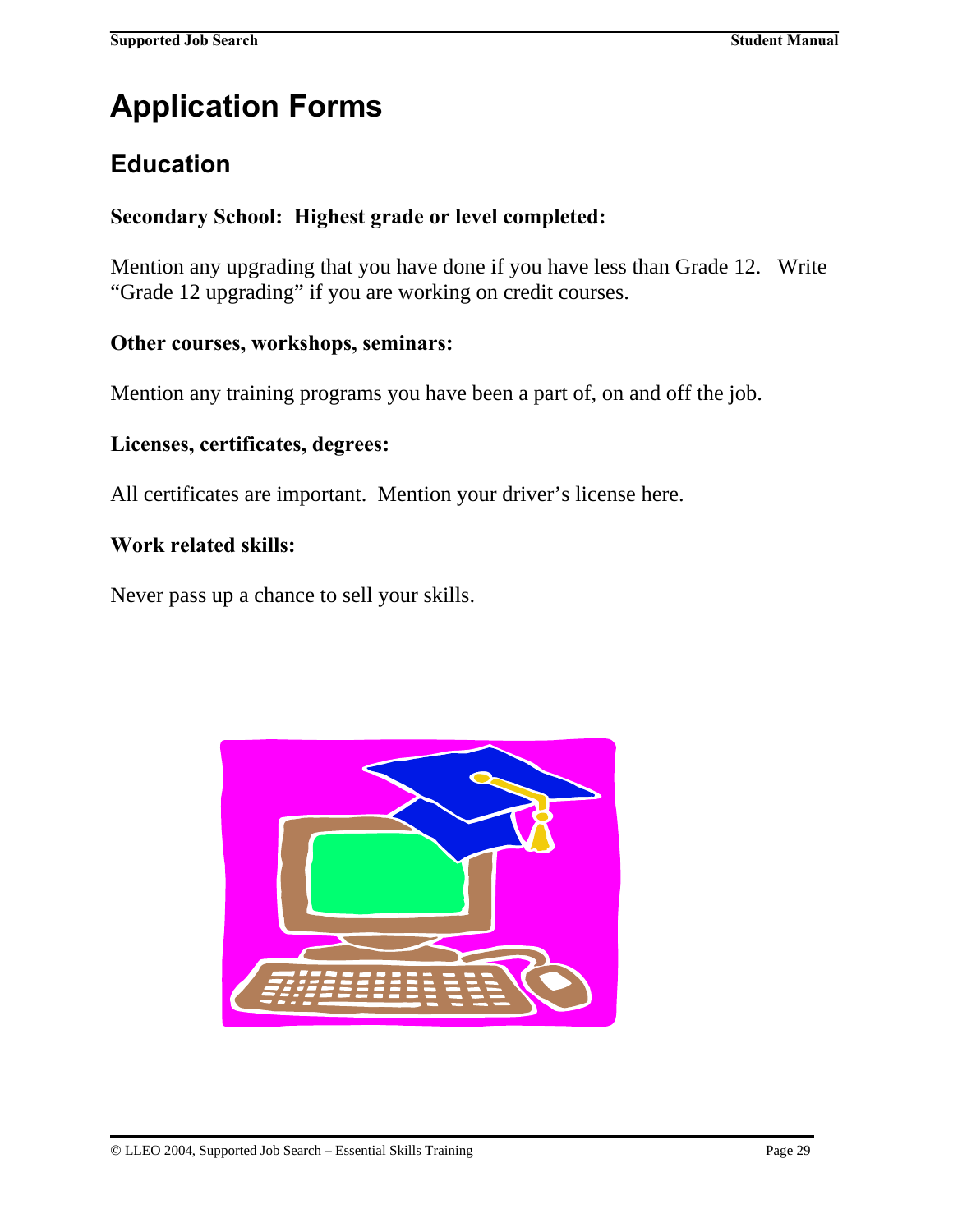The next part is **employment**.

## **Complete the sample. Look at the next page for tips.**

## **EMPLOYMENT**

| Name and Address of present/last employer | Present/Last job title      |              |  |  |  |
|-------------------------------------------|-----------------------------|--------------|--|--|--|
|                                           | Period of employment        | Present/Last |  |  |  |
|                                           |                             | Salary       |  |  |  |
|                                           | From<br>$\operatorname{To}$ |              |  |  |  |
|                                           | Name of Supervisor          | Telephone    |  |  |  |
| Type of Business                          | Reason for Leaving          |              |  |  |  |
| Duties/Responsibilities                   |                             |              |  |  |  |
| Name and Address of previous employer     | Present/Last job title      |              |  |  |  |
|                                           | Period of employment        | Final salary |  |  |  |
|                                           | From<br>To                  |              |  |  |  |
|                                           | Name of Supervisor          | Telephone    |  |  |  |
| Type of Business                          | Reason for leaving          |              |  |  |  |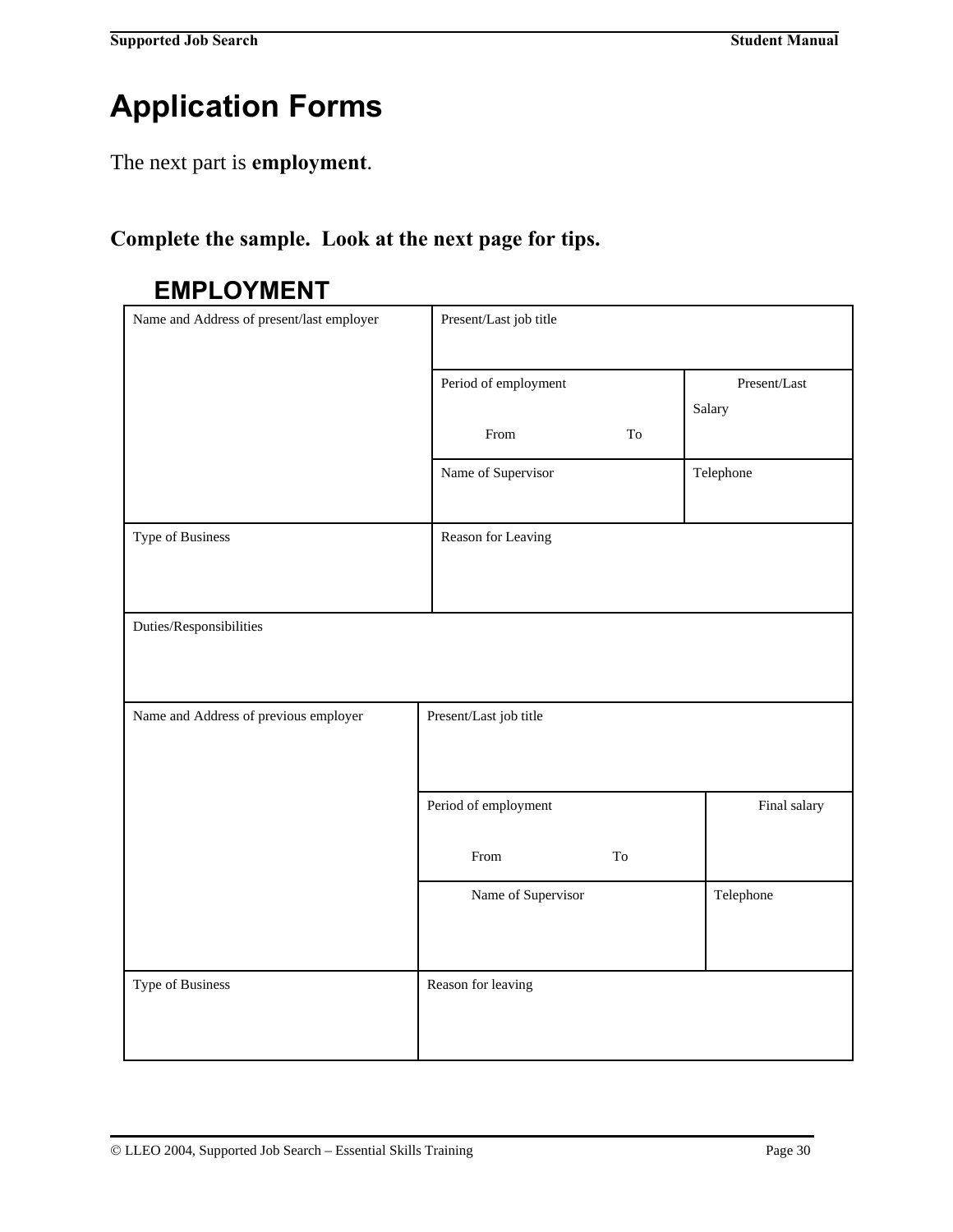## **Employment**

#### **Name / Address of previous employers:**

Application forms often have enough room for three past jobs. Be prepared with all the information asked for on the application for each employer. Know the correct spelling of past supervisors' names.

If you cannot fill the space with work experience, list volunteer work.

#### **Duties / Responsibilities:**

Application forms do not give much room for describing your duties. Plan exactly what you will say in this small space.

#### **Reason for leaving:**

If you left a job on bad terms, put a dash in this section. Be prepared to explain the problem at the job interview.

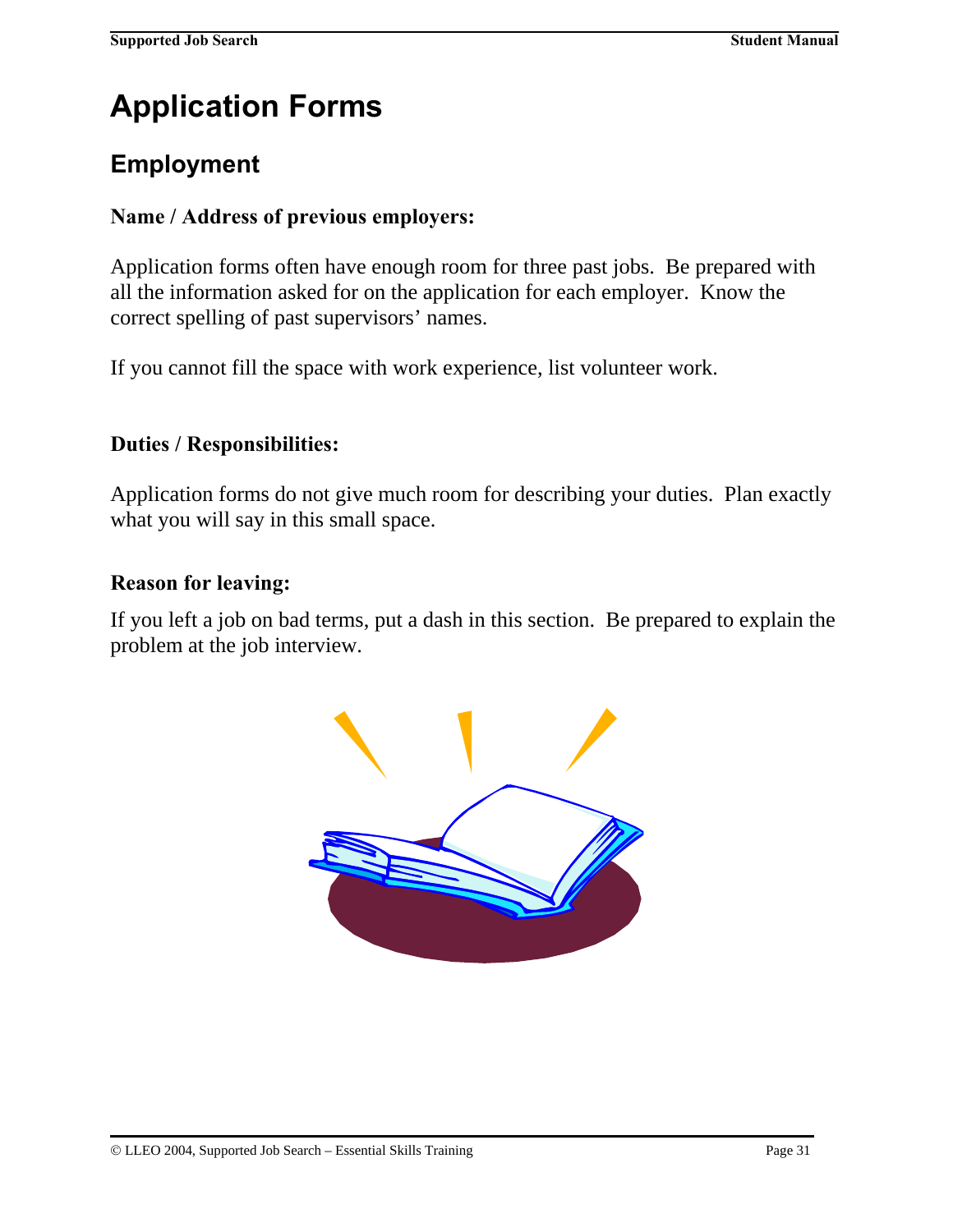The next part is the **general information** section.

**Complete the sample. Look below for tips.**

|     | Are you legally entitled to work in Canada?                                                                           |  |
|-----|-----------------------------------------------------------------------------------------------------------------------|--|
| Yes | N <sub>o</sub>                                                                                                        |  |
|     |                                                                                                                       |  |
|     | Have you ever been discharged or requested to resign from any position?                                               |  |
| Yes | N <sub>o</sub>                                                                                                        |  |
|     |                                                                                                                       |  |
|     |                                                                                                                       |  |
| Yes | Have you any physical handicaps or health problems that may affect your ability to perform the job?<br>N <sub>o</sub> |  |
|     |                                                                                                                       |  |
|     |                                                                                                                       |  |
|     | Are you aware of any reason why you cannot be bonded, such as conviction of a criminal offence for which you did not  |  |
|     | receive a pardon or for which the pardon was revoked?                                                                 |  |
| Yes | N <sub>o</sub>                                                                                                        |  |
|     |                                                                                                                       |  |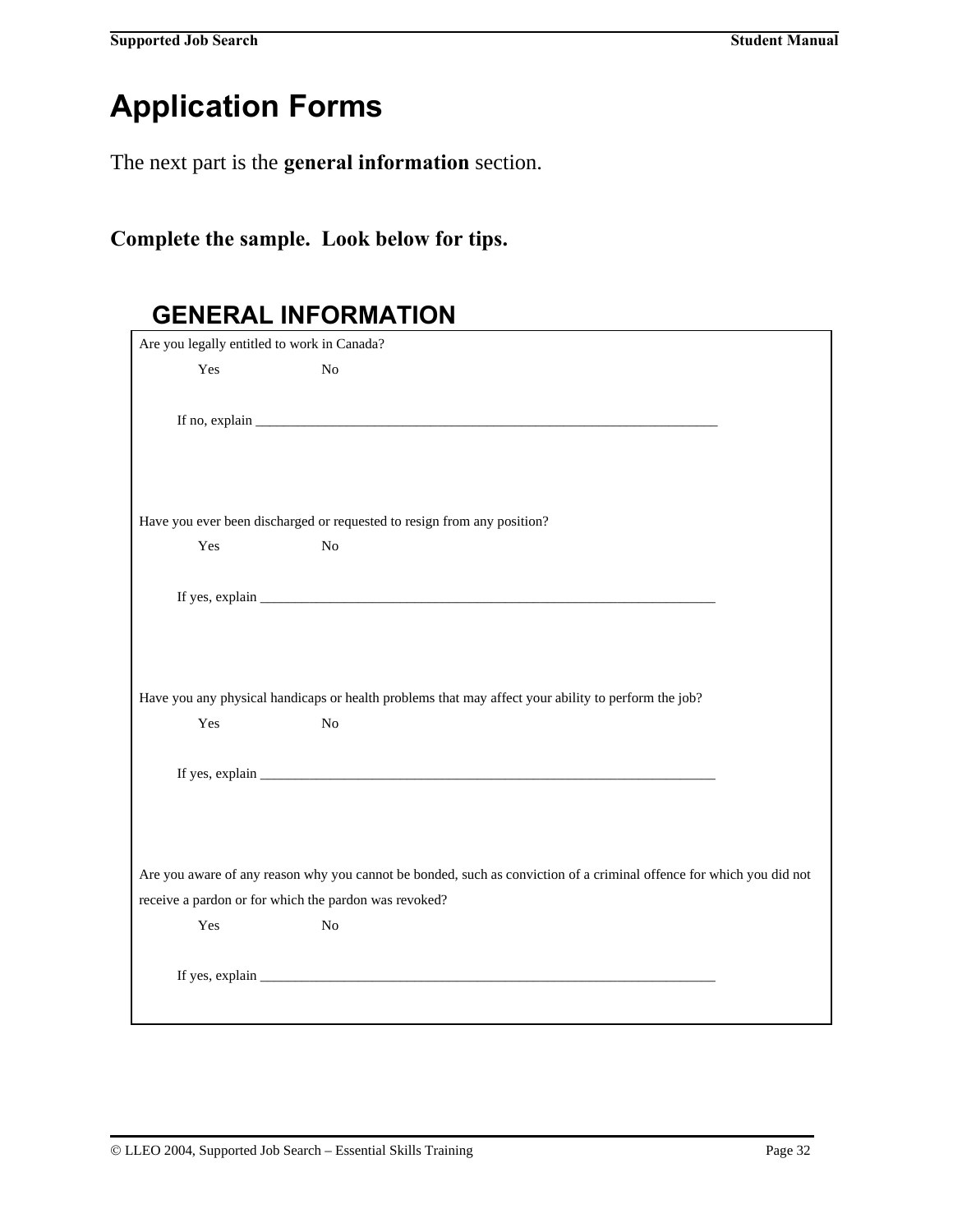## **General Information**

If you have any "problems" like a criminal record, physical disability or being fired from a job, it is best not to mention them on a job application. There is not enough room to explain the situation on the form. Mentioning them here will only harm your chances of getting the job. Just put a dash in the space for these questions and prepare to discuss the issue at the interview.

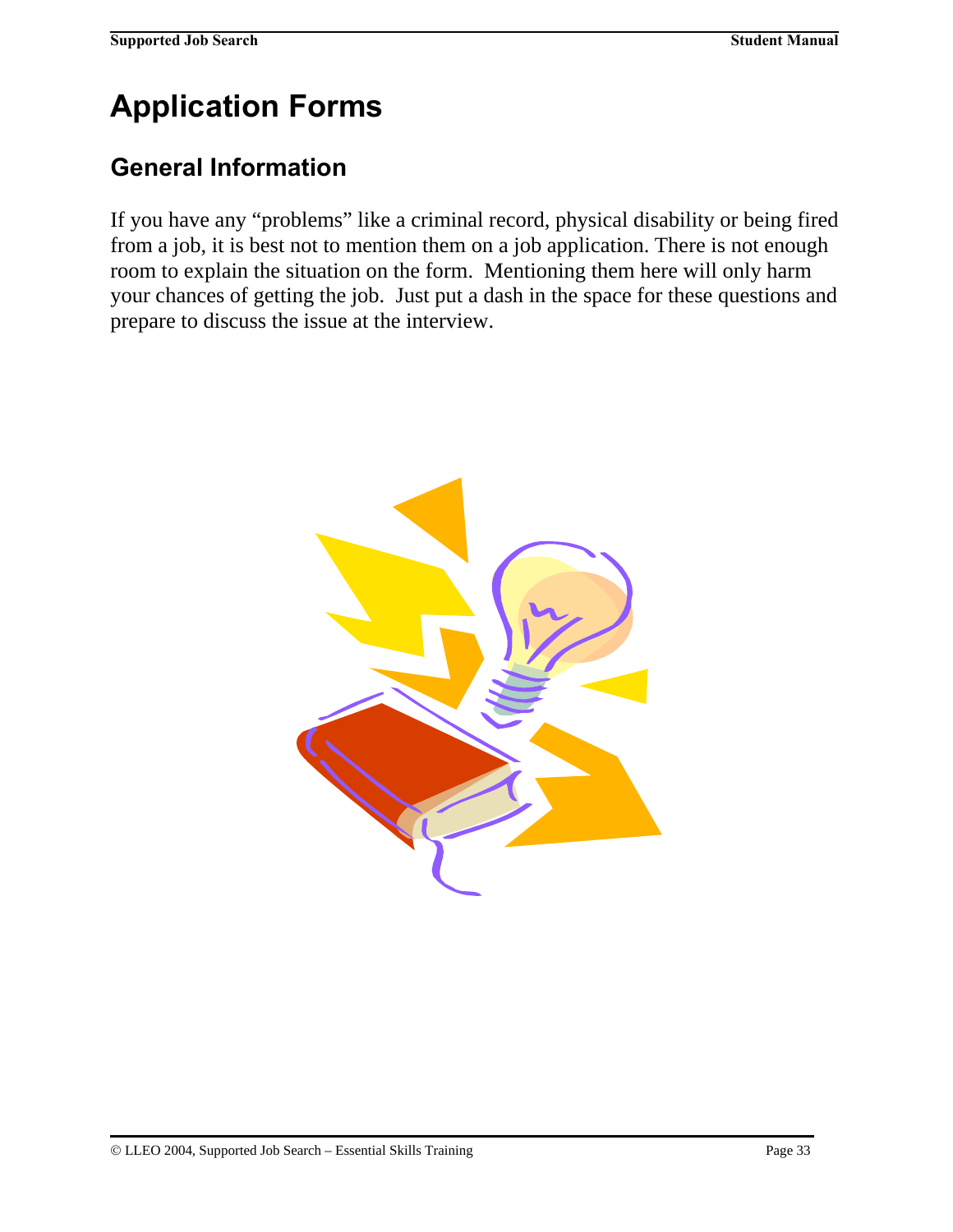The next part is the **personal references** section.

Complete the sample.

| Name two persons, other than relatives, from whom we may request references.                                                                                                                                                                                                                                                                                                                                                       |  |  |  |
|------------------------------------------------------------------------------------------------------------------------------------------------------------------------------------------------------------------------------------------------------------------------------------------------------------------------------------------------------------------------------------------------------------------------------------|--|--|--|
|                                                                                                                                                                                                                                                                                                                                                                                                                                    |  |  |  |
|                                                                                                                                                                                                                                                                                                                                                                                                                                    |  |  |  |
| $\text{Telephone} \left( \begin{array}{ccc} \text{1} & \text{1} & \text{1} & \text{1} & \text{1} & \text{1} & \text{1} & \text{1} & \text{1} & \text{1} & \text{1} & \text{1} & \text{1} & \text{1} & \text{1} & \text{1} & \text{1} & \text{1} & \text{1} & \text{1} & \text{1} & \text{1} & \text{1} & \text{1} & \text{1} & \text{1} & \text{1} & \text{1} & \text{1} & \text{1} & \text{1} & \text{1} & \text{1} & \text{1} &$ |  |  |  |
|                                                                                                                                                                                                                                                                                                                                                                                                                                    |  |  |  |
|                                                                                                                                                                                                                                                                                                                                                                                                                                    |  |  |  |
| $\text{Telephone } (\_\_ \_\_ \_\_ \_\_$                                                                                                                                                                                                                                                                                                                                                                                           |  |  |  |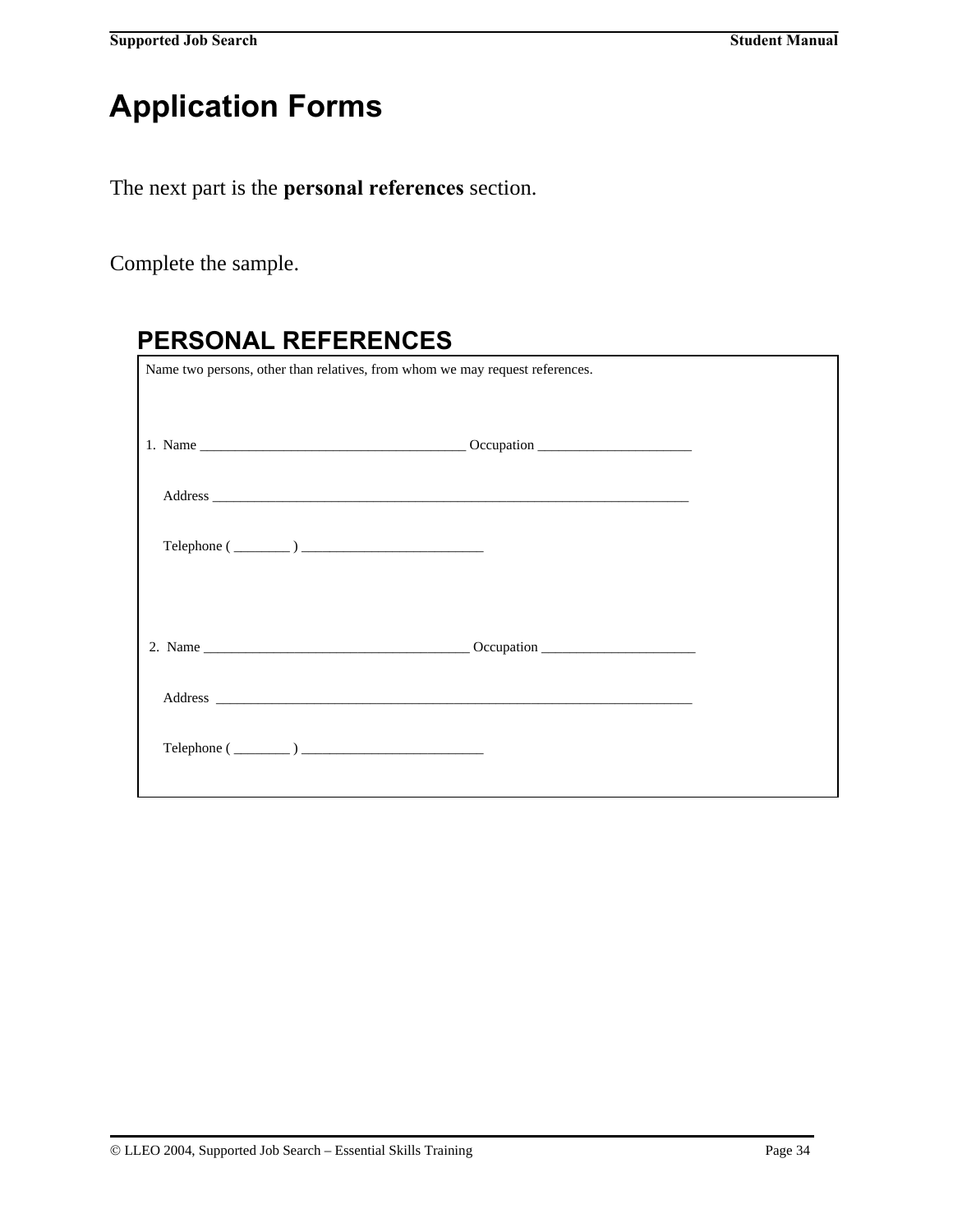### **Personal References**

The best references are former employers. Pick people who will speak highly of you. Call them first to make sure it is OK. Do not use relatives. Do not leave out any of the information requested. Make sure it is up to date.

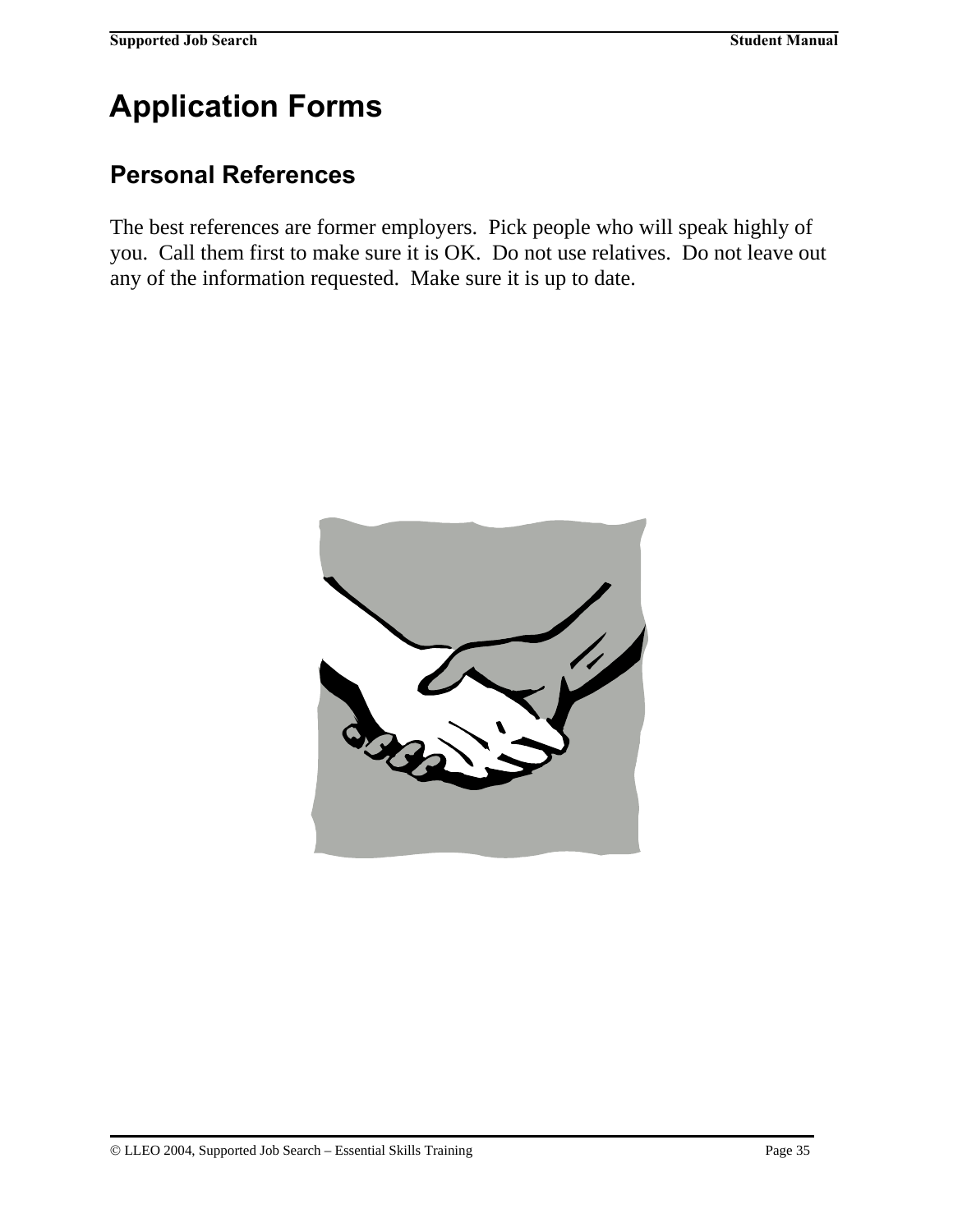The next part is the **additional information** section.

**Complete the sample. Look at the next page for tips.**

Include any additional information which you would like us to consider in connection with your application.

#### PLEASE READ BEFORE SIGNING

I declare that all the foregoing answers are true and complete and I understand that a false statement may disqualify me from employment or be cause for immediate termination. Further, I am aware that I must pass medical and reference requirements and if employed by \_\_\_\_\_\_\_\_\_\_\_ have a probationary period. I agree that credit and reference enquiries may be made by \_\_\_\_\_\_\_ at any time.

Signature Date

\_\_\_\_\_\_\_\_\_\_\_\_\_\_\_\_\_\_\_\_\_\_\_\_\_\_\_\_\_\_\_\_\_\_\_\_\_ \_\_\_\_\_\_\_\_\_\_\_\_\_\_\_\_\_\_\_\_\_\_\_\_\_\_\_\_\_\_\_\_\_\_\_\_\_\_\_\_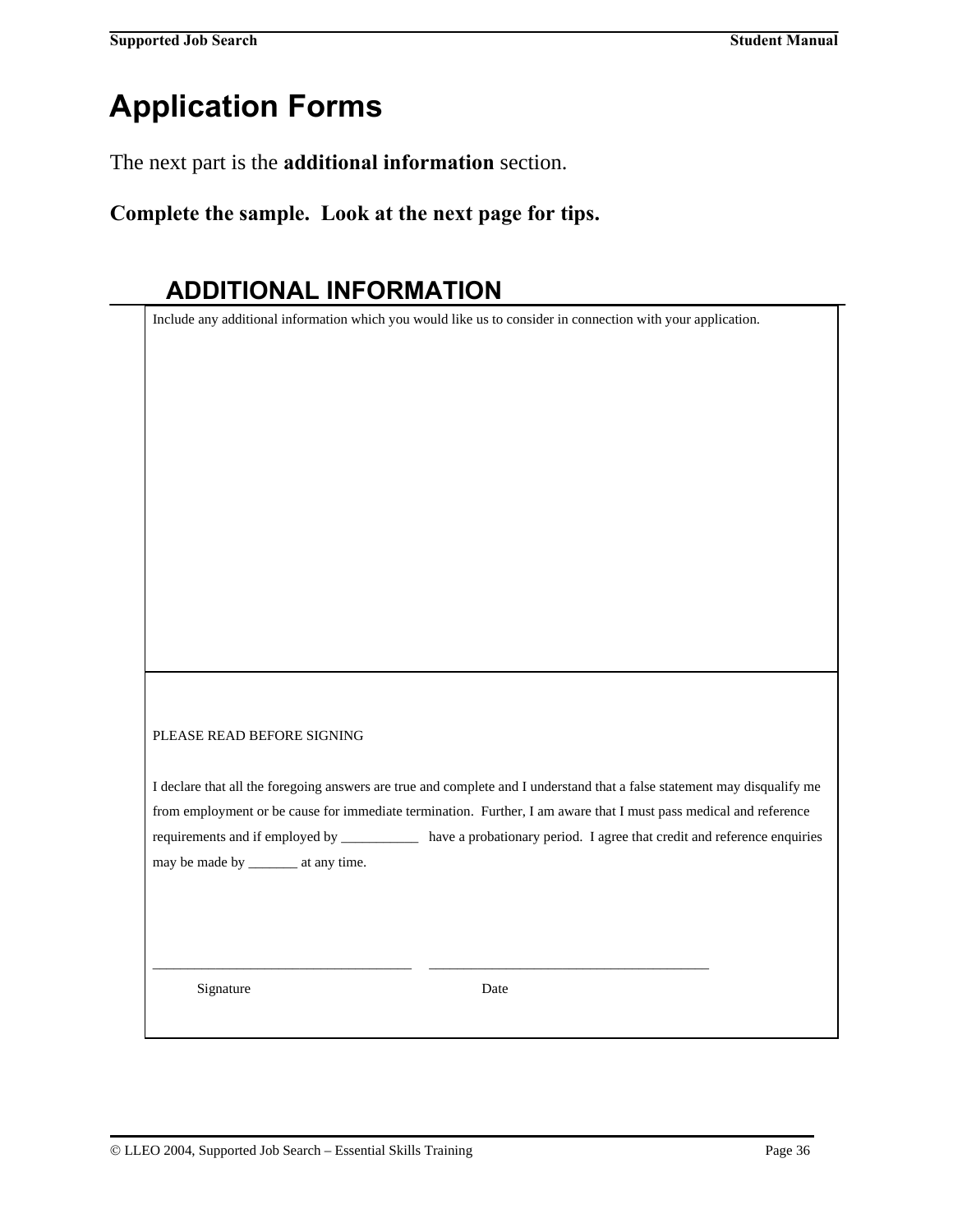## **Additional Information**

Many people leave this space blank. You can stand out from the crowd, if you fill in this section. Prepare an answer that lists your accomplishments, goals, and any other thing that would make you the right person for the job.

### **Signature**

The job application is a very serious document. By signing it, you are swearing that what you have written is true. Employers often check the details of what you have entered on the form. If they find any false information, you may not be hired or you could be fired at a later date.

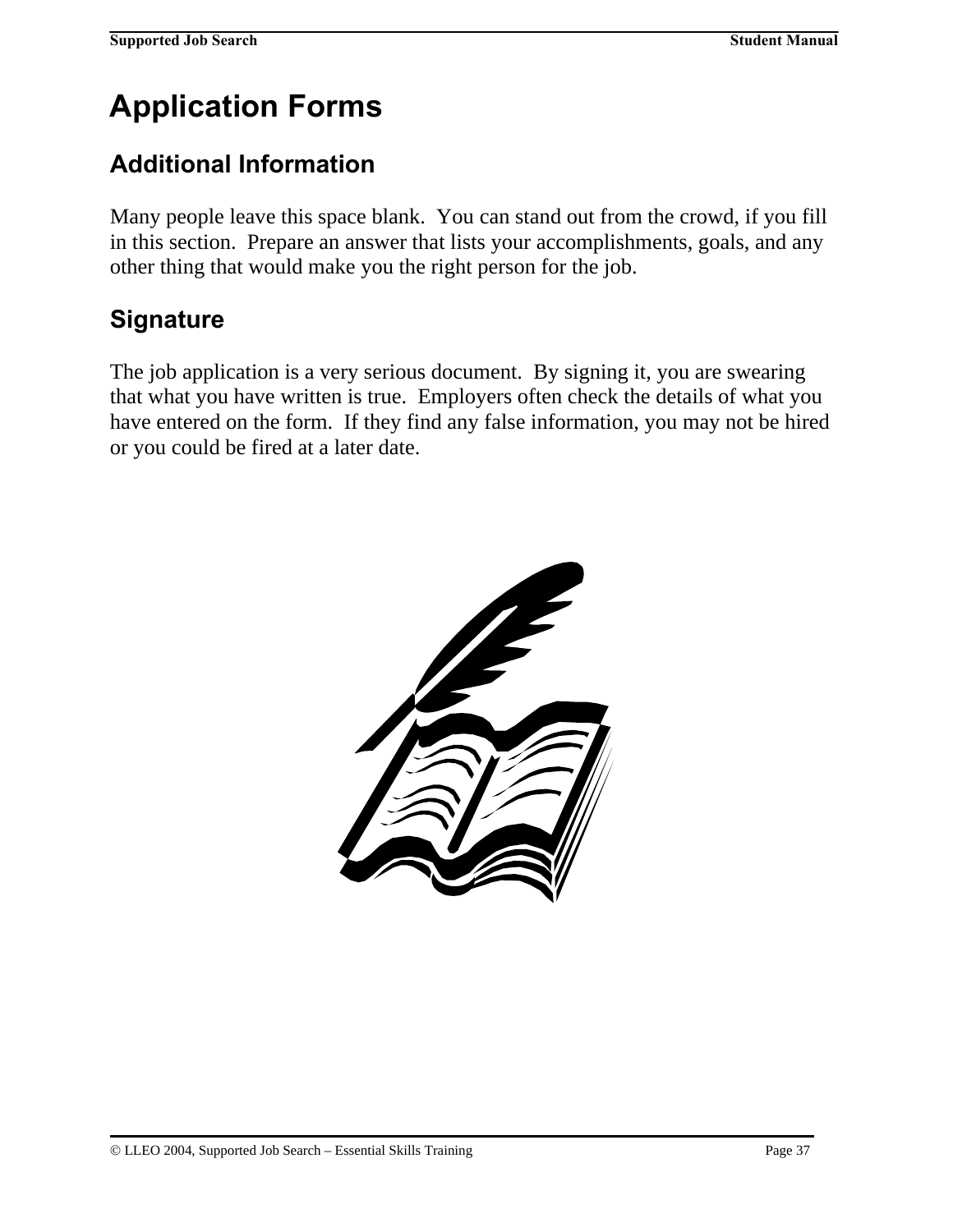## **Task #12**

Once you have completed these forms, work with your coach to get an actual application form. You may have to go to an employer to get one. Since, all application forms are a little different, try to find an employer that hires for the position you are seeking. That way your chances of finding a form similar to the ones you will be filling out in the future are increased.

Ask your coach to make copies of the application form before you fill it out. You may have to complete this task several times.

Show the form to your coach once it is completed. If necessary, complete it again. You want this form to be perfect. It must describe all of your skills and be free of any errors.

This perfect form is going to be your application form "copy sheet." You will be using it as an example for filling out all future applications.

Keep your "copy sheet" with you whenever you are looking for work. When you have a new form to fill out, simply copy the information from your "copy sheet." It will take the fear – and risk – out of completing application forms.

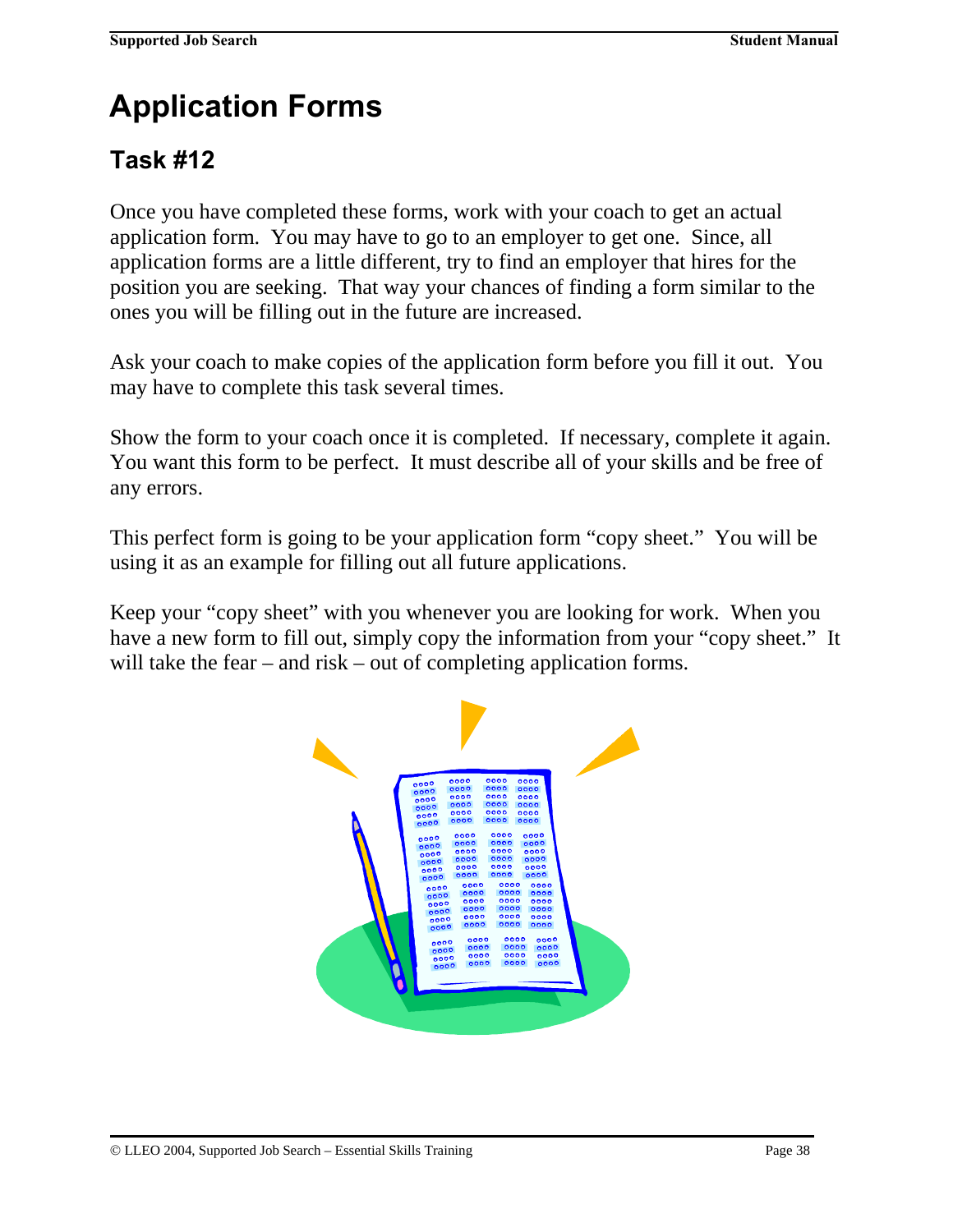## **Benefits Statement**

No one ever got a job without talking to an employer.

You must prepare yourself for talking to employers in person or over the phone. You have to make the most of the chances you get to talk to the person who has the power to hire you. You can do this by making a benefits statement, which is a short summary of your skills and interests.

A benefit statement is brief and to the point. Here's how it works:

- 1. Say hello to the employer and tell them your name.
- 2. Tell the employer about your experience and abilities.
- 3. Ask for a personal interview.

### **Examples of Benefits Statements**

Hello, my name is Bill James. I have two years cooking experience in restaurants. I looked at your restaurant's menu and I can cook everything on it. Could I meet with you sometime to talk about how my skills would assist your business?

Hello, my name is Mai Chin. I have five years experience working on an assembly line in a tire plant. I have always paid attention to the quality of my work and I am a quick learner. May I meet with you sometime to discuss how I would add to your team?

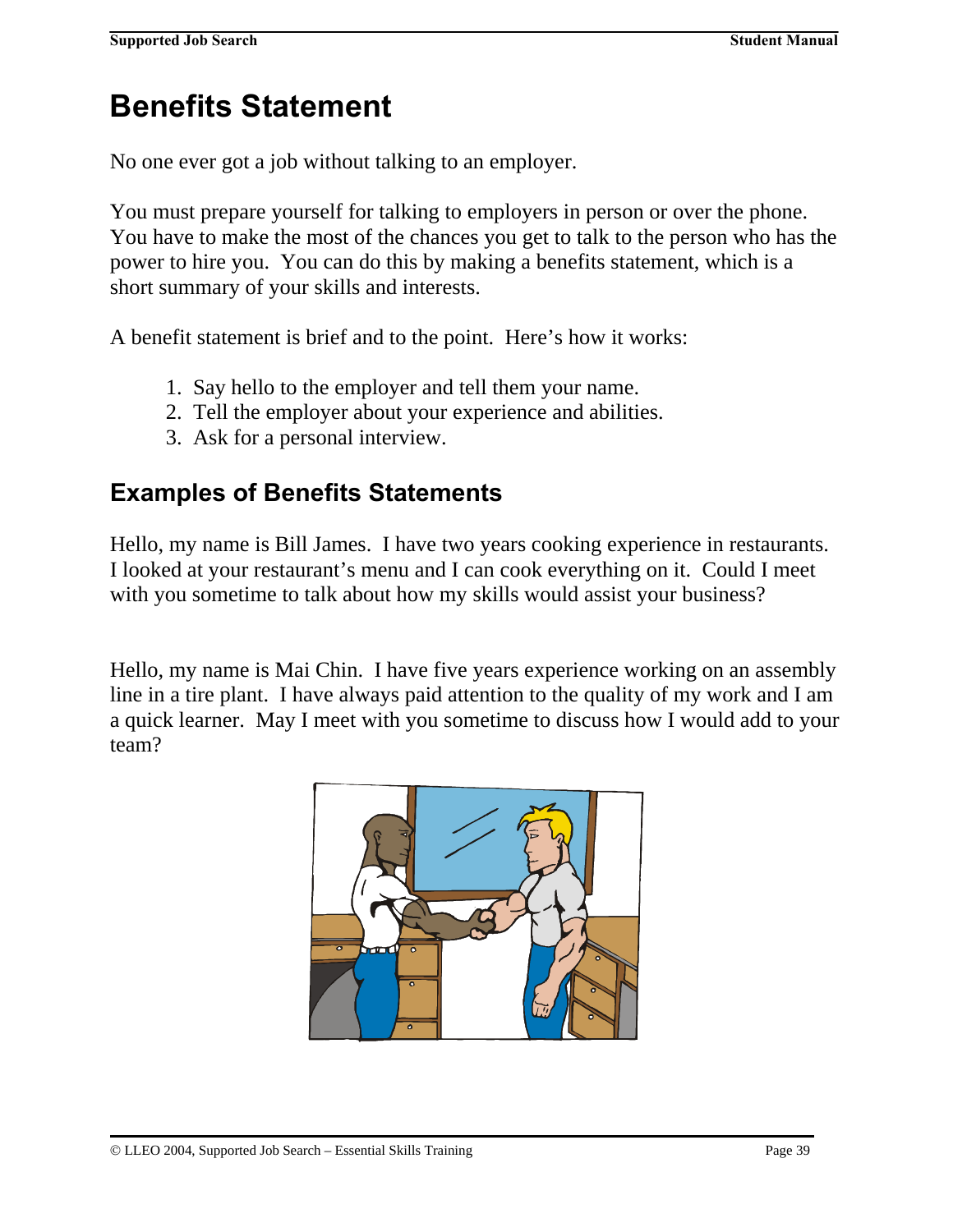### **Task #13**

Write a rough draft of your benefits statement and discuss with it with your coach.

**Prepare your own benefit statement. Make it simple and easy to remember. Follow these 3 steps.**

\_\_\_\_\_\_\_\_\_\_\_\_\_\_\_\_\_\_\_\_\_\_\_\_\_\_\_\_\_\_\_\_\_\_\_\_\_\_\_\_\_\_\_\_\_\_\_\_\_\_\_\_\_\_\_\_\_\_\_\_\_\_\_\_\_\_\_

\_\_\_\_\_\_\_\_\_\_\_\_\_\_\_\_\_\_\_\_\_\_\_\_\_\_\_\_\_\_\_\_\_\_\_\_\_\_\_\_\_\_\_\_\_\_\_\_\_\_\_\_\_\_\_\_\_\_\_\_\_\_\_\_\_\_\_

\_\_\_\_\_\_\_\_\_\_\_\_\_\_\_\_\_\_\_\_\_\_\_\_\_\_\_\_\_\_\_\_\_\_\_\_\_\_\_\_\_\_\_\_\_\_\_\_\_\_\_\_\_\_\_\_\_\_\_\_\_\_\_\_\_\_\_

\_\_\_\_\_\_\_\_\_\_\_\_\_\_\_\_\_\_\_\_\_\_\_\_\_\_\_\_\_\_\_\_\_\_\_\_\_\_\_\_\_\_\_\_\_\_\_\_\_\_\_\_\_\_\_\_\_\_\_\_\_\_\_\_\_\_\_

 $\overline{\phantom{a}}$  , and the contribution of the contribution of the contribution of the contribution of the contribution of  $\overline{\phantom{a}}$ 

\_\_\_\_\_\_\_\_\_\_\_\_\_\_\_\_\_\_\_\_\_\_\_\_\_\_\_\_\_\_\_\_\_\_\_\_\_\_\_\_\_\_\_\_\_\_\_\_\_\_\_\_\_\_\_\_\_\_\_\_\_\_\_\_\_\_\_

\_\_\_\_\_\_\_\_\_\_\_\_\_\_\_\_\_\_\_\_\_\_\_\_\_\_\_\_\_\_\_\_\_\_\_\_\_\_\_\_\_\_\_\_\_\_\_\_\_\_\_\_\_\_\_\_\_\_\_\_\_\_\_\_\_\_\_

- **1.** Say hello to the employer and tell them your name.
- **2.** Tell the employer about your experience and abilities.
- **3.** Ask for a personal interview.

Write many practice drafts before completing this form. Work with your coach to add the final touches.

### **Task #14**

You need to memorize your benefits statement. You must be ready to say it to employers at any moment. Make sure that you are comfortable with the meaning and pronunciation of all the words you use.

From now on your coach will ask you to start and finish all of your job search meetings by saying your benefits statement. Practice makes perfect. You do not want to forget your lines in front of an employer.

You will get other chances to practise your writing skills later in the manual.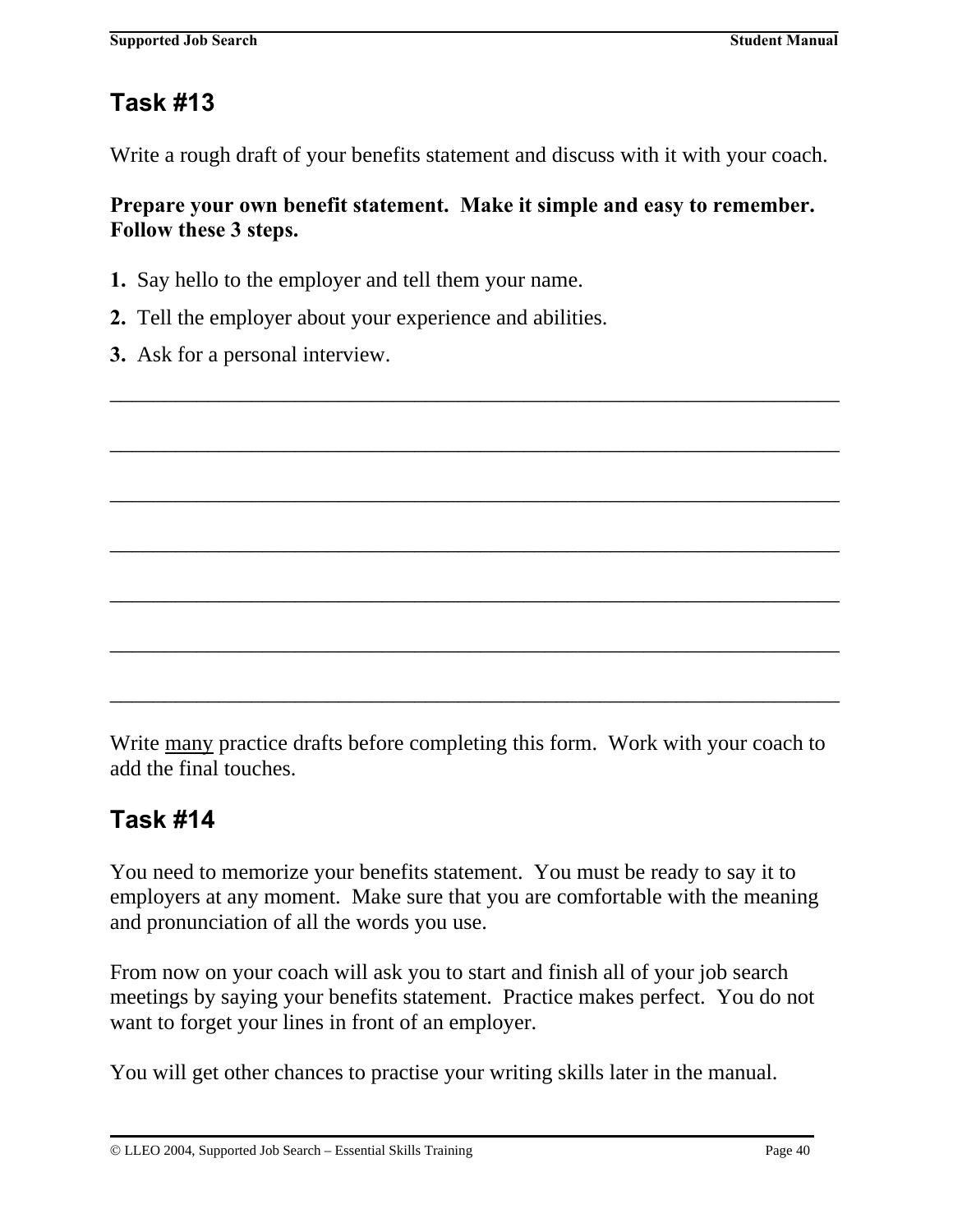# **Portfolios**

You must be organized when looking for work. You do not want to be running around at the last minute trying to find your references or the latest and greatest version of your resume. These documents must be at your fingertips at all times. You just never know when you might need them. The best way to become organized is to put together a portfolio.

It should include the following items:

- resumes
- covering letters
- reference sheets
- copies of important certificates / licences
- your practice application form
- computer disk containing these documents
- a copy of your benefits statements

You should have all the items that you need to plan your job search, including:

- a day planner, note pad, pens
- stamps
- city maps, bus schedules
- copies of want ads / postings that you applied for
- the job search planning sheets provided at the back of this manual

The best container for your portfolio is a binder within a liner that zips closed. That way everything stays together. You should take your portfolio with you whenever you are performing any job search activity – including all of your meetings with your job search coach.

### **Task #15**

Work with your coach to put together your portfolio. Complete this task before continuing with other job search activities. Make sure that your coach has print and computer copies of all your job search documents.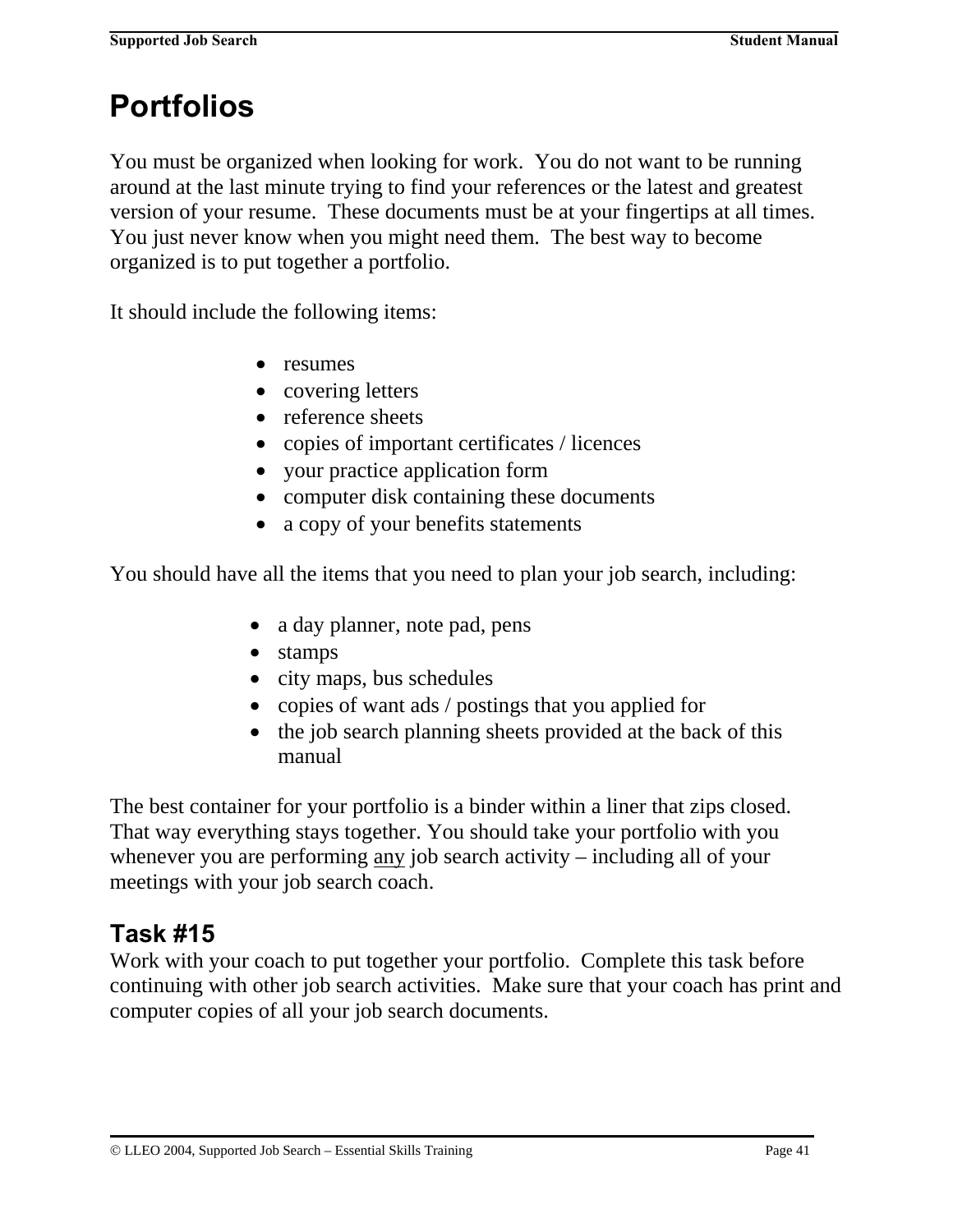# **Personal Appearance**

Another side of being prepared for job searching is to always look your best. You never know when you might have the chance to talk to an employer about a job. Dress for success whenever you meet with employers, references, employment counsellors, job search coaches, and networking contacts.

Paying attention to the way you look can also make you feel better about yourself.

#### **Things you should do to have a successful image:**

- have clean, styled hair
- bathe and use deodorant
- shave or keep a neat beard
- have fresh breath
- have clean fingernails
- be careful tattoos, lip and nose rings, and other alternative looks can harm your image
- not overdoing it on jewellery, perfume, or makeup
- wear clean clothes
- wear clothes that would be expected on the job
- wear a watch so that you can arrive on time
- have portfolio that keeps your documents wrinkle free (put some extra paper and pens in there, too)

#### **And wear a winning smile!**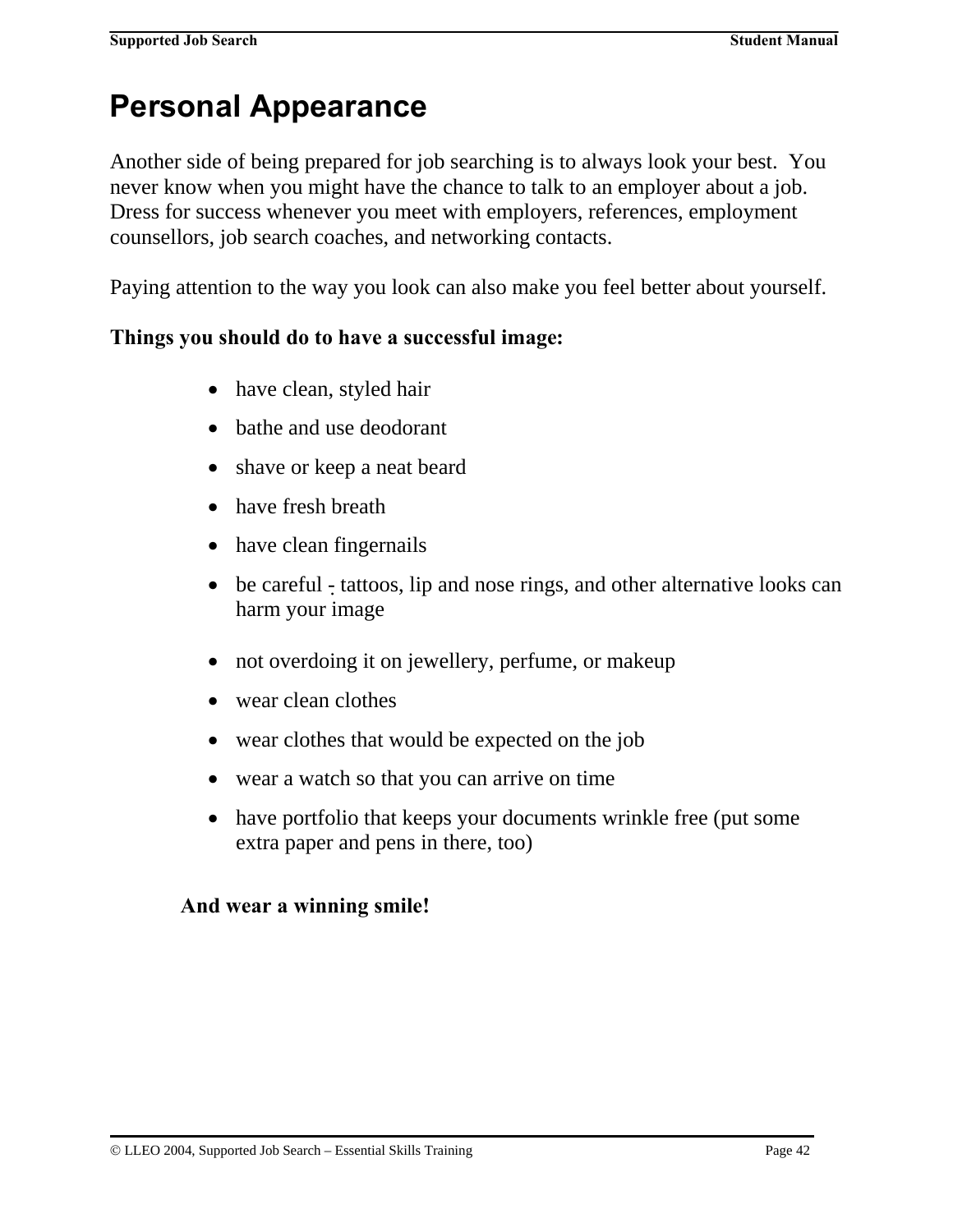# **Personal Appearance**

## **Task #16**

You don't want to be running around trying to get a new outfit and a haircut the day before a job interview.

Get organized today. Talk to your coach about what would be a suitable interview outfit for you. If you don't have these articles of clothing, your coach can help you find inexpensive clothes in your community.

Once you have an outfit and have polished your image, attend the next meeting with your coach dressed as if you were going to an interview.

Your coach will give you some feedback on how you are doing.

Practise makes perfect.

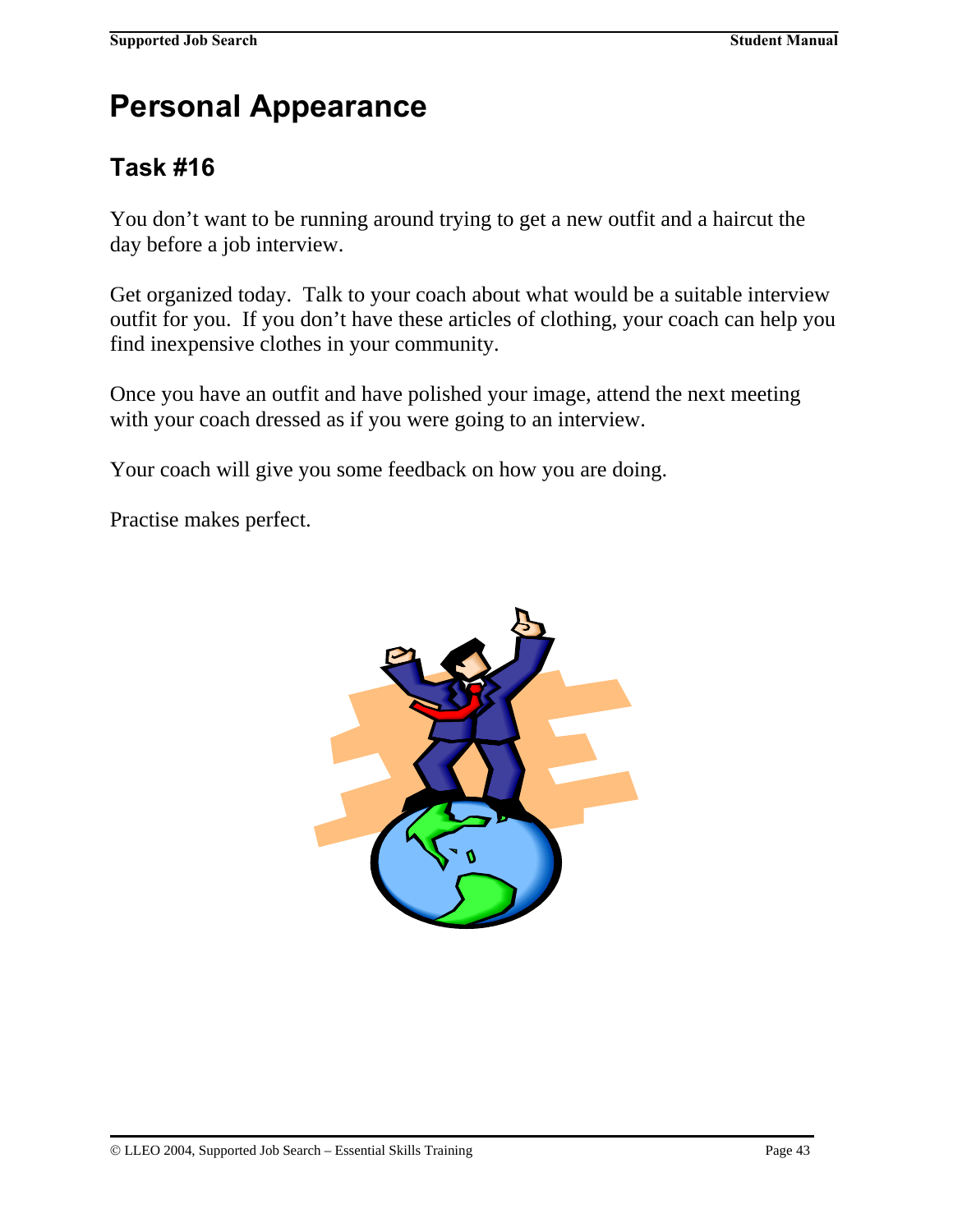# **Using the Job Bank?**

Perhaps the easiest way to look for work is to use the **Job Bank** run by Human Resources and Skills Development Canada (HRSDC).

The HRSDC Job Bank is a great free service. It is a must on anyone's job search. It is full of employers actively seeking employees. It lists qualifications, locations, and even wages for jobs. It provides all of the information necessary to apply for a position.

It is found at all HRSDC offices and kiosks (separate computer locations often set up in malls and other public places). Despite this availability, traveling to a Job Bank location can often be difficult. Other problems include using the computers, line-ups, or feeling uncomfortable going to a new place.

If you have any difficulties using the Job Bank, ask your coach for help. He or she may be able to arrange to have someone go to the Job Bank with you and teach you how to use it.

There is another choice, though…

The Job Bank is on the Internet.

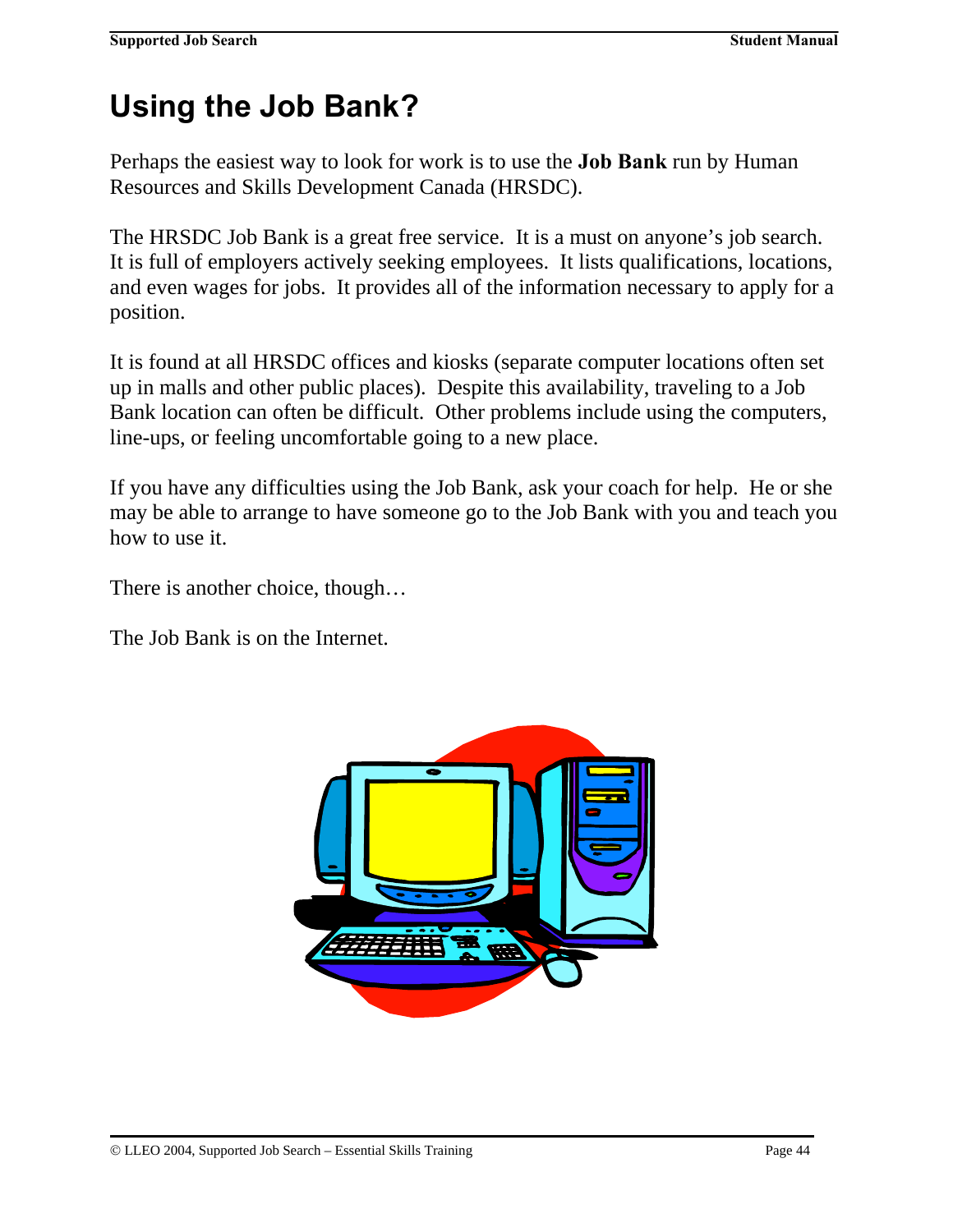## **Using the Internet Version of the Job Bank**

The Job Bank now has an easy to use website – **www.jobbank.gc.ca**. This has many benefits.

**First**, it is convenient. The Job Bank is available right in your classroom, so it can and should be checked every time you are at the learning centre.

**Second**, by using the website, you are also adding to your Internet skills while you are looking for work.

**Third**, it gives you the chance to discuss jobs with your coach while you are using the Job Bank. This will give both of you a clearer idea of what jobs are right for you.

**Fourth**, using the Job Bank with your coach will help to speed up the job application process. For example, if the job posting gives you the choice of faxing or emailing your resume, your coach can help you take care of that right away. Remember the story about the early bird getting the worm? You cannot afford to let others get a head start on you.

**Fifth**, since you are in the classroom, you can get started right away on writing a covering letter. You will also have your coach's help. Do not apply for a position on the Job Bank without at least a basic letter. **You cannot assume that the employer will know what job you are applying for without a cover letter**.

**Sixth**, the Job Bank leaves you with a near-perfect record of your job search activities. Print copies of all the postings that you apply for. Keep these in a file in your portfolio. The postings provide information for log sheets and follow-up. They can also be helpful evidence towards meeting any job search obligations that you have.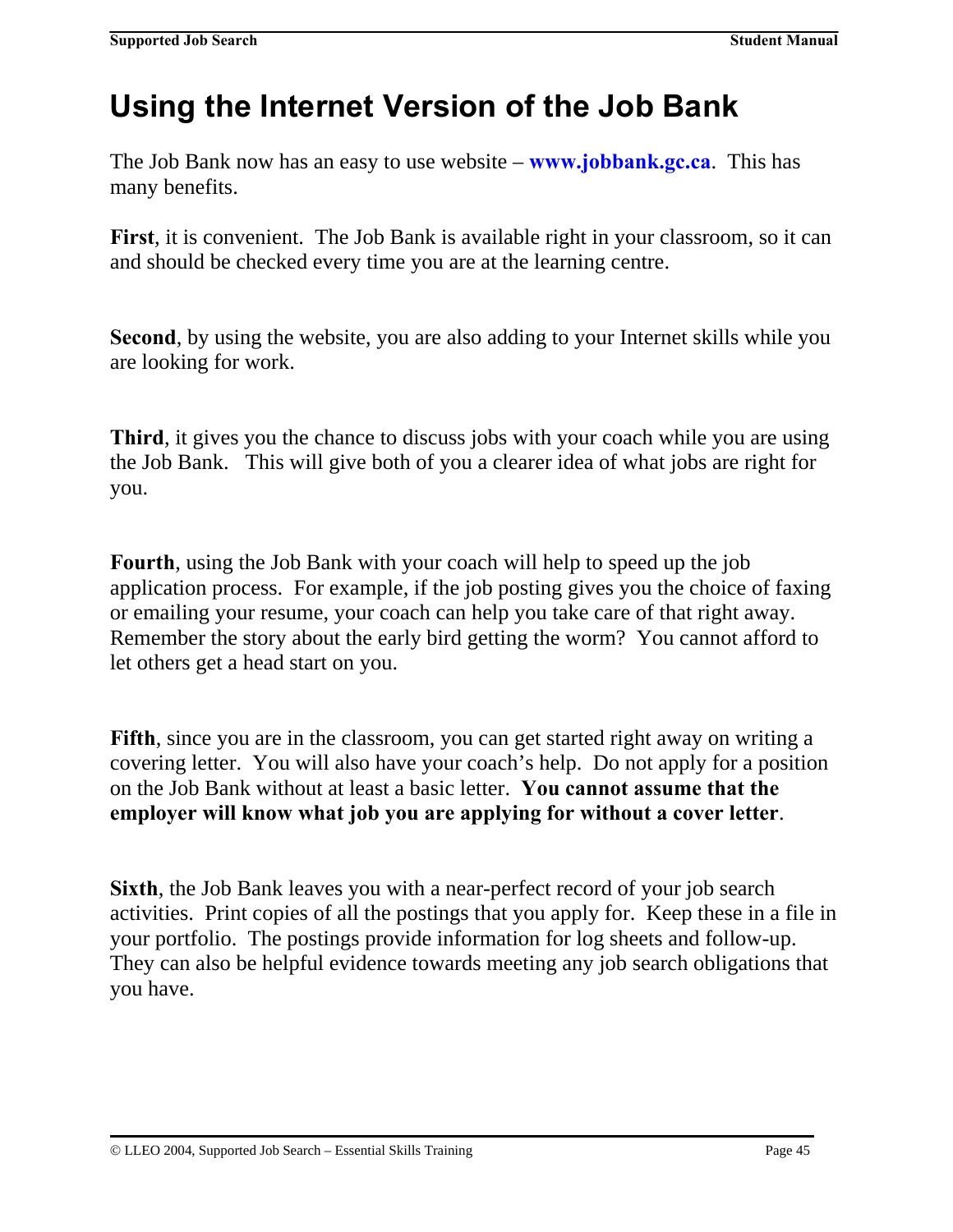# **Using the Internet Version of the Job Bank**

## **Task #17**

Book time with your coach to learn how to use the Job Bank. When you think you have mastered it, complete the assignment below on your own.

Use the Internet to find three jobs. Print out the jobs. Use the print outs to complete the following form.

| Position | Pay | Location | Employer | Qualifications |
|----------|-----|----------|----------|----------------|
|          |     |          |          |                |
|          |     |          |          |                |
|          |     |          |          |                |
|          |     |          |          |                |
|          |     |          |          |                |
|          |     |          |          |                |
|          |     |          |          |                |
|          |     |          |          |                |
|          |     |          |          |                |
|          |     |          |          |                |
|          |     |          |          |                |
|          |     |          |          |                |
|          |     |          |          |                |
|          |     |          |          |                |
|          |     |          |          |                |

### **Job Bank Form**

\* A full-sized copy of this form is in the "forms section" at the end of the manual.

### **Task #18**

Negotiate with your coach how often you are going to check the Job Bank. If you luck out and find a job that you wish to apply for before you have completed this manual, ask your coach to help you apply for it right away.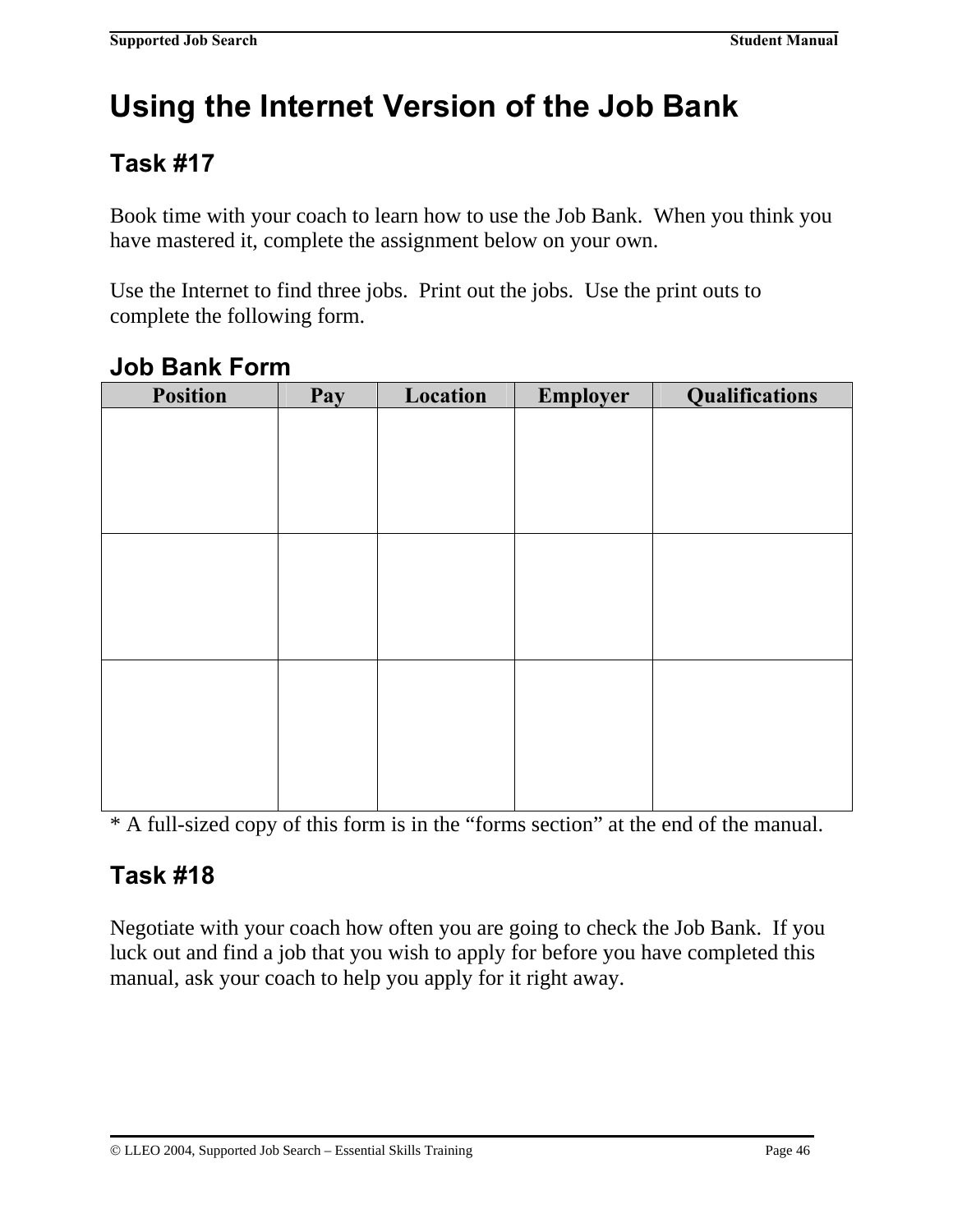## **Finding Free Copies of Newspapers and Journals**

Newspapers and journals are a great source of advertised jobs. Journals include magazines and newsletters. Jobs are usually found in the **help wanted** section of the **classified ads**.

The difficulty with newspapers is that they usually cost money. Most people can't afford to buy several newspapers every day. The good news is with a little digging you might be able to get your hands on free copies.

Here are some ideas on where to find newspapers and journals:

- employment agencies
- social service agencies
- libraries
- Internet

### **Task #19**

In order to job search effectively, you need to know where the jobs are advertised. Work with your coach to find out what newspapers and other publications have a help wanted section.

Second find a source for looking at these publications. Many newspapers are on the Internet, so start there. Follow that step by using the resources listed above.

Record the information on the chart on the following page so you always have it at your fingertips.

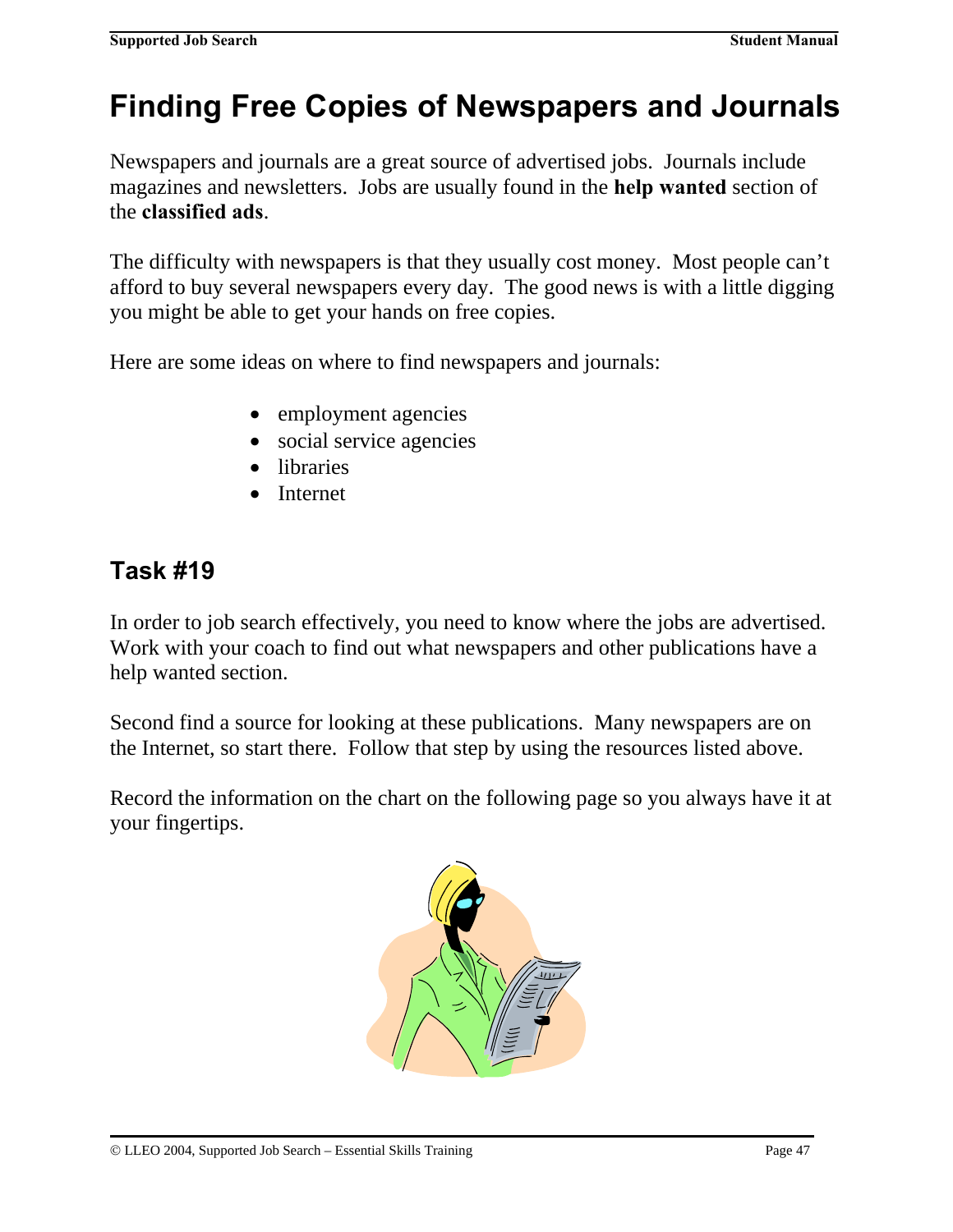# **Finding Free Copies of Newspapers and Journals**

**Note:** The column "Location" refers to where you would actually go to see the newspaper – the library for example.

The column "Classified Day" refers to the fact that most newspapers have one day of the week when they have more want ads than usual.

| Name | Location | Web Address | Classified |
|------|----------|-------------|------------|
|      |          |             | Day        |
|      |          |             |            |
|      |          |             |            |
|      |          |             |            |
|      |          |             |            |
|      |          |             |            |
|      |          |             |            |
|      |          |             |            |
|      |          |             |            |
|      |          |             |            |
|      |          |             |            |
|      |          |             |            |
|      |          |             |            |

### **Newspapers and Journals Forms**

\* A full-sized copy of this form is in the "forms section" at the end of the manual.

Once again, if you find a job before you are ready to apply, ask your coach for help.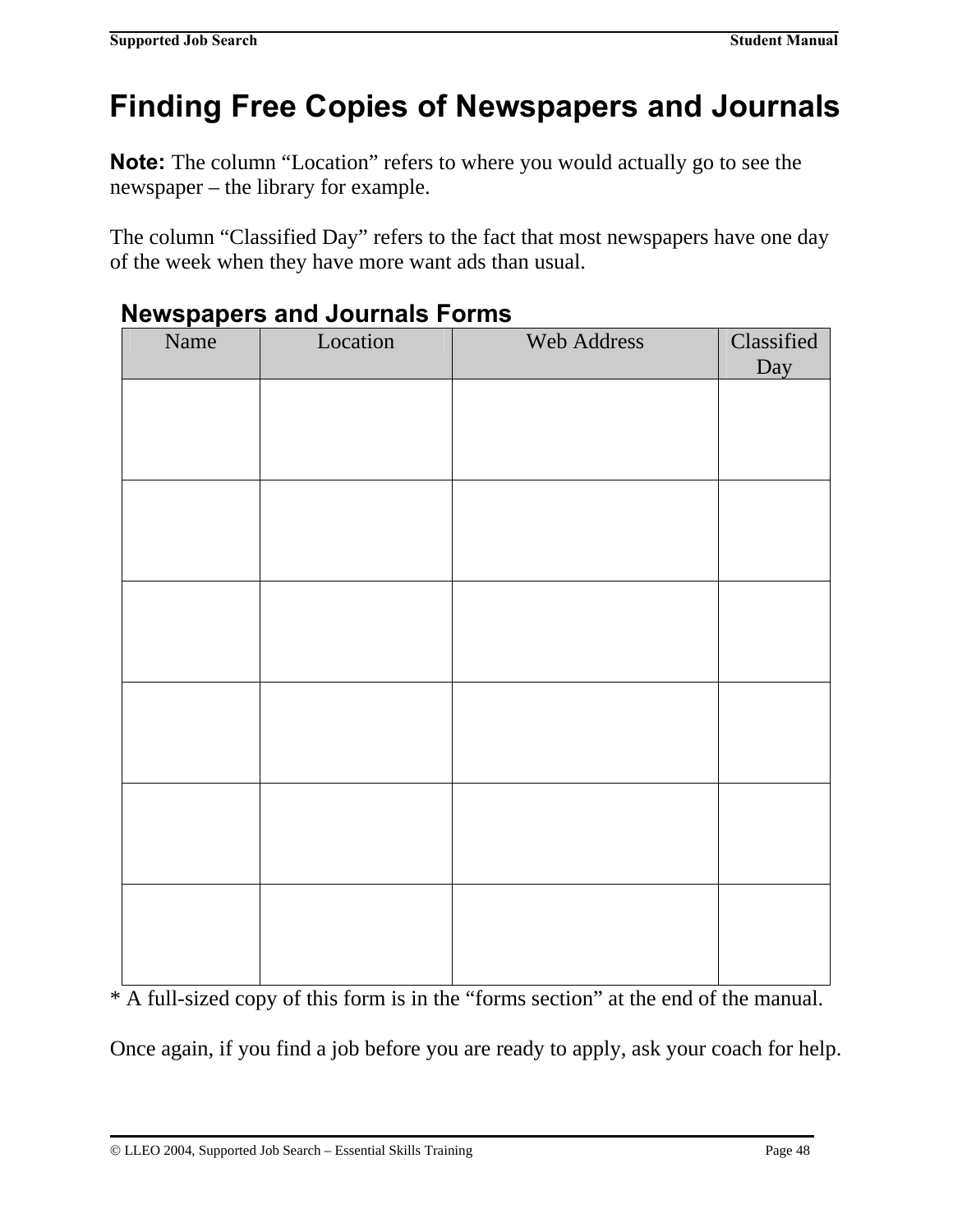## **Networking**

Ask everyone you meet about jobs

Have you ever heard the saying "it's who you know, not what you know". There is some truth to it. If you want to find work, you must get out there and meet people. Then you must ask those people to help you meet even more people. It's called networking.

### **Ask all of these people for help with your search:**

- every friend and family member
- every person in your address book
- every store owner or sales clerk you deal with
- every person who comes to your house to do repairs
- every gas station attendant you know
- every doctor or medical worker you know
- every teacher you know
- every religious leader you know
- every person in your church or religious group
- everyone you know in service groups or clubs
- every new person you meet
- every employer you talk to

### **Follow these steps with each contact:**

- 1. Let these people know you are looking for work.
- 2. Give them a copy of your resume.
- 3. Ask them if they know of any job leads.
- 4. Check back with them from time to time.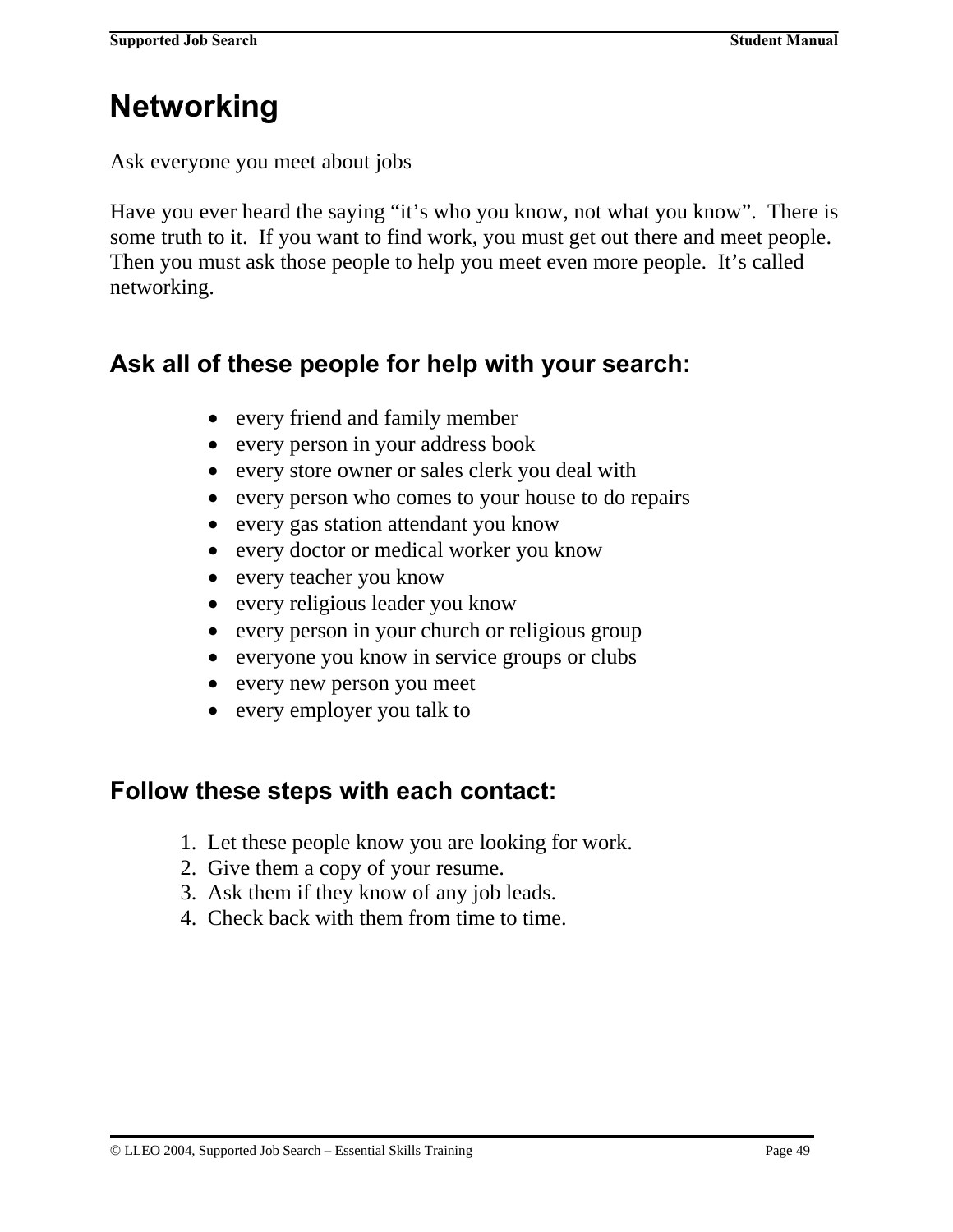## **Building Your Own Network**

## **Task #20**

Write down the names of 3 people you know who can help you find work. Put each persons name in Column A. Ask each of these people for the names and numbers of 3 people who could also assist you. Put this information in the B sections. If you do this you will have made 12 contacts. Ask each contact you make for new names and contact information. Before you know it, you will have a large network of people helping you. Be very specific about getting the contact information for the person who has the power to hire you. If you find it helpful, work with your coach to write a script that will help you talk to people.

| A.             |  |
|----------------|--|
| $\mathbf{B}$ . |  |
|                |  |
|                |  |
|                |  |
|                |  |
| $\mathbf{A}$ . |  |
| $\mathbf{B}$ . |  |
|                |  |
|                |  |
|                |  |
|                |  |
| A.             |  |
| $\mathbf{B}$ . |  |
|                |  |
|                |  |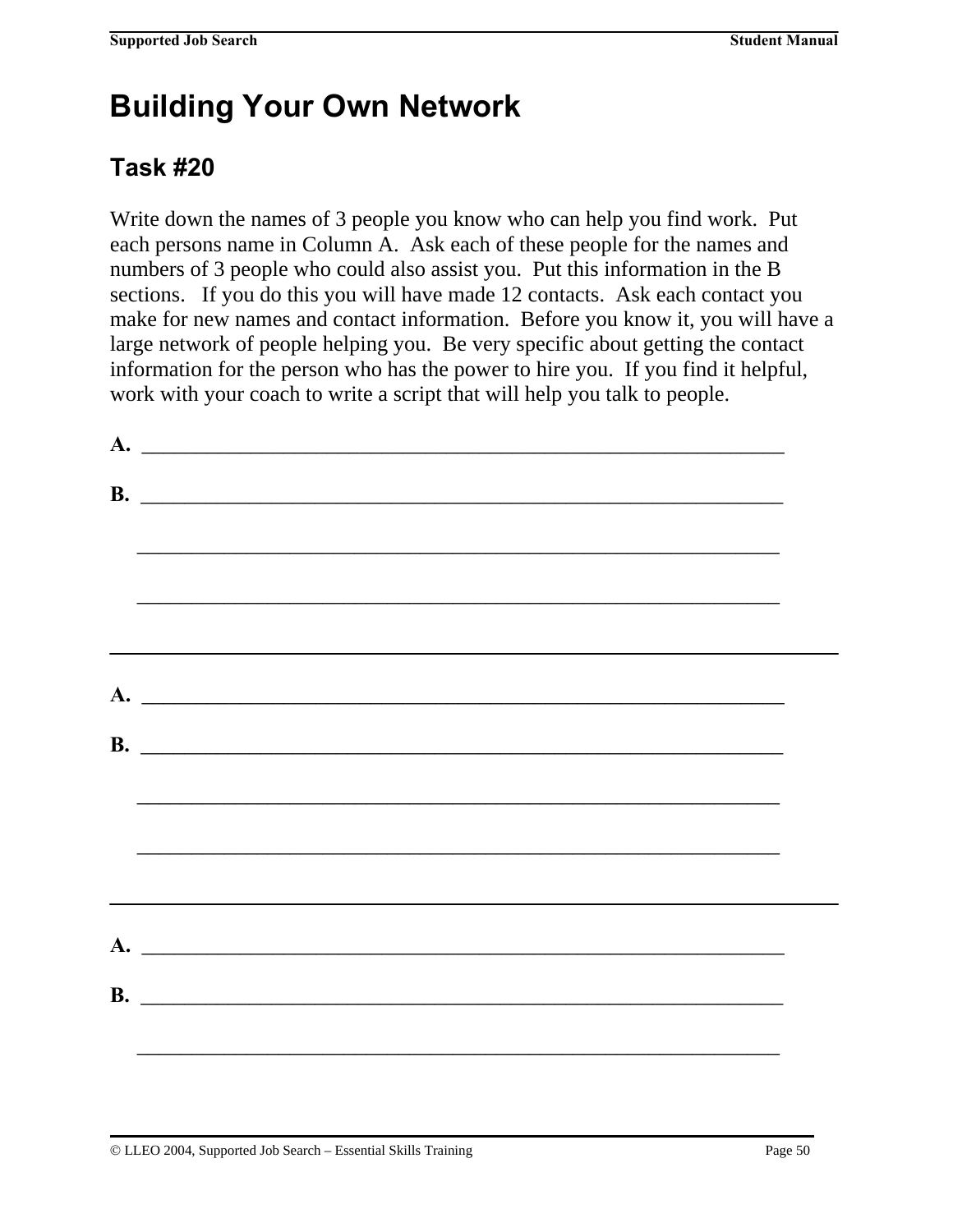## **Government Funded Employment Agencies**

These agencies provide a wide variety of services to job seekers, such as career counselling, job searching assistance and even job creation. Examples of these agencies include Human Resources and Skills Development Canada (HRSDC), Career Edge, and Job Connect.

Government funded agencies are there to assist you with your job search. It is important that you get in touch with them because you need as many eyes and ears working for you as possible.

Contacting these agencies also helps you with your communication skills and selfconfidence. This Supported Job Search is preparing you to speak face to face with employers about jobs.

Meeting with someone at a government-funded agency (a person who is paid to help people like you) is an excellent way of getting ready for future contact with employers.

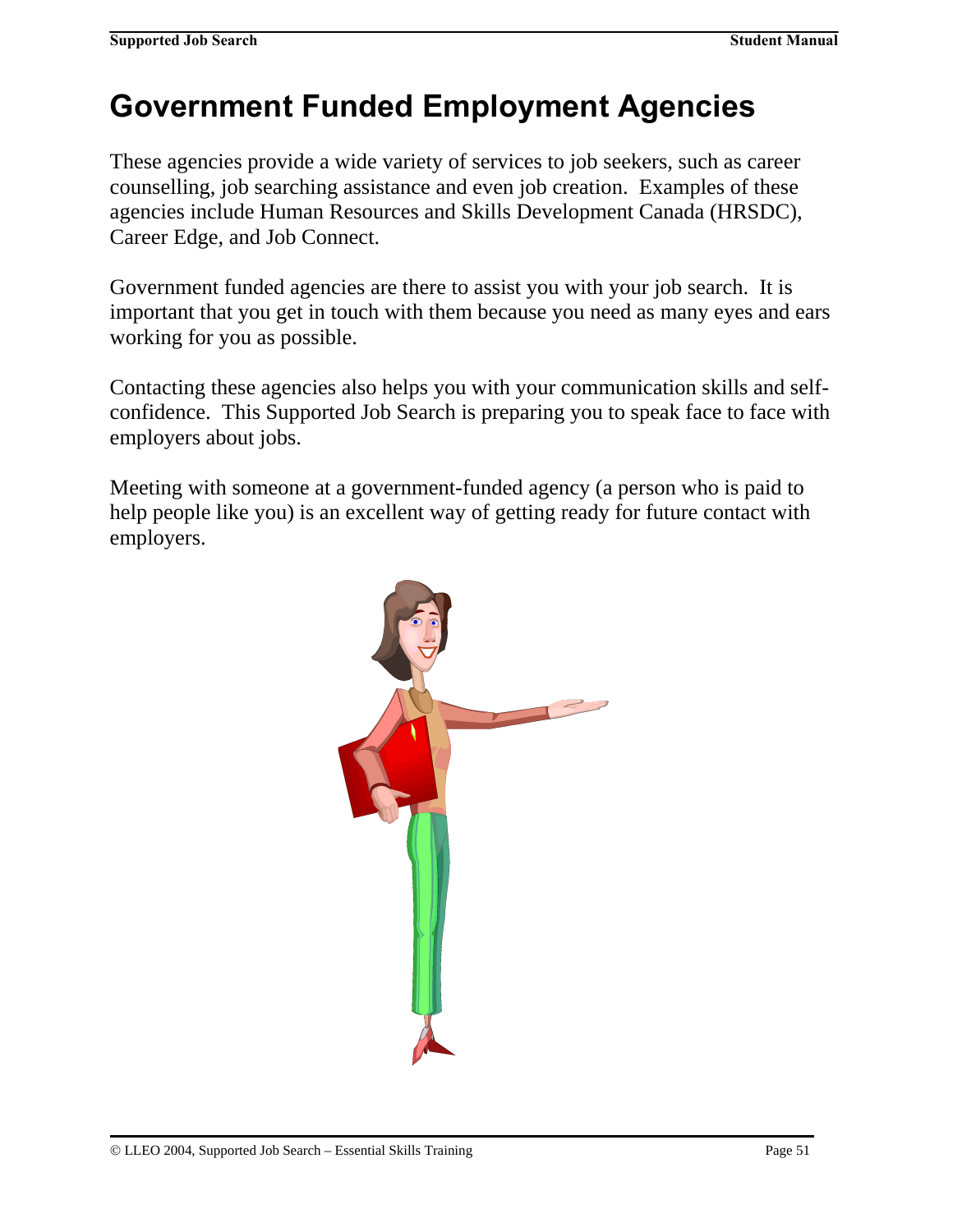# **Government Funded Employment Agencies**

## **Task #21**

Work with your coach to find the government-funded employment agencies in your area. Use the phone book, Internet, and community directories.

Enter the information you find in the following table.

| <b>Name</b> | <b>Address</b> | <b>Phone Number</b> | Appointment |
|-------------|----------------|---------------------|-------------|
|             |                |                     |             |
|             |                |                     |             |
|             |                |                     |             |
|             |                |                     |             |
|             |                |                     |             |
|             |                |                     |             |
|             |                |                     |             |
|             |                |                     |             |
|             |                |                     |             |

### **Government Funded Agency Contact Form**

\* A full-sized copy of this form is in the "forms section" at the end of the manual.

If possible, locate the agencies on a map and see which ones would be possible for you to visit.

### **Task #22**

Call each agency and use the following script, or work with your coach to use a script that you are more comfortable with.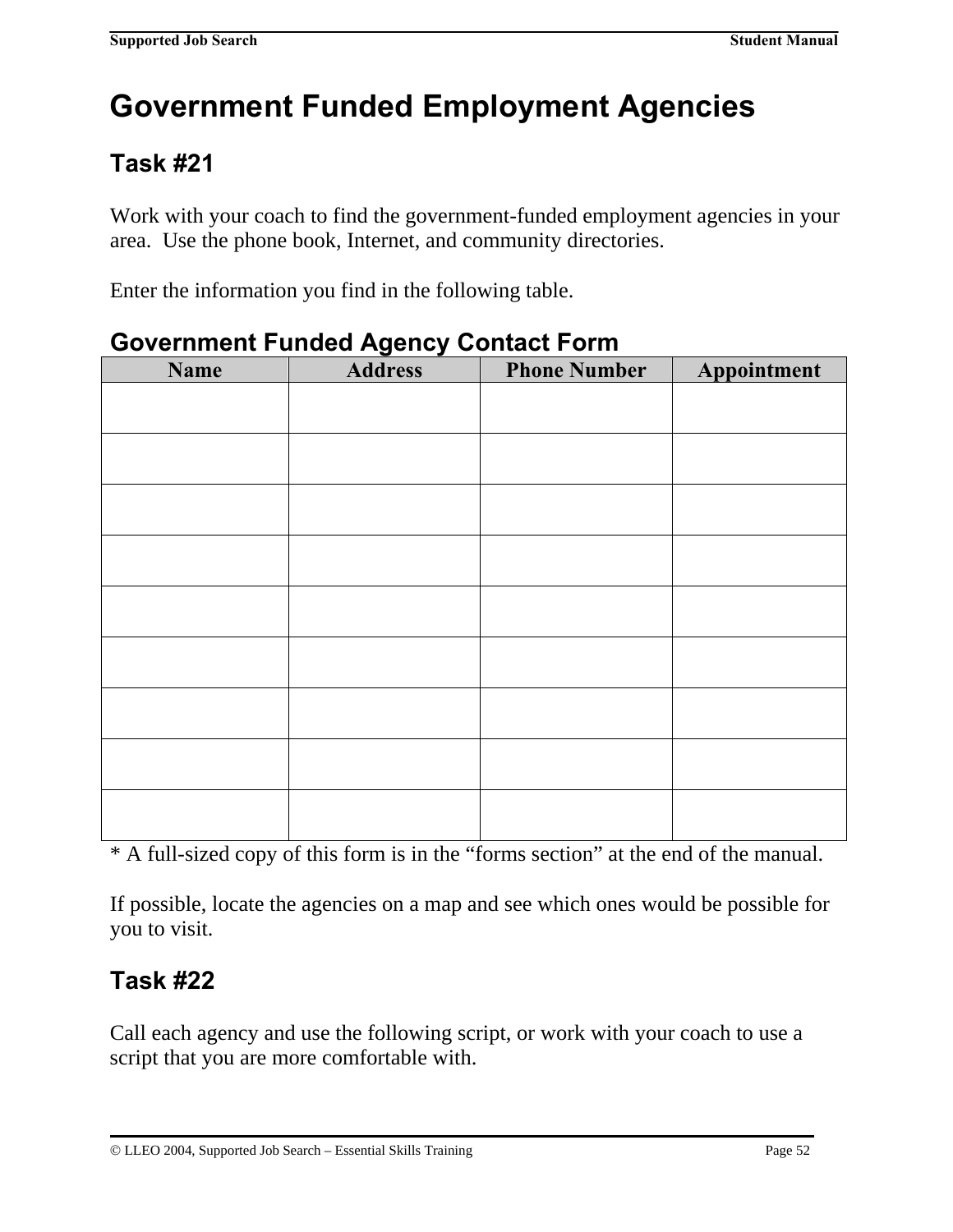# **Government Funded Employment Agencies**

## **Telephone Call Script**

"Hello, I would like to know what services you provide to people who are looking for work".

"Do I have to make an appointment or may I just drop in?"

(If you have to make an appointment, either make one right away or call back later if you need more time to think about it).

"What are your office hours?"

"Thank you for your help."

If you find it too hard to write the information about the services down, ask them to mail, fax, or e-mail you a brochure.

Excellent work.

Talk to your coach about the call before contacting the next agency. Discuss any changes that you would like to make to the script and continue with calling all the agencies on your list.

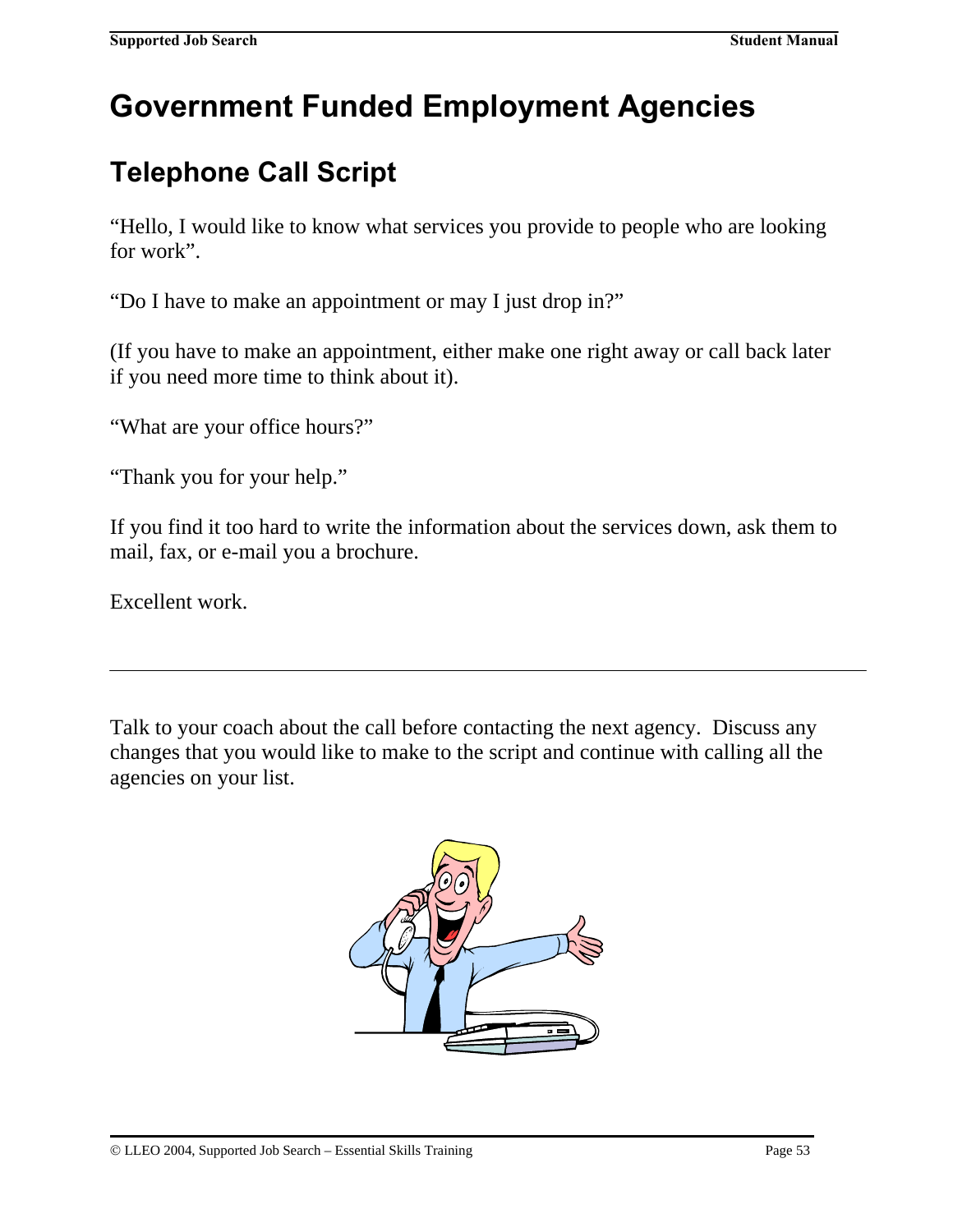# **Visiting Government Funded Agencies**

## **Task # 23**

If you plan to visit an agency, fill in the "appointment / visit" column on the **agency contact form** you have been using. Make a list of agencies you will visit. Work with your coach to locate them on the map and plan your route.

Take your portfolio with you on all visits. Make sure that it is full of plenty of copies of all your job search documents.

## **Goals for Each Visit**

- 1. Get the business card of the person you met. Put it in your portfolio.
- 2. Write down the date and time of your next appointment.
- 3. Ask for a list of employers who hire in your field, and get the following information for each. Use the "Employer Leads" form on page 79 to record this information.
	- contact name
	- company name
	- type of company
- address
- fax
- e-mail
- 4. Write down the name of any books or directories (directory) that you get the information form. Perhaps your job coach can help you get your own copy.
- 5. Write down and complete any tasks assigned by the person you met.
- 6. Write down any other useful information from the meeting.

### **Task # 24**

Discuss this first visit with your job search coach and share the information you gathered. Use this information to plan your next visit. Repeat this task after each visit.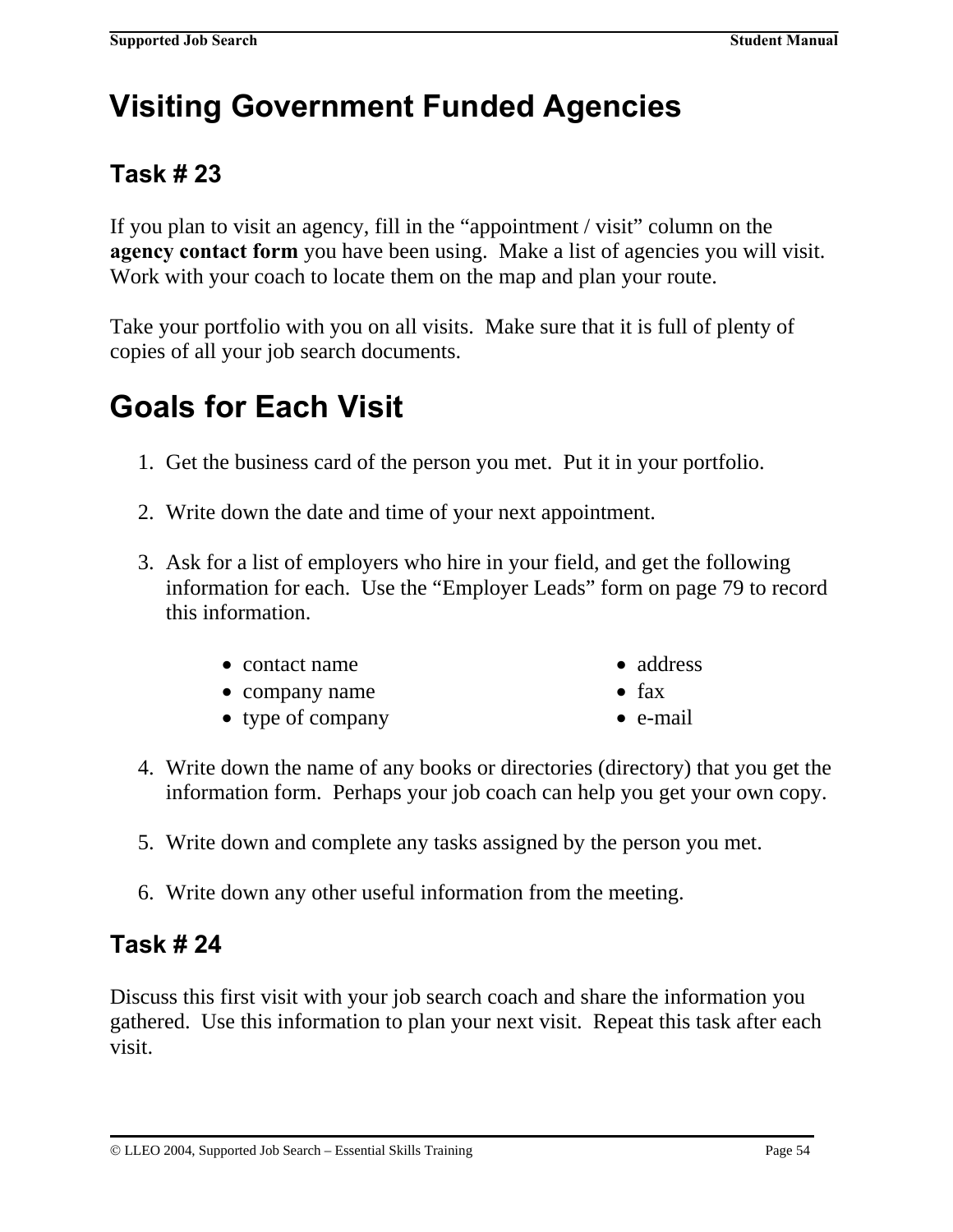## **Private Employment Agencies**

More employers than ever hire through agencies. People often mistakenly refer to them as "temp agencies." Many employers now use these agencies to screen employees for permanent positions.

Examples:



Agencies play too important a role in the job market to be overlooked. They also provide you with one of the best chances to practice your job search skills.

### **Task #25**

### **Step 1**

Start by using the yellow pages to find the employment agencies in or near your community. List them below. Notice that some of them might be for specific industries, such as clerical or industrial.

#### **Private Employment Agency Form**

| <b>Agency</b> | <b>Address</b> | <b>Phone Number</b> | Appointment |
|---------------|----------------|---------------------|-------------|
|               |                |                     |             |
|               |                |                     |             |
|               |                |                     |             |
|               |                |                     |             |
|               |                |                     |             |
|               |                |                     |             |
|               |                |                     |             |
|               |                |                     |             |
|               |                |                     |             |
|               |                |                     |             |
|               |                |                     |             |
|               |                |                     |             |

\* A full-sized copy of this form is in the "forms section" at the end of the manual.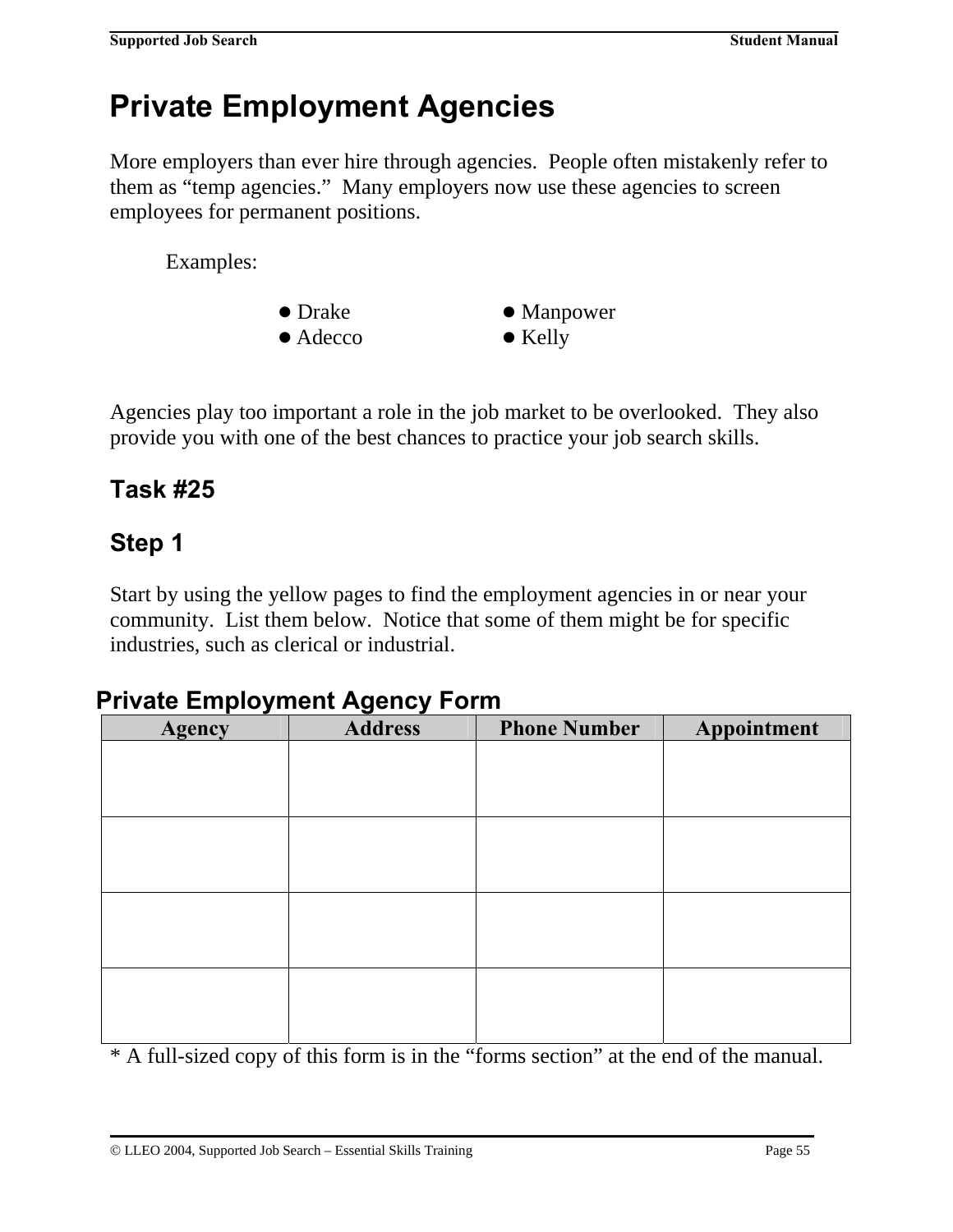## **Step 2**

Select the agencies that are suitable for the position you are seeking and prepare to call them. This is an excellent chance to practise your telephone skills. The following script is to help you with the call. Remember, the point of the call is to apply for positions. Don't quit until you find a way to get your resume into the hands of the person who has the power to hire you. Once again, if you don't like this script, work with your coach to write one that you are more comfortable with.

## **Telephone Call Script:**

"Hello, may I please speak to the person in charge of hiring."

"I am looking for a job in\_\_\_\_\_\_\_\_\_\_\_. May I register with your agency for these positions?"

If they say no, it is probably because they do not hire for these positions. They might specialize in another area of employment. No problem – just keep trying until you reach the agencies that hire in your field of work.

### **If they say yes….**

"How would I go about registering?"

They will most likely ask you to come in for an appointment. If  $so...$ 

- ask for the name of the person you will be meeting.
- ask if you be required to do any testing.
- ask for directions to the agency if you need them.

After the call, be sure to write down the time and date of your appointment.

### **Task #26**

Discuss your first call with your job search coach. Make any necessary changes to your script before calling any more agencies. If you know that you will have to do some testing, be sure to tell your coach. He or she can help you prepare for the tests.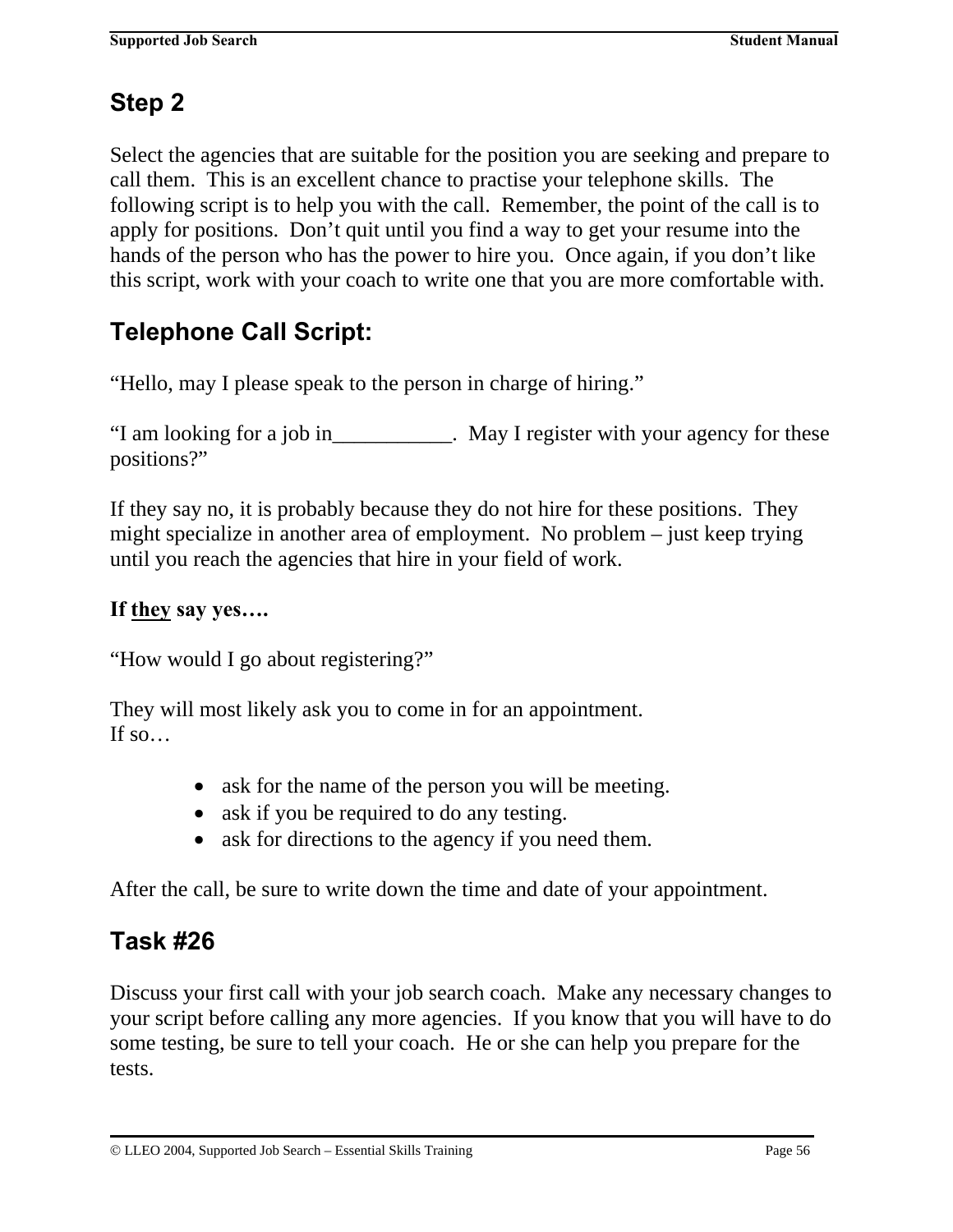# **Private Employment Agencies**

## **Appointments**

It is important that you are very well prepared for all meetings with private employment agencies.

Private agencies are not there to help you. They are paid to help employers find the best people for employment. You must present yourself as the most qualified person for the job.

Your visit will be like a job interview. So prepare for it by reading the interview section of this manual on pages 84 – 96.

#### **In fact, it would be best if you did a practice job interview with your coach.**

Take your portfolio with you on all agency visits**.** Make sure it is well stocked with extra copies of all of your job search documents.

### **Task #27**

Meet with your coach after your appointment. Discuss how you will improve you next meeting with a private employment agency. Do this after each appointment.

### **Note:**

Many people have a negative attitude towards private employment agencies. First, job seekers say that they are not looking for temporary work. As mentioned earlier, however, the work often is short-term. Also, if you have been unemployed for a long time it can be difficult to jump right into a permanent, full-time position. You can improve your chances of getting a job by being open to temporary work. It's a quick way to get some new experience and references.

Second, some people get quite upset by the fact that some employment agencies are deducting a fee from their wages. This is a natural feeling, but it is a barrier to employment. Try to counter this feeling by reminding yourself that the agency won't get a "cut" if the job becomes permanent. Also, look beyond the money to the new experience, new references, and a great opportunity to test whether the job is right for you.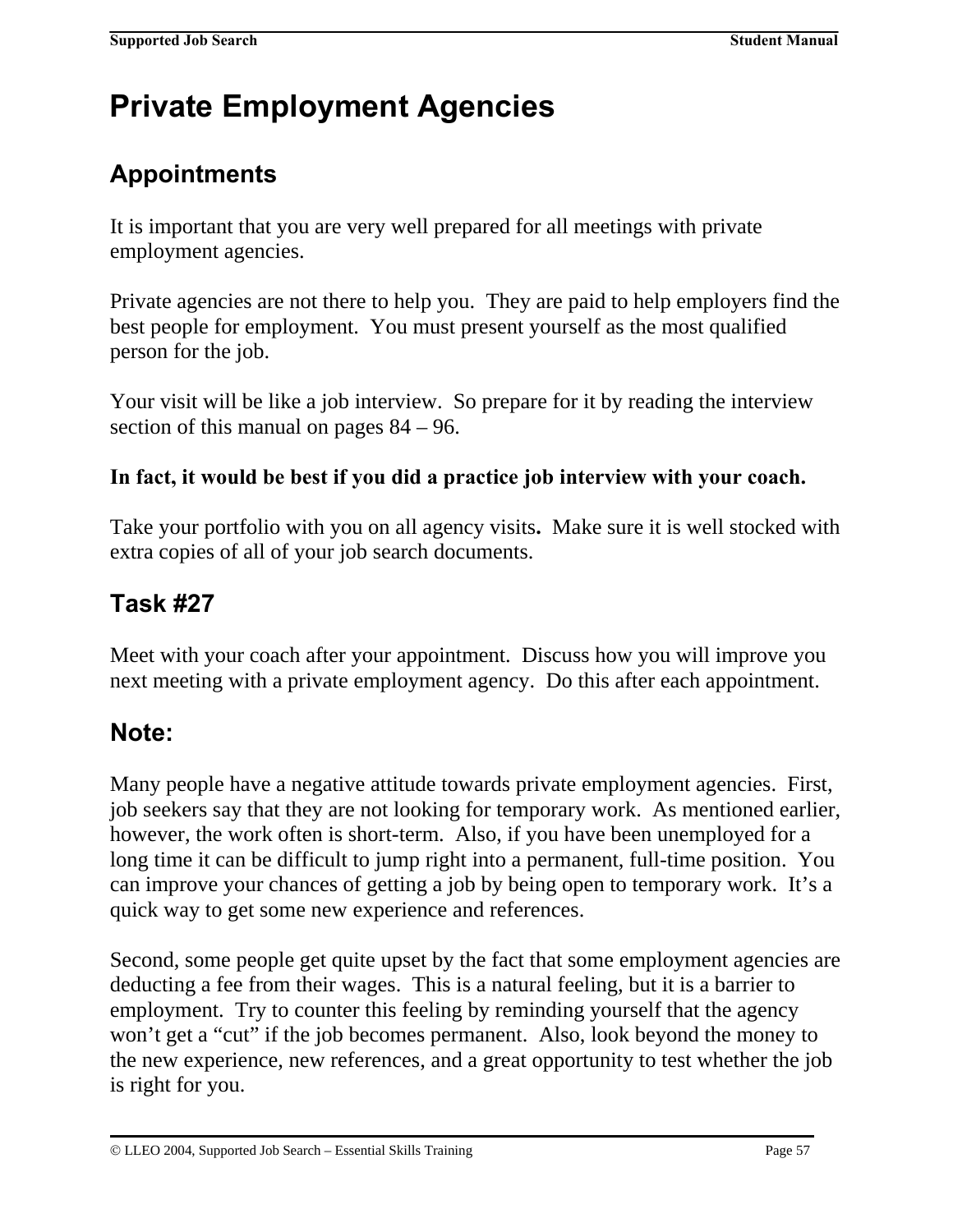## **Applying for Advertised Positions**

If you apply for an advertised position, follow these steps.

## **Step 1**

Review your resume. Make sure that it is up to date, and that it includes all the information relating to the job you are applying for.

## **Step 2**

Take your general cover letter (it should be saved on disk) and insert into the first paragraph:

- the position you are applying for
- how you found out about the job

Using the sample letter from page 22, the first paragraph would be changed to read: **Please accept this letter as application for the Machine Operator position advertised in the Kingston Whig-Standard on April 19, 1997. Enclosed please find my resume for your review.** 

### **Step 3**

In the second paragraph of the general cover letter, explain how your experience matches what the ad asks for.

Now you know that it only takes a few minutes to make a cover letter for every position you apply for. Take the time to do so. It will greatly improve your chances of getting a job interview.

## **Task #28**

Work with your coach to practise a letter change based on an actual advertised job and save it on your disk under the name "practice letter."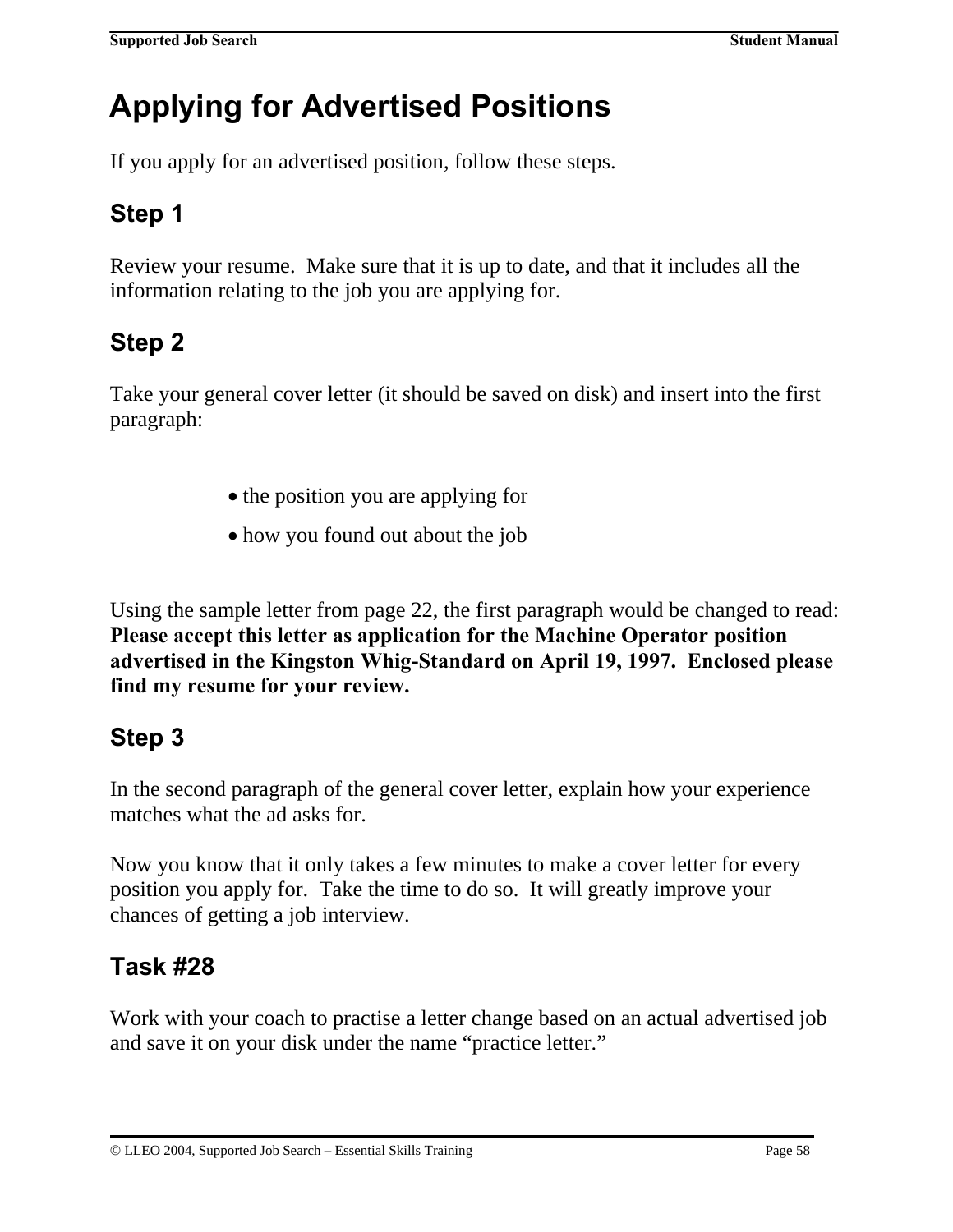# **Help Wanted Signs**

Help wanted signs posted in employers' windows are a gift to job searchers. What could be better than having an employer come right out and invite you to apply for a position?

You can't really plan your job search around seeing help wanted signs, but you want to be ready when you do find them. It's important to always have your portfolio fully stocked when you are job searching. If you see a sign and it has no phone number on it, the usual approach is to visit the workplace.

If you are ready (have resume, look good, are mentally prepared) do it immediately.

If not, come back.

#### Enter the business and say:

"I would like to talk to the person in charge of hiring for the help wanted job."

If you get to talk to that person, be prepared to:

- ask about the position
- say your benefits statement
- give your resume
- fill out an application form

Before leaving, write down the name of the contact person, and the name and phone number of the company.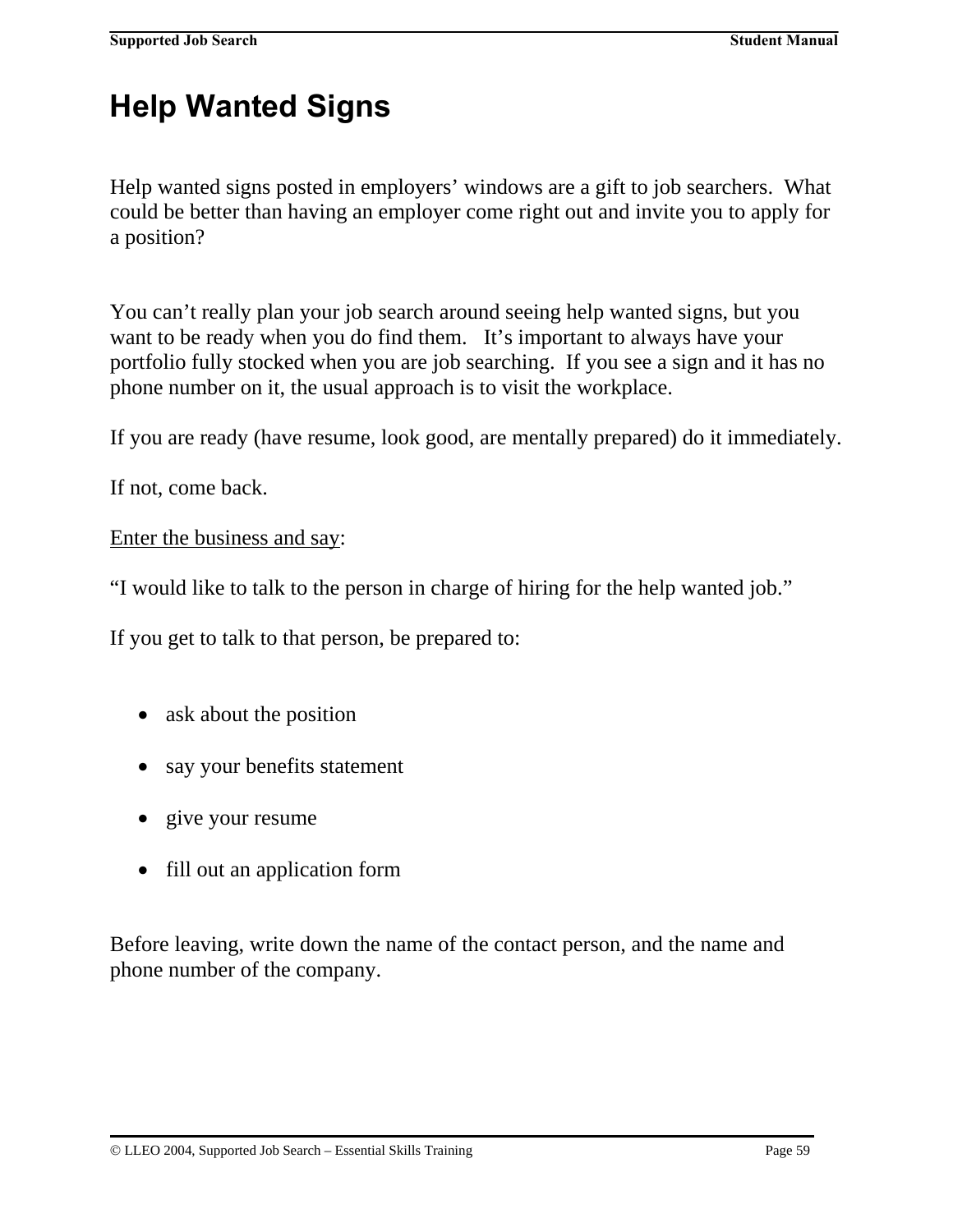# **Help Wanted Signs**

If you can't speak to the person in charge of hiring, ask for his or her name and phone number. Make a follow-up call later to be sure that the right person received your resume.

The key with help wanted signs is seizing the moment. Everyone else can see the sign, too. You want to be first in line. You can't afford to wait until tomorrow.

## **Planning a search for help wanted signs**

Although it is not the best strategy, you may want to plan a search for help wanted signs.

Some employers are more likely than others to use help wanted signs:

- restaurants and bars
- retail

If you are seeking a job in these fields, you can go to areas where a lot of these employers are gathered together, such as a mall or downtown. If you are planning a search in one of these areas, be prepared to apply for the position immediately.



## **Task #29**

If you are planning a search for help wanted ads, meet with your coach to plan your trip. Dress as you would for your job search so that your coach can give you some feedback on your appearance. Practise what you will say to employers.

Make sure that your portfolio is stocked with everything you need. Plan your route.

Meet with your coach after your planned job search activity to discuss ways of making your strategy even better next time.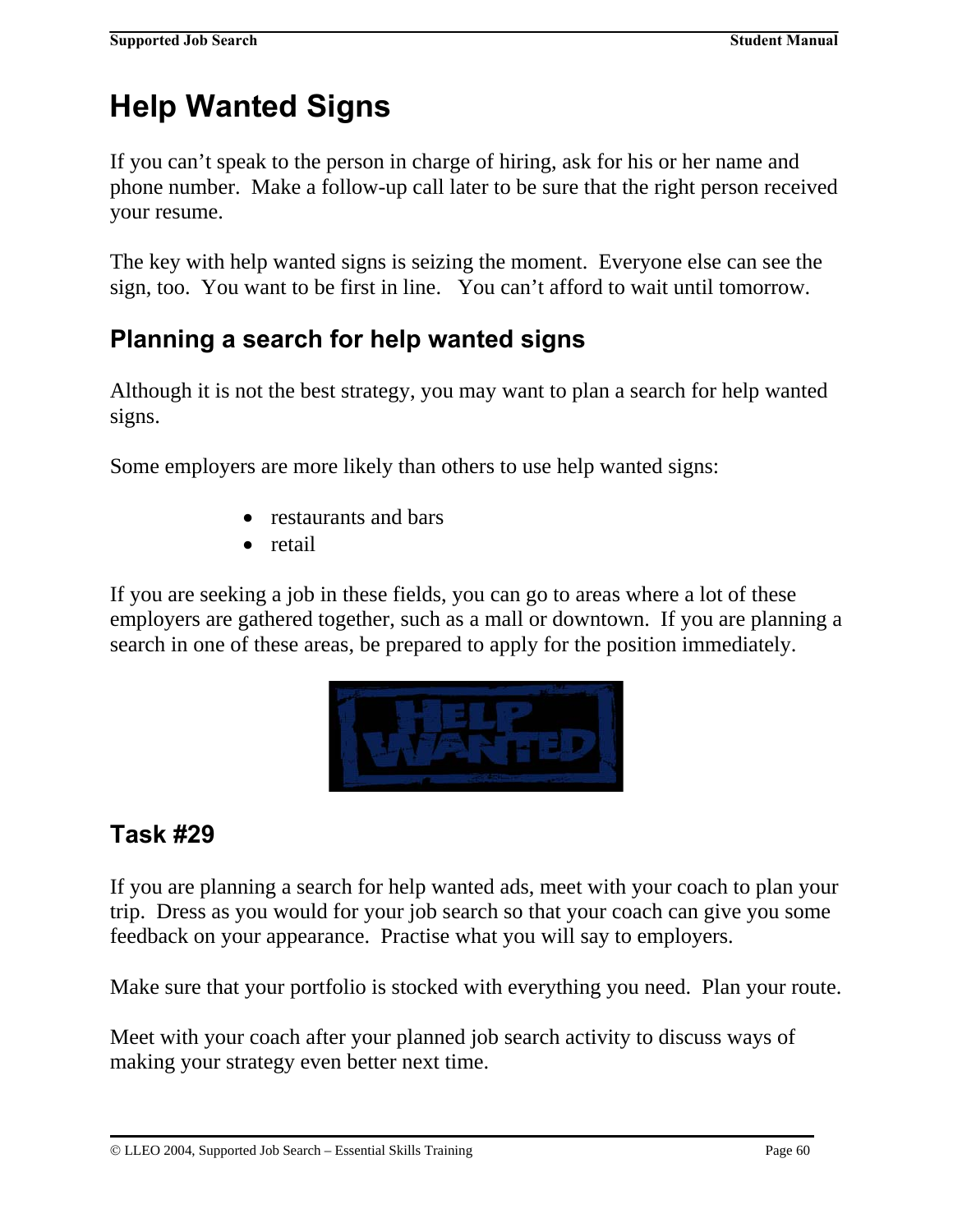# **Unadvertised Jobs**

You must always be looking for more employers. Looking for work should be a full-time job. You need to be applying for jobs every day. You will have to move beyond relying on advertised positions and employment agencies. You will have to dig up your own leads.

This can be done in many ways. You should try them all. Ask your coach for assistance.

- 1. Keep working on your networking. Ask people if they know of workplaces that are accepting applications.
- 2. Walk or drive around your community looking for employers. Be prepared to write down their names and addresses so you can look them up in the phone book later.
- 3. Use a business directory to find employers. Ask your coach or your contact at a government employment agency to help you find one. A business directory is much better than a phone book because it usually includes the following company information:
	- full company name
	- manager's name
	- full mailing address
	- fax and email information
	- company information

Enter this information in the "Employer Leads Form."

- 4. Use the phone book yellow pages. Business directories often don't include smaller companies. The phone book lists more businesses, but offers less information. You won't get a postal code, fax, or email address. This information might be available in another source. Ask your coach to help you fill in the blanks.
- 5. Keep in touch with agencies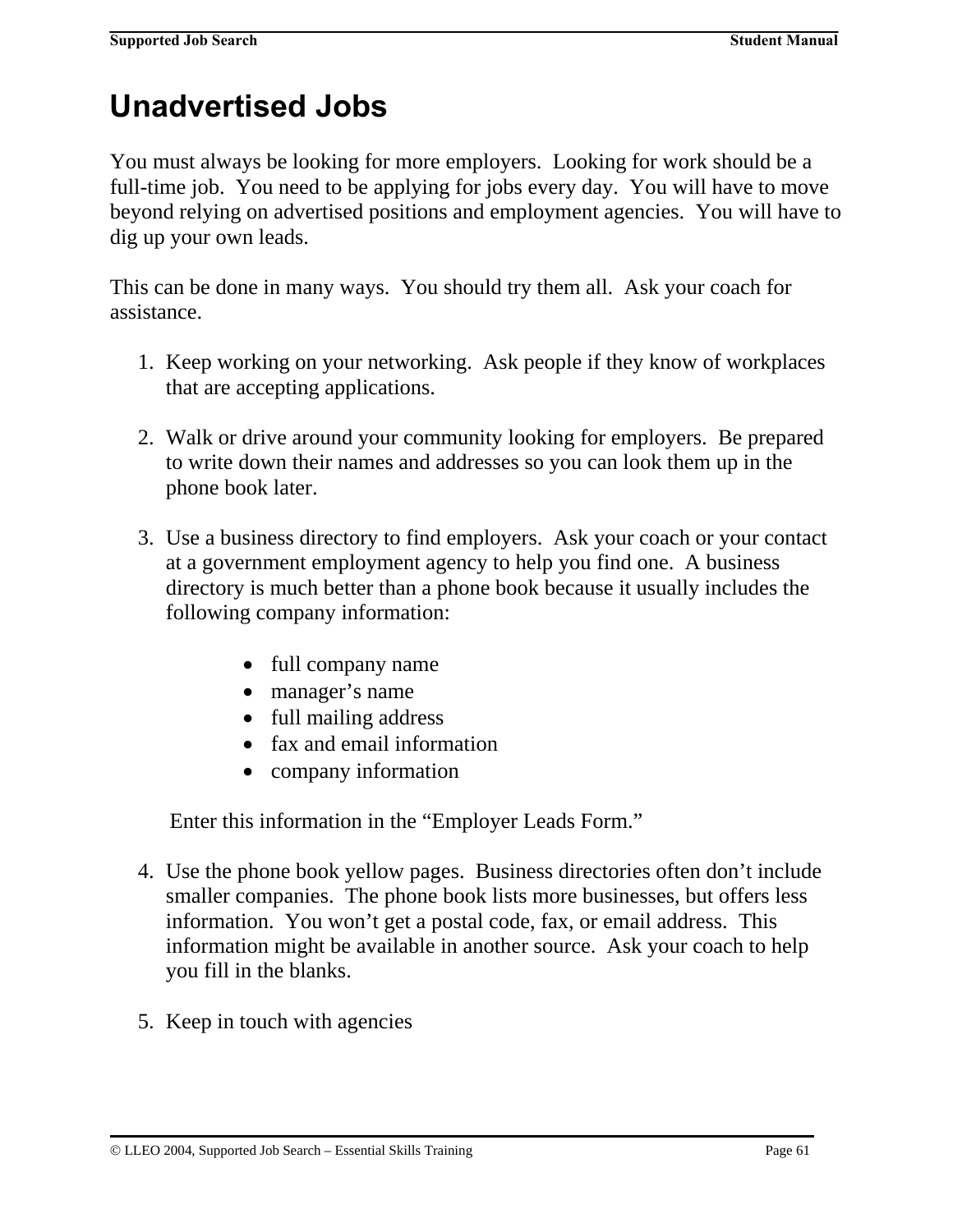## **Contact with Employers**

Once you have found a position that you want to apply for, you must contact the employer.

Contact with employers is probably the hardest part of job searching. Most would people would prefer to send out resumes and hope for an interview.

### **Contact usually falls into four categories:**

- going to fill out an application form
- sending /delivering a resume
- talking in person
- talking over the phone

People often apply for work in the easiest way possible. They will either use the fax or mail to send a resume, or visit the workplace and quickly leave a resume with the first person they meet.

Remember the easiest way usually has the lowest chance of working.

You must put in a lot more effort and learn two things about every employer:

- who does the hiring?
- how do they hire?

If you don't know these things, you are wasting your time and effort. There is no point in sending a resume to the wrong person or sending a resume to a company that requires you to fill out an application form.

You will have to do some detective work to get the facts.

### **Task #30**

Always work with your coach to decide on the best way to apply for a position.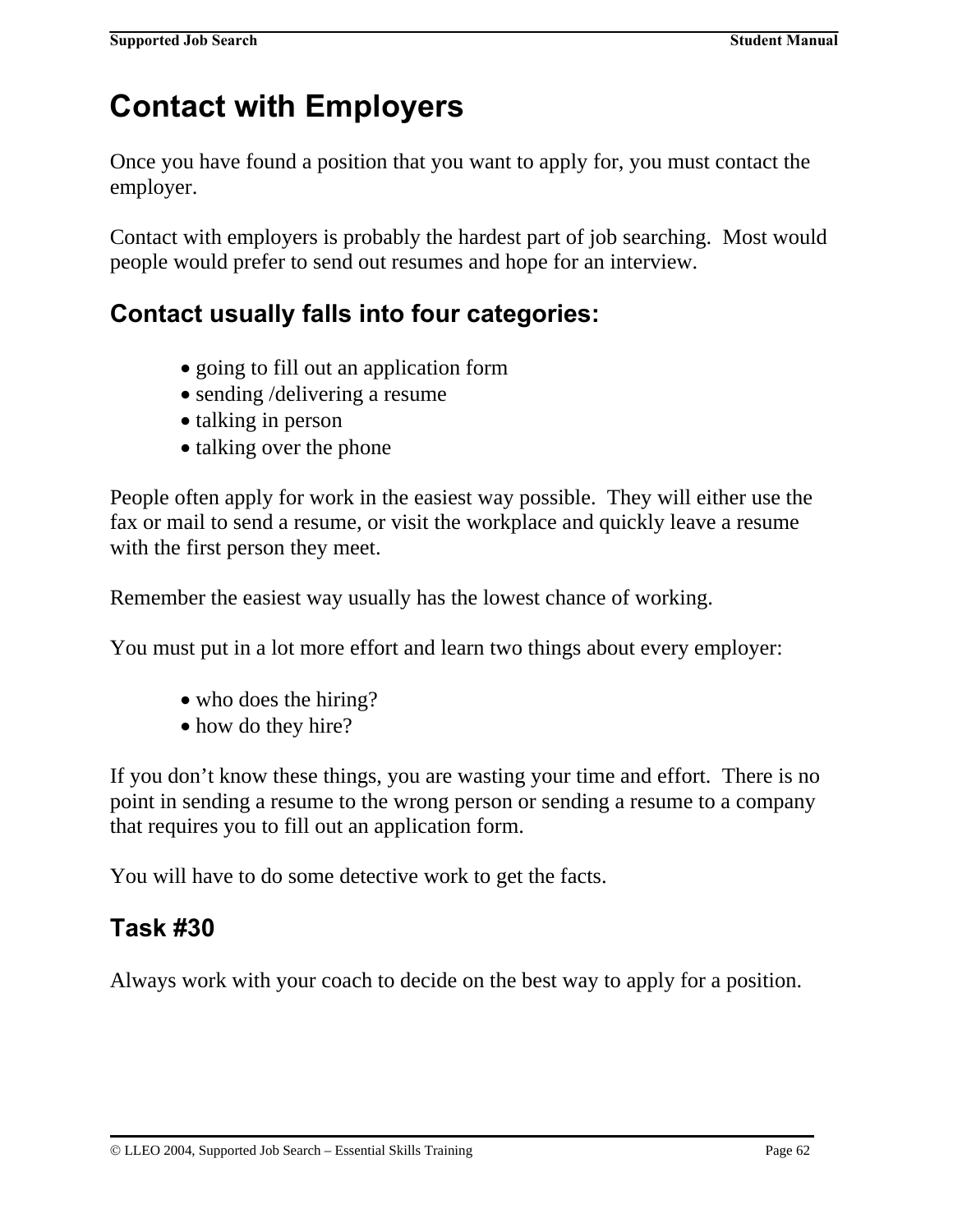# **Planning Contact with Employers**

## **Focus on the Employer's needs. Not yours.**

It is best to find out what the employer's needs are before you contact them. That way you will know exactly how to sell yourself.

Use your contacts, business directories and the Internet to find out the following things about the employer before you call. You could even get the information by calling the employer yourself.

- What are their products and services?
- What skills and experience do they look for in people?
- What type of machinery do they use?
- Is their business growing?
- When do they make hiring decisions?
- Who is the best person to talk to about job openings?

### **Task #31**

Find the information listed above for three employers that you would like to work for. Discuss what you found with your coach before contacting these employers.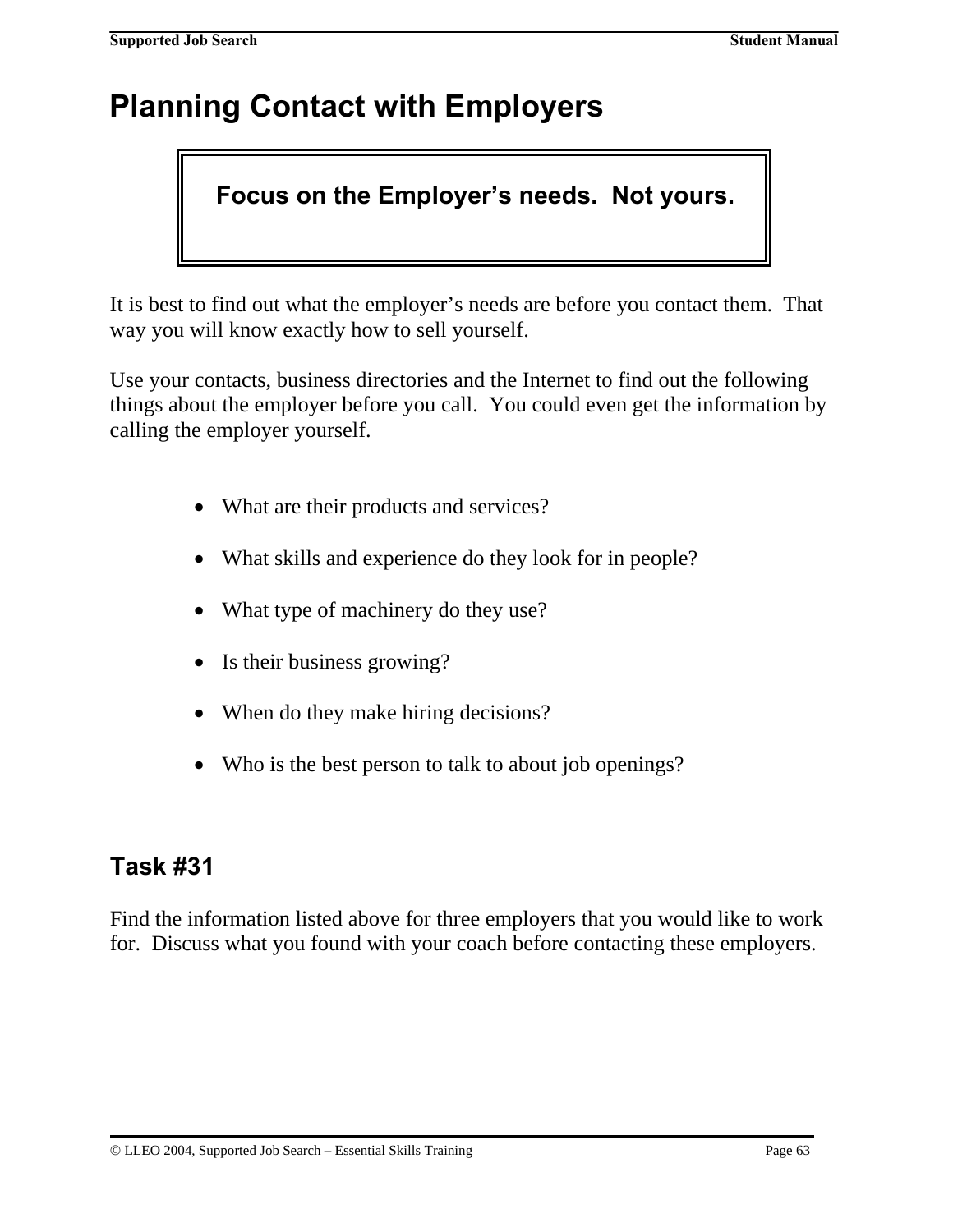# **Talking to Employers in Person**

Going to visit an employer can be a good way of looking for work. It is your best choice if you do not have a phone. Three things are very important if you decide to apply for work in person.

### **Be Prepared**

- **1.** Look your best.
- **2.** Have everything in your portfolio: resumes, references, pens, paper, etc.
- **3.** Be polite and understand that the people you talk to are busy.

### **The Good Side**

- It is a quick way to leave your resume or fill out an application.
- You might be lucky enough to meet with someone.
- People will remember you better if they see your face.

### **The Bad Side**

- The people there may be too busy to speak with you.
- You often can't get past the front desk.
- It could be faster and cheaper to call first to see if it's worth going in person.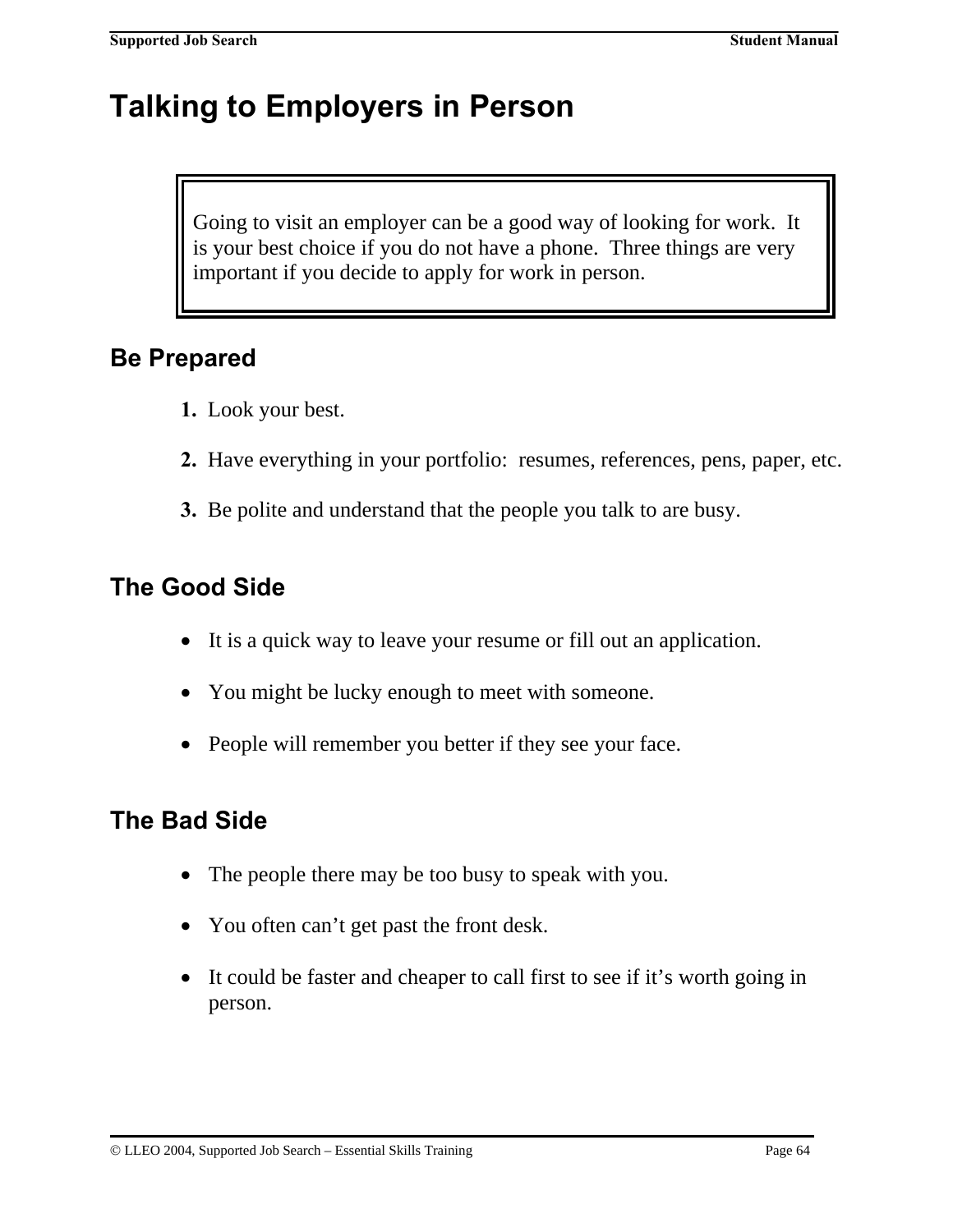# **Talking to Employers in Person**

### **When Visiting Employers in Person**

- **1.** Ask the front desk person for the manager or the person in charge of hiring. It is best if you can ask for this person by name. You might be able to learn his or her name through your contacts or by calling first.
- **2.** Tell this person your benefits statement.
- **3.** Try to arrange a time for an interview. If they say no, see if you can leave your resume and fill out an application form. Ask if there is good time to check back again.

### **Task #32**

Practise these steps with your coach until you feel ready to ask employers about jobs.

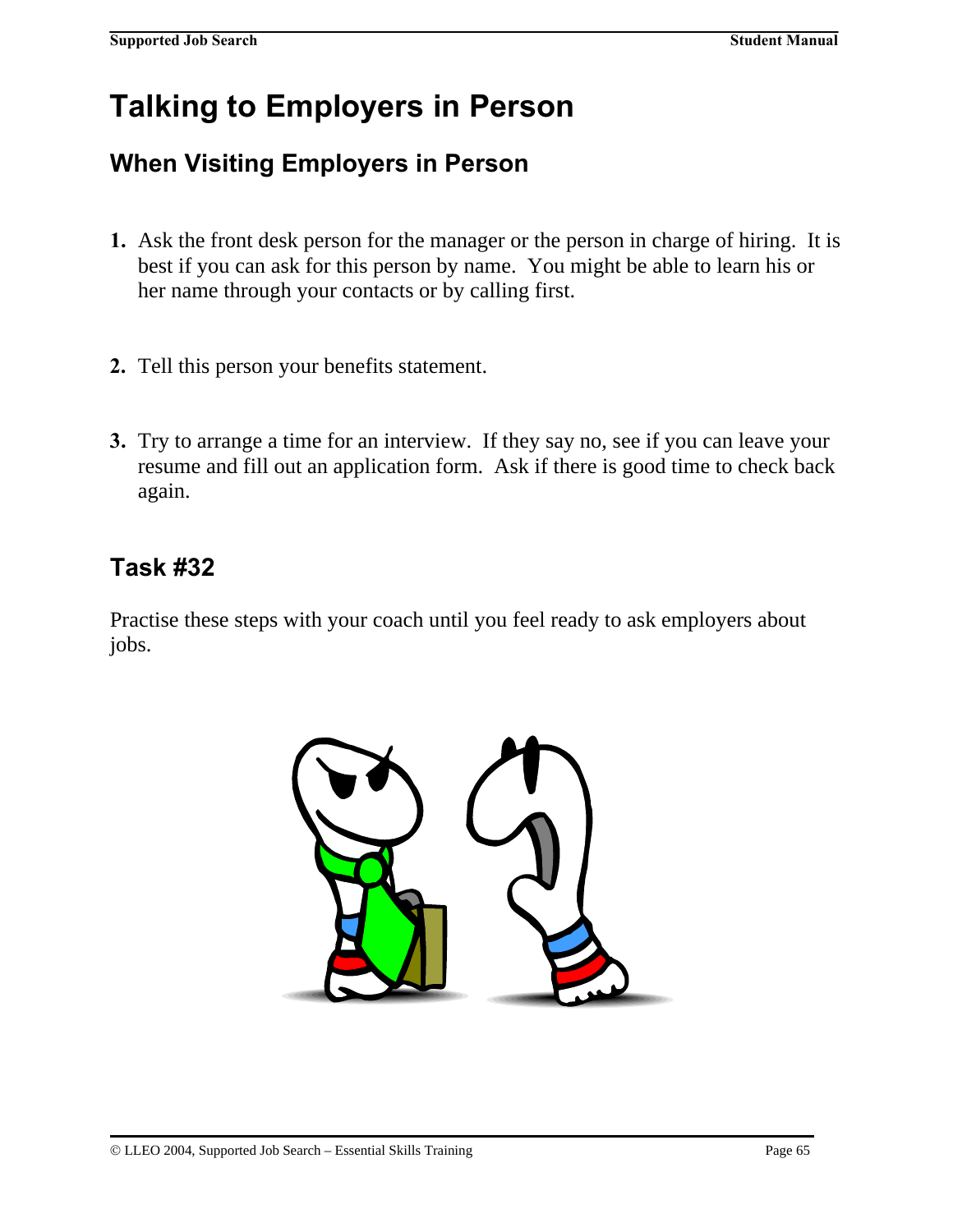Most experts agree that talking to employers on the phone is the best way to find job leads. The telephone is fast and easy. Your chances of reaching the person who has the power to hire you are higher on the phone than in person.

### **Be Prepared**

- **1.** Call from a quiet spot.
- **2.** Have a pen and paper ready for addresses, people's names, directions, etc.
- **3.** Have your resume handy in case you are asked for more information.
- **4.** Use notes to help you get through the first few calls. **5.** Practise by calling friends.
- 
- **6.** Be cheerful, polite, and confident.

## **The Good Side**

- The phone gives you the best chance of talking to the person who has the power to hire you.
- You can arrange to meet with people. Then you see people when they have the time to listen to you.
- The phone is a great tool for finding information.
- You can save a lot of time using the phone.
- You can do it from home, where you feel at ease.

## **The Bad Side**

• Many people feel uncomfortable using the telephone. A little practice will make you feel a lot better.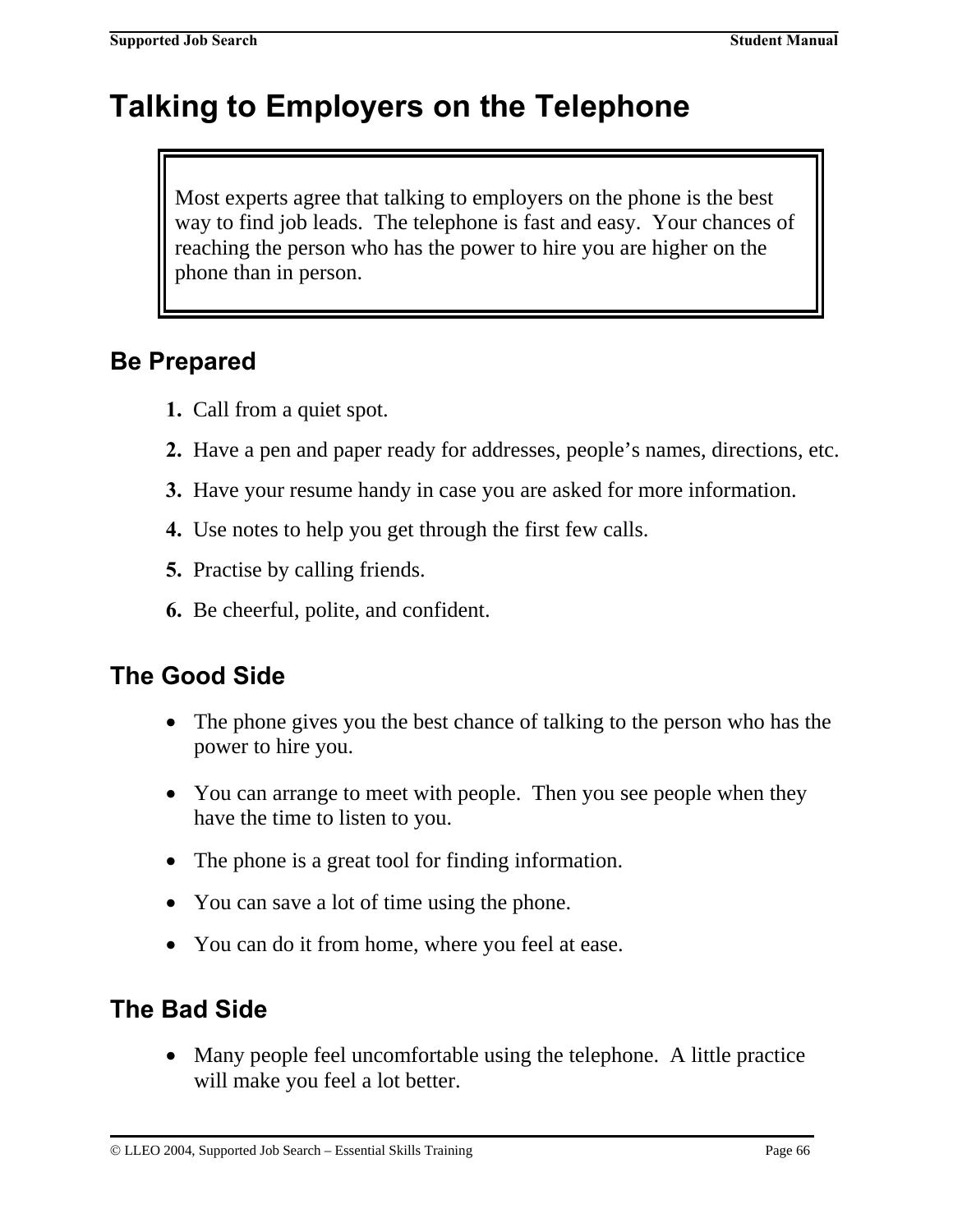#### **What To Say To Employers On The Telephone.**

#### **1. To the person answering the telephone**

#### **A. If you do not know the manager's name**

Hello my name is The Would you please tell me the name of the person in charge of the department? (write down name.) Thank you. May I please speak with him / her? Thank you. **If you do not know the name of the department you should be speaking to, ask for the personnel office. If it is a very small employer, ask for the manager.**

#### OR

#### **B. If you do know the manager's name**

Hello, may I please speak with \_\_\_\_\_\_\_\_? Thank you.

#### **2. When speaking to the manager**

 $\text{Hello} \_\_\_\_\_\_\_\_\_\_\_\_\_\_\_\_\_\_\_\_\_\_\_\_\_\_\_ \_\_$ 

\_\_\_\_\_\_\_\_\_\_\_\_\_\_\_\_\_\_\_\_\_\_\_\_\_\_\_\_\_\_\_\_\_\_\_\_\_\_\_\_\_\_\_\_\_\_\_\_\_\_\_\_\_\_\_\_\_\_

\_\_\_\_\_\_\_\_\_\_\_\_\_\_\_\_\_\_\_\_\_\_\_\_\_\_\_\_\_\_\_\_\_\_\_\_\_\_\_\_\_\_\_\_\_\_\_\_\_\_\_\_\_\_\_\_\_\_

\_\_\_\_\_\_\_\_\_\_\_\_\_\_\_\_\_\_\_\_\_\_\_\_\_\_\_\_\_\_\_\_\_\_\_\_\_\_\_\_\_\_\_\_\_\_\_\_\_\_\_\_\_\_\_\_\_\_

Read your benefit statement here\_\_\_\_\_\_\_\_\_\_\_\_\_\_\_\_\_\_\_\_\_\_\_\_\_\_\_\_\_\_\_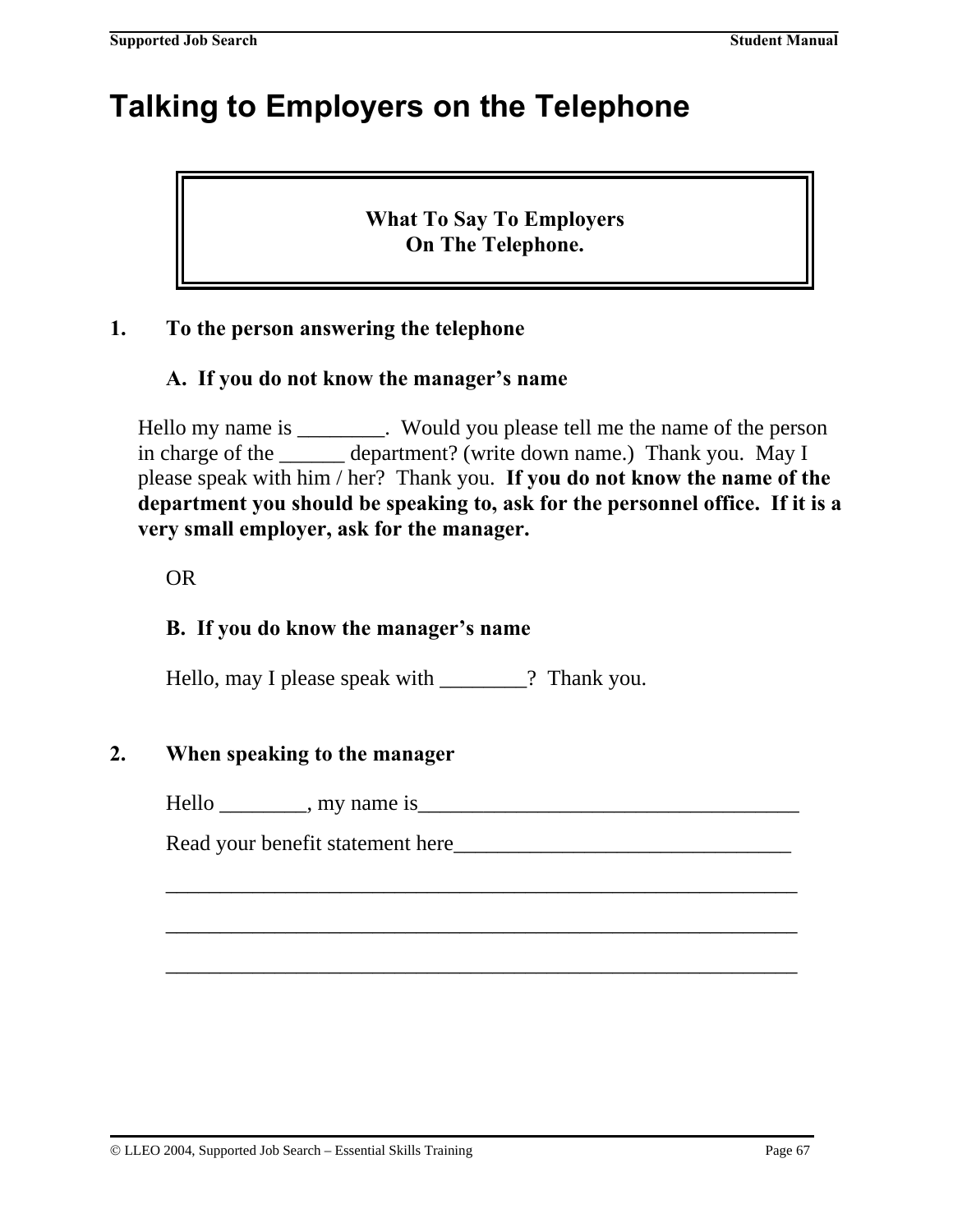It is important to make the most of your talk with the manager. You have worked hard to reach this moment. Ask for an interview. If they won't do that, ask if you can send a resume. If they say no, ask if you can call again. Make sure you cover all your bases when you are talking to the manager. You might not get another chance to speak with him / her.

#### **3. After step 2, follow the script in the table below.**

| If they say yes to an interview                                                                                                   | If they say no to an interview                                                                                                    |
|-----------------------------------------------------------------------------------------------------------------------------------|-----------------------------------------------------------------------------------------------------------------------------------|
| Set date and time, and write down<br>address.                                                                                     | Say, "I see. In that case may I drop<br>my resume off at your office and<br>possibly see you for a few minutes?"                  |
| If they agree to meet you                                                                                                         | If they do not agree to meet you                                                                                                  |
| Set date and time.                                                                                                                | Say, "okay, may I send you a<br>resume."                                                                                          |
| If they will accept your resume                                                                                                   | If they won't accept your resume                                                                                                  |
| Get name, title and mailing address,<br>fax or email.                                                                             | Say, "do you know of any other<br>companies that might benefit from<br>my skills."                                                |
| If they have suggestions                                                                                                          | If they don't have suggestions                                                                                                    |
| Say, "one final thing, may I call you<br>back in one month's time in case<br>their have been any changes? Thank<br>you. Goodbye." | Say, "one final thing. May I call you<br>back in one month's time in case<br>there have been any changes? Thank<br>you. Goodbye." |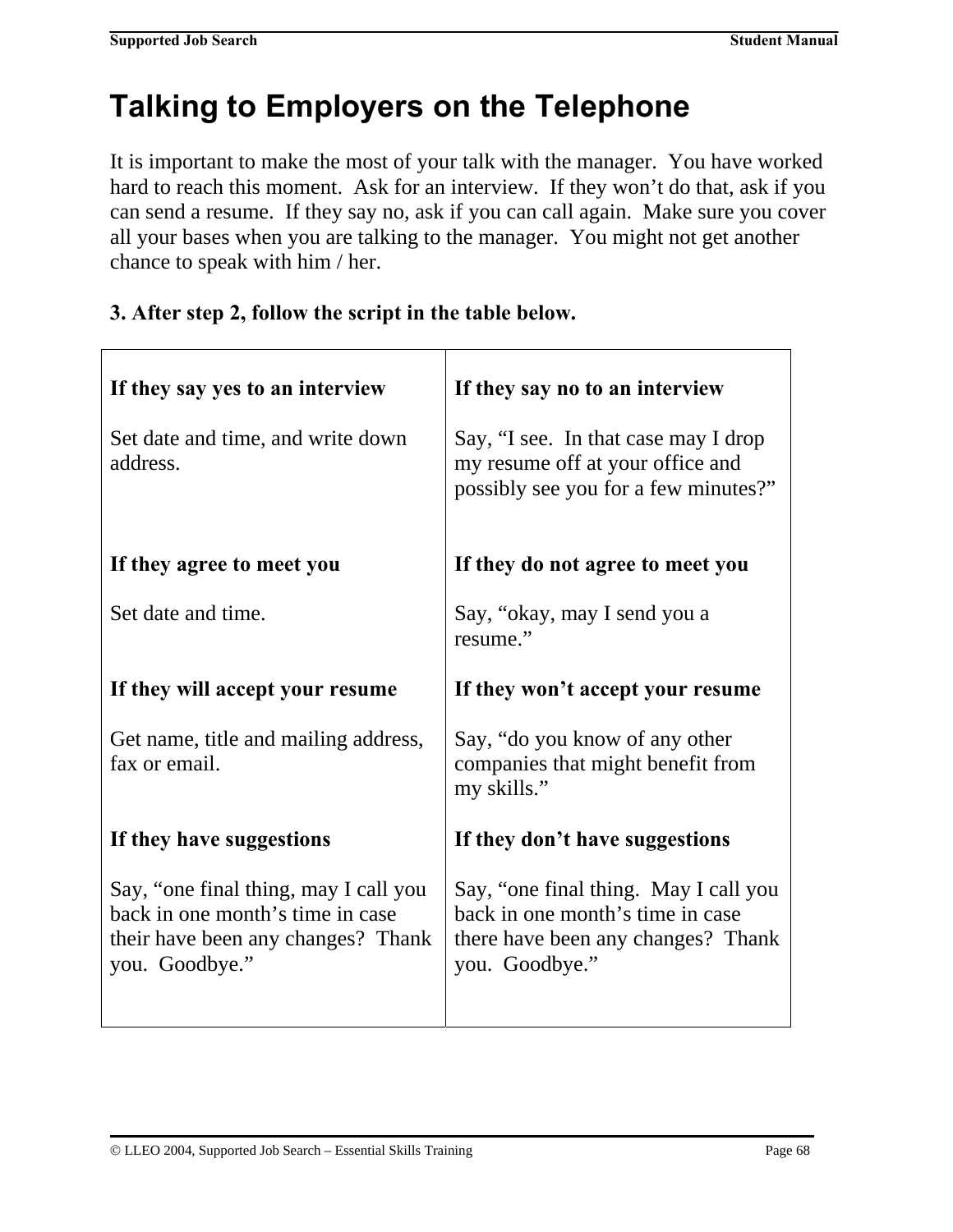## **Task #33**

Practise this script with your coach. If you are uncomfortable using the script, work with your coach to write one that you feel more comfortable with.

## **Task #34**

.

Plan a time to contact employers by phone. Start with one employer on your first day, three employers the next time, and five employers the time after that.

Talk to your coach between each round of calls to find ways of improving your technique.

Don't forget to record all the information you learn from your phone calls.

If you do not have a phone, ask your coach if there is a time when you can use the learning centre's phone to call employers

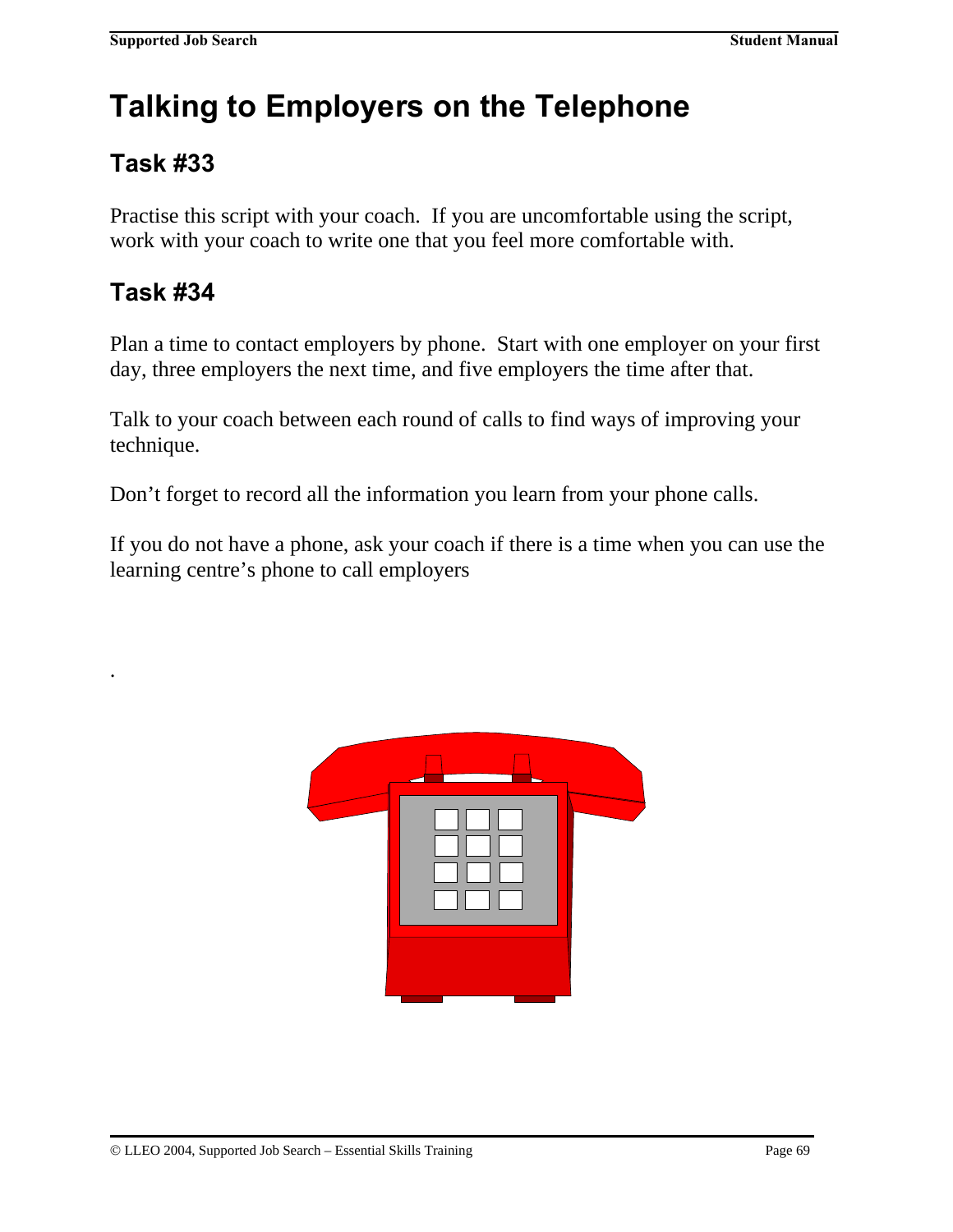# **Contacting Employers by Mail**

Sometimes you can only contact employers by writing to them. This is often the case in response to a want ad. If you are applying for work this way, it is best to attach a covering letter to your resume.

### **Be Prepared**

- 1. Have the full mailing address.
- 2. Have the name (correctly spelled) and title of the person who has the power to hire you.
- 3. Attach the cover letter to your resume.

### **The Good Side**

- Mailing is an easy way to look for work.
- Mailing is a cheap way to look for work outside your area.
- You can introduce yourself in a letter and then call later to see if they read your resume.

### **The Bad Side**

- Mailing can get expensive.
- Busy people might not stop to read your resume.
- You don't have a chance to make a strong personal connection.
- Mailing without a follow-up phone call is not a good way to look for work.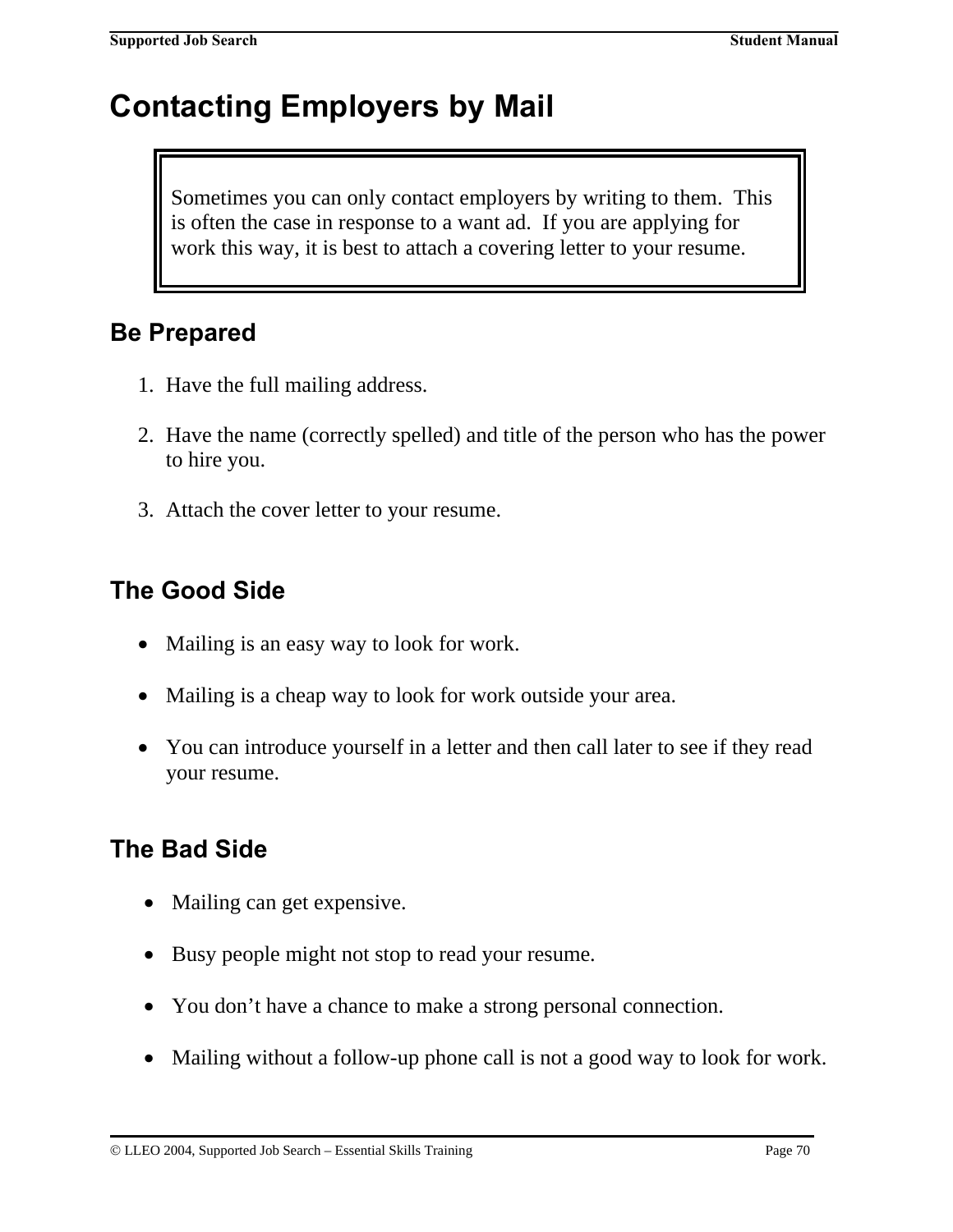# **Faxing Job Applications**

Information technology has certainly improved communication over the years. It is important that job searchers keep up with the times. This means learning the pros and cons of faxes and emails.

Faxes are a fast, easy, and often free way of applying for positions. Social Services and many employment agencies offer free faxing, even if it is long distance.

Even though your learning centre has a fax machine for you to use if necessary, there are two reasons why it would be better to send your faxes from another helpful agency. First, you can keep your communications and networking skills fresh by working with new people. Second, who knows, you might even uncover a job lead while there.

Faxing also has a downside. The first problem is that the person who has the power to hire you often doesn't receive your fax. This isn't a minor issue. This is one of the worst things that can happen to a job searcher.

You must do two things to avoid this problem.

First, as always, write a cover letter. Don't start from scratch. Make some changes to the one that you have saved on disk from your earlier task on cover letters. The letter will let the employer know what position you are interested in and why you are the right person for the job.

Second, fill out the fax transmission sheet for every position that you apply for. It makes sure that your fax arrives intact at the desk of the person who has the power to hire you. **A fax transmission sheet is provided on the next page for you to use**.

Another major problem with faxes is their appearance. Ask your coach to show you a received fax so that you know what they look like. If you are not satisfied with the quality, you should find another way to get your resume to the employer. Many people send a fax first and deliver a nicer copy of their resume later.

#### . **Task #35**

Ask your coach to teach you how to send a fax. It is a valuable skill to have.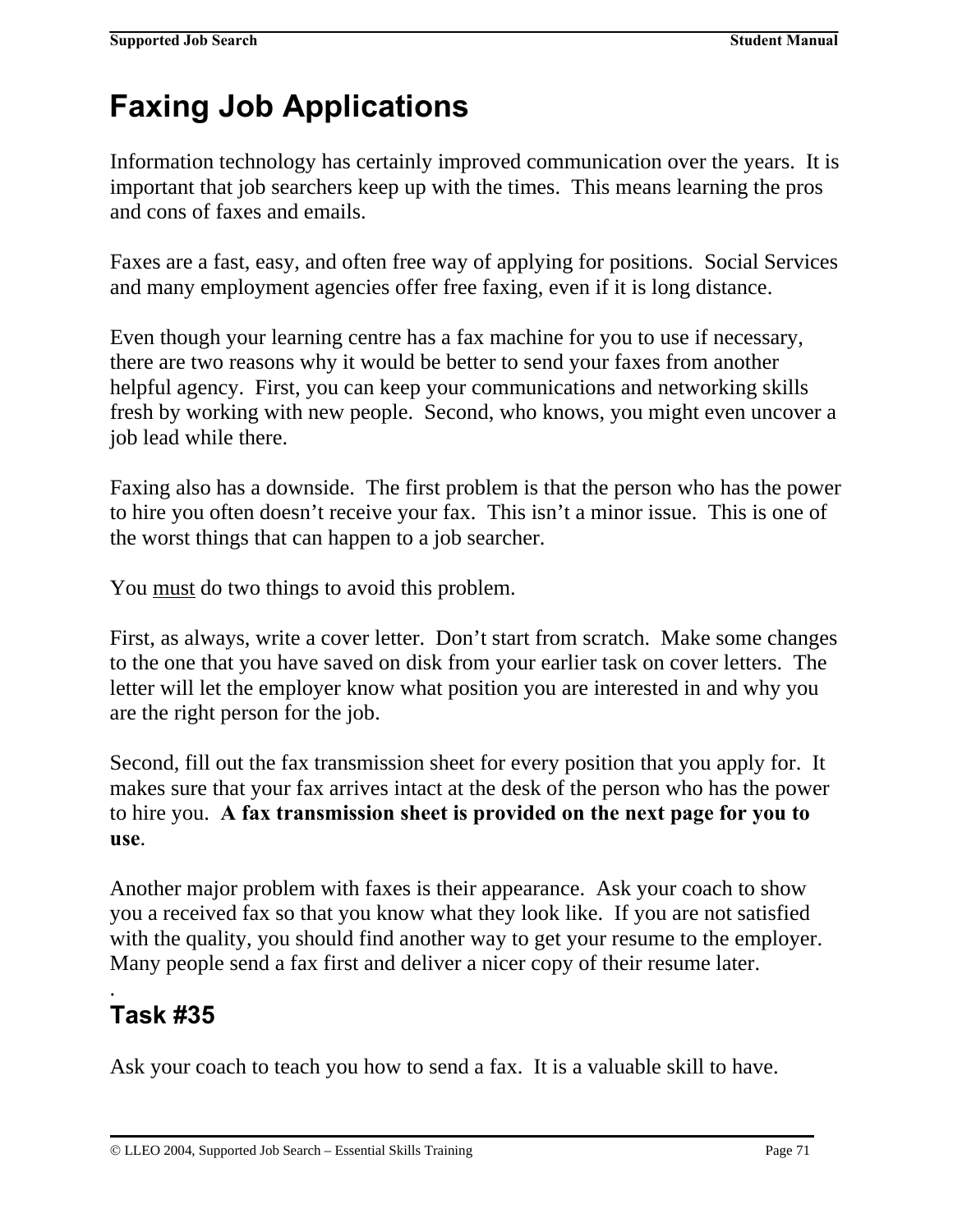# **Fax Transmission Sheet**

| Date:      |                                                     |
|------------|-----------------------------------------------------|
| Sent to:   |                                                     |
| Sent from: |                                                     |
| Phone #    |                                                     |
| Fax#       |                                                     |
|            | Please accept my application for the following job: |
|            |                                                     |
|            | Total pages, including transmission sheet: ______   |
| Thank you. |                                                     |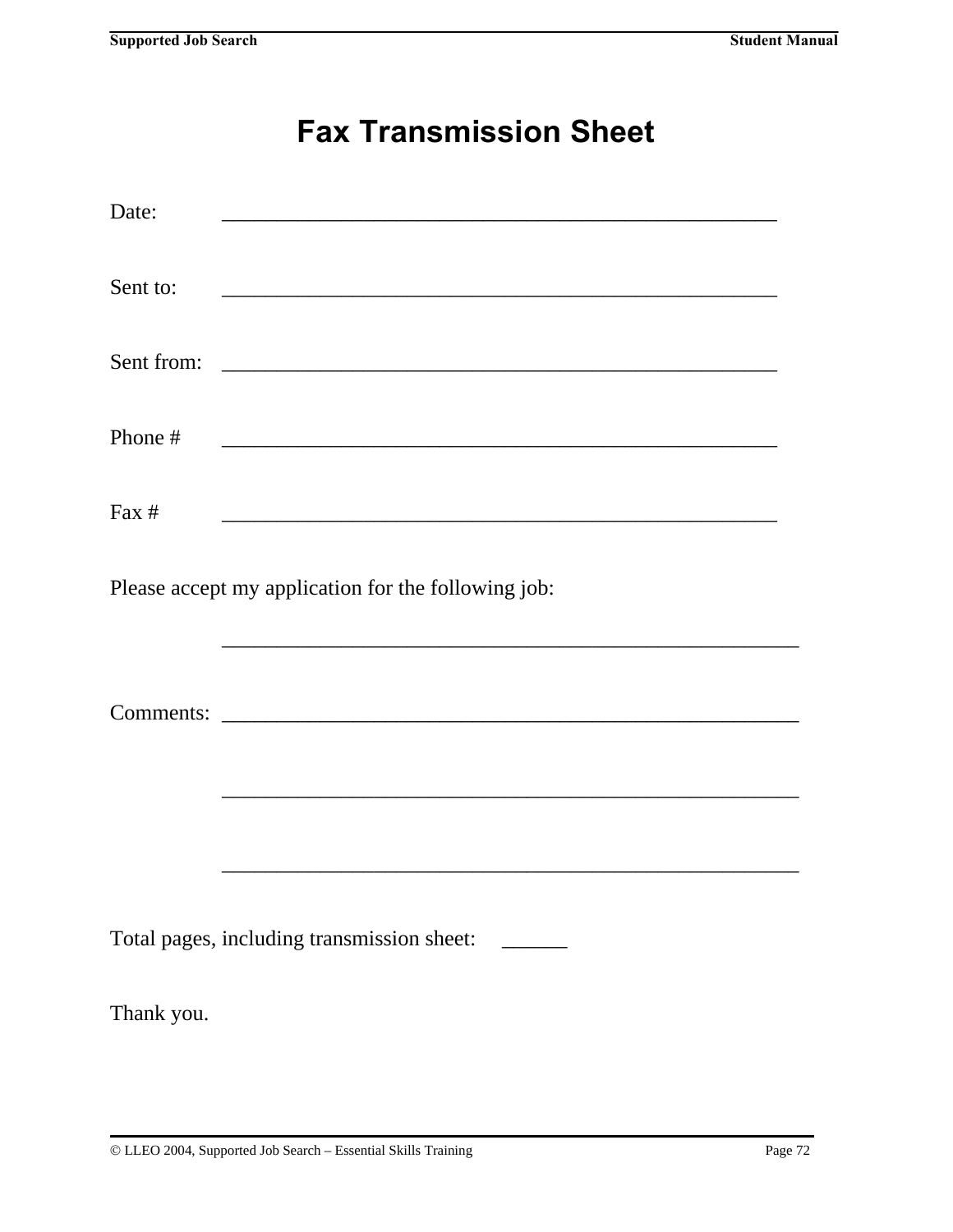# **Email**

Some people prefer to send their resume by email. The Internet cannot be beat for speed, and it should not be overlooked for that reason. It does, however, have many problems. We need to be extremely careful in using it.

If you do not have experience with email, you shouldn't try to use it on your own right now. It is too easy to make a mistake when sending your resume to an employer.

Instead, ask your coach to help you apply for jobs by email. You should use email in the following situations:

- when you need to send something long-distance for free.
- when the application deadline is really close.
- when applying by email is the only choice the employer is giving you.

Ask your coach to show you how to apply for jobs using email. It is becoming a survival skill in our society.

#### **Email Experts**

You may already be an expert with email. If so, talk to your coach about the best way to use it as part of your job search. There are, however, two problems to watch out for. First, email is not a substitute for face-to-face communication with employers. Second, use a professional sounding email address. For example, Badman.com will not do. If possible, use your first initial and last name.

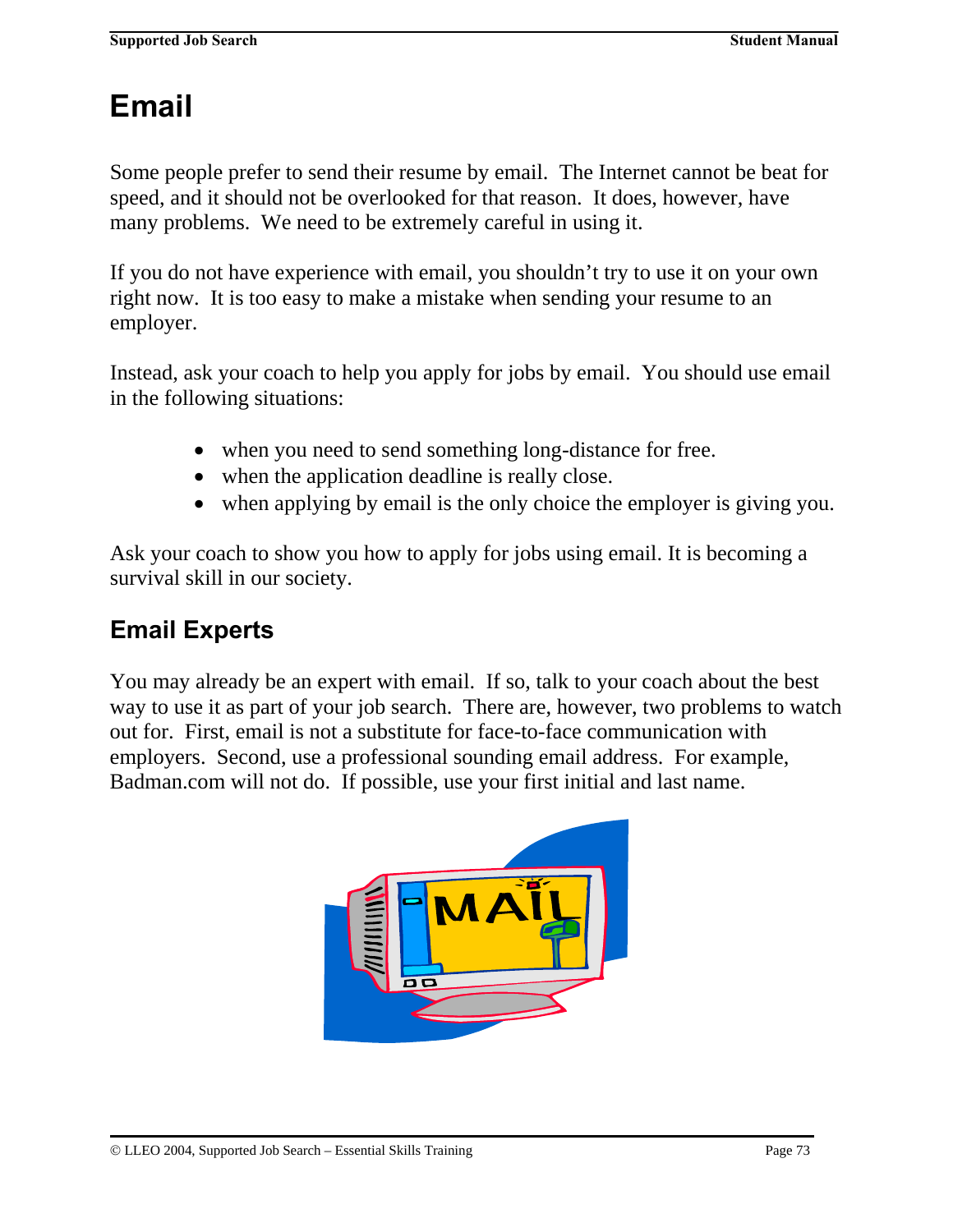# **Follow-up Calls to Employers**

After applying for a job, call the employer to see if the right person received your application.

# **Telephone Call Script**

"Hello, may I speak to \_\_\_\_\_\_\_\_\_\_\_\_\_\_\_\_\_\_\_\_."(the person from your list)

"Hi my name is \_\_\_\_\_\_\_\_\_\_\_\_\_\_\_\_\_\_\_\_\_\_\_\_\_\_\_\_\_\_. I sent you a job application a few days ago and I am calling to see if you received it."

#### **If they say yes….**

"Thank you for checking." Tell them your benefits statement and ask them to keep you in mind for future positions.

#### **If they say no….**

Ask if you can send it again. Confirm their contact information.

"Thank you for your time".

Keep track of all of your applications and follow-up in your log sheet provided at the back of the manual.

#### **Task #36**

Practise a follow-up call with your coach. As always, feel free to change the script to something you are more comfortable with.

Try a follow-up call with an employer and discuss it with your coach before making anymore.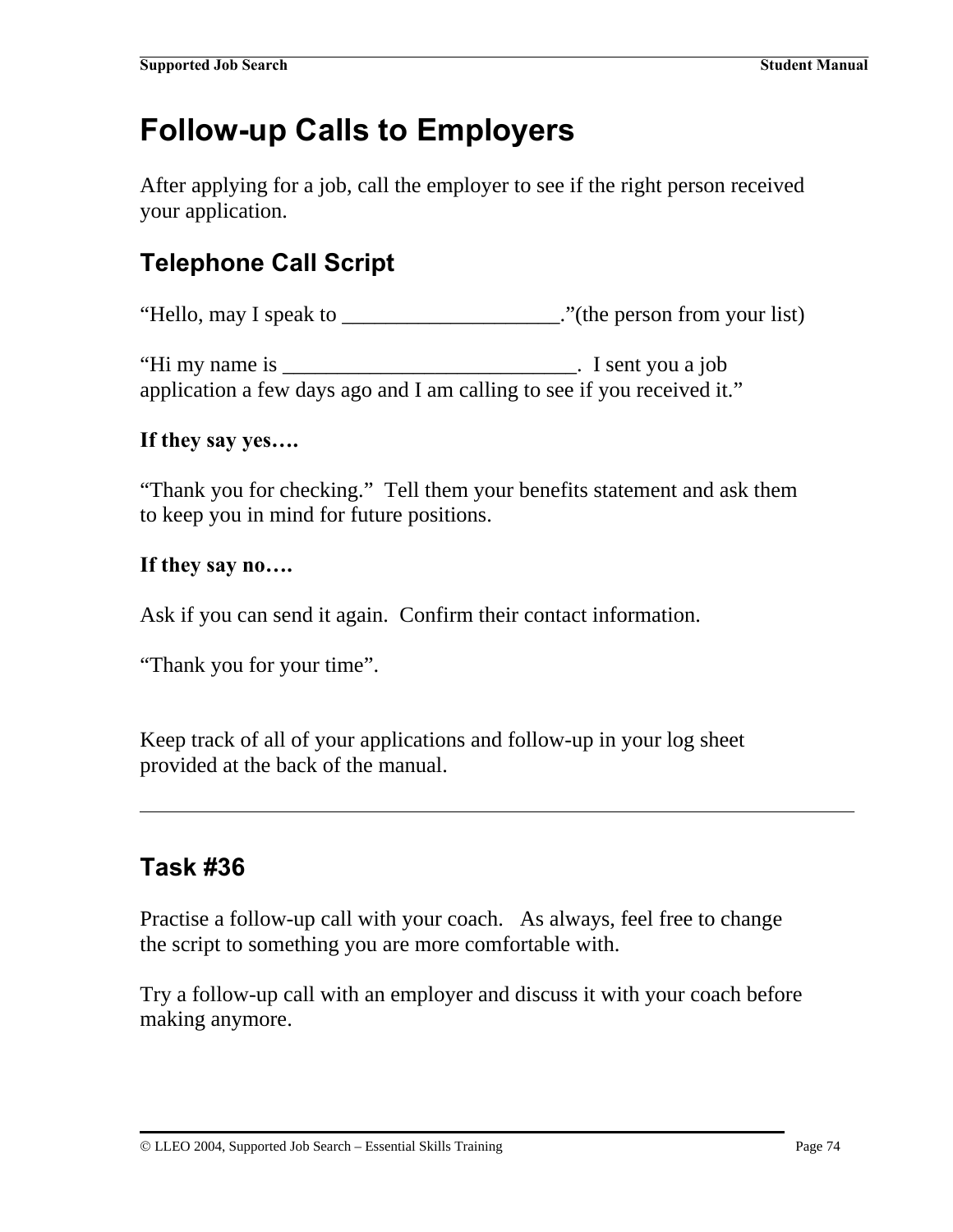# **Planning Your Job Search**

Looking for work is hard work. You need a plan and you need to stick to it. This program will help you prepare for your job search. A good job search plan should cover the following steps.

#### **Steps to Planning a Good Job Search**

- 1. Set a time goal for getting a new job. Make a plan for how much time you will spend each day looking for work.
- 2. Choose what kinds of jobs you are going to look for.
- 3. Make a resume, reference sheet and practice application form.
- 4. Prepare a short benefits statement for talking to employers.
- 5. Contact people and agencies who can help you.
- 6. Make a list of employers to contact and do some research on them.
- 7. Practise talking to employers in person and on the phone.
- 8. Check newspapers and employment centres.
- 9. Keep track of all the contacts you meet.
- 10. Contact employers as often as you can.
- 11. Practise for the job interview.

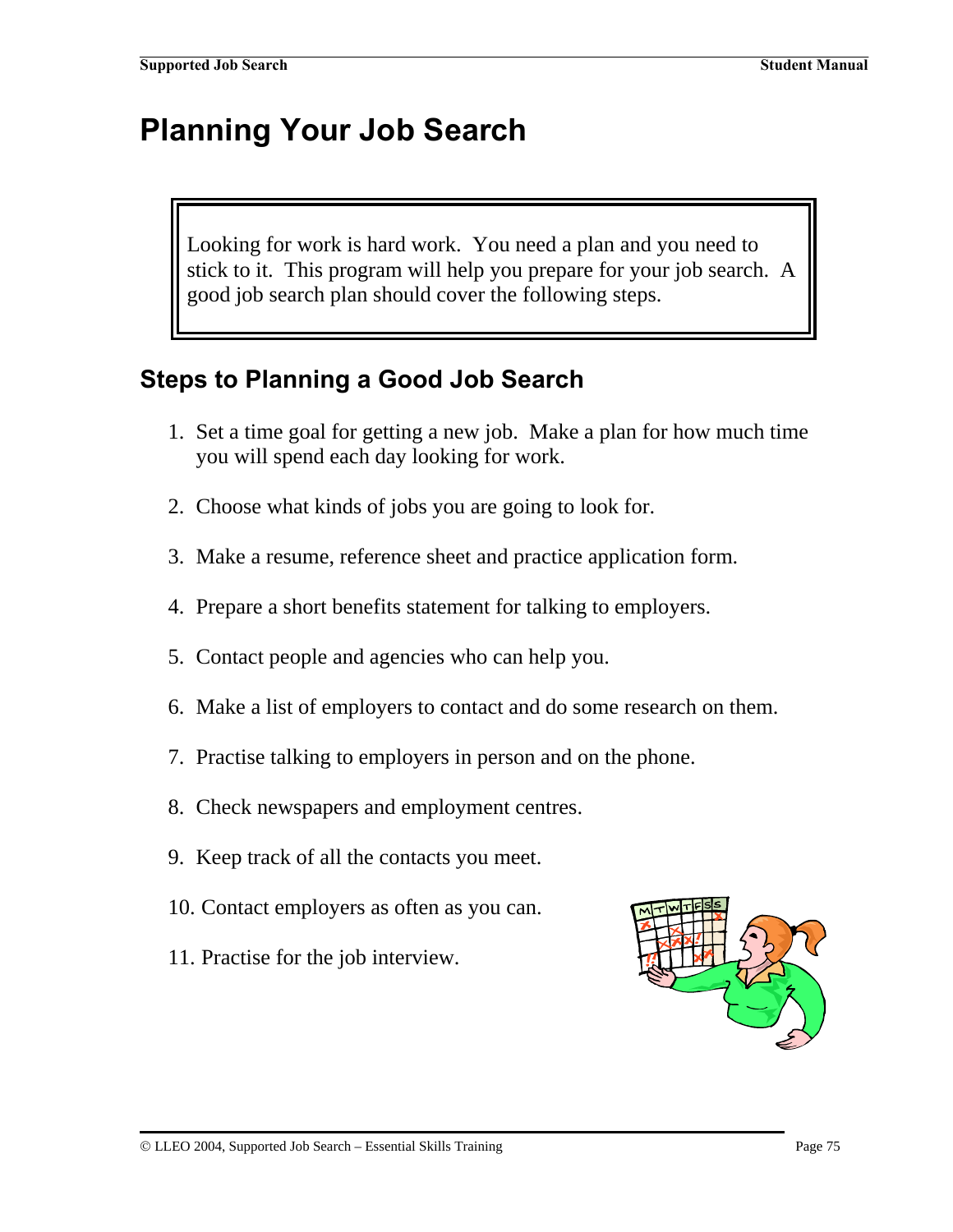# **Planning Your Job Search**

#### **The Five Best Ways to Find Work**

#### **Method Success rate (% of people finding work this way)**

| 1. Apply directly to employers                     | 35% |
|----------------------------------------------------|-----|
| 2. Ask family, friends, and contacts               | 28% |
| 3. Ads in newspapers                               | 14% |
| 4. Private employment agencies                     | 6%  |
| <b>5.</b> Government employment centres (Job Bank) | 5%  |

As you can see, people who just rely on the HRSDC Job Bank only have a success rate of 5%. Newspaper ads (14%) are not much better.

This is not to say that they are bad ways of looking for work. It's just that they are a small part of job searching.

#### **When you plan your job search, you should spend most of your time finding your own job leads by:**

- **1**. Using every resource to find leads
- **2.** Asking everyone you meet about jobs
- **3.** Asking employers about openings

Your job search plan should be based on these priorities.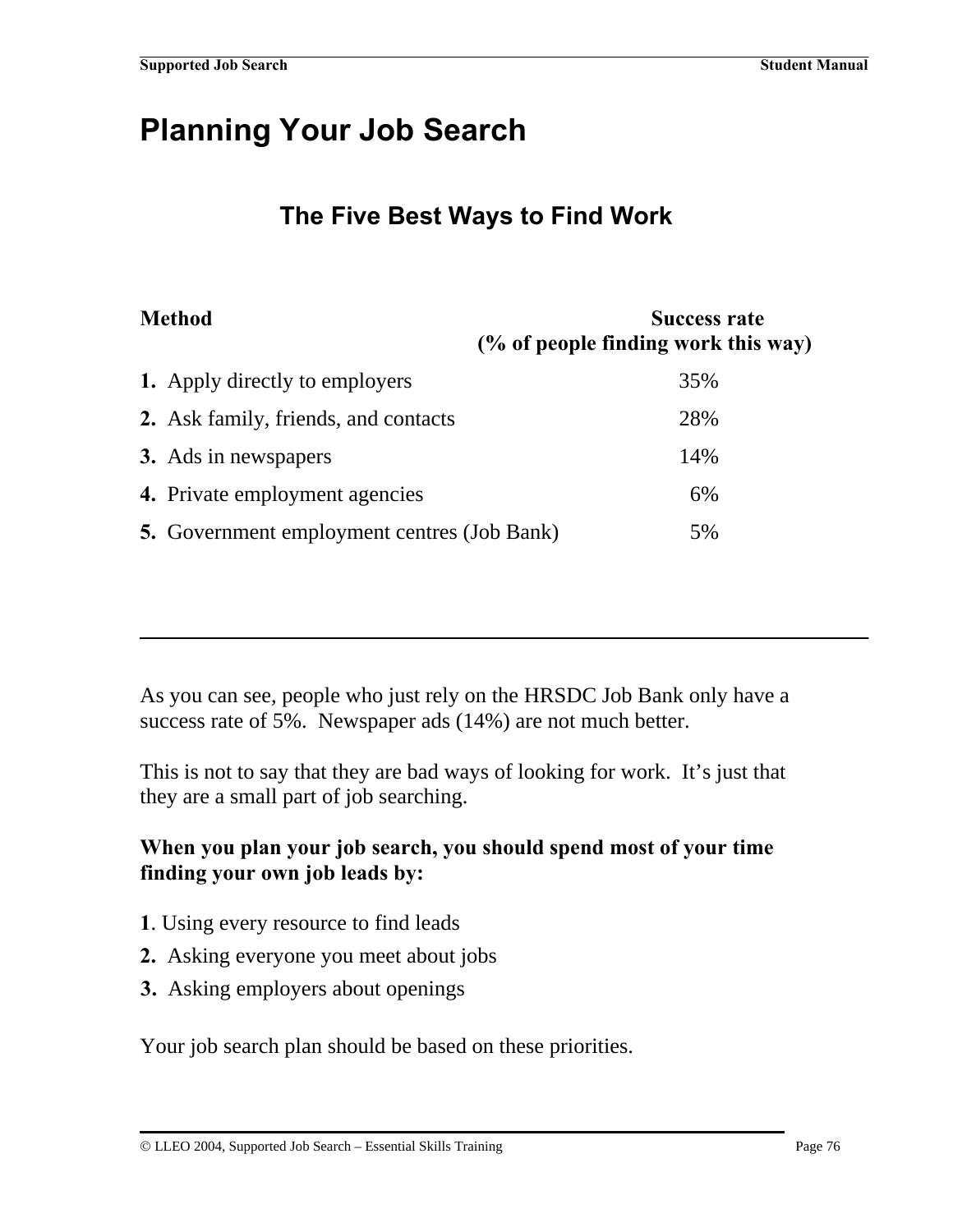# **Setting Weekly Goals**

You need to set weekly goals and have a plan to meet them. People with goals achieve more than those who don't.

Below is a sample of a completed weekly planning sheet. You can find a blank copy in the forms section at the back of this manual.

# **Recording Weekly Goals**

The actual amount column is used to record your actual activities during the week.

The extra blank lines are for other job search activities that you and your coach might think of. If there is a big gap between your goal and the actual amount, please talk to your coach about ways of fixing the problem.

| <b>Task</b>            | Goal                  | <b>Actual amount</b> |
|------------------------|-----------------------|----------------------|
| Finding new employers  | 20 new employers      |                      |
| <b>Employer visits</b> | 10                    |                      |
| <b>Employer calls</b>  | 10                    |                      |
| New network contacts   | 10                    |                      |
| Check newspaper ads    | every day             |                      |
| Private employment     | make appointments and |                      |
| agencies               | keep in touch         |                      |
| Government agencies    | make appointments and |                      |
|                        | keep in touch         |                      |
| <b>Check Job Bank</b>  | every day             |                      |
| Employer follow-up:    | 10                    |                      |
| see if resume arrived, |                       |                      |
| remind them you are    |                       |                      |
| still looking for work |                       |                      |
| Total applications     | 15                    |                      |
| submitted              |                       |                      |
|                        |                       |                      |
|                        |                       |                      |

### **Weekly Goals Form**

\* A blank copy of this form is in the "forms section" at the end of the manual.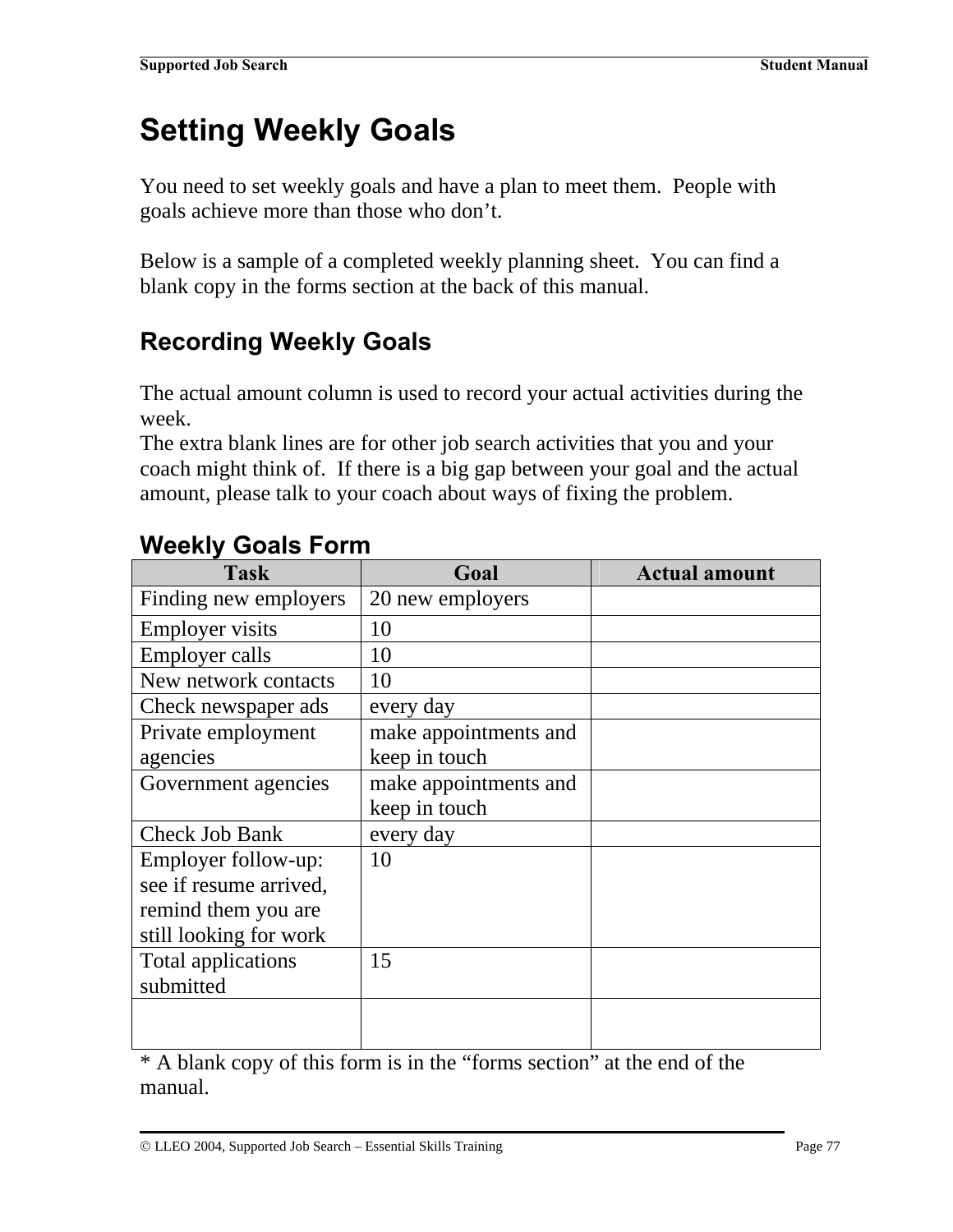# **Setting Weekly Goals**

### **Task #37**

Throughout your Supported Job Search, you will have regular meetings with your coach. Some meetings will be for planning your week of activities. Others will be to review how you did and to focus on areas where you need extra support.

Practise for these weekly meetings by working with your coach to complete this planning sheet. These are your goals so be very open with your coach about what you think you can achieve. Tell your coach about any barriers you may face; he or she may have some ideas on how to remove the barriers.

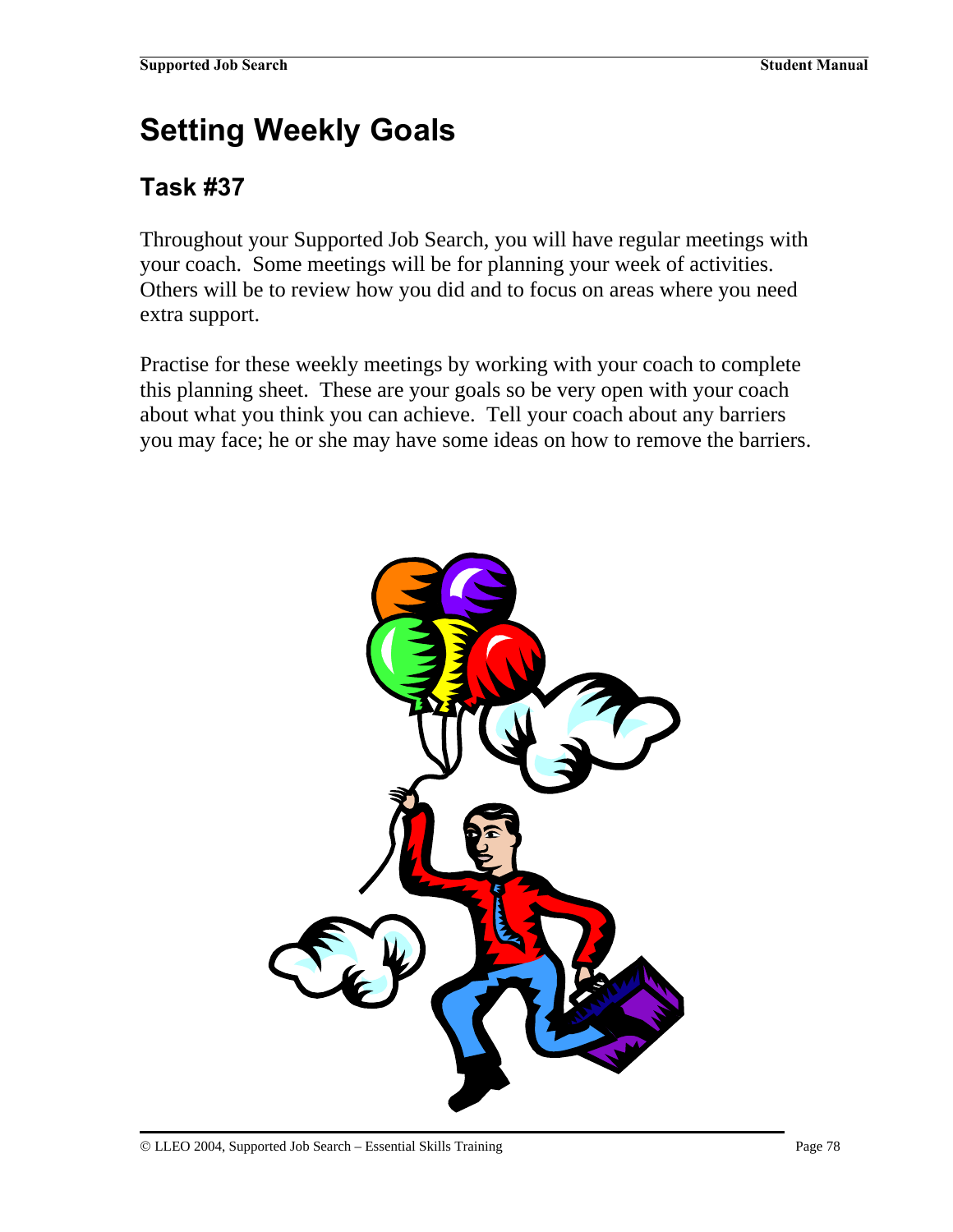# **Keeping Track of Employer Leads**

You need to keep track of your employer leads. This sheet is can be used with any method of finding employers: job bank, networking, business directory, Yellow Pages, visits to employment agencies, etc.

# **Employer Leads Form**

| <b>Date</b> | Employer | Phone /<br>$\Gamma$ ax/<br>Email /<br>Website | Contact<br><b>Names</b> and<br>their Positions | <b>More information</b> |
|-------------|----------|-----------------------------------------------|------------------------------------------------|-------------------------|
|             |          |                                               |                                                |                         |
|             |          |                                               |                                                |                         |
|             |          |                                               |                                                |                         |
|             |          |                                               |                                                |                         |
|             |          |                                               |                                                |                         |
|             |          |                                               |                                                |                         |
|             |          |                                               |                                                |                         |

\* A full-sized copy of this form is in the "forms section" at the end of the manual.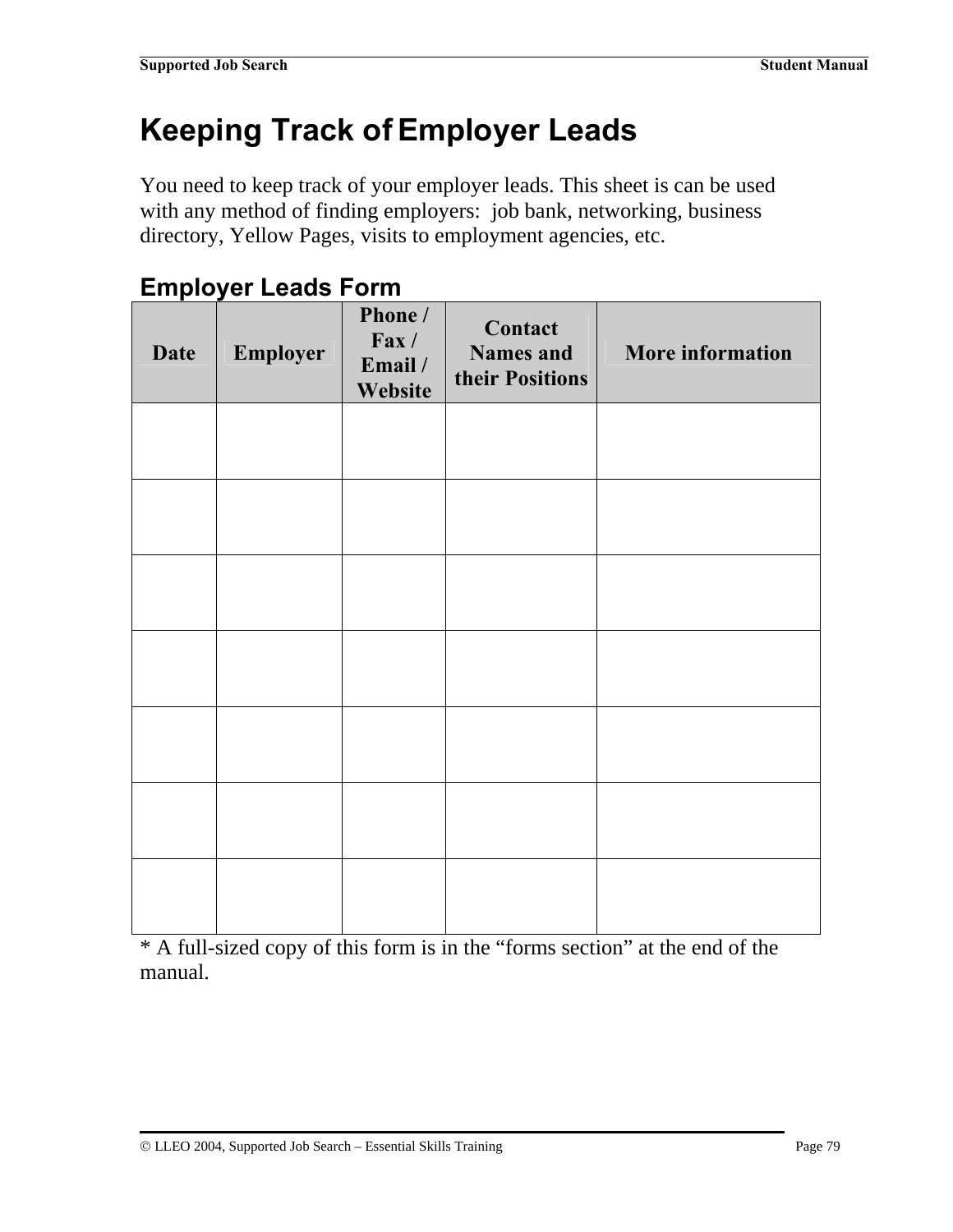### **Task #38**

Use the yellow pages or a business directory to find information for 5 employers that might hire you. Record the information and discuss it with your job coach before looking for more.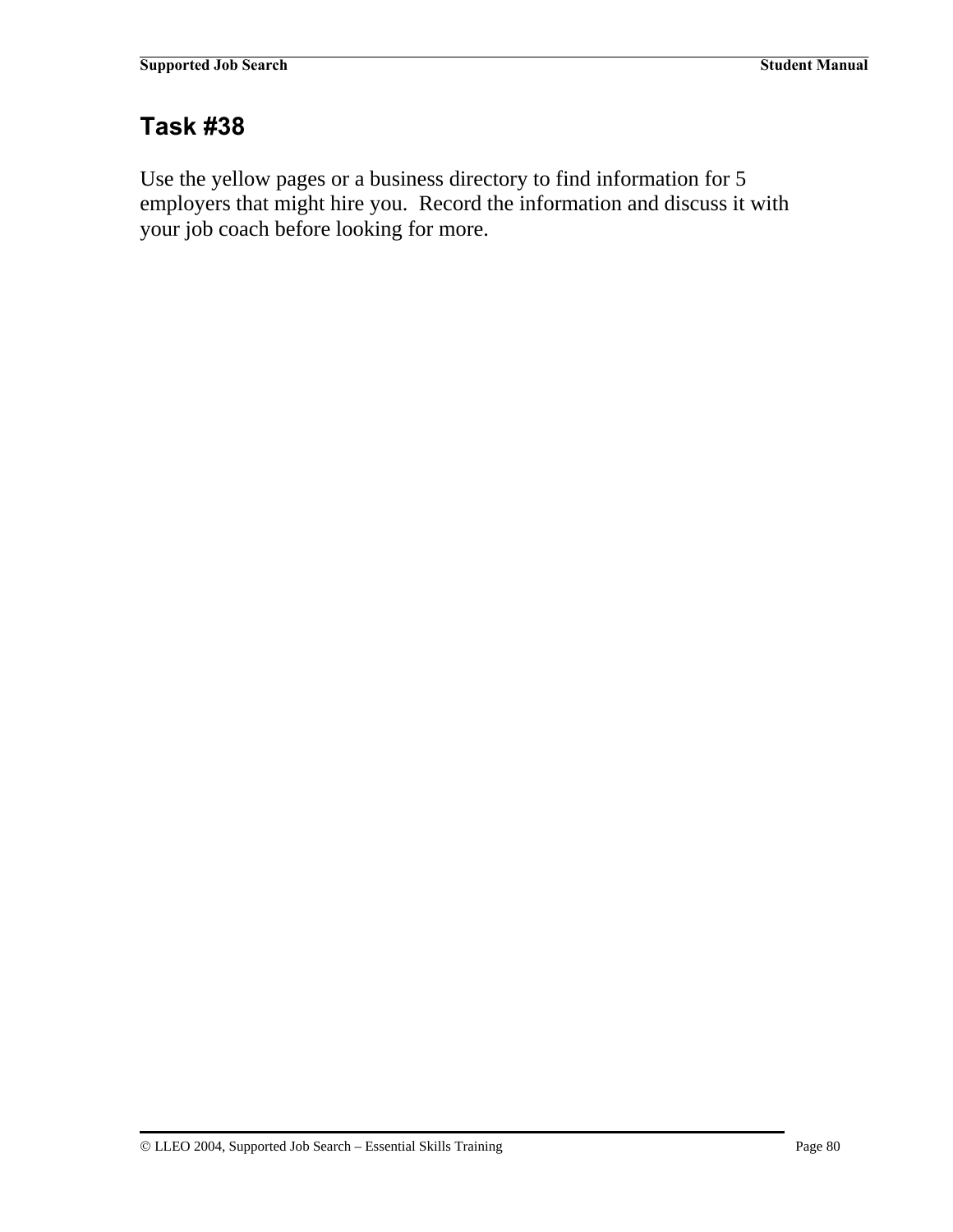# **Keeping Track of Employer Contacts**

You usually have to get in touch with an employer several times before you get hired. First, you apply for the job, and then you make a follow-up call. With any luck your efforts will lead to an interview. Since you will be dealing with many employers, it can become difficult to know what stage you are at with each one.

The Employer Contact Form will keep all of this information right at your fingertips.

# **Task #39**

Record the information for three employers. Discuss possible improvements with your coach before adding more employers.

| Employer /<br><b>Address</b>                                                  | Phone / Fax<br>/ Email            | Contact<br>person /<br>Title | Application /<br>follow-up $/$<br>Interview | Comments                                               |
|-------------------------------------------------------------------------------|-----------------------------------|------------------------------|---------------------------------------------|--------------------------------------------------------|
| Top Dollar<br><b>Store</b><br>15 Smith Ave.<br>Kingston, ON<br><b>K0K 37L</b> | Ph: 555-1706<br>Fax: 555-<br>1492 | Bob Jones,<br>Owner          | Called about how<br>to apply for work       | Mr. Jones said<br>that I should<br>fax him a<br>resume |
|                                                                               |                                   |                              |                                             |                                                        |
|                                                                               |                                   |                              |                                             |                                                        |
|                                                                               |                                   |                              |                                             |                                                        |
|                                                                               |                                   |                              |                                             |                                                        |
|                                                                               |                                   |                              |                                             |                                                        |

### **Employer Contact Form**

\* A full-sized copy of this form can be found in the forms section at the end of the manual.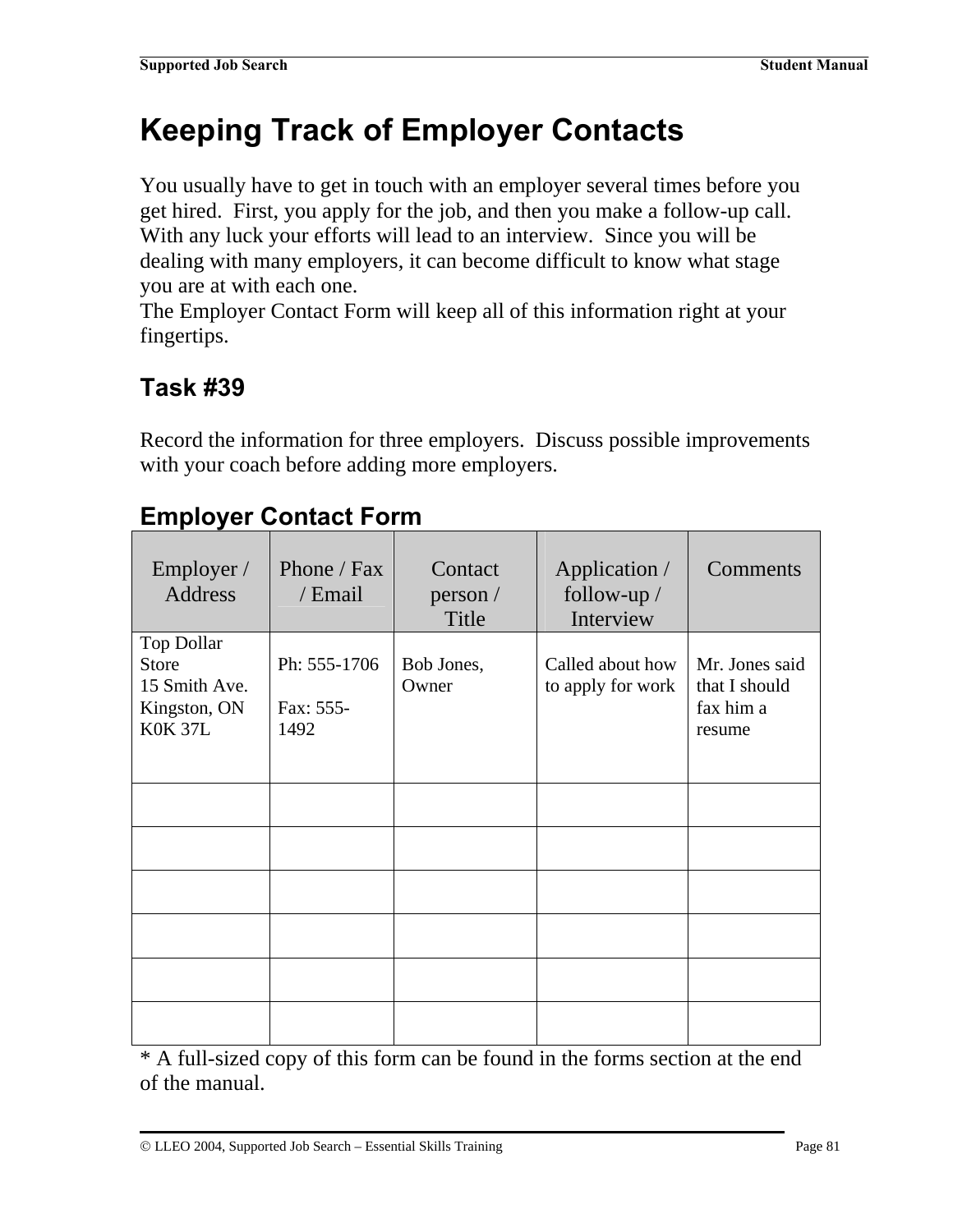# **Keeping Track of Weekly Tasks**

Good information is the key to your success. Keep track of all of your activities.

The following sheet can be used for a wide variety of weekly tasks that you can keep track of, including:

- applying for a job
- visiting an employment centre
- doing research at the library
- finding new employers
- networking
- checking the Job Bank
- reading the help wanted ads
- meeting with your Coach

# **Weekly Task Tracking Form**

| <b>Date</b> | <b>Task</b> | <b>Comment</b> |
|-------------|-------------|----------------|
|             |             |                |
|             |             |                |
|             |             |                |
|             |             |                |
|             |             |                |
|             |             |                |
|             |             |                |
|             |             |                |
|             |             |                |
|             |             |                |

\* A full-sized copy of this form is in the "forms section" at the end of the manual.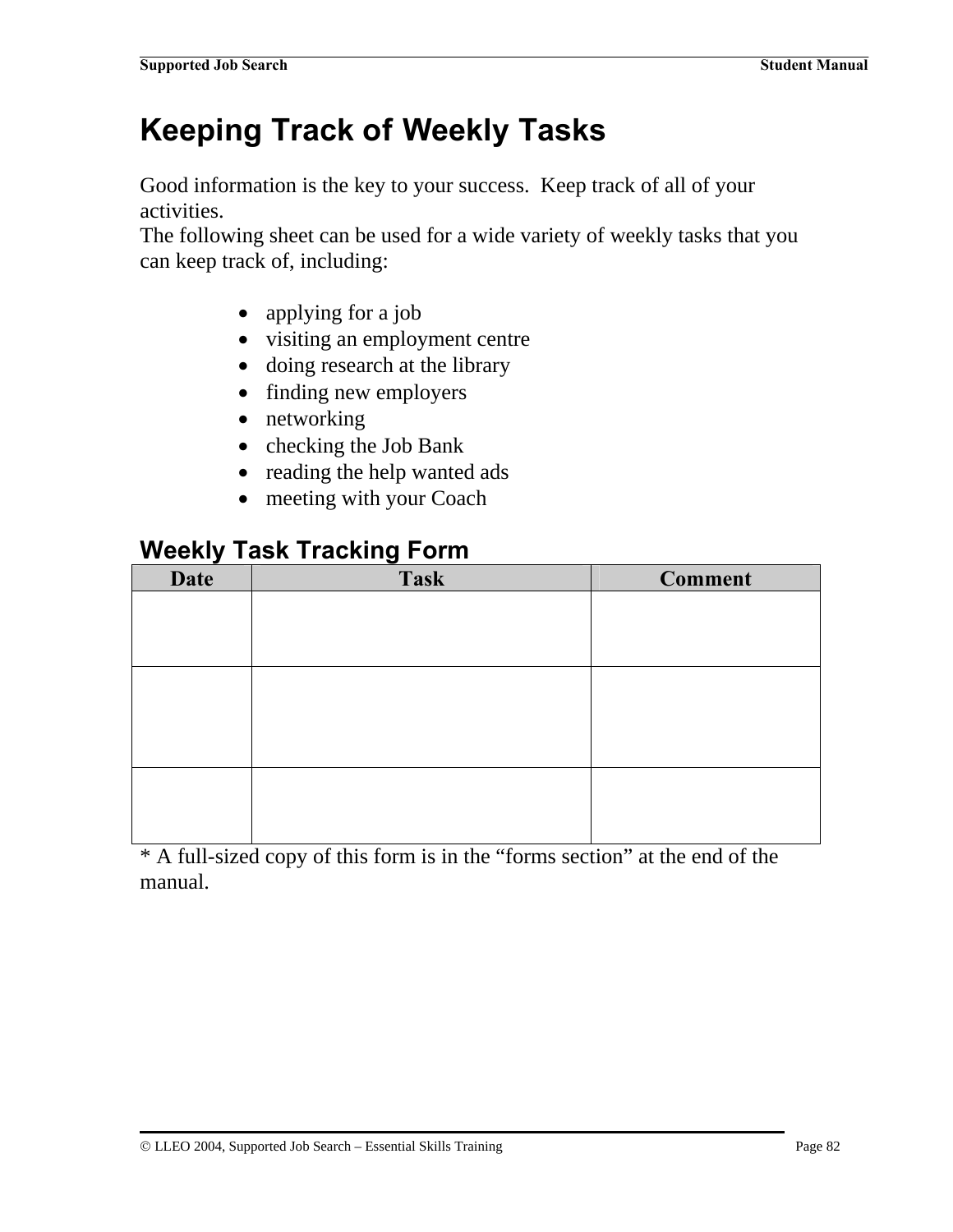# **Task #40**

Meet with your coach to discuss planning and recording your job search activities.

That is how you plan and track your job search. Planning is the most important part of the job search. Arrange to have regular meetings with your coach to make and review your weekly job search plans.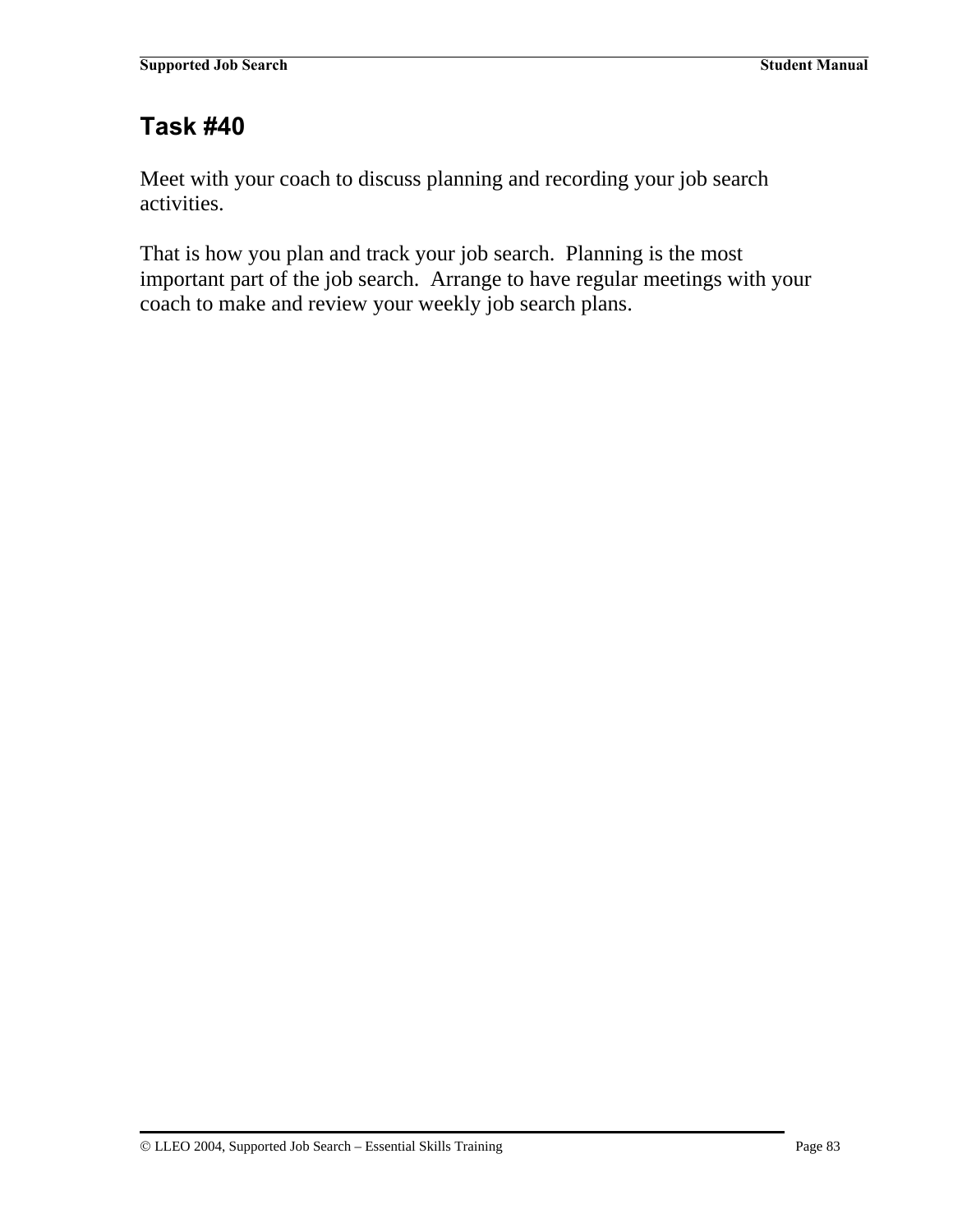# **The Job Interview**

If you stick to your job search plan, odds are you will get a job interview.

The interview is the ultimate job search task. It is where all the other steps are meant to lead. This does not mean that all those steps have prepared you for the interview. It is in a league of its own. People are assessed on an entirely different level now. Job seekers will have to prepare and perform better than ever.

### **What is a Job Interview?**

An interview is a meeting between a job seeker and an employer. The purpose is to see if there is a match between the person and the job. All of the steps you have taken so far have been leading to the interview. There is a lot riding on the interview. If you perform well, you could get the job. Once again, the key to success is preparation.

### **What the employer is looking for.**

The employer already knows something about your skills and interests from reading your resume. They are using the interview to learn more about you as a person. Three questions are of key importance to the employer**:** 

- **1. Do you have what it takes to get the job done?**
- **2. Will you get along with your co-workers?**
- **3. Will you have good work habits and stay on the job?**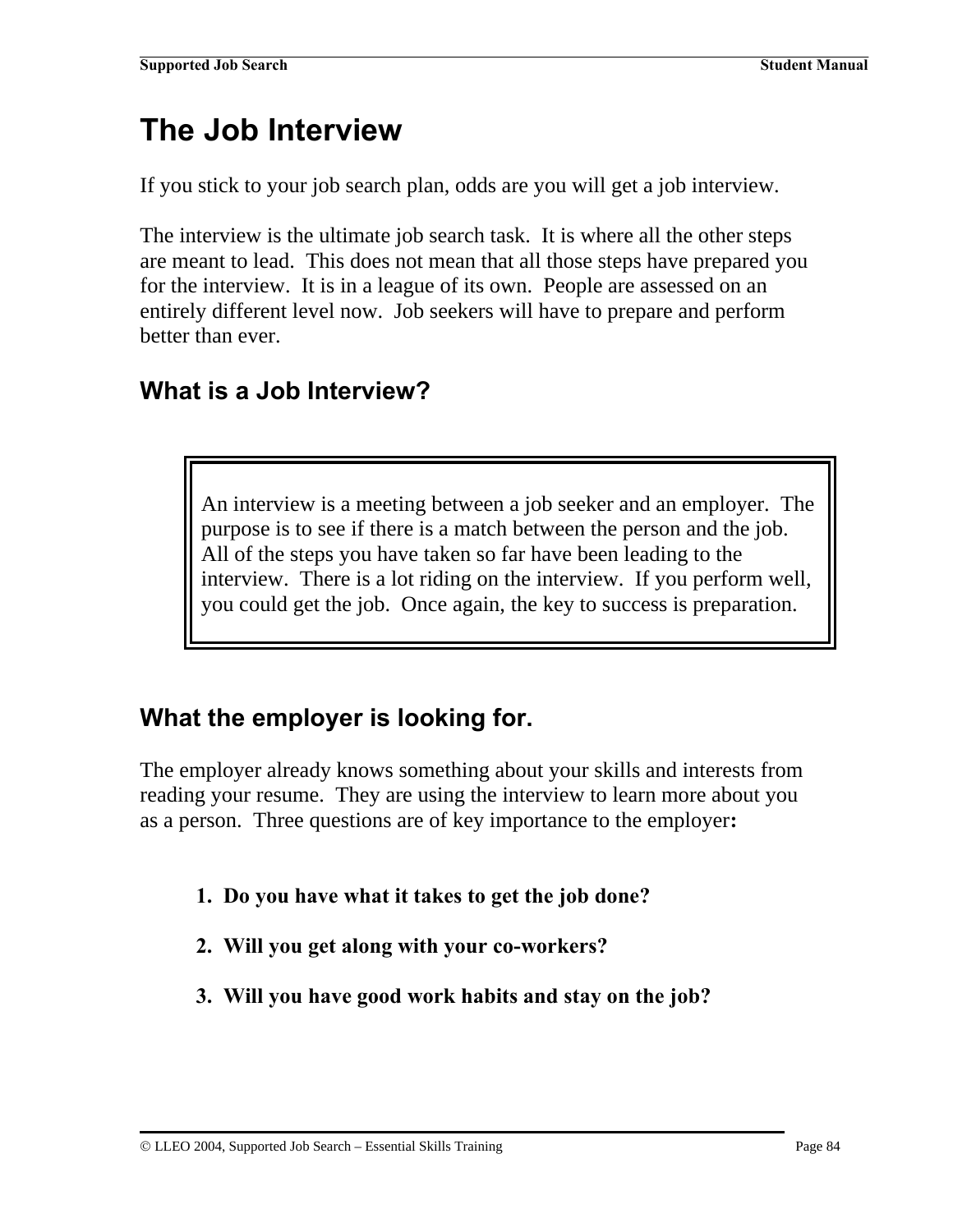# **The Job Interview**

The interview does not give the employer a lot of time to know a lot about you. So, their first impression of you will make a big difference.

### **Three Easy Steps to Making a Good Impression**

### 1. **Preparation**

- write down the time, date, and place of the interview
- know who you will be meeting
- plan how you will get there and arrive 10 minutes early
- learn as much as you can about the job (ask the employer for a job description and use your contacts to learn more)
- read over the interview questions on the following pages and practice your answers (get a friend to pretend he / she is interviewing you)
- bring resumes, references, certificates, licences, pens and paper to the interview

# 2. **Look Your Best**

- find out what people who work there wear ask an employee or visit to see for yourself
- have a clean interview outfit ready at all times
- do not smoke before the interview
- look organized: have your papers neat and clean in a binder or folder
- take a look back at the checklist on page 42 to see other ways of looking your best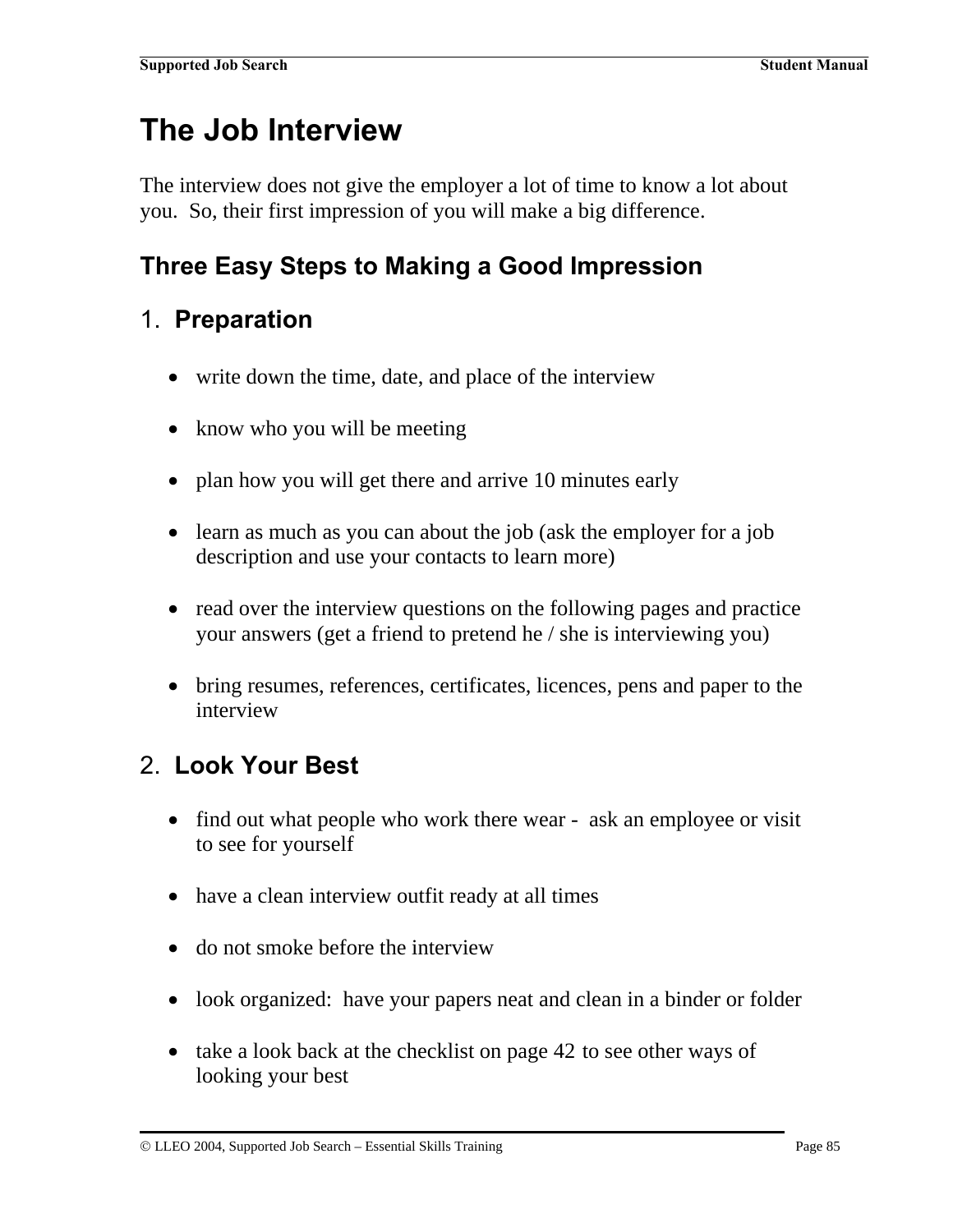# **The Job Interview**

#### 3**. Show Interest, Friendliness, and Confidence**

- start the interview with a smile and a handshake
- remember the interviewers' names
- sit up straight and try not to fidget
- maintain eye contact with interviewers
- show that you have done research about the job
- ask questions that show interest
- talk about the good work you have done on the job and in your personal life
- thank the interviewers for their time and send a thank you note right after the interview

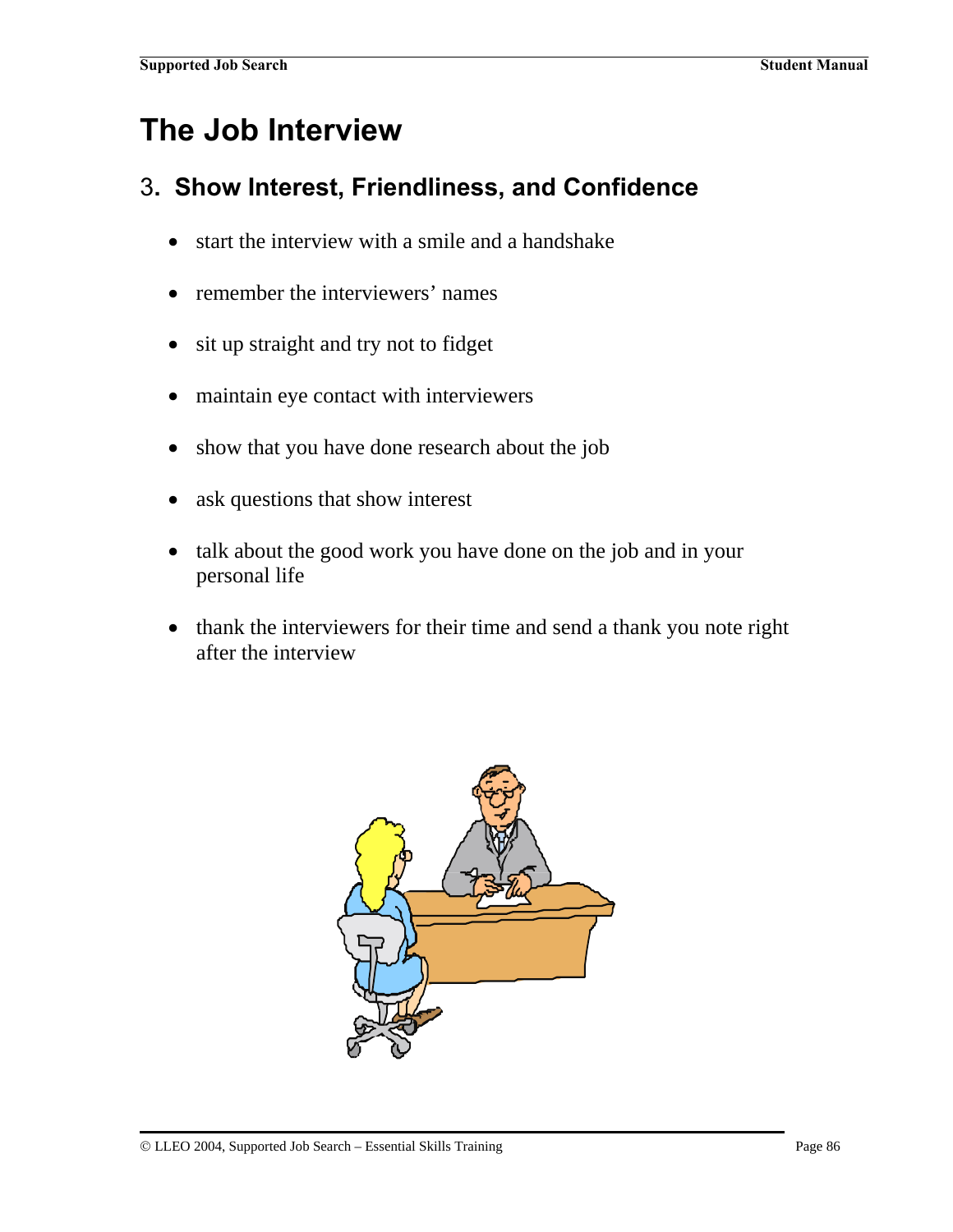# **Job Interview Questions**

There are many questions that you could be asked during an interview. The best way to prepare is to learn as much as you can about the job by using your network and asking the employer for a job description before the interview.

Identify your strengths and match them to each of the job duties and qualifications. Remind the employer of your strengths whenever you can during the interview.

Below are some of the most asked interview questions. Prepare for your interviews by planning answers to these questions. Practise your answers with a friend, on a camcorder, or tape recorder.

#### **Common Interview Questions**

#### 1. **Tell me about yourself.**

**Tip**: state your qualifications, abilities, and interests.

#### 2. **Tell me about your experience with this kind of work.**

**Tip**: state your experience, transferable skills, and ability to learn.

#### 3. **Why do you want to work here?**

**Tip**: state what you know and like about the employer. Tell them that your skills match what they are looking for. Do not focus on wages and benefits.

#### 4. **Why did you leave your last job?**

**Tip**: if the reasons were beyond your control (lay off, end of contract), just politely say so. If you quit or were fired, say what you did well on the last job, but overall it just was not the right job for you. Focus on the positive and never say anything bad about your employers.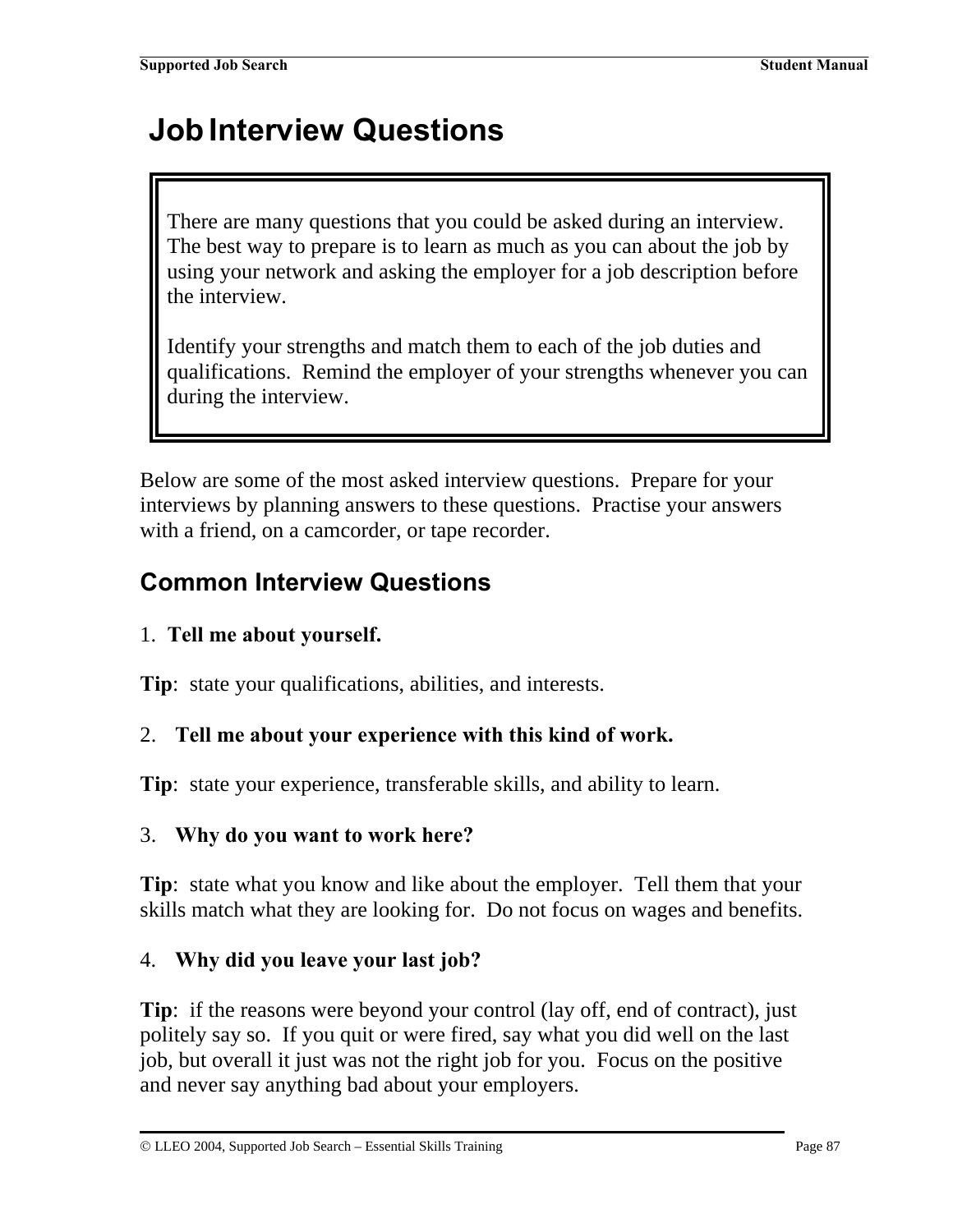# **Job Interview Questions**

#### 5. **What would you like to be doing 5 years from now?**

**Tip**: tell them that you want to stay and grow in the same field.

#### 6. **What did your last employer think of you?**

**Tip**: tell them what your employer liked about you. Share any letters of recommendation you have, and mention positive performance evaluations and awards. Do not say anything negative about the employer.

#### 7. **What is your greatest strength?**

**Tip**: state the skill or ability that would help you in this job more than any other. Back it up with an example like this: "I work really well with people. On my last job I was asked to plan the summer picnic."

#### 8. **What is your greatest weakness?**

**Tip**: state a weakness that you have taken steps to improve. Tell them that it would not affect the job. Do not pick something too personal. Example: I am a little behind on my computer skills, but I am catching up by taking courses at the adult education centre.

#### 9. **How is your health?**

**Tip**: If you have a health problem that will not prevent you from doing your job, don't mention it. If you do have to mention a problem, convince the employer that you are still capable of doing the job.

#### 10. **How long have you been out of work? How often have you changed jobs?**

**Tip**: if you have been out of work for a long time, tell the employer how you have been adding to your skills and knowledge. Point out any upgrading or volunteer work you have done. If you have changed jobs a lot, tell them about jobs that ended due to lay-offs and other reasons beyond your control. Do not talk about quitting or being fired unless you have to.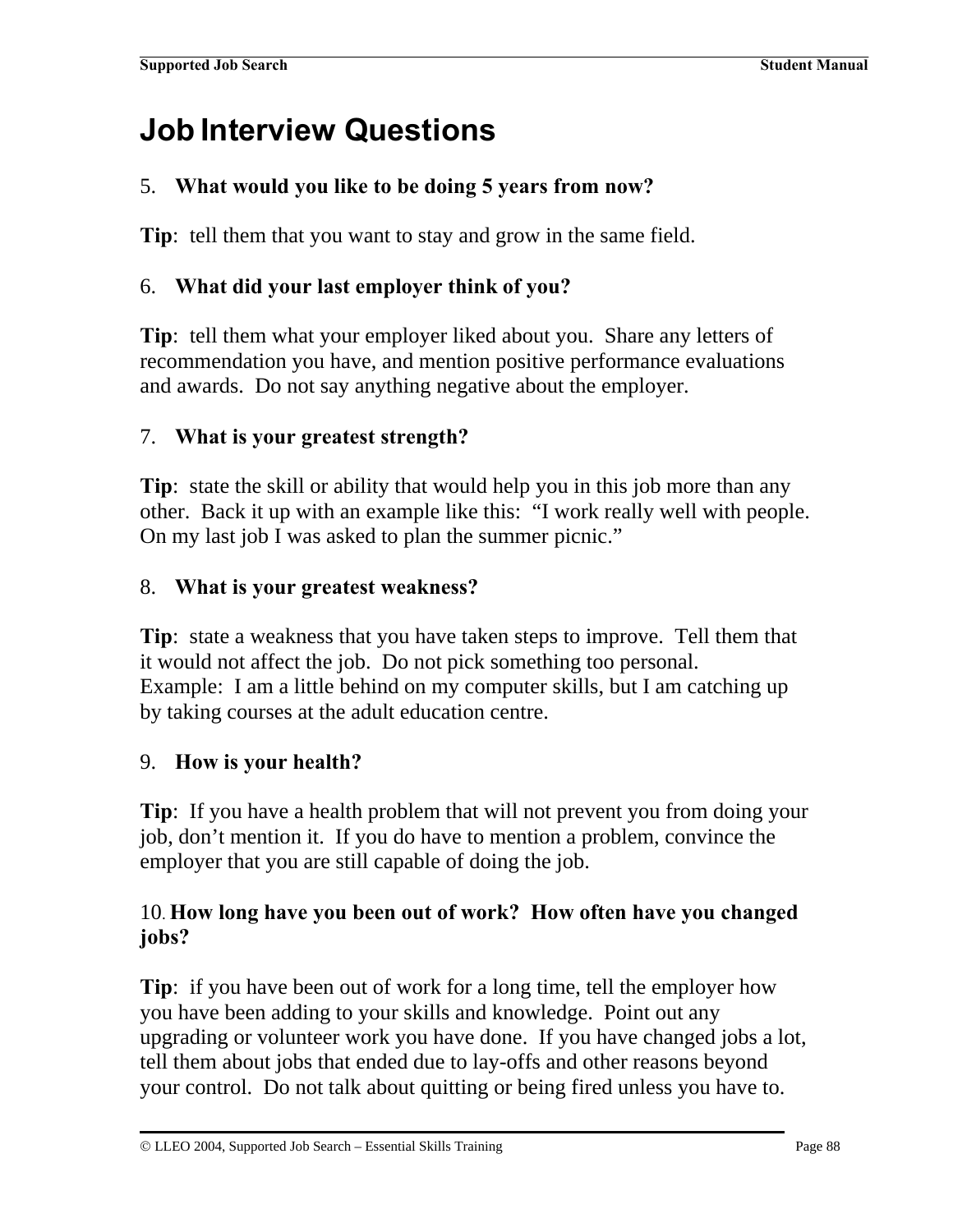# **Job Interview Questions**

### **If You Left a Job on Bad Terms**

Sometimes, in an interview you will have to explain a bad work situation from the past. The employer might want to talk to your supervisor from a job that you left on bad terms. It is better to explain the situation in your own words, before they talk to the supervisor about it.

The number one rule is to never say anything negative about your past employers. If you do, the interviewer will think you have a bad attitude.

### **Suggested Answers**

- "I needed a change in my career"
- "it was not the right job for me"
- "because of changes in my duties, the job was no longer right for me"
- focus on the things you did well on the job that the employer would likely agree are true

### **Another Idea**

If you had a problem with your supervisor at an old job, try to find another person at the company to be a reference for you. Someone who was not as involved in the problem might be more willing to help you. Try asking a manager or the head of personnel. Maybe you could get a simple reference letter from them confirming when you worked there and listing some of your good qualities.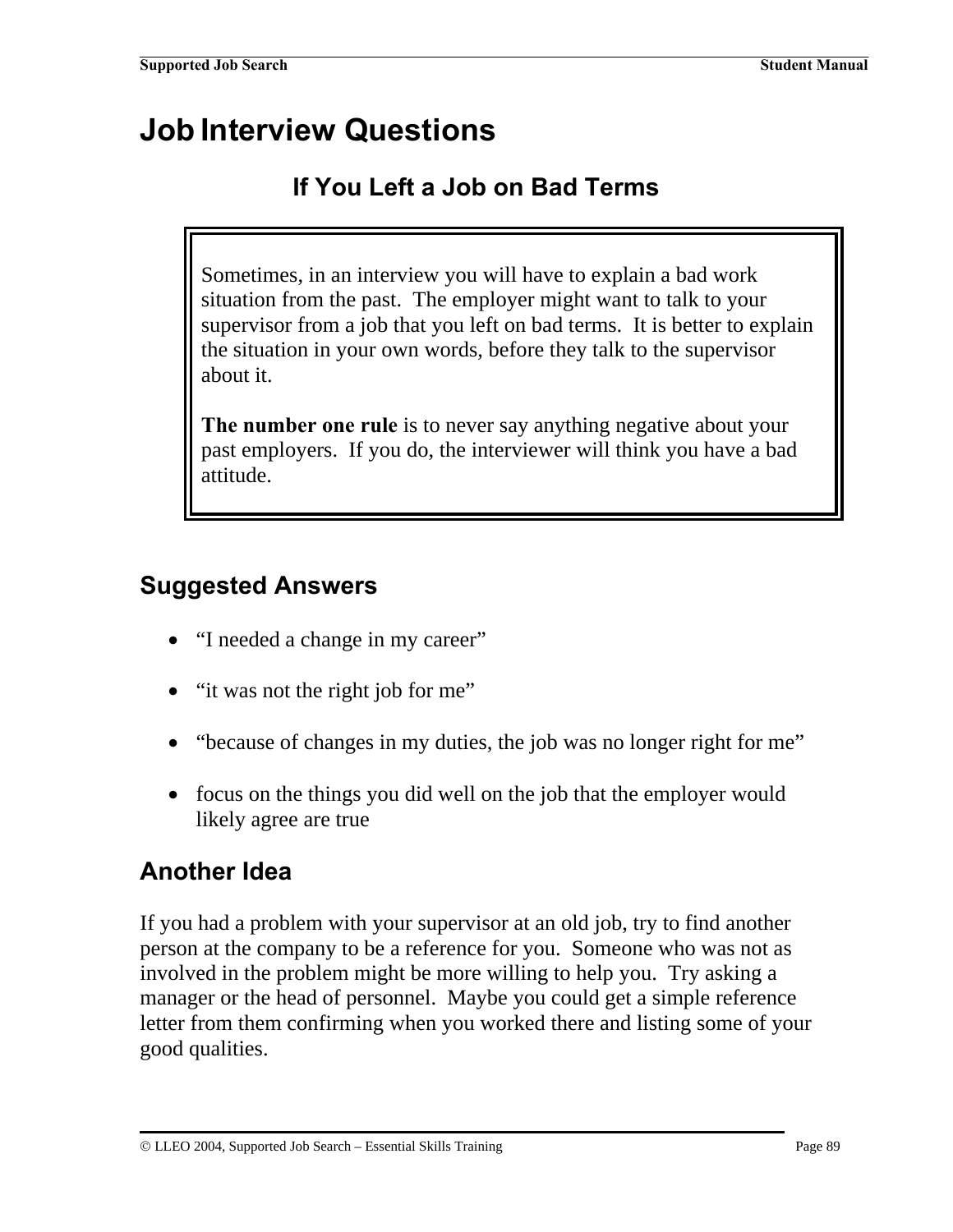# **Asking Good Job Interview Questions**

One of the best ways to show your interest in a job interview is to ask questions. You are usually given a chance to ask questions at the end of the interview. Employers might think you are not interested in the job if you do not have any questions. It is best to prepare some questions that show that you're excited about the job.

#### **Good Questions to Ask in an Interview**

- What are the main duties of the position?
- What skills are you looking for?
- What are the hours for the position?
- When will you be making your hiring decision?
- I would like to know more about **(something that interested you)**

#### **Questions you should not ask (until you get the job offer).**

- What are the wages and benefits?
- How much vacation or sick time is there?

Asking these questions at the interview will make the employer think you are only interested in money and time off.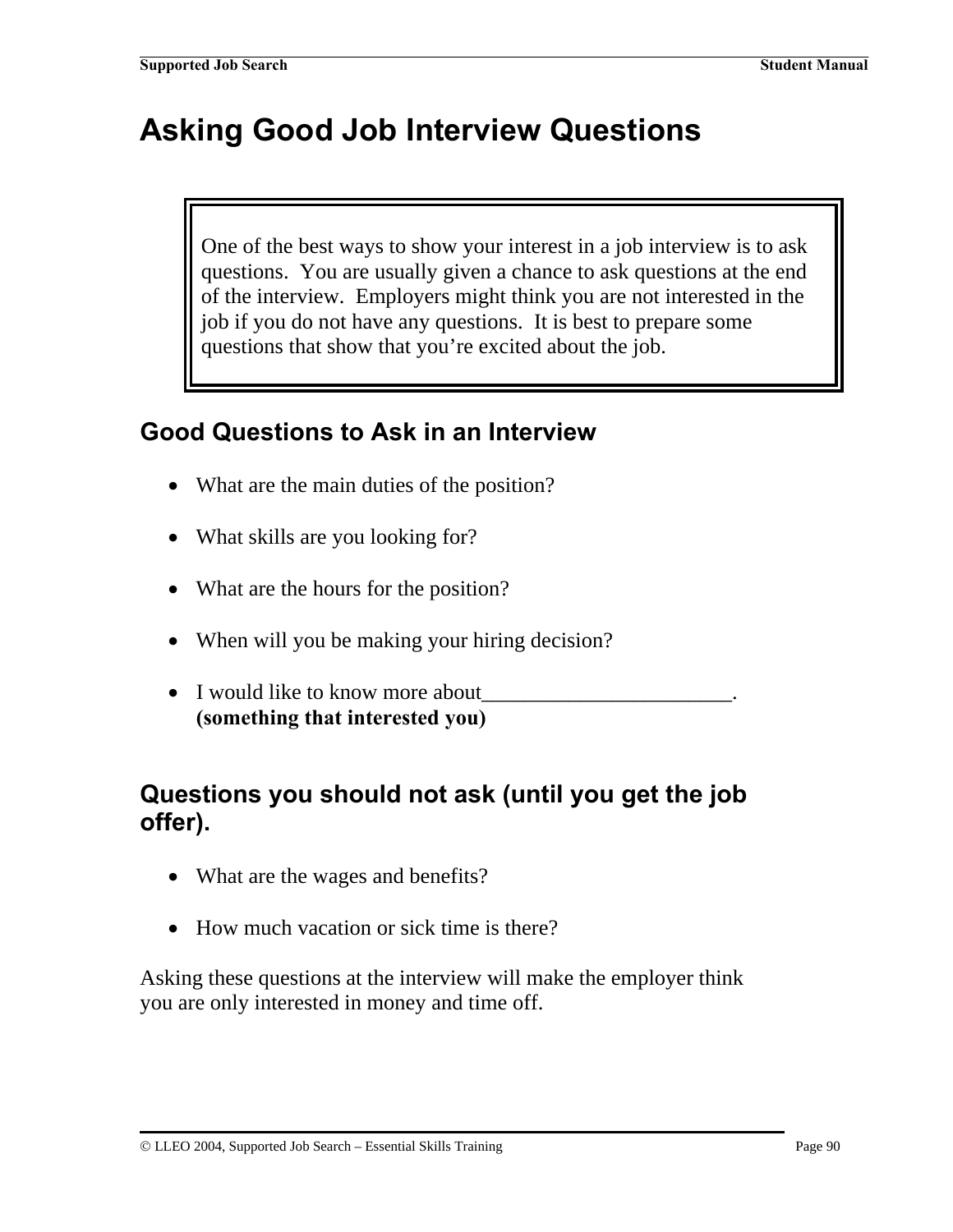# **Job Interview Mistakes**

It is true that we can learn from the mistakes of others. Employers have given the following reasons for not hiring people. Keep them in mind as you prepare for your interview.

#### **Top Reasons for not Being Hired**

- **1.** Arrived late for interview (call if you must be late)
- **2.** Poor appearance
- **3.** Had a "know it all" attitude
- **4.** Poor language
- **5.** No goals
- **6.** No confidence, too nervous
- **7.** Only interested in money
- **8.** Appeared to be hiding the truth
- **9.** Impolite
- **10.** Said bad things about past employers
- **11.** No eye contact
- **12.** Limp hand shake
- **13.** Showed no interest in the company
- **14.** Offered only short yes and no answers
- **15.** Not willing to start at the bottom

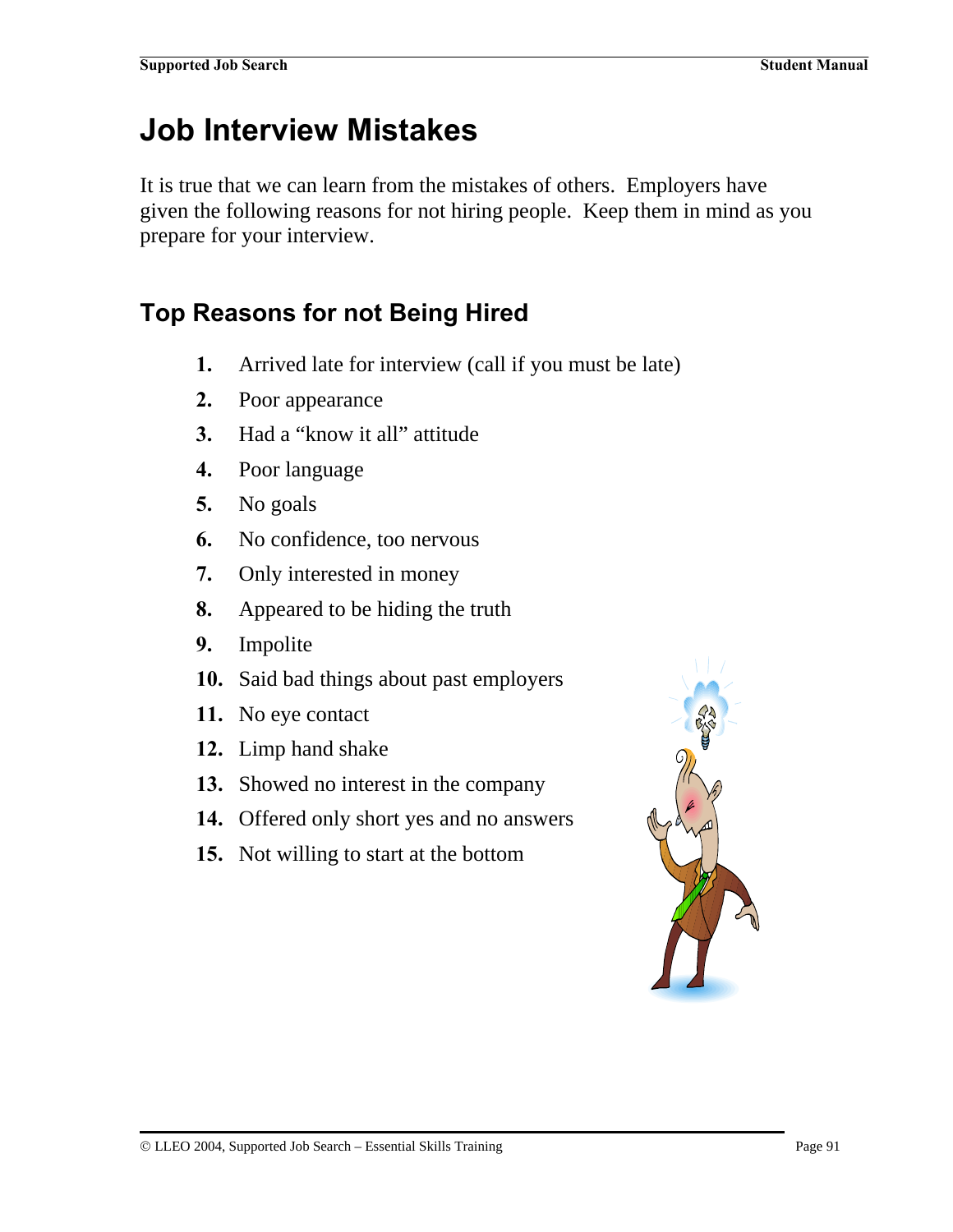# **Job Interview Planning Sheet**

#### **Task #41**

Next time you get a job interview, fill out this interview planning sheet. The hard work you do before the interview will separate you from the pack.

1. Where is the interview and at what time? How will you get there?

2. What are the job title and the duties? Ask for a job description.

3. What do you know about the employer's products, customers, etc.?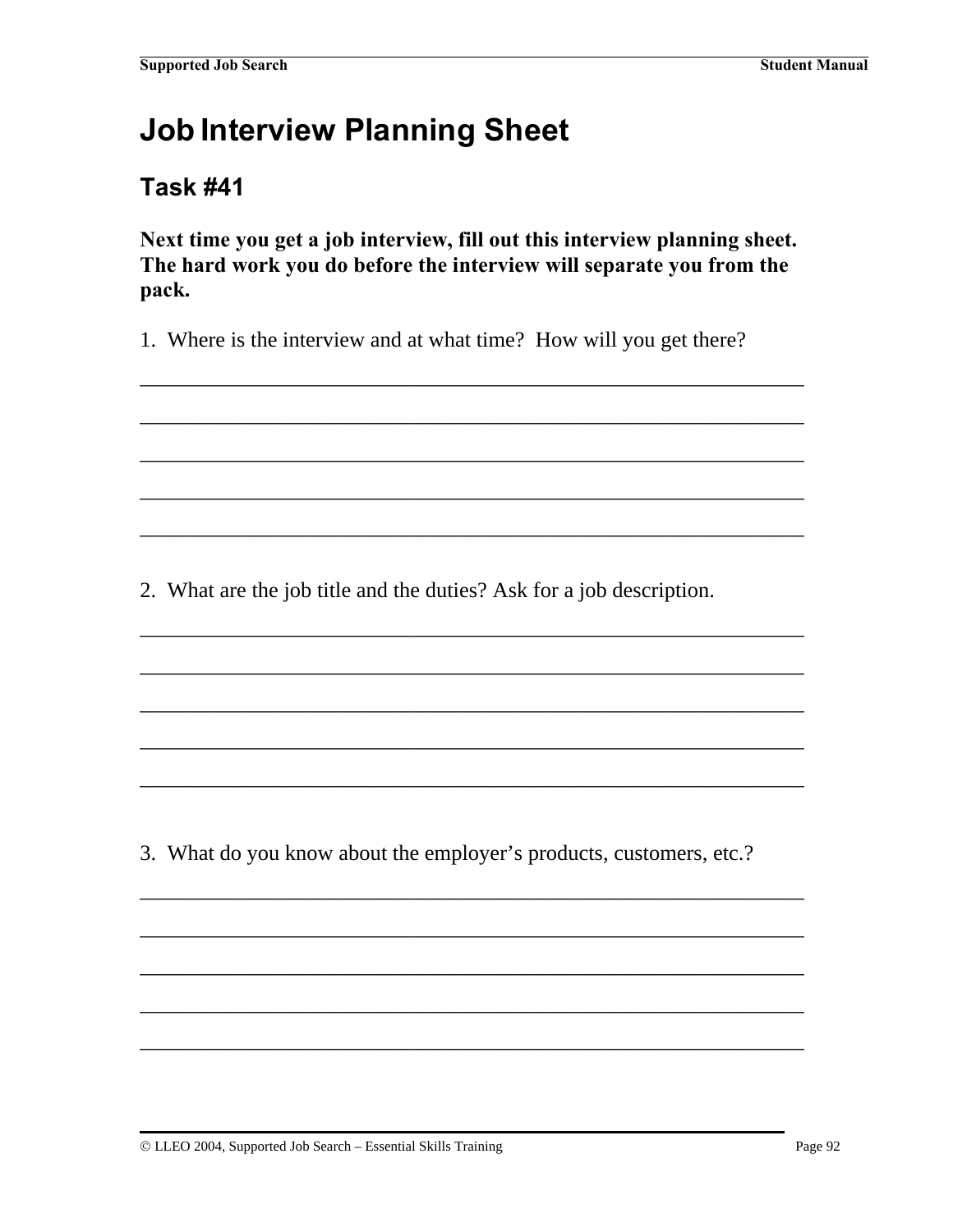4. What will you say about your experience, skills, goals, and interests?

\_\_\_\_\_\_\_\_\_\_\_\_\_\_\_\_\_\_\_\_\_\_\_\_\_\_\_\_\_\_\_\_\_\_\_\_\_\_\_\_\_\_\_\_\_\_\_\_\_\_\_\_\_\_\_\_\_\_\_\_\_

\_\_\_\_\_\_\_\_\_\_\_\_\_\_\_\_\_\_\_\_\_\_\_\_\_\_\_\_\_\_\_\_\_\_\_\_\_\_\_\_\_\_\_\_\_\_\_\_\_\_\_\_\_\_\_\_\_\_\_\_\_

\_\_\_\_\_\_\_\_\_\_\_\_\_\_\_\_\_\_\_\_\_\_\_\_\_\_\_\_\_\_\_\_\_\_\_\_\_\_\_\_\_\_\_\_\_\_\_\_\_\_\_\_\_\_\_\_\_\_\_\_\_

\_\_\_\_\_\_\_\_\_\_\_\_\_\_\_\_\_\_\_\_\_\_\_\_\_\_\_\_\_\_\_\_\_\_\_\_\_\_\_\_\_\_\_\_\_\_\_\_\_\_\_\_\_\_\_\_\_\_\_\_\_

\_\_\_\_\_\_\_\_\_\_\_\_\_\_\_\_\_\_\_\_\_\_\_\_\_\_\_\_\_\_\_\_\_\_\_\_\_\_\_\_\_\_\_\_\_\_\_\_\_\_\_\_\_\_\_\_\_\_\_\_\_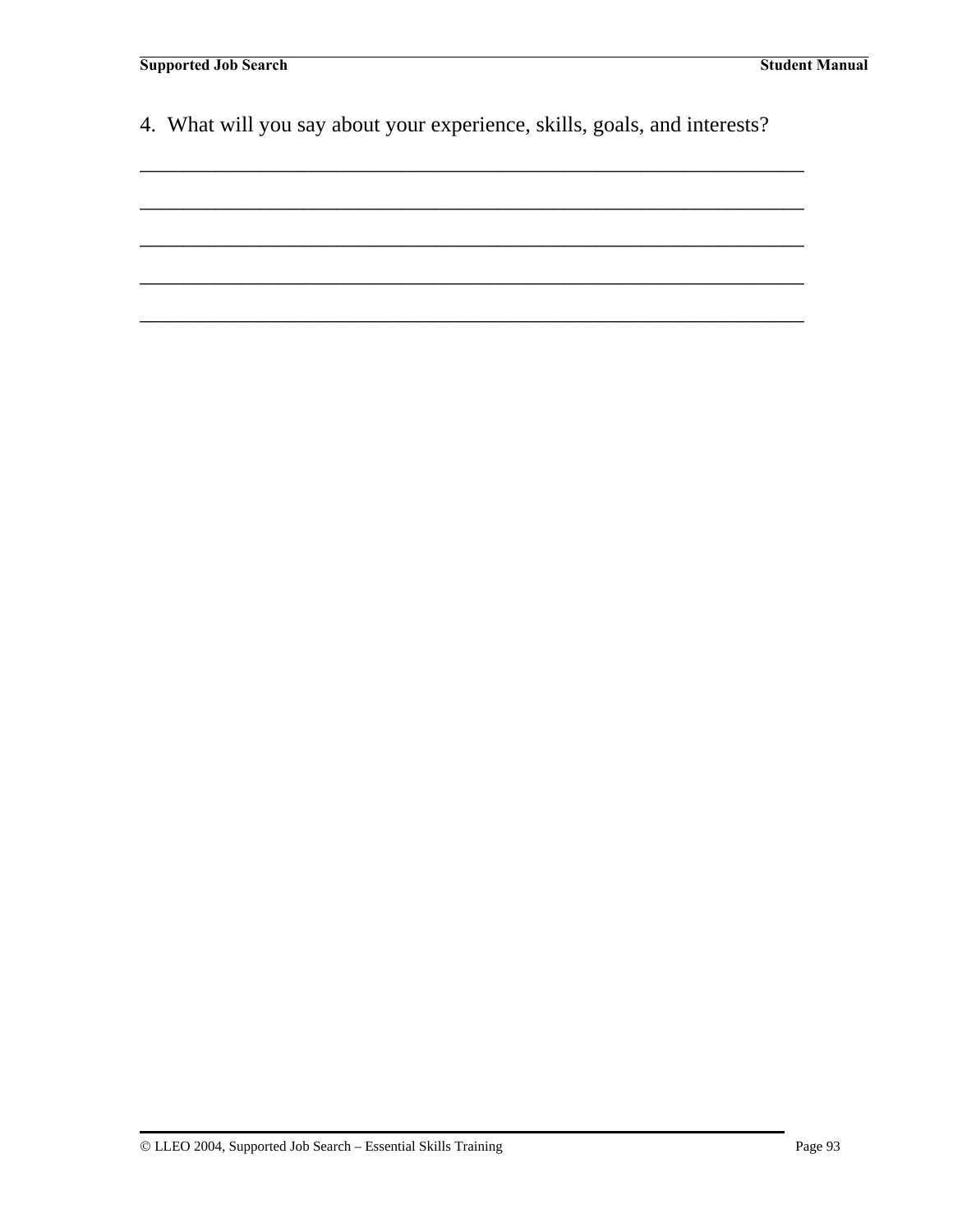# **Job Interview Planning Sheet**

5. What questions are you going to ask about the job?

6. Are there any problem areas you are worried about (being fired from a job, not having a diploma, etc.)? How are you going to deal with them?

\_\_\_\_\_\_\_\_\_\_\_\_\_\_\_\_\_\_\_\_\_\_\_\_\_\_\_\_\_\_\_\_\_\_\_\_\_\_\_\_\_\_\_\_\_\_\_\_\_\_\_\_\_\_\_\_\_\_\_\_\_

\_\_\_\_\_\_\_\_\_\_\_\_\_\_\_\_\_\_\_\_\_\_\_\_\_\_\_\_\_\_\_\_\_\_\_\_\_\_\_\_\_\_\_\_\_\_\_\_\_\_\_\_\_\_\_\_\_\_\_\_\_

\_\_\_\_\_\_\_\_\_\_\_\_\_\_\_\_\_\_\_\_\_\_\_\_\_\_\_\_\_\_\_\_\_\_\_\_\_\_\_\_\_\_\_\_\_\_\_\_\_\_\_\_\_\_\_\_\_\_\_\_\_

\_\_\_\_\_\_\_\_\_\_\_\_\_\_\_\_\_\_\_\_\_\_\_\_\_\_\_\_\_\_\_\_\_\_\_\_\_\_\_\_\_\_\_\_\_\_\_\_\_\_\_\_\_\_\_\_\_\_\_\_\_

\_\_\_\_\_\_\_\_\_\_\_\_\_\_\_\_\_\_\_\_\_\_\_\_\_\_\_\_\_\_\_\_\_\_\_\_\_\_\_\_\_\_\_\_\_\_\_\_\_\_\_\_\_\_\_\_\_\_\_\_\_\_\_\_\_\_\_\_\_\_\_\_

\_\_\_\_\_\_\_\_\_\_\_\_\_\_\_\_\_\_\_\_\_\_\_\_\_\_\_\_\_\_\_\_\_\_\_\_\_\_\_\_\_\_\_\_\_\_\_\_\_\_\_\_\_\_\_\_\_\_\_\_\_\_\_\_\_\_\_\_\_\_\_\_

\_\_\_\_\_\_\_\_\_\_\_\_\_\_\_\_\_\_\_\_\_\_\_\_\_\_\_\_\_\_\_\_\_\_\_\_\_\_\_\_\_\_\_\_\_\_\_\_\_\_\_\_\_\_\_\_\_\_\_\_\_\_\_\_\_\_\_\_\_\_\_\_

\_\_\_\_\_\_\_\_\_\_\_\_\_\_\_\_\_\_\_\_\_\_\_\_\_\_\_\_\_\_\_\_\_\_\_\_\_\_\_\_\_\_\_\_\_\_\_\_\_\_\_\_\_\_\_\_\_\_\_\_\_\_\_\_\_\_\_\_\_\_\_\_

 $\nabla \quad \nabla \quad \nabla$ 

# **The Job Interview: Pulling It All Together**

Interviews are your chance to put your best foot forward. You must be ready to seize the moment. You have to be prepared to sell yourself. You need to keep your nervousness under control. In short, you need to get your act together.

Preparation and practice are the keys to success.

### **Step 1. Preparation**

#### **Job Interview Checklist**

You can get ready for your interviews by making sure that you have taken care of all of the matters on the interview checklist. The list has some blanks on it for you add in your own particular concerns (for example: bus fare, map, medication, cell phone).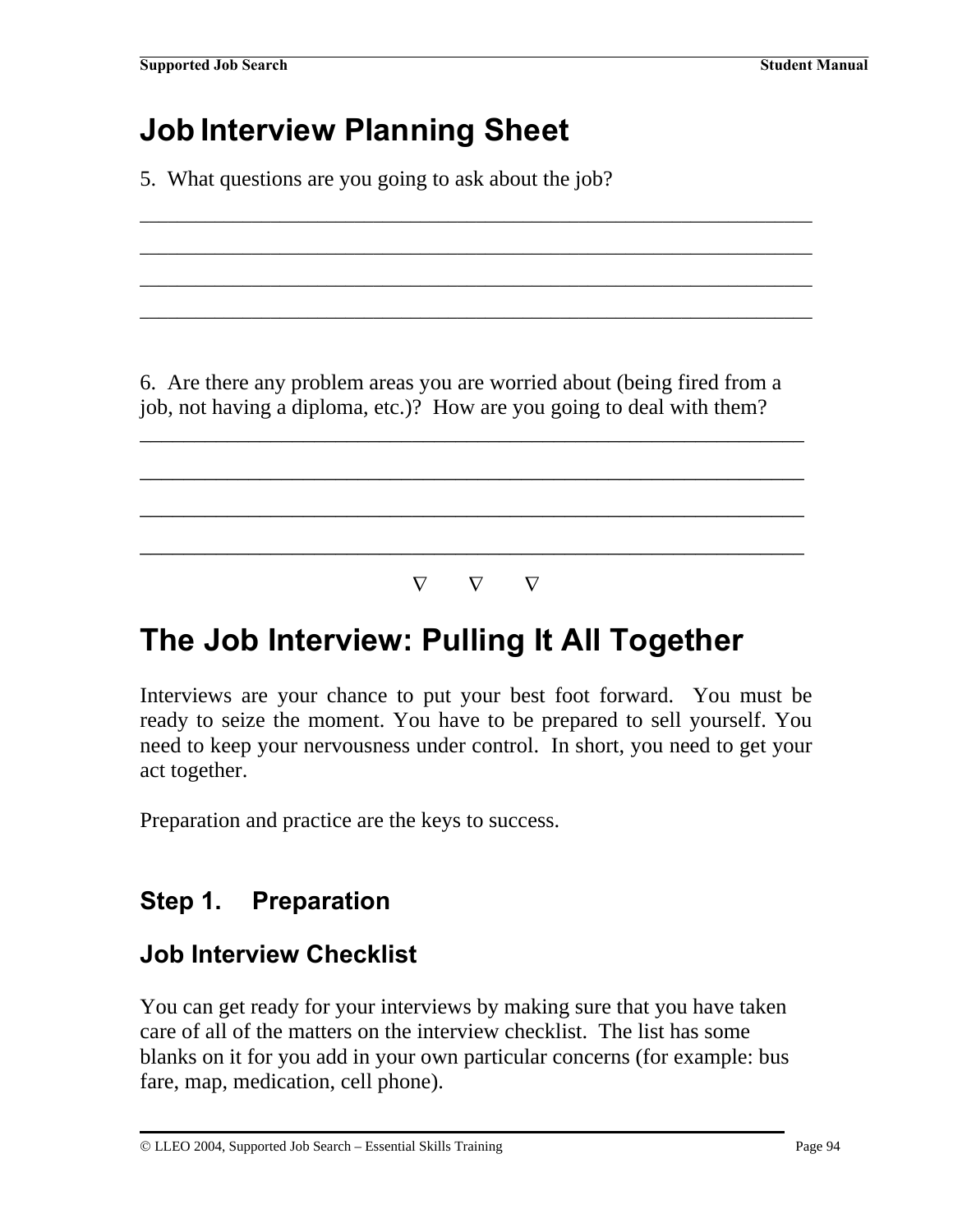# **Job Interview Checklist**

| <b>Task</b>                                                                                | <b>Yes</b> | $\bf N_0$ | <b>Not Needed</b> |
|--------------------------------------------------------------------------------------------|------------|-----------|-------------------|
| Do you have transportation?                                                                |            |           |                   |
| Do you have childcare?                                                                     |            |           |                   |
| Do you know exactly where you are going?                                                   |            |           |                   |
| Do you know whom you are meeting?                                                          |            |           |                   |
| Have you researched the company?                                                           |            |           |                   |
| Do you know what the position is?                                                          |            |           |                   |
| Have you reviewed the job description?                                                     |            |           |                   |
| Have you done a practice interview with<br>someone?                                        |            |           |                   |
| Have you prepared some questions to ask?                                                   |            |           |                   |
| Do you have a proper interview outfit?                                                     |            |           |                   |
| Have you paid extra attention to your                                                      |            |           |                   |
| appearance?                                                                                |            |           |                   |
| Are you taking your references, certificates, etc?                                         |            |           |                   |
| Are you taking a pen and notepad?                                                          |            |           |                   |
| Are all your papers organized in a file?                                                   |            |           |                   |
| Are you taking your portfolio?                                                             |            |           |                   |
| Are you taking everything the employer asked<br>you to bring?                              |            |           |                   |
| Are you planning to arrive 10 minutes early?                                               |            |           |                   |
| Are you planning not to smoke right before the<br>interview?                               |            |           |                   |
| Are you going to turn off your cell phone before<br>starting the interview?                |            |           |                   |
| Are thinking about how to make a good first<br>impression?                                 |            |           |                   |
| Will you get all of the information you need to<br>contact the interviewers for follow-up? |            |           |                   |
| Are you going to send a thank you letter?                                                  |            |           |                   |

\* An extra copy of this form is in the "forms section" at the end of the manual.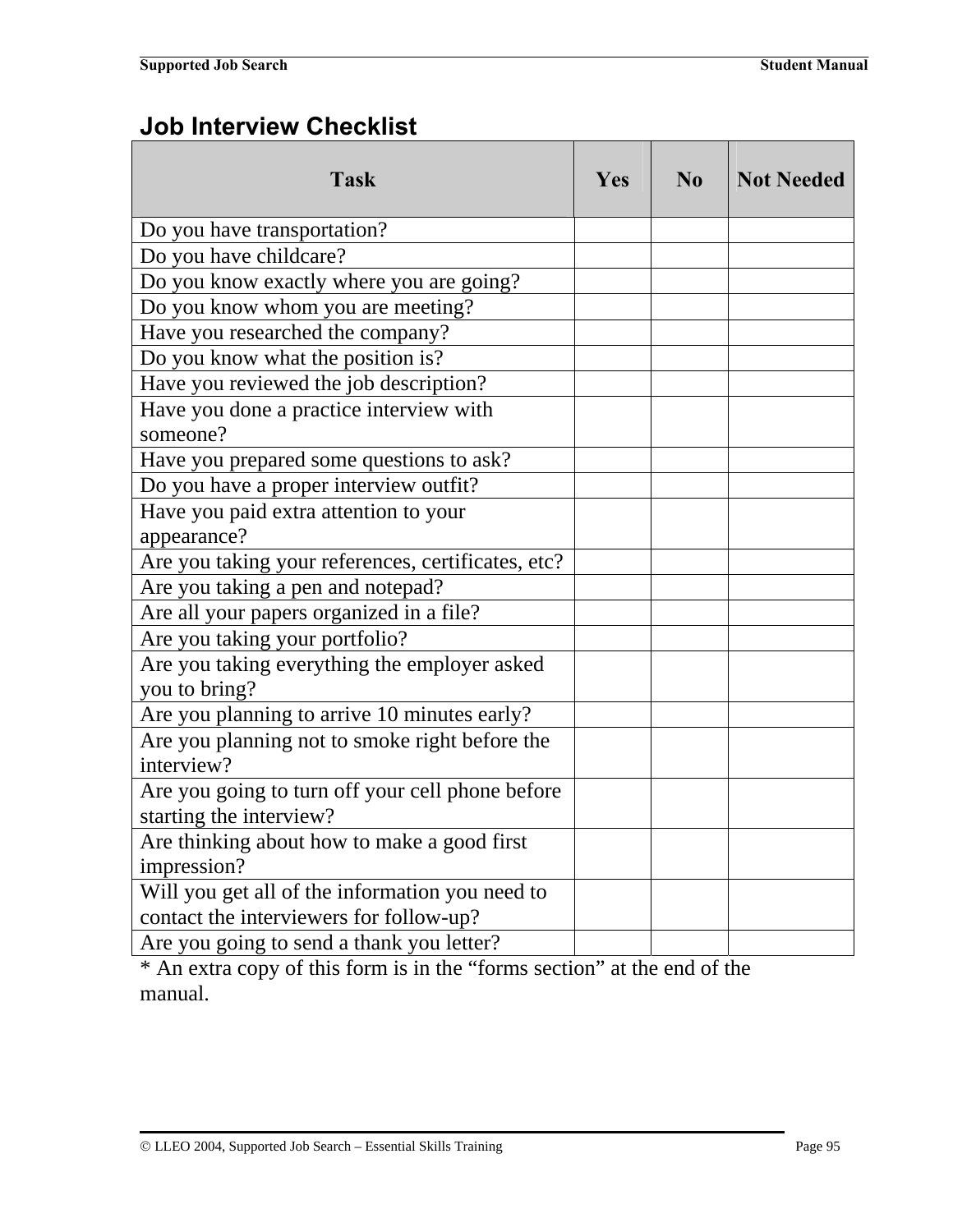# **Job Interview Planning**

### **Task #42**

Before each interview, fill out this checklist and discuss it with your coach. Work together to deal with any matters that you are not prepared for.

# **Step 2. Practice**

With the help of your coach it is possible to practice for a job interview. Practice is time well spent. You will be better prepared for interviews and you will be more confident. Being more confident will also help you control any nervousness.

# **Task #43**

Pretend that you get an interview for one of the positions you actually applied for. Go through a practice interview for that job. Study the original job posting / ad to remind yourself exactly what the employer is looking for. Research the company before starting.

Your coach will evaluate your performance. Your interview might even be videotaped so you can actually see how you are doing.

The feedback that you receive from this task will really payoff when you have a real job interview.

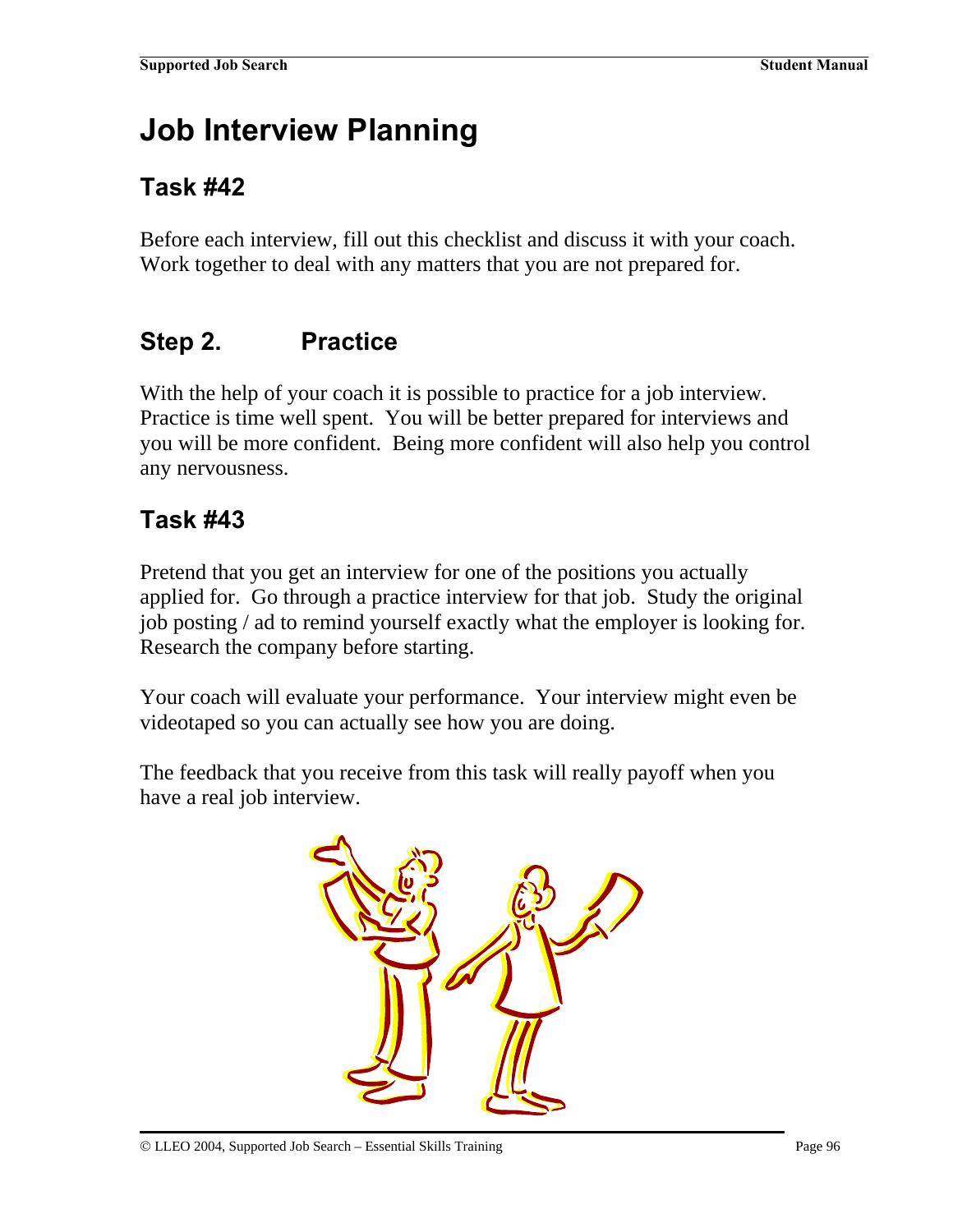# **The Job Offer**

It is very exciting to receive a job offer. But don't let that excitement get in the way of learning important details about the job. Now is the time to ask questions. If you need to think about accepting the job, ask the employer for some time to consider it. Set a time within one day to call about your decision.

If you decide not to take the job, call the employer and thank them for the offer. This connection may be useful to you in the future.

#### **Before Accepting an Offer, Ask the Employer About:**

- the job title and duties
- the salary and benefits
- the hours of employment
- is it permanent or temporary employment
- is it a union position
- what kind of training will you get
- when will your performance be reviewed
- chances for promotions and raises
- is the work covered by Employment Insurance

**Keep this list by the phone after a job interview.**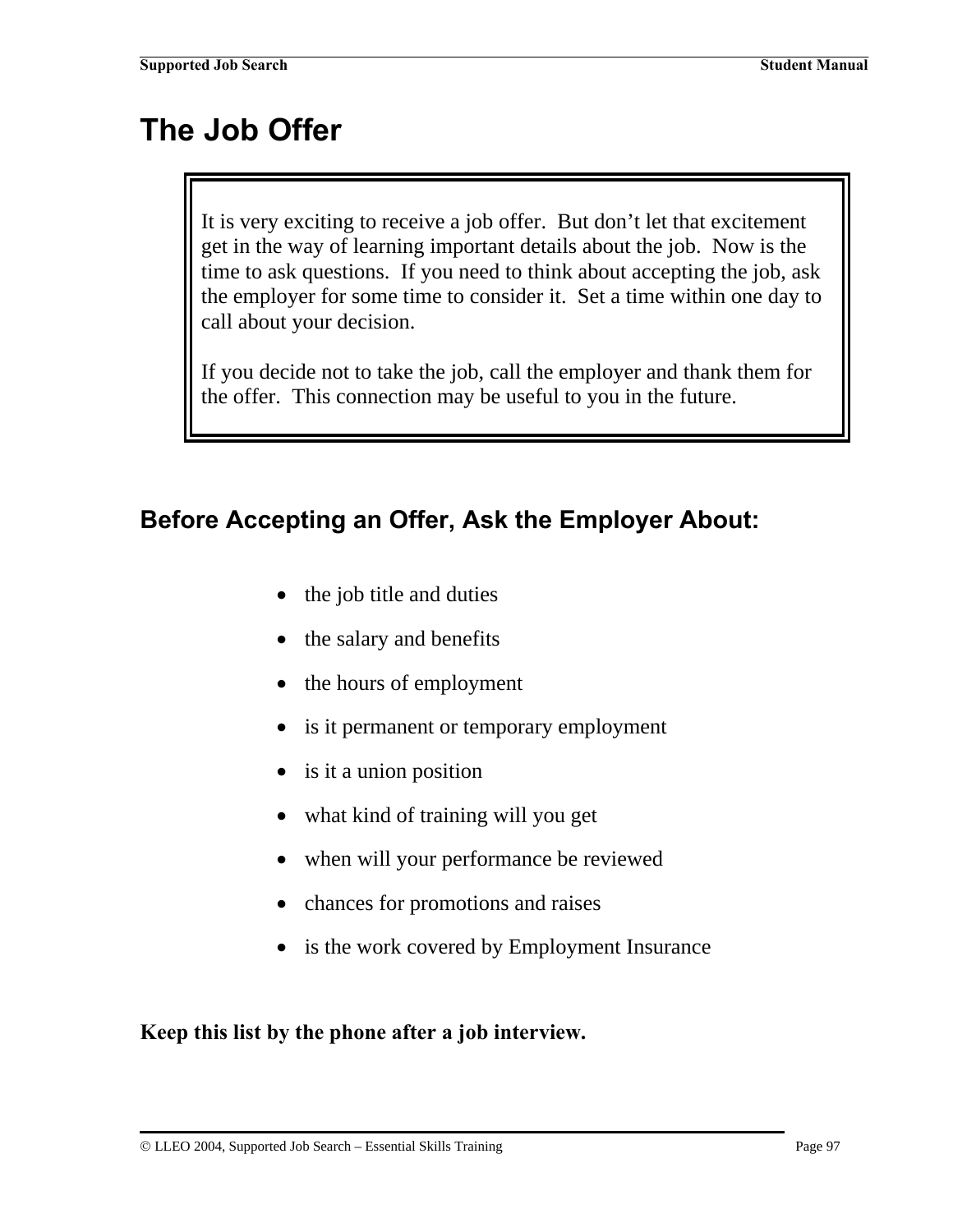# **Second Thoughts About a Job Offer**

If you have any doubts about a job offer, ask for a day to think about it.

If you decide that the job is not right for you, call the employer and tell them why you feel that way. There is a chance that they might improve the offer.

### **Task #44**

If you are not sure about a job offer, meet with your coach to discuss your concerns. Work together to find the information you need to make an informed decision.

Talk to your coach, family, and friends about whether you should accept the job.

Perhaps you can find out more about the company from your network, business directories, or the Internet.

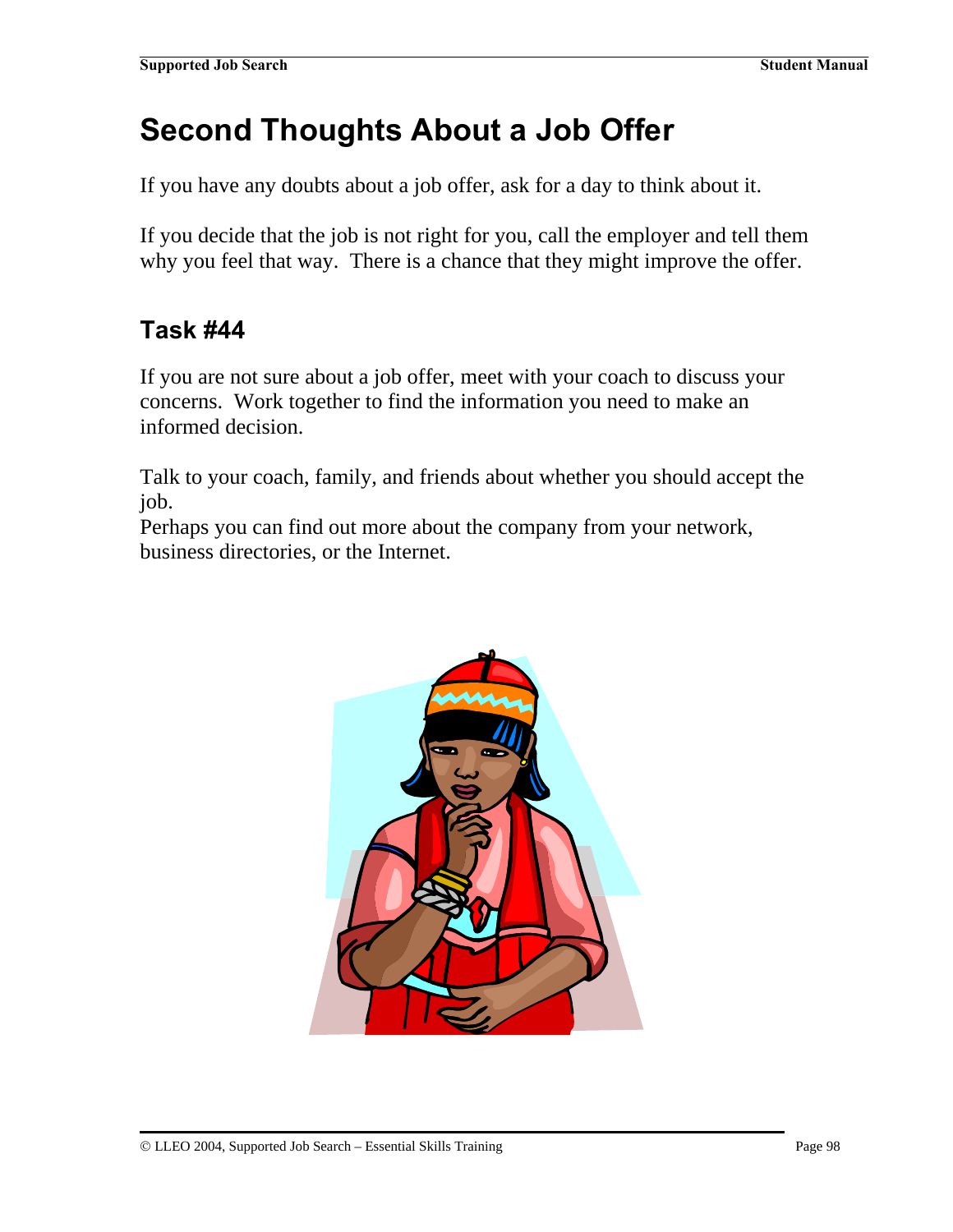# **Accepting the Job Offer**

#### **If you accept the job, ask:**

- the day and time that you start
- the address you will be working at and directions
- who you will report to
- identification you should bring
- clothing or tools you should bring
- what the dress code is
- if there is parking available
- if there is any preparation you can do before you start

**Keep this list by the phone after a job interview.**

#### **Task #45**

If you get a job, be sure to let your coach know. Starting a new job can be a stressful time. If you need any support now or during your first few weeks on the job, contact your coach.

Congratulations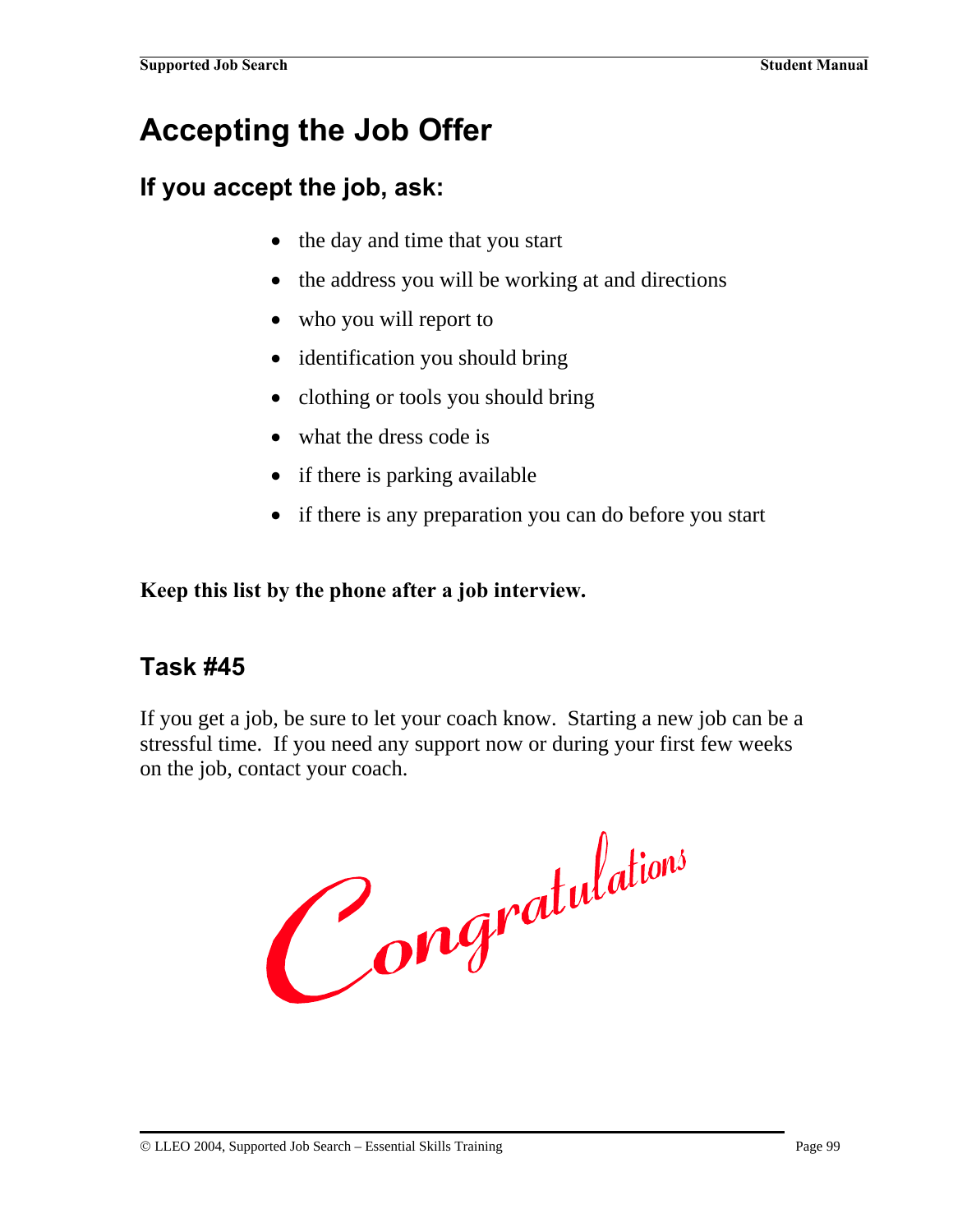# **Fixing Your Job Search**

Job searching is a very difficult thing to do. People often become depressed, thinking that no one would ever hire them.

If you go a long time without getting any interviews or job offers, you will need to look more closely at every part of your employment situation.

### **Task #46**

Evaluate your job search by completing the following form with your coach. Check **all** of the boxes that apply to you.

| Your job search may not be working because                                                  |  |  |
|---------------------------------------------------------------------------------------------|--|--|
| you do not know all of your skills and talents                                              |  |  |
| you are not talking to employers who need your skills and talents                           |  |  |
| you need to change your goal                                                                |  |  |
| you need to change or add to your job search tools (resume, covering<br>letter, references) |  |  |
| you need new ways to find where the jobs are                                                |  |  |
| you need to look for work in another city or region                                         |  |  |
| you need to know more about selling yourself to employers                                   |  |  |
| you need to know how to impress an employer in an interview                                 |  |  |
| you need to improve the way you feel about yourself                                         |  |  |
|                                                                                             |  |  |

you need to gain more skills and education

If you selected any of the items on the list, you need to talk to your coach about whether you should continue with the Supported Job Search. Perhaps you need to cover or review some earlier steps in the manual. If the problem runs deeper than that, you will need to develop a new plan.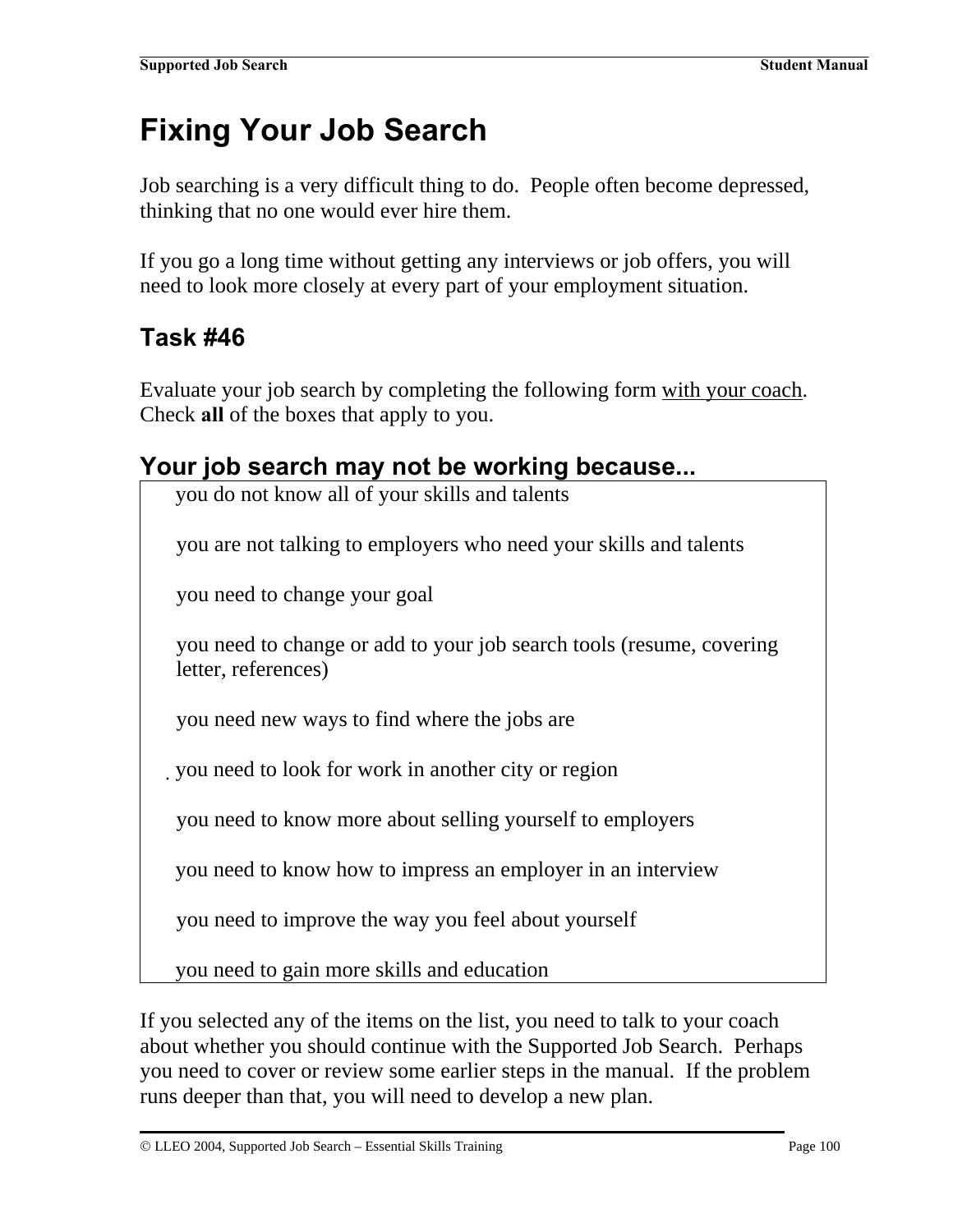# **A New Plan**

If your job search has run into a serious roadblock, it is time to talk to your coach about a **Plan B**. You need to take an in depth look at your employment situation before continuing with job searching. Your coach can help you find the support that you need.

There are many choices available to you, such as....

- employment counseling
- job finding clubs
- job search workshops
- mental health counseling
- short-term employment certificate training
- training placements
- further education

# **Task #47**

It is time to take a break from your supported job search. There are many different things you can do to improve your employment situation. Work with your coach to make a Plan B. Come up with some positive steps that you can take to help you reach your goal.

\_\_\_\_\_\_\_\_\_\_\_\_\_\_\_\_\_\_\_\_\_\_\_\_\_\_\_\_\_\_\_\_\_\_\_\_\_\_\_\_\_\_\_\_\_\_\_\_\_\_\_\_\_\_\_\_\_\_\_\_\_

\_\_\_\_\_\_\_\_\_\_\_\_\_\_\_\_\_\_\_\_\_\_\_\_\_\_\_\_\_\_\_\_\_\_\_\_\_\_\_\_\_\_\_\_\_\_\_\_\_\_\_\_\_\_\_\_\_\_\_\_\_

\_\_\_\_\_\_\_\_\_\_\_\_\_\_\_\_\_\_\_\_\_\_\_\_\_\_\_\_\_\_\_\_\_\_\_\_\_\_\_\_\_\_\_\_\_\_\_\_\_\_\_\_\_\_\_\_\_\_\_\_\_

\_\_\_\_\_\_\_\_\_\_\_\_\_\_\_\_\_\_\_\_\_\_\_\_\_\_\_\_\_\_\_\_\_\_\_\_\_\_\_\_\_\_\_\_\_\_\_\_\_\_\_\_\_\_\_\_\_\_\_\_\_

\_\_\_\_\_\_\_\_\_\_\_\_\_\_\_\_\_\_\_\_\_\_\_\_\_\_\_\_\_\_\_\_\_\_\_\_\_\_\_\_\_\_\_\_\_\_\_\_\_\_\_\_\_\_\_\_\_\_\_\_\_

In order to continue reaching for my goal of employment, I will...

1.

2. \_\_\_\_\_\_\_\_\_\_\_\_\_\_\_\_\_\_\_\_\_\_\_\_\_\_\_\_\_\_\_\_\_\_\_\_\_\_\_\_\_\_\_\_\_\_\_\_\_\_\_\_\_\_\_\_\_\_\_\_\_